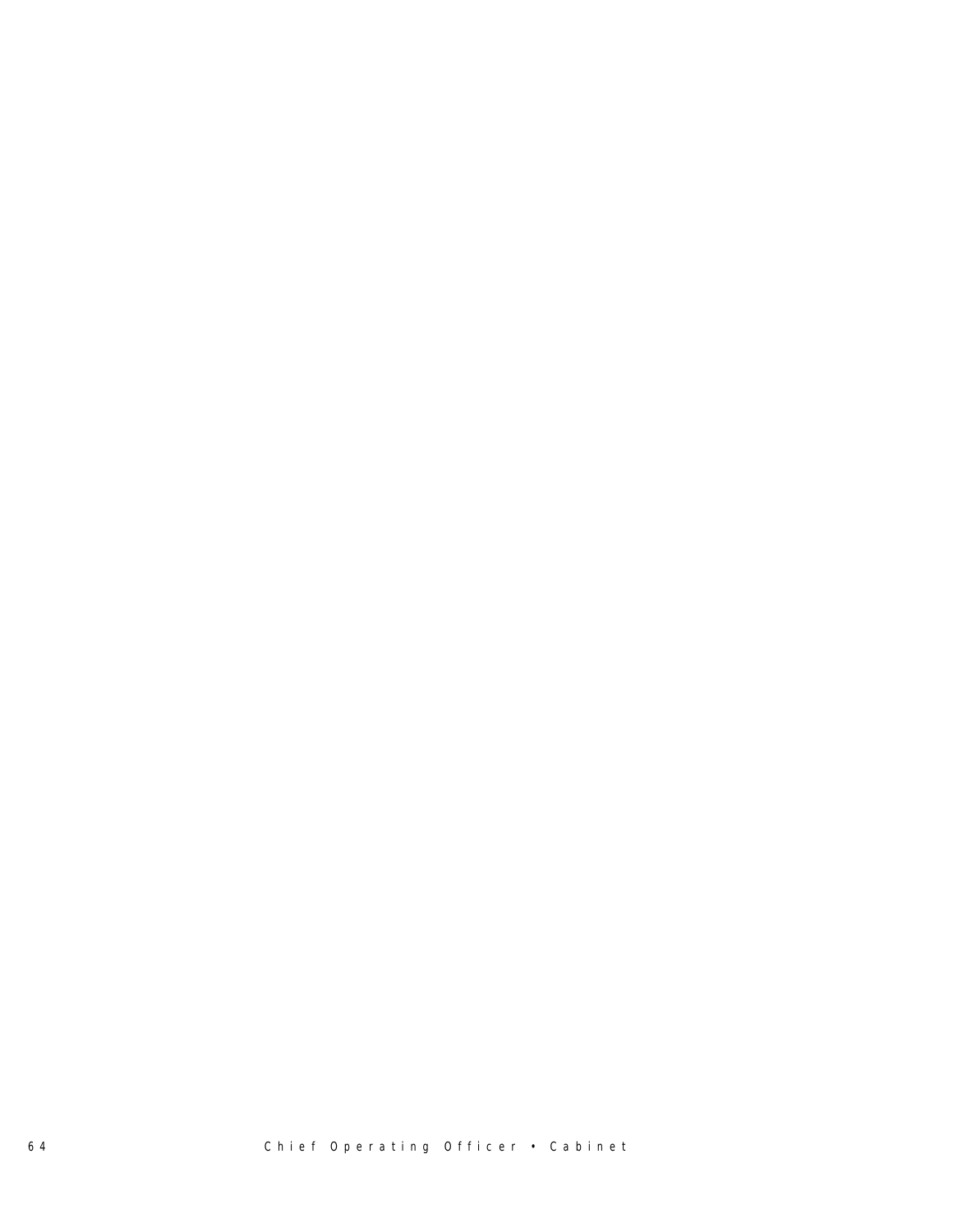# Chief Operating Officer

#### *Dennis A. DiMarzio, Chief Operating Officer*

#### *Cabinet Mission*

To oversee the day-to-day management of the government of the City. The Chief Operating Officer (COO) ensures that the performance of City managers at all levels is of high quality, high ethical standards, financially prudent, responsive to the needs of the citizens of Boston, and consistent with the laws and ordinances governing municipal government.

| <b>Operating Budget</b>            | Program Name                      | Total Actual '03 | <b>Total Actual '04</b> | Total Approp '05    | Total Budget '06        |
|------------------------------------|-----------------------------------|------------------|-------------------------|---------------------|-------------------------|
|                                    | Chief Operating Officer           | 851,079          | 902,371                 | 893,684             | 910,058                 |
|                                    | Consumer Affairs & Licensing      | 391,574          | 360,123                 | 421.029             | 425,245                 |
|                                    | Graphic Arts Department           | 1,557,956        | 1,391,776               | 1,455,995           | 1,455,995               |
|                                    | Health Insurance                  | 108,927,233      | 124,956,847             | 139,105,481         | 151,576,119             |
|                                    | Human Resources                   | 2,815,166        | 2,553,459               | 2,659,643           | 2,770,083               |
|                                    | <b>Labor Relations</b>            | 896.998          | 918,845                 | 1,279,259           | 1.279.259               |
|                                    | Library Department                | 27,726,075       | 24,085,844              | 25,739,443          | 26,694,234              |
|                                    | Management & Information Services | 13,447,131       | 12,789,845              | 13,291,742          | 13,336,748              |
|                                    | <b>Registry Division</b>          | 753,375          | 713,176                 | 789,739             | 829,034                 |
|                                    | Unemployment Compensation         | 475              | 5,992                   | 50,000              | 50,000                  |
|                                    | Workers' Compensation Fund        | 1,848,608        | 3,688,947               | 2,200,000           | 2,200,000               |
|                                    | <b>Total</b>                      | 159,215,670      | 172,367,225             | 187,886,015         | 201,526,775             |
| <b>Capital Budget Expenditures</b> |                                   | Actual 03        | Actual 04               | <b>Estimated 05</b> | Projected 06            |
|                                    |                                   |                  |                         |                     |                         |
|                                    | Graphic Arts Department           | 70,700           | $\Omega$                | 25,000              | 50,000                  |
|                                    | <b>Library Department</b>         | 5,821,896        | 11,735,462              | 8,795,163           | 4,434,880               |
|                                    | Management & Information Services | 363,506          | 214,164                 | 1,314,274           | 1,289,000               |
|                                    | <b>Total</b>                      | 6,256,102        | 11,949,626              | 10,134,437          | 5,773,880               |
|                                    |                                   |                  |                         |                     |                         |
| <b>External Funds Expenditures</b> |                                   | Total Actual '03 | <b>Total Actual '04</b> | Total Approp '05    | <b>Total Budget '06</b> |
|                                    | Consumer Affairs & Licensing      | 48,232           | 46.469                  | 52,000              | 54,000                  |
|                                    | Library Department                | 12,445,068       | 10,647,922              | 10,790,729          | 11,432,182              |
|                                    | <b>Total</b>                      |                  |                         |                     |                         |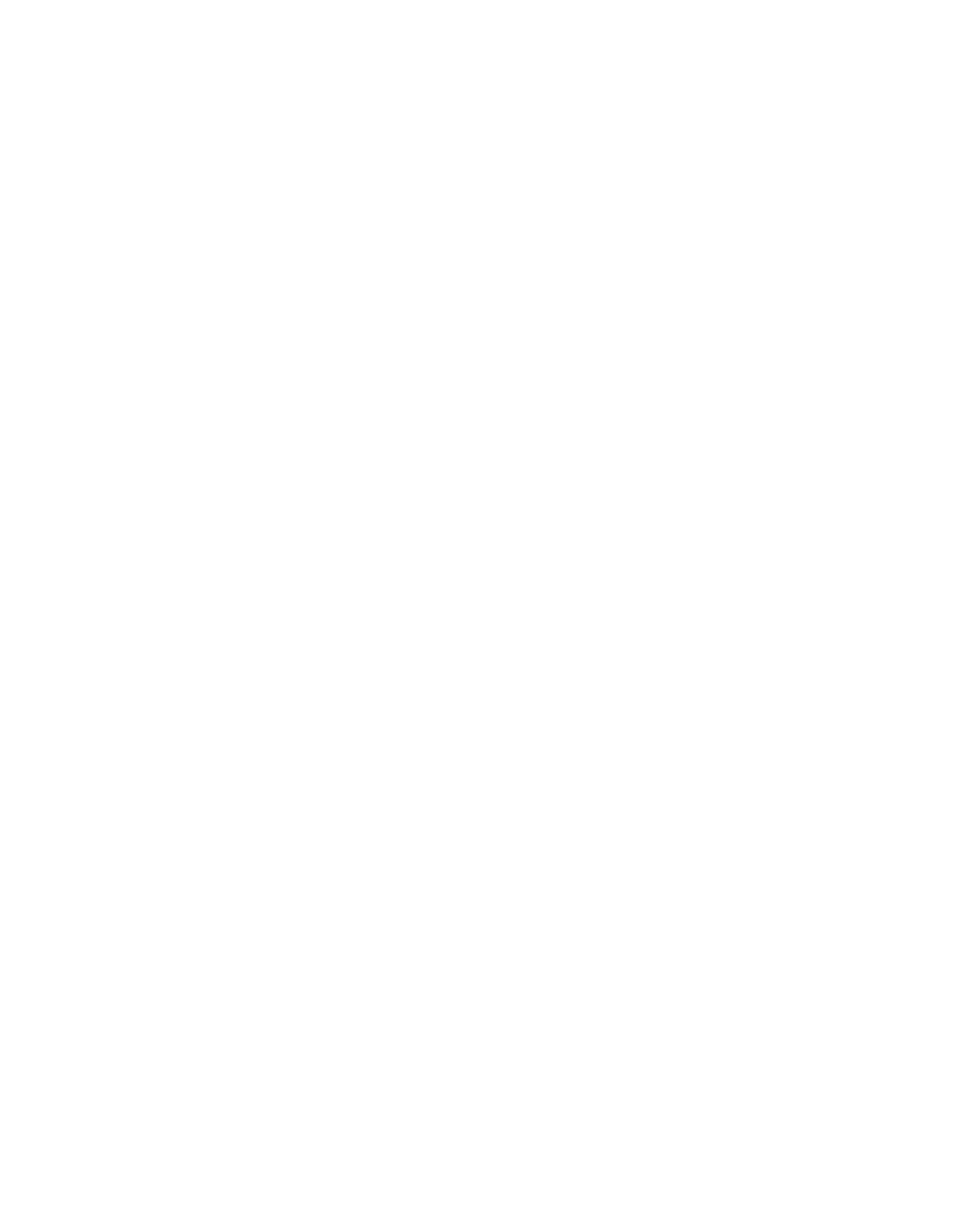# Chief Operating Officer Operating Budget

### *Dennis A. DiMarzio, Chief Operating Officer Appropriation: 144*

## *Department Mission*

The Chief Operating Officer (COO) is the principal day-to-day manager of the City's government. The COO reports directly to the Mayor and is responsible for the activities of the Mayor's Cabinet. Together, the COO and the Cabinet ensure that City policies and programs conform with applicable laws and are consistent with the goals of the Mayor.

| <b>Operating Budget</b>            | Program Name                               | Total Actual '03   | Total Actual '04   | Total Approp '05   | <b>Total Budget '06</b> |
|------------------------------------|--------------------------------------------|--------------------|--------------------|--------------------|-------------------------|
|                                    | <b>Operations</b>                          | 851.079            | 902,371            | 893.684            | 910,058                 |
|                                    | Total                                      | 851,079            | 902,371            | 893,684            | 910,058                 |
|                                    |                                            |                    |                    |                    |                         |
| <b>Selected Service Indicators</b> |                                            | Actual '03         | Actual '04         | Approp '05         | Budget '06              |
|                                    | <b>Personnel Services</b><br>Non Personnel | 741.562<br>109.517 | 749.369<br>153,002 | 766.080<br>127.604 | 788,058<br>122,000      |
|                                    | Total                                      | 851,079            | 902,371            | 893,684            | 910,058                 |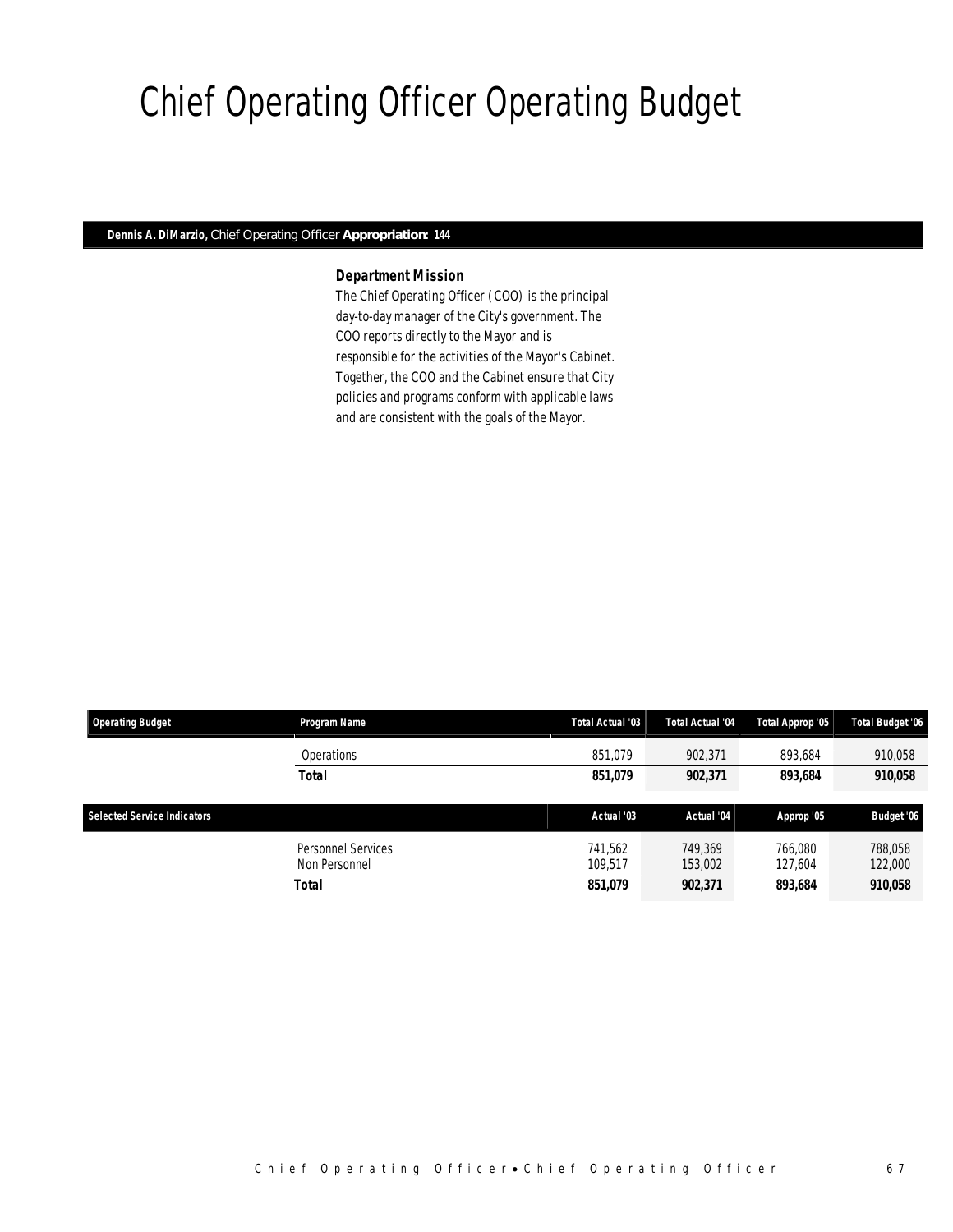# Chief Operating Officer Operating Budget



#### *Description of Services*

The Office of the Chief Operating Officer oversees the activities of the Cabinet, other than those that are undertaken by or supervised by officials who statutorily report to other entities. In addition, the Office supervises support services such as Human Resources, Labor Relations, Management Information Services and Graphic Arts, as well as the operations of Consumer Affairs & Licensing, the Library and the Registry Division.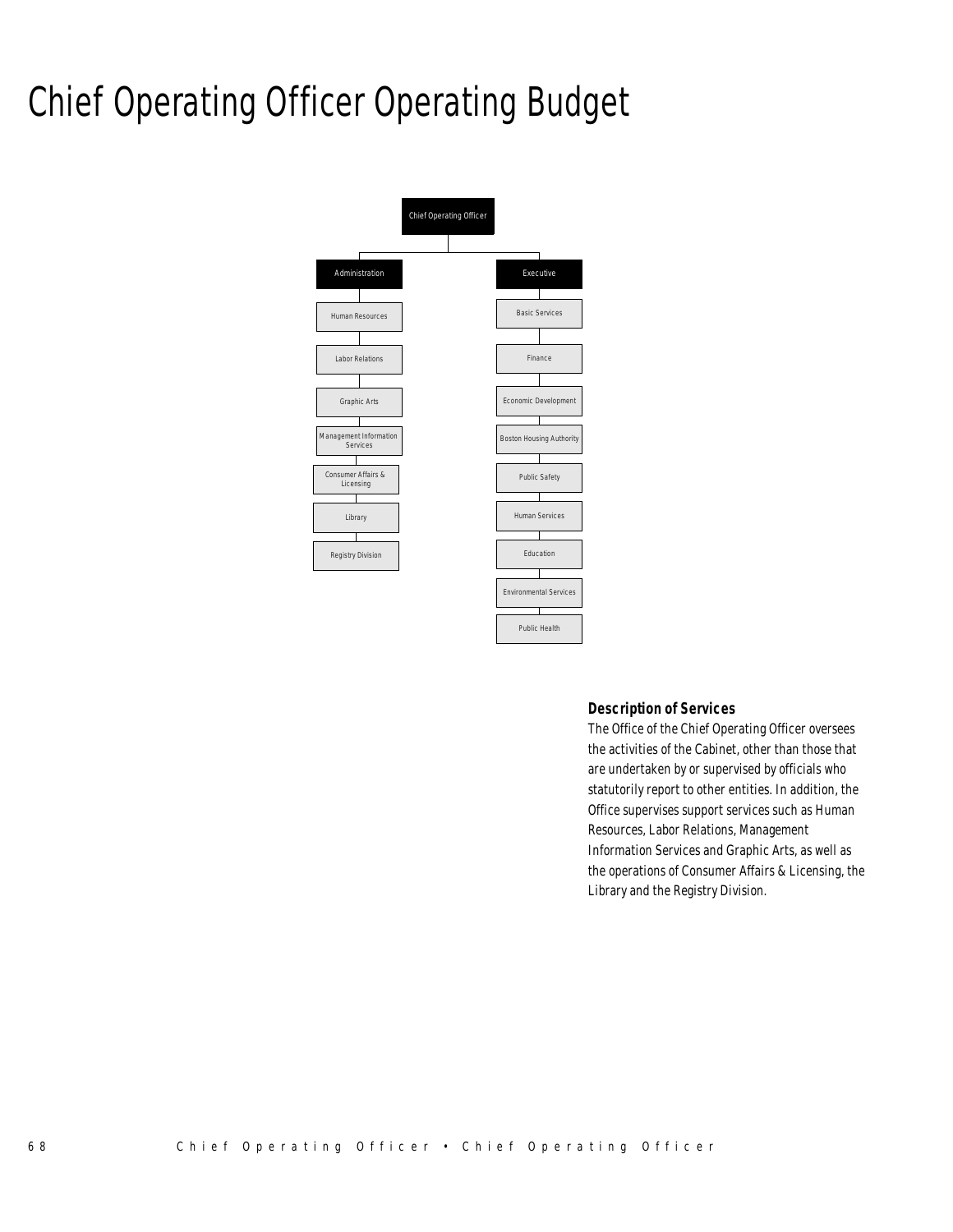# Department History

| <b>Personnel Services</b>       |                                                                                                                                                                                                                                                                                    | FY03 Expenditure                                                                                               | FY04 Expenditure                                                                                                   | FY05 Appropriation                                                                                          | FY06 Adopted                                                                                     | Inc/Dec 05 vs 06                                                                                               |
|---------------------------------|------------------------------------------------------------------------------------------------------------------------------------------------------------------------------------------------------------------------------------------------------------------------------------|----------------------------------------------------------------------------------------------------------------|--------------------------------------------------------------------------------------------------------------------|-------------------------------------------------------------------------------------------------------------|--------------------------------------------------------------------------------------------------|----------------------------------------------------------------------------------------------------------------|
|                                 | 51000 Permanent Employees<br>51100 Emergency Employees<br>51200 Overtime<br>51600 Unemployment Compensation<br>51700 Workers' Compensation                                                                                                                                         | 741,562<br>0<br>$\overline{0}$<br>$\overline{0}$<br>$\Omega$                                                   | 749,369<br>$\mathbf{0}$<br>$\mathbf{0}$<br>$\mathbf{0}$<br>$\theta$                                                | 766.080<br>$\Omega$<br>$\overline{0}$<br>$\overline{0}$<br>$\Omega$                                         | 788,058<br>$\Omega$<br>$\Omega$<br>$\Omega$<br>$\Omega$                                          | 21,978<br>$\theta$<br>$\mathbf{0}$<br>$\theta$<br>$\theta$                                                     |
|                                 | <b>Total Personnel Services</b>                                                                                                                                                                                                                                                    | 741,562                                                                                                        | 749,369                                                                                                            | 766,080                                                                                                     | 788,058                                                                                          | 21,978                                                                                                         |
| <b>Contractual Services</b>     |                                                                                                                                                                                                                                                                                    | FY03 Expenditure                                                                                               | FY04 Expenditure                                                                                                   | FY05 Appropriation                                                                                          | FY06 Adopted                                                                                     | Inc/Dec 05 vs 06                                                                                               |
|                                 | 52100 Communications<br>52200 Utilities<br>52300 Water & Sewer<br>52500 Garbage/Waste Removal<br>52600 Repairs Buildings & Structures<br>52700 Repairs & Service of Equipment<br>52800 Transportation of Persons<br>52900 Contracted Services<br><b>Total Contractual Services</b> | 11,668<br>0<br>$\Omega$<br>$\overline{0}$<br>$\Omega$<br>$\overline{0}$<br>$\overline{0}$<br>94,323<br>105,991 | 9,941<br>$\mathbf{0}$<br>$\mathbf{0}$<br>$\mathbf{0}$<br>$\mathbf{0}$<br>172<br>$\mathbf{0}$<br>141,151<br>151,264 | 9,440<br>$\overline{0}$<br>$\overline{0}$<br>$\overline{0}$<br>$\Omega$<br>1,000<br>0<br>111,414<br>121,854 | 9,950<br>$\Omega$<br>$\Omega$<br>$\Omega$<br>$\Omega$<br>3,000<br>$\Omega$<br>103,300<br>116,250 | 510<br>$\theta$<br>$\mathbf{0}$<br>$\mathbf{0}$<br>$\theta$<br>2,000<br>$\overline{0}$<br>$-8,114$<br>$-5,604$ |
| <b>Supplies &amp; Materials</b> |                                                                                                                                                                                                                                                                                    | FY03 Expenditure                                                                                               | FY04 Expenditure                                                                                                   | FY05 Appropriation                                                                                          | FY06 Adopted                                                                                     | Inc/Dec 05 vs 06                                                                                               |
|                                 | 53000 Auto Energy Supplies<br>53200 Food Supplies<br>53400 Custodial Supplies<br>53500 Med, Dental, & Hosp Supply<br>53600 Office Supplies and Materials<br>53800 Educational Supplies & Mat<br>53900 Misc Supplies & Materials<br><b>Total Supplies &amp; Materials</b>           | $\boldsymbol{0}$<br>79<br>$\mathbf{0}$<br>$\mathbf{0}$<br>668<br>$\mathbf{0}$<br>$\mathbf{0}$<br>747           | $\bf 0$<br>320<br>$\mathbf{0}$<br>$\mathbf{0}$<br>427<br>$\mathbf 0$<br>$\mathbf{0}$<br>747                        | 1,500<br>500<br>$\overline{0}$<br>$\mathbf{0}$<br>750<br>$\theta$<br>$\overline{0}$<br>2,750                | 1,500<br>$\mathbf{0}$<br>$\Omega$<br>$\Omega$<br>1,750<br>$\mathbf{0}$<br>$\Omega$<br>3,250      | $\mathbf 0$<br>$-500$<br>$\mathbf{0}$<br>$\mathbf{0}$<br>1,000<br>$\theta$<br>$\overline{0}$<br>500            |
| <b>Current Chgs &amp; Oblig</b> |                                                                                                                                                                                                                                                                                    | FY03 Expenditure                                                                                               | FY04 Expenditure                                                                                                   | FY05 Appropriation                                                                                          | FY06 Adopted                                                                                     | Inc/Dec 05 vs 06                                                                                               |
|                                 | 54300 Workers' Comp Medical<br>54400 Legal Liabilities<br>54600 Current Charges H&I<br>54700 Indemnification<br>54900 Other Current Charges<br>Total Current Chgs & Oblig                                                                                                          | 0<br>$\mathbf 0$<br>$\overline{0}$<br>$\Omega$<br>346<br>346                                                   | $\mathbf 0$<br>$\mathbf 0$<br>$\mathbf{0}$<br>$\mathbf{0}$<br>240<br>240                                           | $\theta$<br>$\theta$<br>$\overline{0}$<br>$\theta$<br>500<br>500                                            | $\mathbf{0}$<br>$\mathbf 0$<br>$\overline{0}$<br>$\theta$<br>500<br>500                          | $\mathbf{0}$<br>$\mathbf 0$<br>$\boldsymbol{0}$<br>$\Omega$<br>$\theta$<br>$\mathbf{0}$                        |
| Equipment                       |                                                                                                                                                                                                                                                                                    | FY03 Expenditure                                                                                               | FY04 Expenditure                                                                                                   | FY05 Appropriation                                                                                          | FY06 Adopted                                                                                     | Inc/Dec 05 vs 06                                                                                               |
|                                 | 55000 Automotive Equipment<br>55400 Lease/Purchase<br>55600 Office Furniture & Equipment<br>55900 Misc Equipment<br><b>Total Equipment</b>                                                                                                                                         | $\mathbf 0$<br>$\overline{0}$<br>$\mathbf 0$<br>2,433<br>2,433                                                 | $\mathbf 0$<br>$\mathbf{0}$<br>$\mathbf{0}$<br>751<br>751                                                          | $\theta$<br>$\theta$<br>0<br>2,500<br>2,500                                                                 | $\mathbf 0$<br>$\Omega$<br>0<br>2,000<br>2,000                                                   | 0<br>$\overline{0}$<br>$\mathbf 0$<br>$-500$<br>$-500$                                                         |
| <b>Other</b>                    |                                                                                                                                                                                                                                                                                    | FY03 Expenditure                                                                                               | FY04 Expenditure                                                                                                   | FY05 Appropriation                                                                                          | FY06 Adopted                                                                                     | Inc/Dec 05 vs 06                                                                                               |
|                                 | 56200 Special Appropriation<br>57200 Structures & Improvements<br>58000 Land & Non-Structure<br><b>Total Other</b>                                                                                                                                                                 | $\boldsymbol{0}$<br>0<br>0<br>0                                                                                | $\boldsymbol{0}$<br>$\mathbf 0$<br>$\mathbf 0$<br>0                                                                | $\theta$<br>0<br>0<br>0                                                                                     | 0<br>0<br>0<br>0                                                                                 | 0<br>$\theta$<br>0<br>0                                                                                        |
|                                 | <b>Grand Total</b>                                                                                                                                                                                                                                                                 | 851,079                                                                                                        | 902,371                                                                                                            | 893,684                                                                                                     | 910,058                                                                                          | 16,374                                                                                                         |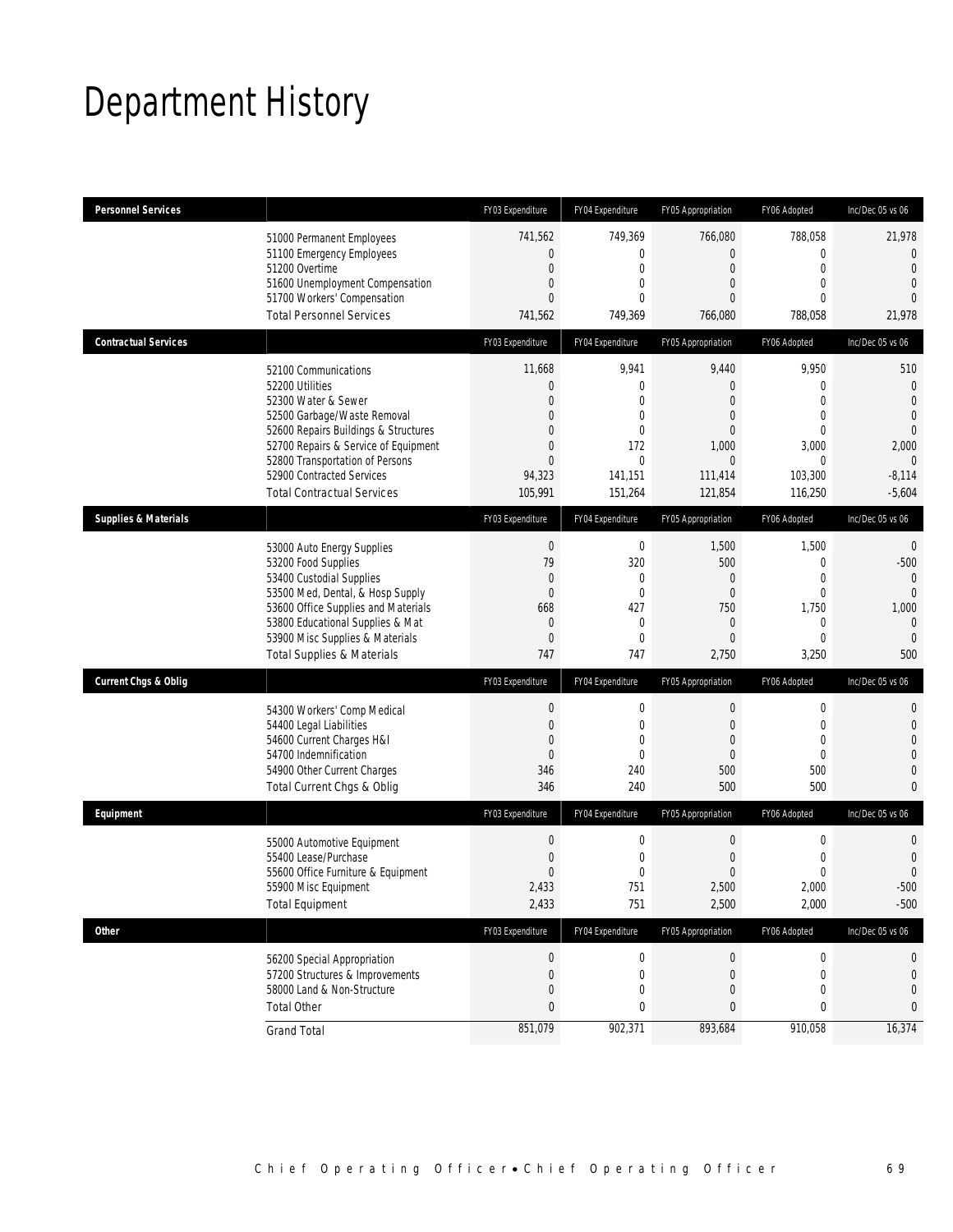# Department Personnel

| Title                                                                                                | Union<br>Code            | Grade | Position | FY06 Salary                  | Title                                                                                                          | Union<br>Code                                 | Grade        | Position | FY06 Salary                            |
|------------------------------------------------------------------------------------------------------|--------------------------|-------|----------|------------------------------|----------------------------------------------------------------------------------------------------------------|-----------------------------------------------|--------------|----------|----------------------------------------|
| Deputy Director Fis Affairs<br><b>Director Administrative Services</b><br><b>Executive Assistant</b> | CDH<br>CDH<br><b>EXM</b> | 12    |          | 118,783<br>145,779<br>99,430 | <b>Executive Asst</b><br>Prin Admin Assistant<br>Data Proc System Analyst<br>Special Assistant<br><b>Total</b> | <b>EXM</b><br>EXM<br><b>EXM</b><br><b>MYN</b> | 10<br>8<br>6 | 2<br>8   | 172,776<br>77,663<br>64,644<br>118,783 |
|                                                                                                      |                          |       |          |                              | <b>Adjustments</b><br><b>Differential Payments</b><br>Other                                                    |                                               |              |          | 797,858<br>$\mathbf 0$<br>10,200       |
|                                                                                                      |                          |       |          |                              | Chargebacks<br>Salary Savings<br><b>FY06 Total Request</b>                                                     |                                               |              |          | $-20,000$<br>$\Omega$<br>788,058       |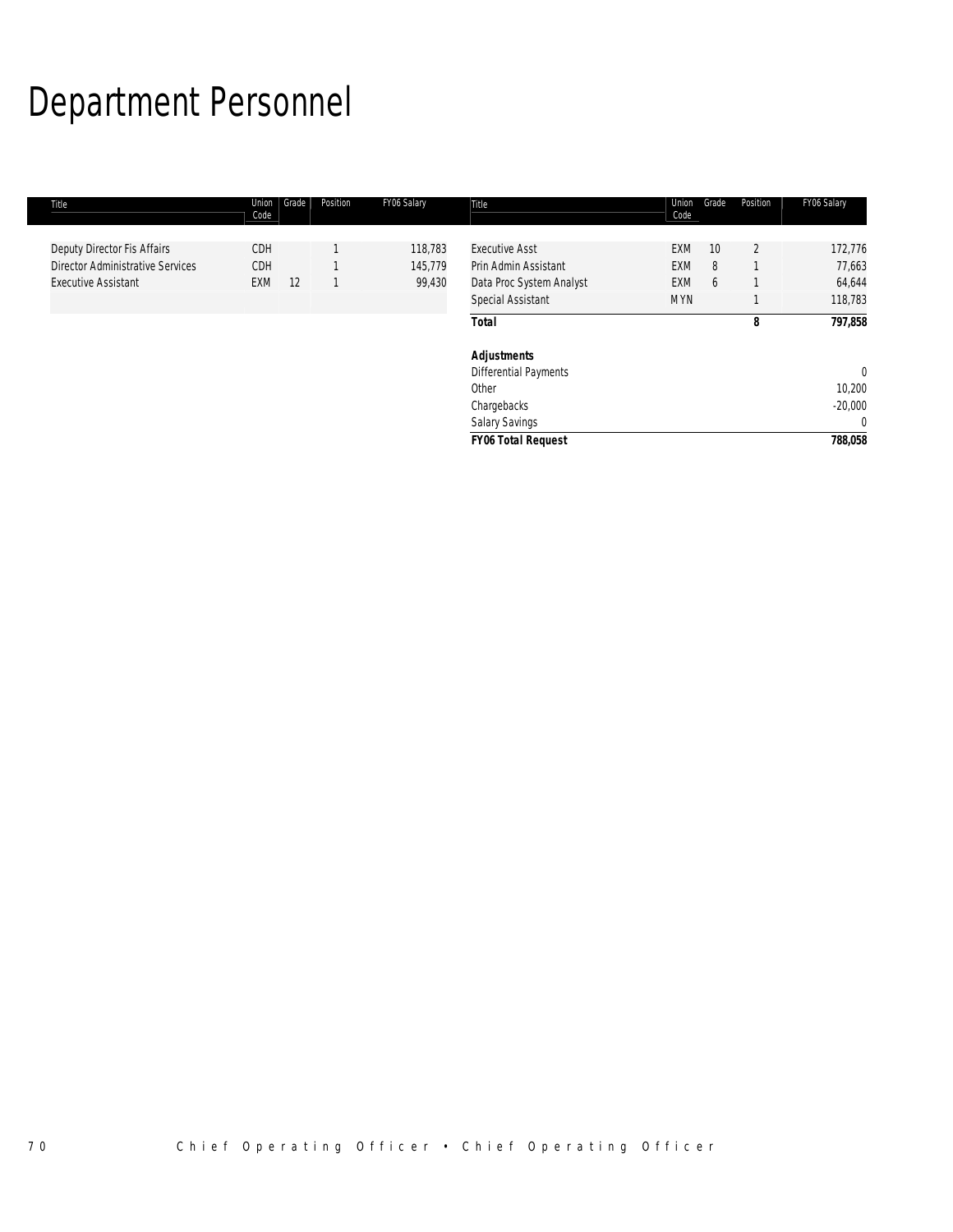# Program 1. Operations

*Dennis A. DiMarzio, Chief Operating Officer Organization: 144100* 

## *Program Description*

The Operations Program provides support for Cabinet activities. It coordinates projects and directives under the supervision of the Cabinet.

| <b>Selected Service Indicators</b> |                                              | Actual '03         | Actual '04         | Approp '05         | <b>Budget '06</b>  |
|------------------------------------|----------------------------------------------|--------------------|--------------------|--------------------|--------------------|
|                                    | Quota<br>Personnel Services<br>Non Personnel | 741.562<br>109.517 | 749.369<br>153,002 | 766.080<br>127.604 | 788,058<br>122,000 |
|                                    | Total                                        | 851,079            | 902,371            | 893.684            | 910,058            |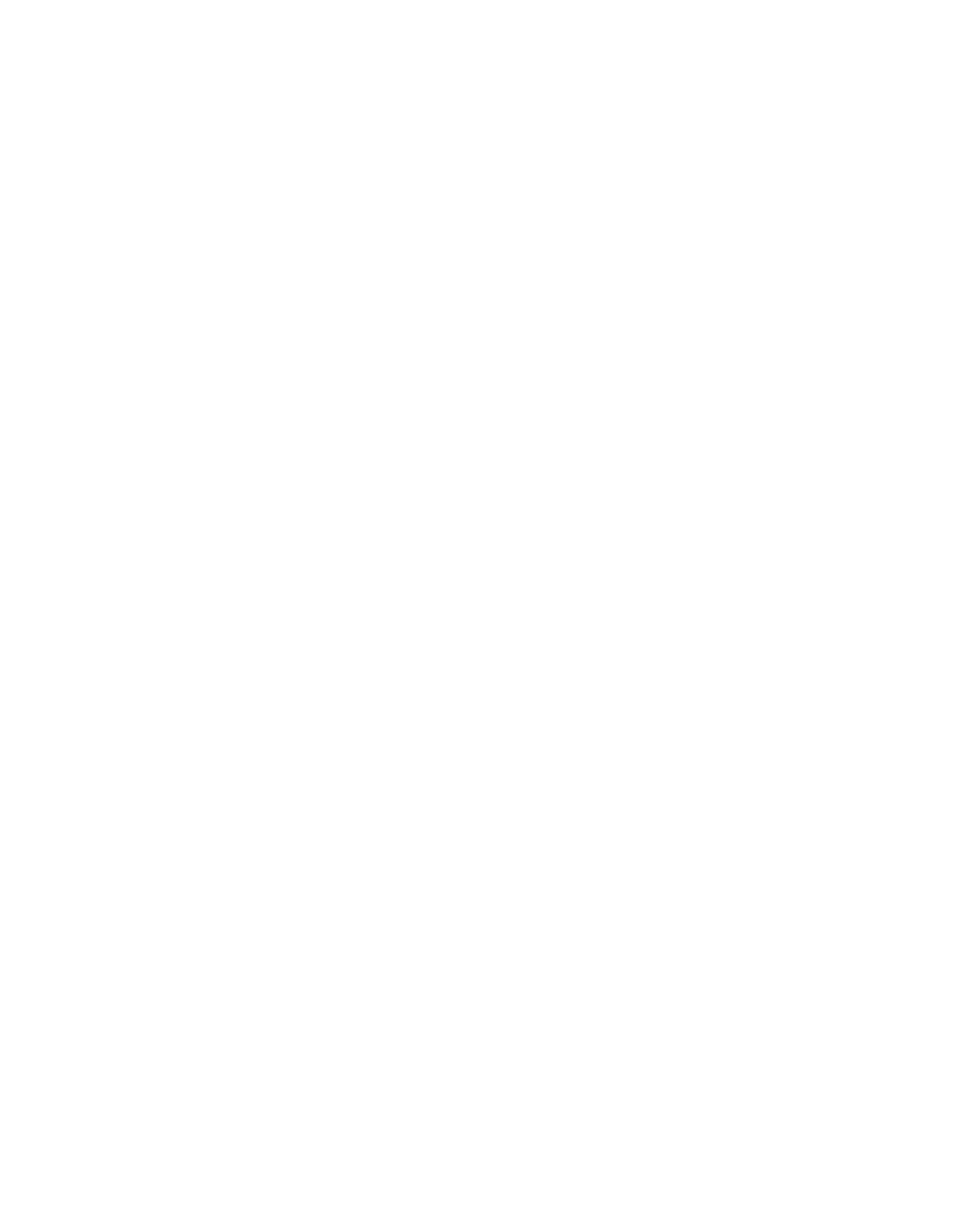# Consumer Affairs & Licensing Operating Budget

#### *Patricia Malone, Director Appropriation: 114*

### *Department Mission*

The Consumer Affairs & Licensing Department contributes to the overall mission of improving the quality of life in the City of Boston, by maintaining safety and order in the restaurant community through the licensing of entertainment activities and monitoring compliance with relevant laws. The office also educates and mediates on behalf of Boston area consumers in order to facilitate successful resolution on consumer related complaints.

#### *FY06 Performance Objectives*

- To address incidents impacting public health, safety and order in licensed premises.
- To provide high quality service.
- To hear and resolve complaints between consumers and businesses.
- To protect consumers from fraud through investigation and interaction with appropriate authorities.
- To keep citizens aware of consumer rights.

| <b>Operating Budget</b>            | Program Name                         | Total Actual '03  | Total Actual '04        | Total Approp '05  | Total Budget '06   |
|------------------------------------|--------------------------------------|-------------------|-------------------------|-------------------|--------------------|
|                                    | Licensing<br><b>Consumer Affairs</b> | 305,032<br>86,542 | 288,464<br>71,660       | 341.606<br>79,423 | 313.079<br>112,166 |
|                                    | <b>Total</b>                         | 391,574           | 360,124                 | 421,029           | 425,245            |
| <b>External Funds Budget</b>       | <b>Fund Name</b>                     | Total Actual '03  | <b>Total Actual '04</b> | Total Approp '05  | Total Budget '06   |
|                                    | Local Consumer Aid Fund              | 48,232            | 46,469                  | 52,000            | 54,000             |
|                                    | <b>Total</b>                         | 48,232            | 46,469                  | 52,000            | 54,000             |
| <b>Selected Service Indicators</b> |                                      | Actual '03        | Actual '04              | Approp '05        | Budget '06         |
|                                    | Personnel Services<br>Non Personnel  | 359.877<br>31.697 | 338.035<br>22,089       | 391.629<br>29,400 | 395.595<br>29,650  |
|                                    | <b>Total</b>                         | 391,574           | 360,124                 | 421,029           | 425,245            |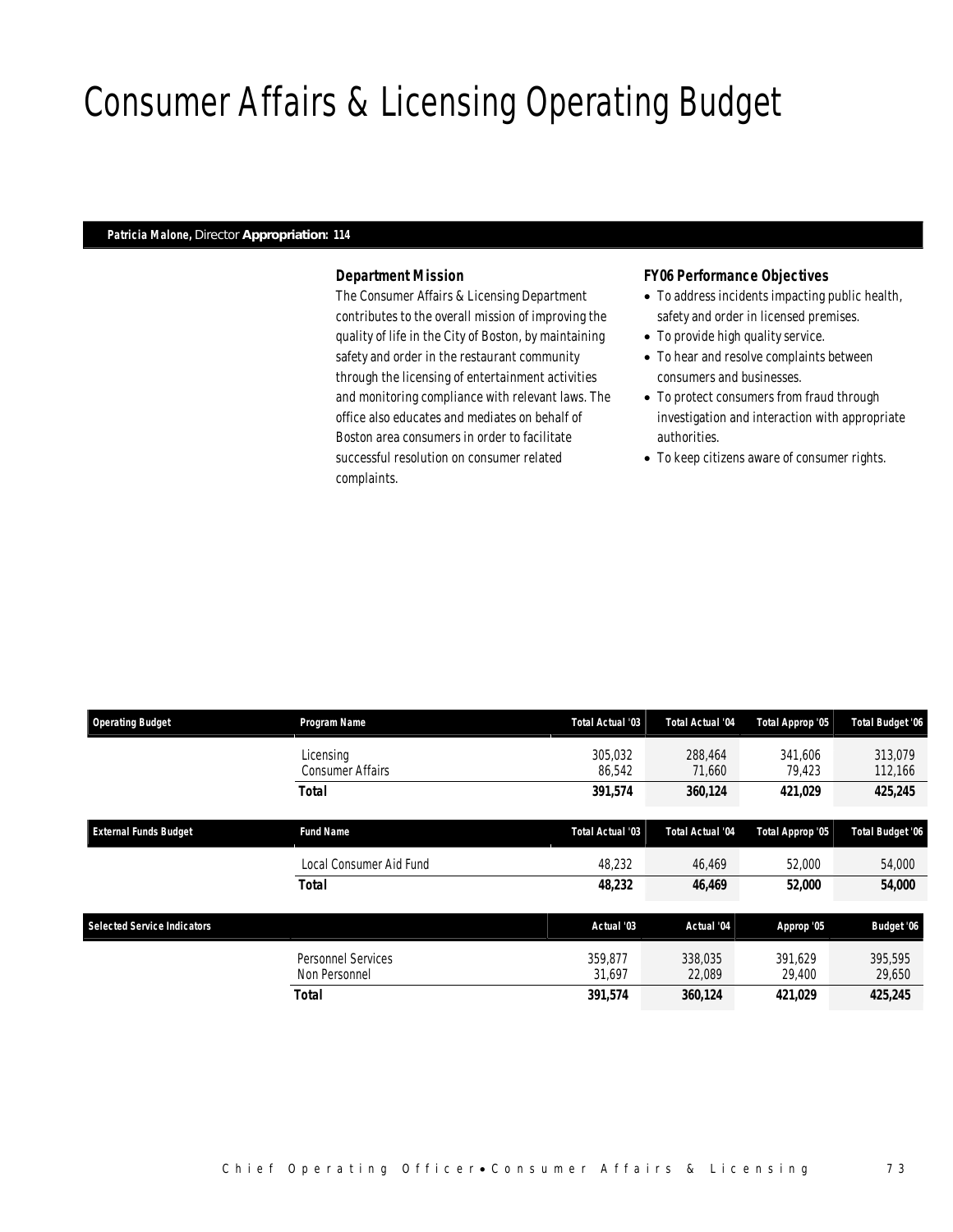# Consumer Affairs & Licensing Operating Budget



### *Authorizing Statutes*

- Enabling Legislation, Ord. 1984, c. 12.
- Dancing Halls, MGLA c. 136, s. 4.
- Commonly Used Provisions, MGLA c. 140, s. 177A, 181, 183A, 185H.
- Theatrical Exhibitions and Public Amusements, CBC Ord. 14, s. 426-430a.
- Consumer Protection, MGLA c. 93A, s. 9.

### *Description of Services*

The Office of Consumer Affairs and Licensing is responsible for licensing and regulating all forms of entertainment within Boston. The Office processes new applications and renewals, inspects premises, and holds hearings on licensing requests and violations. The Office also educates and mediates on behalf of Boston area consumers.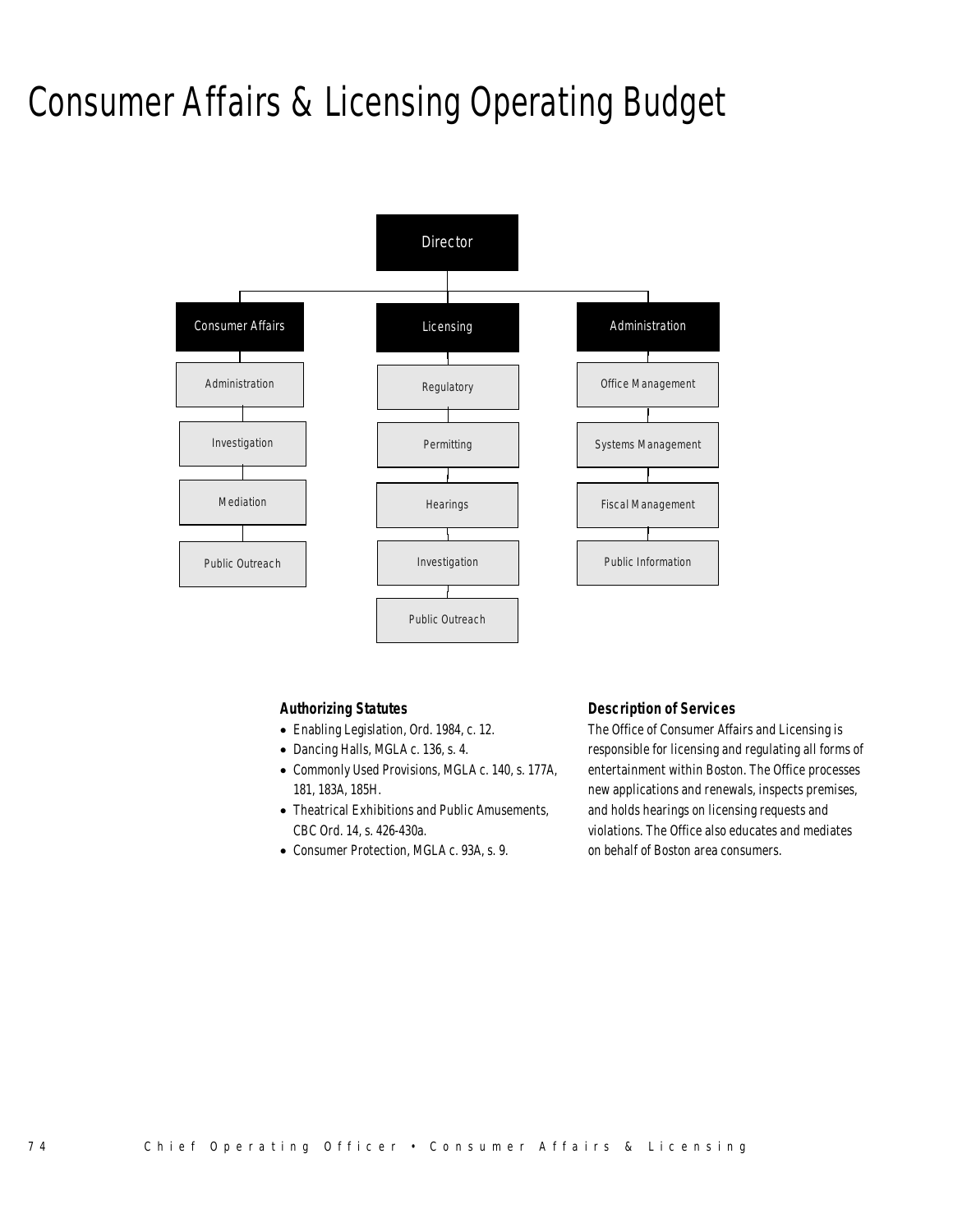# Department History

| <b>Personnel Services</b>       |                                                                                                                                                                                                                                                                                                          | FY03 Expenditure                                                                                                                   | FY04 Expenditure                                                                                                               | FY05 Appropriation                                                                                                                     | FY06 Adopted                                                                                                        | Inc/Dec $05$ vs $06$                                                                                                                 |
|---------------------------------|----------------------------------------------------------------------------------------------------------------------------------------------------------------------------------------------------------------------------------------------------------------------------------------------------------|------------------------------------------------------------------------------------------------------------------------------------|--------------------------------------------------------------------------------------------------------------------------------|----------------------------------------------------------------------------------------------------------------------------------------|---------------------------------------------------------------------------------------------------------------------|--------------------------------------------------------------------------------------------------------------------------------------|
|                                 | 51000 Permanent Employees<br>51100 Emergency Employees<br>51200 Overtime<br>51600 Unemployment Compensation<br>51700 Workers' Compensation<br><b>Total Personnel Services</b>                                                                                                                            | 350,715<br>0<br>$\overline{0}$<br>9,162<br>$\overline{0}$<br>359,877                                                               | 338,035<br>$\mathbf{0}$<br>$\mathbf{0}$<br>$\mathbf{0}$<br>$\overline{0}$<br>338,035                                           | 362.629<br>29,000<br>0<br>0<br>$\overline{0}$<br>391,629                                                                               | 395,595<br>0<br>$\mathbf{0}$<br>$\Omega$<br>$\Omega$<br>395,595                                                     | 32,966<br>$-29,000$<br>$\mathbf 0$<br>$\overline{0}$<br>$\mathbf{0}$<br>3,966                                                        |
| <b>Contractual Services</b>     |                                                                                                                                                                                                                                                                                                          | FY03 Expenditure                                                                                                                   | FY04 Expenditure                                                                                                               | FY05 Appropriation                                                                                                                     | FY06 Adopted                                                                                                        | Inc/Dec 05 vs 06                                                                                                                     |
|                                 | 52100 Communications<br>52200 Utilities<br>52300 Water & Sewer<br>52400 Snow Removal<br>52500 Garbage/Waste Removal<br>52600 Repairs Buildings & Structures<br>52700 Repairs & Service of Equipment<br>52800 Transportation of Persons<br>52900 Contracted Services<br><b>Total Contractual Services</b> | 8,753<br>0<br>$\Omega$<br>$\overline{0}$<br>$\Omega$<br>$\overline{0}$<br>884<br>$\overline{0}$<br>12,867<br>22,504                | 8,889<br>$\mathbf 0$<br>$\mathbf{0}$<br>$\mathbf{0}$<br>$\mathbf{0}$<br>$\mathbf{0}$<br>750<br>$\mathbf{0}$<br>6,772<br>16,411 | 9,300<br>0<br>$\overline{0}$<br>$\overline{0}$<br>0<br>0<br>1,000<br>$\overline{0}$<br>8,500<br>18,800                                 | 9,500<br>0<br>$\Omega$<br>$\overline{0}$<br>$\Omega$<br>$\Omega$<br>1,000<br>$\Omega$<br>8,500<br>19,000            | 200<br>$\theta$<br>$\mathbf{0}$<br>$\mathbf 0$<br>$\theta$<br>$\mathbf 0$<br>$\mathbf 0$<br>$\mathbf{0}$<br>$\theta$<br>200          |
| <b>Supplies &amp; Materials</b> |                                                                                                                                                                                                                                                                                                          | FY03 Expenditure                                                                                                                   | FY04 Expenditure                                                                                                               | FY05 Appropriation                                                                                                                     | FY06 Adopted                                                                                                        | Inc/Dec 05 vs 06                                                                                                                     |
|                                 | 53000 Auto Energy Supplies<br>53200 Food Supplies<br>53400 Custodial Supplies<br>53500 Med, Dental, & Hosp Supply<br>53600 Office Supplies and Materials<br>53700 Clothing Allowance<br>53800 Educational Supplies & Mat<br>53900 Misc Supplies & Materials<br><b>Total Supplies &amp; Materials</b>     | $\mathbf 0$<br>$\overline{0}$<br>$\mathbf 0$<br>$\mathbf{0}$<br>5,218<br>$\mathbf{0}$<br>$\overline{0}$<br>$\overline{0}$<br>5,218 | $\mathbf 0$<br>$\mathbf 0$<br>$\mathbf 0$<br>$\mathbf{0}$<br>3,513<br>$\mathbf{0}$<br>$\mathbf{0}$<br>$\mathbf{0}$<br>3,513    | $\theta$<br>$\overline{0}$<br>$\overline{0}$<br>$\overline{0}$<br>9,000<br>$\overline{0}$<br>$\overline{0}$<br>$\overline{0}$<br>9,000 | $\mathbf 0$<br>$\mathbf{0}$<br>$\overline{0}$<br>$\Omega$<br>9,000<br>$\theta$<br>$\Omega$<br>$\mathbf{0}$<br>9,000 | 0<br>$\overline{0}$<br>$\boldsymbol{0}$<br>$\mathbf 0$<br>$\mathbf 0$<br>$\mathbf{0}$<br>$\mathbf{0}$<br>$\mathbf 0$<br>$\mathbf{0}$ |
| <b>Current Chgs &amp; Oblig</b> |                                                                                                                                                                                                                                                                                                          | FY03 Expenditure                                                                                                                   | FY04 Expenditure                                                                                                               | FY05 Appropriation                                                                                                                     | FY06 Adopted                                                                                                        | Inc/Dec 05 vs 06                                                                                                                     |
|                                 | 54300 Workers' Comp Medical<br>54400 Legal Liabilities<br>54500 Aid To Veterans<br>54600 Current Charges H&I<br>54700 Indemnification<br>54900 Other Current Charges<br>Total Current Chgs & Oblig                                                                                                       | 0<br>$\overline{0}$<br>$\overline{0}$<br>$\mathbf{0}$<br>$\overline{0}$<br>1,483<br>1,483                                          | 0<br>$\mathbf{0}$<br>$\mathbf{0}$<br>$\mathbf{0}$<br>$\mathbf{0}$<br>1,247<br>1,247                                            | $\theta$<br>$\overline{0}$<br>$\overline{0}$<br>0<br>$\overline{0}$<br>1,600<br>1,600                                                  | $\mathbf 0$<br>$\mathbf{0}$<br>$\overline{0}$<br>$\mathbf{0}$<br>$\Omega$<br>1,650<br>1,650                         | 0<br>$\mathbf{0}$<br>$\boldsymbol{0}$<br>$\theta$<br>$\mathbf 0$<br>50<br>50                                                         |
| Equipment                       |                                                                                                                                                                                                                                                                                                          | FY03 Expenditure                                                                                                                   | FY04 Expenditure                                                                                                               | FY05 Appropriation                                                                                                                     | FY06 Adopted                                                                                                        | Inc/Dec 05 vs 06                                                                                                                     |
|                                 | 55000 Automotive Equipment<br>55400 Lease/Purchase<br>55600 Office Furniture & Equipment<br>55900 Misc Equipment<br><b>Total Equipment</b>                                                                                                                                                               | $\mathbf{0}$<br>$\boldsymbol{0}$<br>$\overline{0}$<br>2,492<br>2,492                                                               | $\boldsymbol{0}$<br>$\bf 0$<br>918<br>$\mathbf 0$<br>918                                                                       | $\boldsymbol{0}$<br>$\mathbf 0$<br>0<br>0<br>0                                                                                         | $\mathbf{0}$<br>$\mathbf 0$<br>$\overline{0}$<br>0<br>0                                                             | $\Omega$<br>0<br>0<br>$\mathbf{0}$<br>$\bf{0}$                                                                                       |
| <b>Other</b>                    |                                                                                                                                                                                                                                                                                                          | FY03 Expenditure                                                                                                                   | FY04 Expenditure                                                                                                               | FY05 Appropriation                                                                                                                     | FY06 Adopted                                                                                                        | Inc/Dec 05 vs 06                                                                                                                     |
|                                 | 56200 Special Appropriation<br>57200 Structures & Improvements<br>58000 Land & Non-Structure<br><b>Total Other</b>                                                                                                                                                                                       | $\theta$<br>0<br>0<br>0                                                                                                            | $\boldsymbol{0}$<br>$\mathbf 0$<br>$\mathbf{0}$<br>0                                                                           | $\boldsymbol{0}$<br>$\mathbf 0$<br>0<br>0                                                                                              | $\boldsymbol{0}$<br>$\mathbf 0$<br>0<br>0                                                                           | 0<br>$\boldsymbol{0}$<br>$\mathbf{0}$<br>$\bf{0}$                                                                                    |
|                                 | <b>Grand Total</b>                                                                                                                                                                                                                                                                                       | 391,574                                                                                                                            | 360,124                                                                                                                        | 421,029                                                                                                                                | 425,245                                                                                                             | 4,216                                                                                                                                |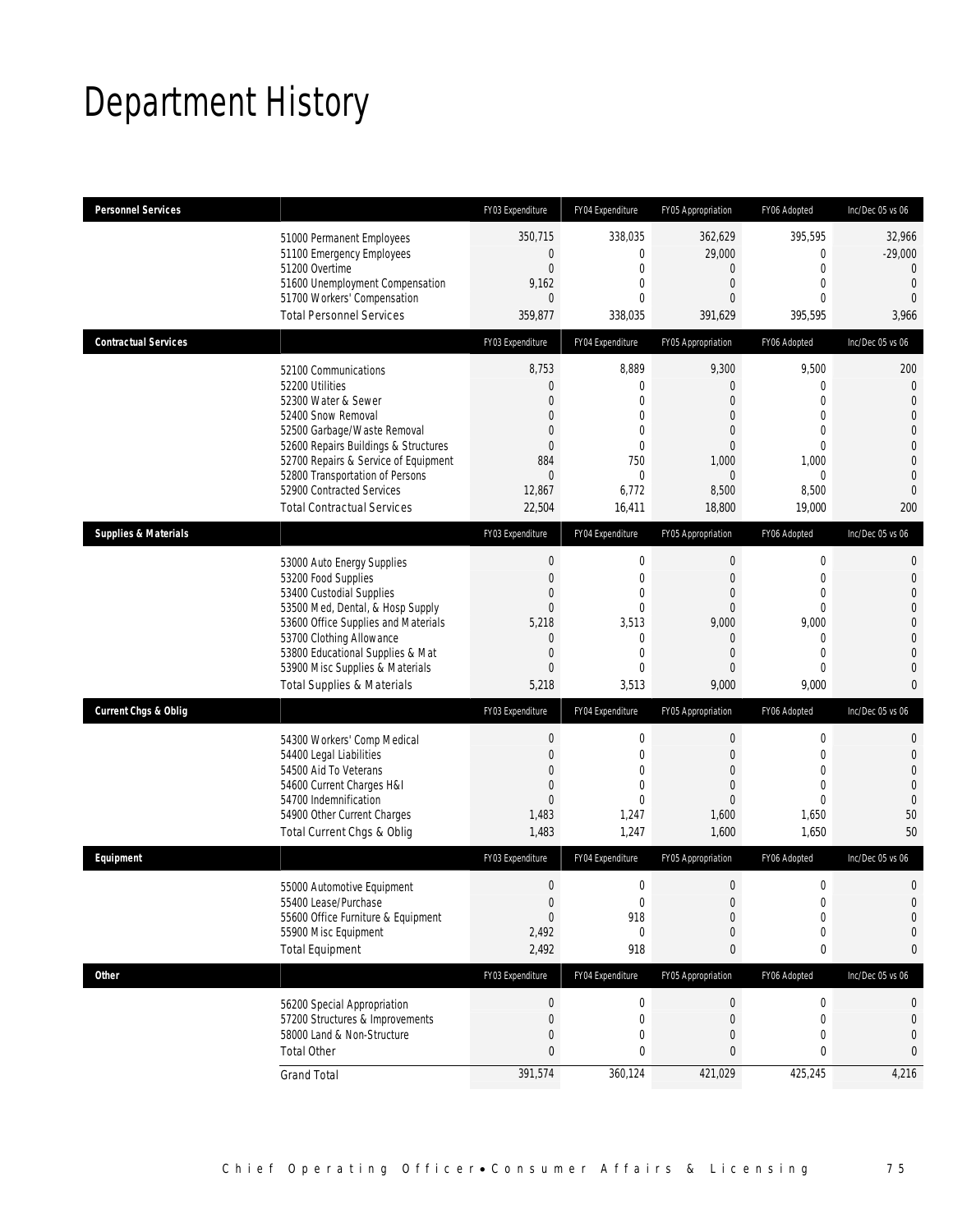# Department Personnel

| Title                     | Union      | Grade | Position | FY06 Salary | Title                         | Union           | Grade | Position | FY06 Salary  |
|---------------------------|------------|-------|----------|-------------|-------------------------------|-----------------|-------|----------|--------------|
|                           | Code       |       |          |             |                               | Code            |       |          |              |
|                           |            |       |          |             |                               |                 |       |          |              |
| <b>Executive Director</b> | <b>CDH</b> |       |          | 91,787      | Dep Dir/Legal Advisor         | MY <sub>0</sub> | 9     |          | 69,636       |
| Licensing Investigator II | <b>MYG</b> | 19    |          | 53,696      | <b>Operational Supervisor</b> | MY <sub>0</sub> | 8     |          | 64,754       |
| Consumer Investigator     | MYG        | - 17  | 3        | 113,111     | <b>Staff Assistant</b>        | MY0             | 5     |          | 46,855       |
|                           |            |       |          |             | <b>Total</b>                  |                 |       | 8        | 439,838      |
|                           |            |       |          |             | <b>Adjustments</b>            |                 |       |          |              |
|                           |            |       |          |             | Differential Payments         |                 |       |          | $\mathbf{0}$ |
|                           |            |       |          |             | Other                         |                 |       |          | 7,057        |
|                           |            |       |          |             | Chargebacks                   |                 |       |          | $-51,300$    |
|                           |            |       |          |             | Salary Savings                |                 |       |          | $\Omega$     |
|                           |            |       |          |             | <b>FY06 Total Request</b>     |                 |       |          | 395,595      |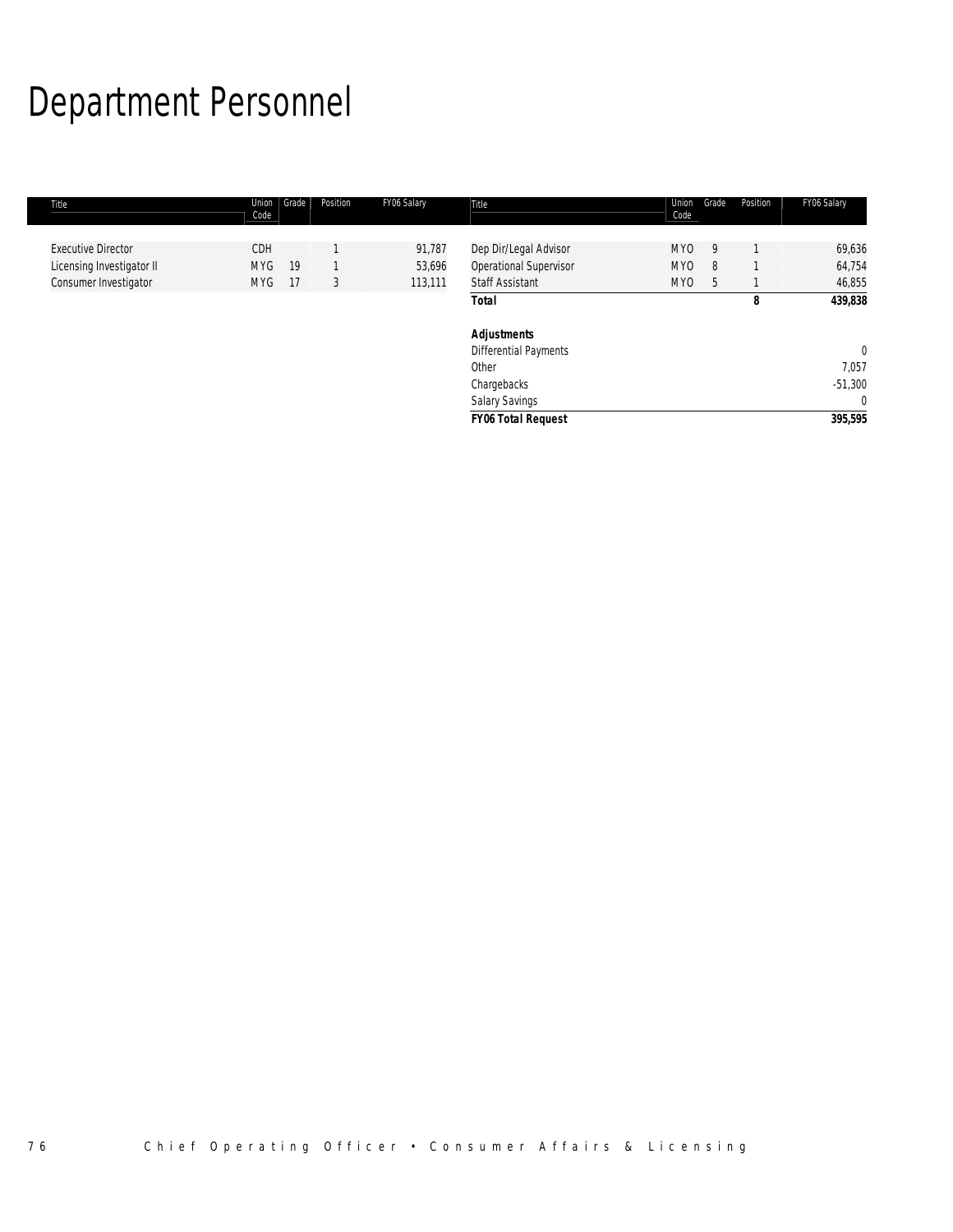# External Funds History

| <b>Personnel Services</b>       |                                                                                                                                                                                                                                                                                                            | FY03 Expenditure                                                                                                                                            | FY04 Expenditure                                                                                                                             | FY05 Appropriation                                                                                                                                               | FY06 Adopted                                                                                                                         | Inc/Dec 05 vs 06                                                                                                                                           |
|---------------------------------|------------------------------------------------------------------------------------------------------------------------------------------------------------------------------------------------------------------------------------------------------------------------------------------------------------|-------------------------------------------------------------------------------------------------------------------------------------------------------------|----------------------------------------------------------------------------------------------------------------------------------------------|------------------------------------------------------------------------------------------------------------------------------------------------------------------|--------------------------------------------------------------------------------------------------------------------------------------|------------------------------------------------------------------------------------------------------------------------------------------------------------|
|                                 | 51000 Permanent Employees<br>51100 Emergency Employees<br>51200 Overtime<br>51300 Part Time Employees<br>51400 Health Insurance<br>51500 Pension & Annunity<br>51600 Unemployment Compensation<br>51700 Workers' Compensation<br>51800 Indirect Costs<br>51900 Medicare<br><b>Total Personnel Services</b> | 48,232<br>$\mathbf{0}$<br>$\mathbf{0}$<br>$\mathbf 0$<br>$\mathbf{0}$<br>$\overline{0}$<br>$\mathbf{0}$<br>$\theta$<br>$\overline{0}$<br>$\theta$<br>48,232 | 46,469<br>0<br>$\overline{0}$<br>$\overline{0}$<br>0<br>$\overline{0}$<br>$\overline{0}$<br>$\Omega$<br>$\overline{0}$<br>$\Omega$<br>46,469 | 49,400<br>$\mathbf 0$<br>$\mathbf{0}$<br>$\overline{0}$<br>$\overline{0}$<br>$\boldsymbol{0}$<br>$\overline{0}$<br>$\Omega$<br>2,600<br>$\overline{0}$<br>52,000 | 51,300<br>0<br>$\overline{0}$<br>$\overline{0}$<br>$\mathbf 0$<br>$\mathbf{0}$<br>$\overline{0}$<br>$\Omega$<br>2,700<br>0<br>54,000 | 1,900<br>$\mathbf 0$<br>$\overline{0}$<br>$\overline{0}$<br>$\overline{0}$<br>$\overline{0}$<br>$\overline{0}$<br>$\mathbf{0}$<br>100<br>$\theta$<br>2,000 |
| <b>Contractual Services</b>     |                                                                                                                                                                                                                                                                                                            | FY03 Expenditure                                                                                                                                            | FY04 Expenditure                                                                                                                             | FY05 Appropriation                                                                                                                                               | FY06 Adopted                                                                                                                         | Inc/Dec 05 vs 06                                                                                                                                           |
|                                 | 52100 Communications<br>52200 Utilities<br>52300 Water & Sewer<br>52500 Garbage/Waste Removal<br>52600 Repairs Buildings & Structures<br>52700 Repairs & Service of Equipment<br>52800 Transportation of Persons<br>52900 Contracted Services<br><b>Total Contractual Services</b>                         | $\theta$<br>$\mathbf 0$<br>$\mathbf{0}$<br>$\overline{0}$<br>$\overline{0}$<br>$\overline{0}$<br>$\mathbf 0$<br>$\overline{0}$<br>$\mathbf{0}$              | $\boldsymbol{0}$<br>$\mathbf 0$<br>0<br>$\overline{0}$<br>$\overline{0}$<br>$\Omega$<br>$\mathbf{0}$<br>0<br>0                               | 0<br>$\boldsymbol{0}$<br>$\overline{0}$<br>$\boldsymbol{0}$<br>$\overline{0}$<br>$\overline{0}$<br>$\overline{0}$<br>$\overline{0}$<br>$\mathbf{0}$              | $\boldsymbol{0}$<br>$\mathbf 0$<br>0<br>$\mathbf 0$<br>$\overline{0}$<br>0<br>$\mathbf 0$<br>$\mathbf 0$<br>0                        | $\mathbf 0$<br>$\mathbf{0}$<br>$\mathbf 0$<br>$\overline{0}$<br>$\overline{0}$<br>$\overline{0}$<br>$\overline{0}$<br>$\mathbf 0$<br>$\mathbf{0}$          |
| <b>Supplies &amp; Materials</b> |                                                                                                                                                                                                                                                                                                            | FY03 Expenditure                                                                                                                                            | FY04 Expenditure                                                                                                                             | FY05 Appropriation                                                                                                                                               | FY06 Adopted                                                                                                                         | Inc/Dec 05 vs 06                                                                                                                                           |
|                                 | 53000 Auto Energy Supplies<br>53200 Food Supplies<br>53400 Custodial Supplies<br>53500 Med, Dental, & Hosp Supply<br>53600 Office Supplies and Materials<br>53700 Clothing Allowance<br>53800 Educational Supplies & Mat<br>53900 Misc Supplies & Materials<br><b>Total Supplies &amp; Materials</b>       | $\theta$<br>$\mathbf 0$<br>$\overline{0}$<br>$\mathbf 0$<br>$\mathbf{0}$<br>$\overline{0}$<br>$\overline{0}$<br>$\overline{0}$<br>$\mathbf{0}$              | $\boldsymbol{0}$<br>$\mathbf 0$<br>0<br>0<br>$\overline{0}$<br>$\Omega$<br>$\overline{0}$<br>0<br>$\theta$                                   | $\boldsymbol{0}$<br>$\boldsymbol{0}$<br>$\overline{0}$<br>$\mathbf 0$<br>$\overline{0}$<br>$\mathbf{0}$<br>$\boldsymbol{0}$<br>$\overline{0}$<br>$\mathbf{0}$    | $\boldsymbol{0}$<br>$\mathbf 0$<br>$\mathbf 0$<br>0<br>$\overline{0}$<br>$\overline{0}$<br>$\mathbf 0$<br>0<br>0                     | $\mathbf 0$<br>$\overline{0}$<br>$\overline{0}$<br>$\overline{0}$<br>$\overline{0}$<br>$\overline{0}$<br>$\Omega$<br>$\mathbf 0$<br>$\theta$               |
| <b>Current Chgs &amp; Oblig</b> |                                                                                                                                                                                                                                                                                                            | FY03 Expenditure                                                                                                                                            | FY04 Expenditure                                                                                                                             | FY05 Appropriation                                                                                                                                               | FY06 Adopted                                                                                                                         | Inc/Dec 05 vs 06                                                                                                                                           |
|                                 | 54300 Workers' Comp Medical<br>54400 Legal Liabilities<br>54600 Current Charges H&I<br>54900 Other Current Charges<br>Total Current Chgs & Oblig                                                                                                                                                           | $\theta$<br>$\mathbf 0$<br>$\overline{0}$<br>$\mathbf 0$<br>$\bf{0}$                                                                                        | $\mathbf 0$<br>$\mathbf 0$<br>0<br>0<br>0                                                                                                    | $\boldsymbol{0}$<br>$\boldsymbol{0}$<br>$\overline{0}$<br>$\mathbf 0$<br>0                                                                                       | $\mathbf 0$<br>$\mathbf 0$<br>0<br>0<br>0                                                                                            | $\mathbf 0$<br>$\overline{0}$<br>$\overline{0}$<br>$\overline{0}$<br>$\mathbf{0}$                                                                          |
| Equipment                       |                                                                                                                                                                                                                                                                                                            | FY03 Expenditure                                                                                                                                            | FY04 Expenditure                                                                                                                             | FY05 Appropriation                                                                                                                                               | FY06 Adopted                                                                                                                         | Inc/Dec 05 vs 06                                                                                                                                           |
|                                 | 55000 Automotive Equipment<br>55400 Lease/Purchase<br>55600 Office Furniture & Equipment<br>55900 Misc Equipment<br><b>Total Equipment</b>                                                                                                                                                                 | $\mathbf{0}$<br>$\theta$<br>$\mathbf 0$<br>$\mathbf 0$<br>$\mathbf{0}$                                                                                      | $\mathbf 0$<br>$\mathbf{0}$<br>$\mathbf 0$<br>$\mathbf 0$<br>0                                                                               | $\boldsymbol{0}$<br>$\overline{0}$<br>0<br>$\mathbf 0$<br>0                                                                                                      | $\mathbf 0$<br>$\mathbf 0$<br>$\mathbf 0$<br>$\mathbf 0$<br>0                                                                        | $\mathbf 0$<br>$\mathbf 0$<br>$\overline{0}$<br>$\mathbf 0$<br>$\mathbf{0}$                                                                                |
| <b>Other</b>                    |                                                                                                                                                                                                                                                                                                            | FY03 Expenditure                                                                                                                                            | FY04 Expenditure                                                                                                                             | FY05 Appropriation                                                                                                                                               | FY06 Adopted                                                                                                                         | Inc/Dec 05 vs 06                                                                                                                                           |
|                                 | 56200 Special Appropriation<br>57200 Structures & Improvements<br>58000 Land & Non-Structure<br><b>Total Other</b>                                                                                                                                                                                         | $\mathbf 0$<br>$\mathbf 0$<br>$\mathbf{0}$<br>$\mathbf{0}$                                                                                                  | $\mathbf 0$<br>$\mathbf 0$<br>$\mathbf 0$<br>0                                                                                               | 0<br>$\boldsymbol{0}$<br>$\mathbf 0$<br>$\bf 0$                                                                                                                  | $\mathbf 0$<br>$\boldsymbol{0}$<br>$\mathbf 0$<br>0                                                                                  | $\mathbf 0$<br>$\mathbf 0$<br>$\mathbf{0}$<br>$\pmb{0}$                                                                                                    |
|                                 | <b>Grand Total</b>                                                                                                                                                                                                                                                                                         | 48,232                                                                                                                                                      | 46,469                                                                                                                                       | 52,000                                                                                                                                                           | 54,000                                                                                                                               | 2,000                                                                                                                                                      |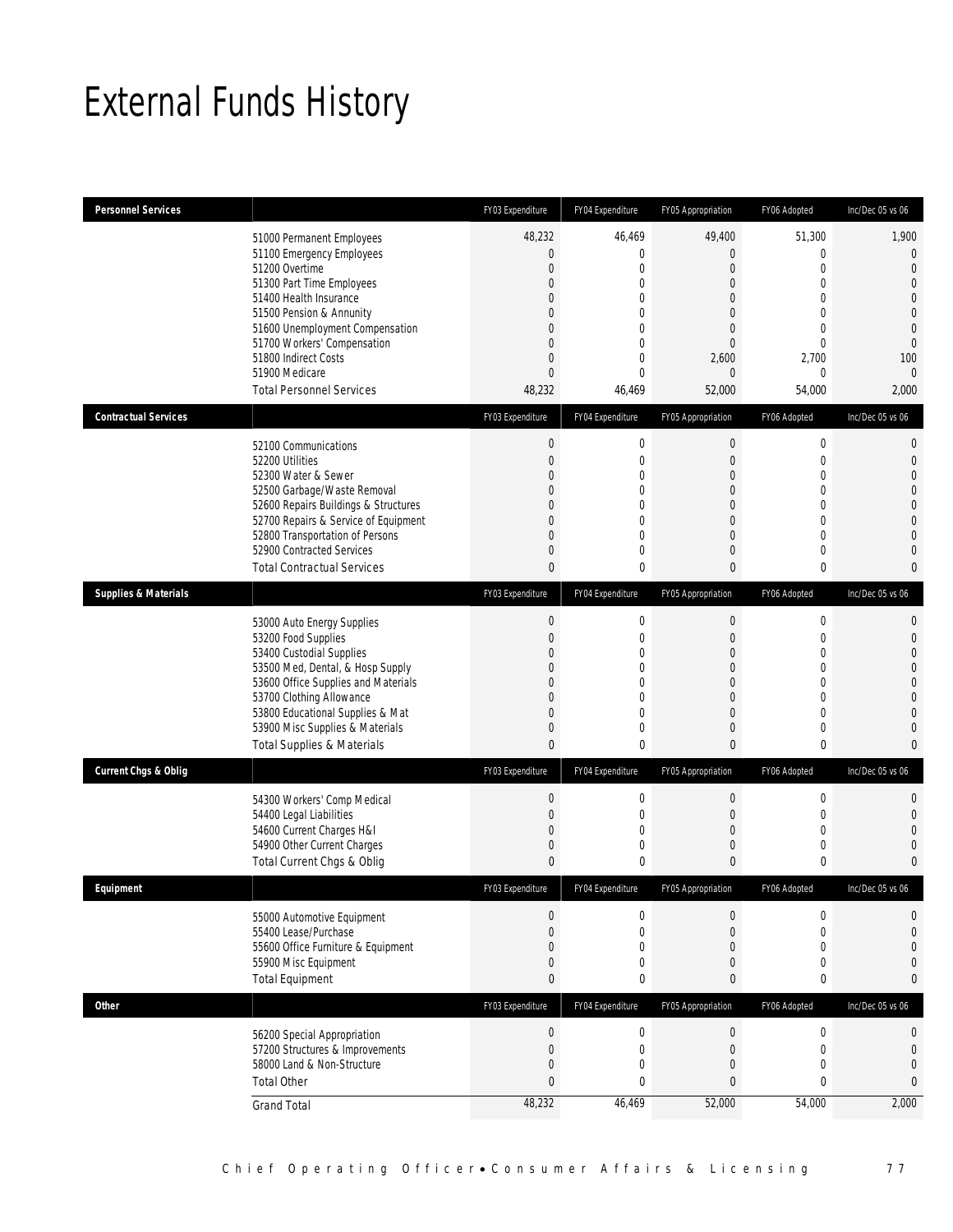# Program 1. Licensing

#### *Patricia Malone, Director Organization: 114100*

#### *Program Description*

The Licensing Program maintains safety and order throughout the neighborhoods by the licensing of entertainment activities and maintaining of compliance with relevant laws. The Licensing Division processes new applications and renewals, inspects premises and holds hearings on licensing requests and violations. The Licensing Division works closely with the Boston Police Department and neighborhood organizations.

#### *Program Objectives*

- To issue annual and special event entertainment licenses within the statutory timeframe.
- To address incidents impacting public health, safety and order in licensed premises.
- To provide high quality service.

| <b>Program Outcomes</b>            |                                                                                                                                                     | Actual '03             | Actual '04             | Projected '05     | <b>PLOS '06</b>   |
|------------------------------------|-----------------------------------------------------------------------------------------------------------------------------------------------------|------------------------|------------------------|-------------------|-------------------|
|                                    | % of case results communicated to complainant<br>within 14 days of completed<br>investigation/licensed premises violation<br>hearing                | 100%                   | 100%                   | 100%              | 100%              |
|                                    | % of new licenses meeting state/local safety<br>standards                                                                                           |                        | 100%                   | 100%              | 100%              |
|                                    | % of non-live entertainment license application<br>decisions made within 16 days                                                                    | 100%                   | 100%                   | 100%              | 100%              |
|                                    | % of live entertainment license application<br>decisions made within 45 days                                                                        | 100%                   | 100%                   | 100%              | 100%              |
|                                    | Special event and one day licenses granted                                                                                                          |                        | 1,000                  | 1,473             | 1,100             |
| <b>Selected Service Indicators</b> |                                                                                                                                                     | Actual '03             | Actual '04             | Approp '05        | Budget '06        |
|                                    | Quota<br><b>Personnel Services</b><br>Non Personnel                                                                                                 | 5<br>273,335<br>31,697 | 4<br>266,375<br>22,089 | 315,706<br>25,900 | 286,929<br>26,150 |
|                                    | <b>Total</b>                                                                                                                                        | 305,032                | 288,464                | 341,606           | 313,079           |
|                                    | <b>Licensed Premises Citations</b><br>Hearings held for Licensed Premises Citations<br>New annual licenses granted meeting<br>state/local standards |                        | 400<br>150<br>60       | 603<br>195<br>98  | 410<br>145<br>70  |
|                                    | Non-live entertainment licenses granted<br>Live entertainment licenses granted (within<br>statutory timeframe)                                      | 98<br>36               | 150<br>35              | 202<br>62         | 210<br>38         |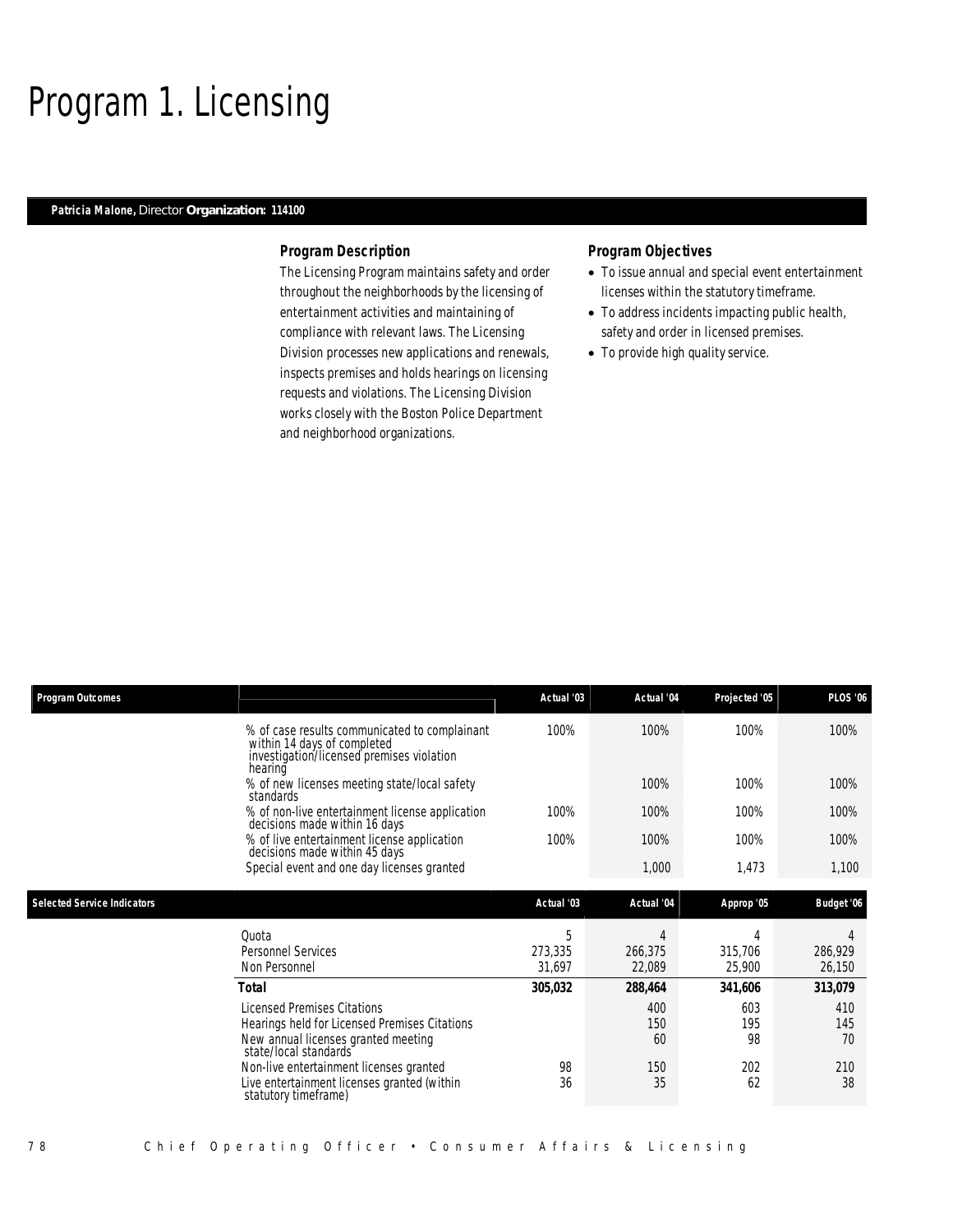# Program 2. Consumer Affairs

#### *Patricia Malone, Director Organization: 114200*

#### *Program Description*

The Consumer Affairs Program educates, advocates and mediates on behalf of Boston consumers. The office monitors businesses to deter unfair and deceptive business practices affecting consumers and serves as a resource to the Mayor's Office on consumer issues. The office works closely with the Office of the Attorney General.

## *Program Objectives*

- To hear and resolve complaints between consumers and businesses.
- To protect consumers from fraud through investigation and interaction with appropriate authorities.
- To keep citizens aware of consumer rights.

| <b>Program Outcomes</b>            |                                                                       | Actual '03                | Actual '04                  | Projected '05             | <b>PLOS '06</b>             |
|------------------------------------|-----------------------------------------------------------------------|---------------------------|-----------------------------|---------------------------|-----------------------------|
|                                    | Cases resolved<br>Money saved consumers<br>Information calls received | 864<br>\$243,826<br>3,913 | 1.100<br>\$425,000<br>3,750 | 820<br>\$270,465<br>4,742 | 1.100<br>\$400,000<br>3,900 |
| <b>Selected Service Indicators</b> |                                                                       | Actual '03                | Actual '04                  | Approp '05                | Budget '06                  |
|                                    | Quota<br>Personnel Services<br>Non Personnel                          | 4<br>86,542<br>0          | 4<br>71,660<br>0            | 4<br>75,923<br>3,500      | 108,666<br>3,500            |
|                                    | <b>Total</b>                                                          | 86,542                    | 71,660                      | 79,423                    | 112,166                     |
|                                    | Cases filed                                                           | 949                       | 1,150                       | 841                       | 1,075                       |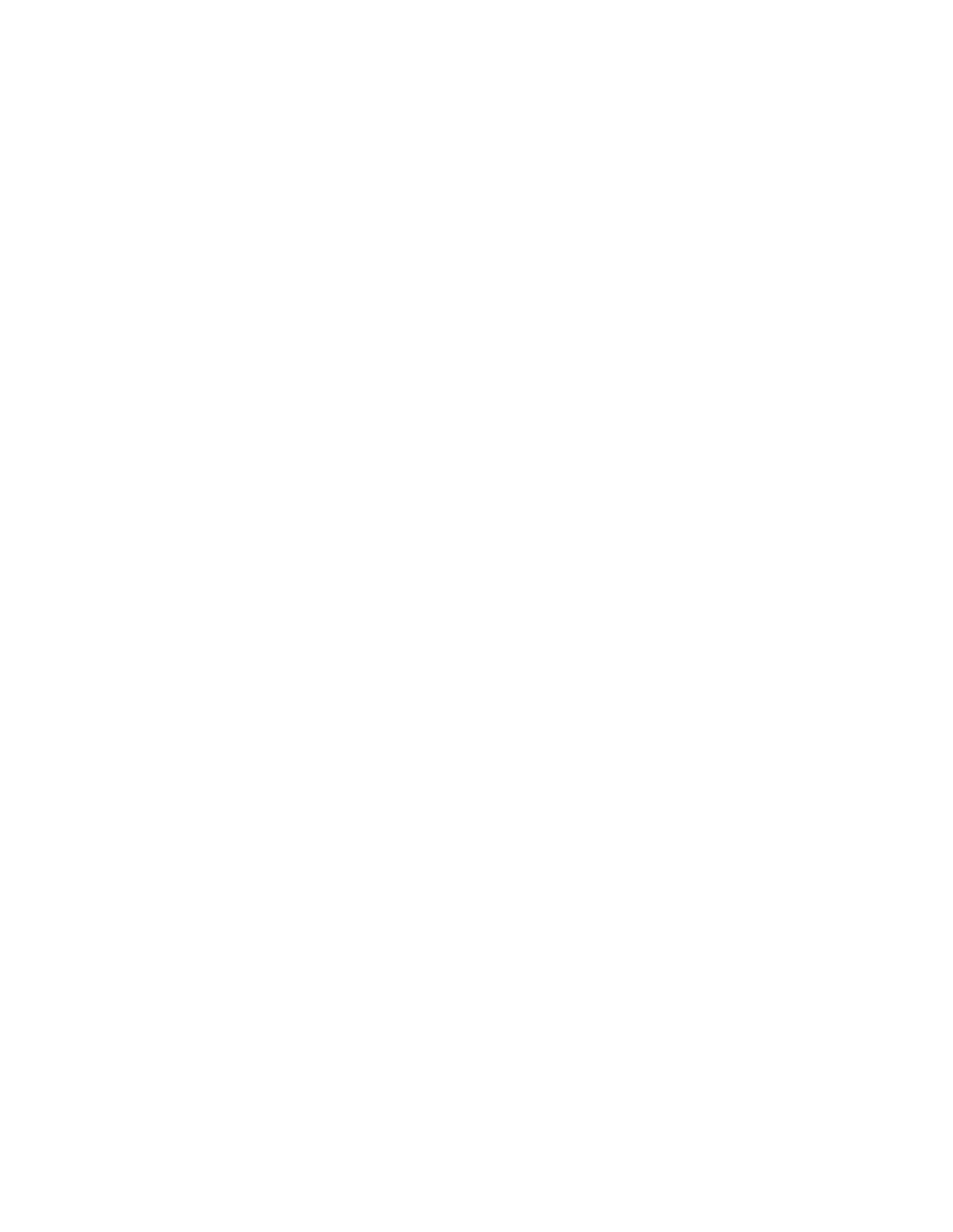# Graphic Arts Department Operating Budget

### *Paul Dennehy, Superintendent Appropriation: 145*

### *Department Mission*

The mission of the Graphic Arts Department is to supply quality, timely and reasonably priced design, prepress, printing and binding services to City Departments.

#### *FY06 Performance Objectives*

- To provide timely printing services.
- To provide printing services at the lowest possible cost and to maintain a high level of utilization.
- To provide quality printing to all city departments.

| <b>Operating Budget</b>            | Program Name                        | Total Actual '03     | <b>Total Actual '04</b> | Total Approp '05     | Total Budget '06     |
|------------------------------------|-------------------------------------|----------------------|-------------------------|----------------------|----------------------|
|                                    | Administration<br>Production        | 321.230<br>1,236,726 | 357.575<br>1,034,201    | 321.967<br>1,134,028 | 330.994<br>1,125,001 |
|                                    | <b>Total</b>                        | 1,557,956            | 1,391,776               | 1,455,995            | 1,455,995            |
|                                    |                                     |                      |                         |                      |                      |
| <b>Selected Service Indicators</b> |                                     | Actual '03           | Actual '04              | Approp '05           | Budget '06           |
|                                    | Personnel Services<br>Non Personnel | 1.321.637<br>236.320 | 1.172.976<br>218,800    | 1.169.450<br>286.545 | 1,182,966<br>273,029 |
|                                    | Total                               | 1,557,956            | 1,391,776               | 1.455.995            | 1,455,995            |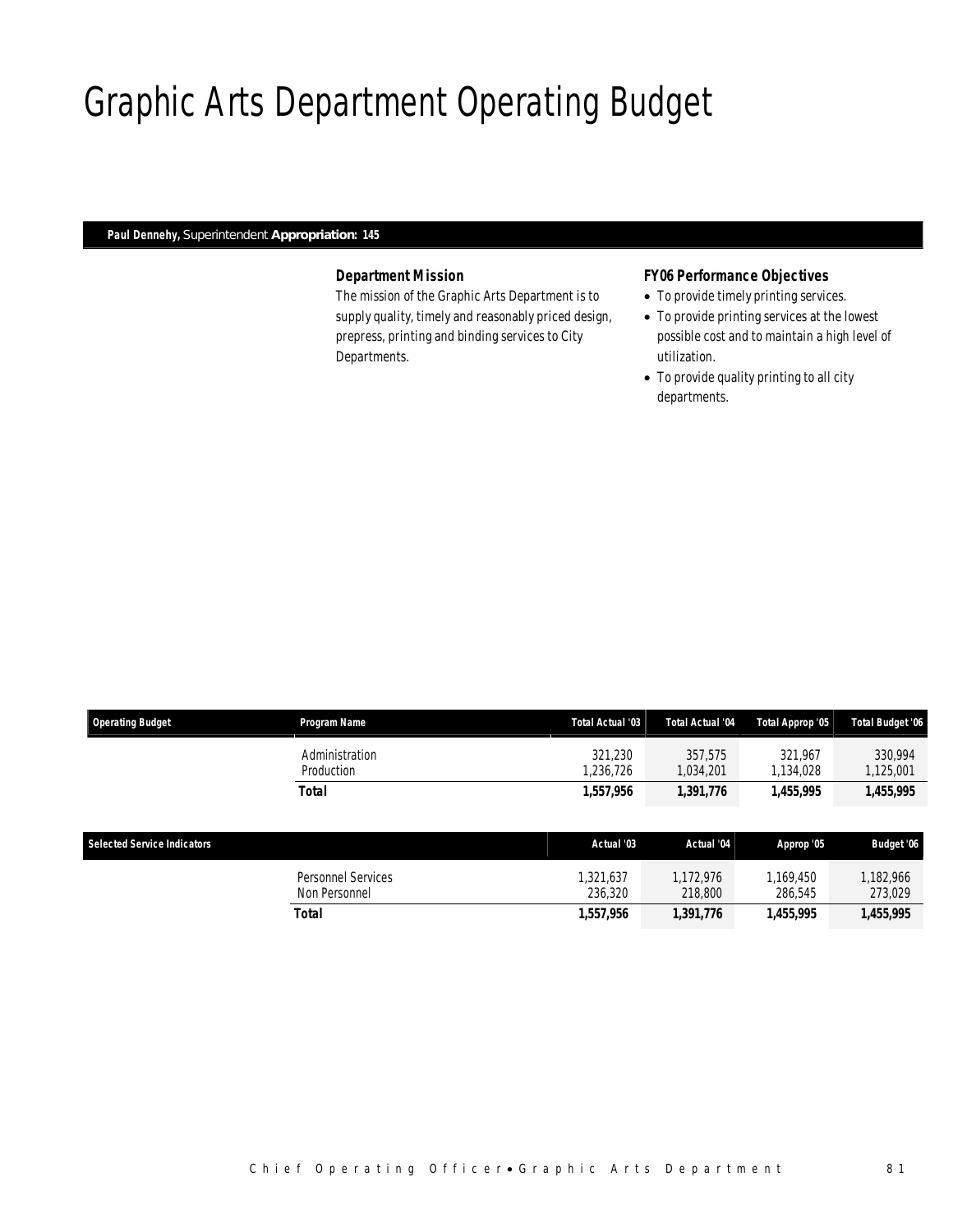# Graphic Arts Department Operating Budget



#### *Authorizing Statutes*

- Printing Plant; Union Label, CBC Ord. 5, s. 8.
- City Documents, CBC Ord. 5, s. 9.
- Departmental Charges, CBC Ord. 6, s. 6.
- Printing and Office Supplies, CBC Ord. 5, s. 116.

#### *Description of Services*

The Graphic Arts Department supplies quality, timely and reasonably priced design, typesetting, printing and binding services to City departments.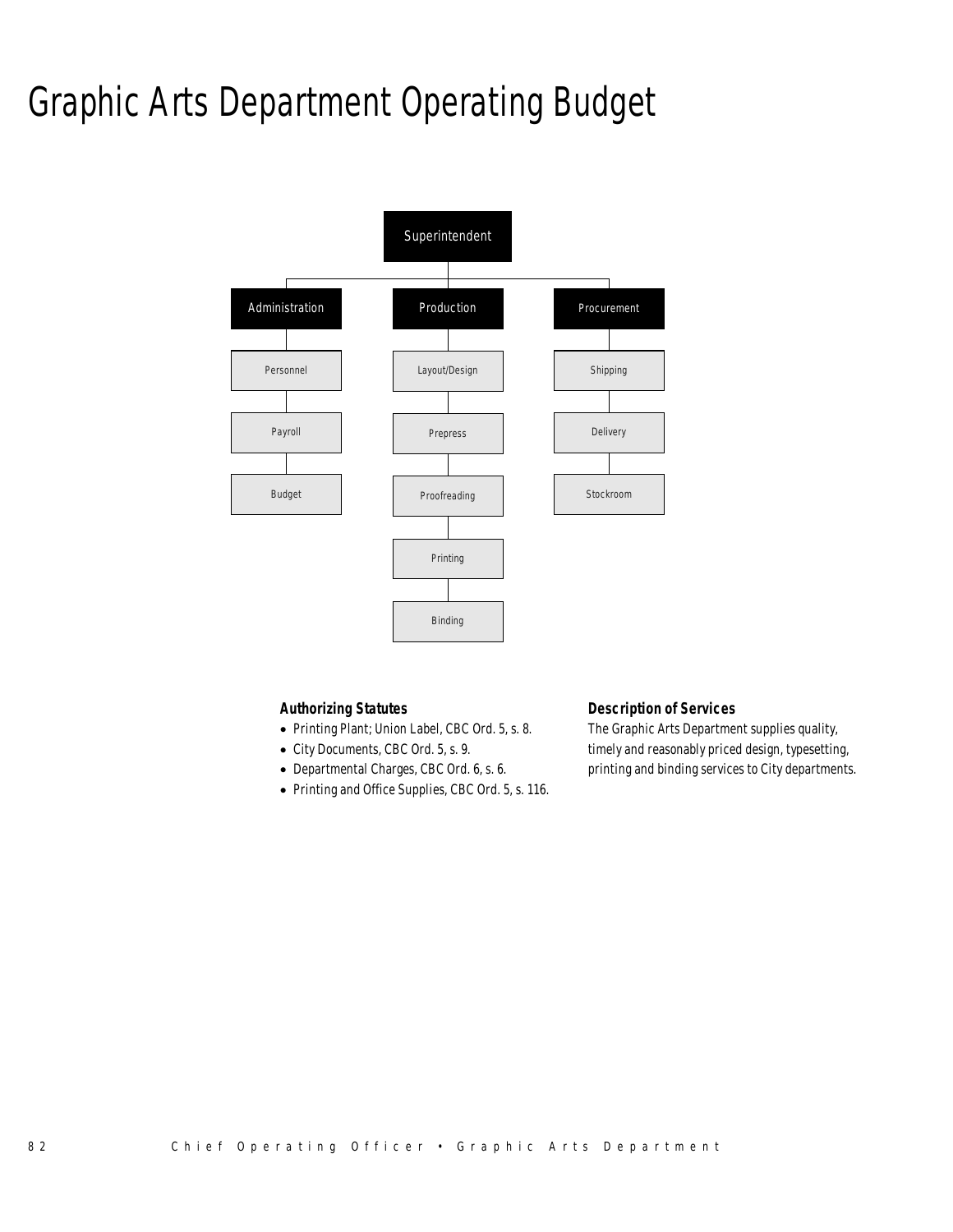# Department History

| <b>Personnel Services</b>       |                                                                                                                                                                                                                                                                                           | FY03 Expenditure                                                                                            | FY04 Expenditure                                                                            | FY05 Appropriation                                                                                        | FY06 Adopted                                                                                       | Inc/Dec 05 vs 06                                                                                                                                  |
|---------------------------------|-------------------------------------------------------------------------------------------------------------------------------------------------------------------------------------------------------------------------------------------------------------------------------------------|-------------------------------------------------------------------------------------------------------------|---------------------------------------------------------------------------------------------|-----------------------------------------------------------------------------------------------------------|----------------------------------------------------------------------------------------------------|---------------------------------------------------------------------------------------------------------------------------------------------------|
|                                 | 51000 Permanent Employees<br>51100 Emergency Employees<br>51200 Overtime<br>51600 Unemployment Compensation<br>51700 Workers' Compensation<br><b>Total Personnel Services</b>                                                                                                             | 1,289,388<br>$\mathbf 0$<br>25,762<br>$\mathbf 0$<br>6,487<br>1,321,637                                     | 1,156,767<br>$\mathbf{0}$<br>14,425<br>$\mathbf{0}$<br>1,784<br>1,172,976                   | 1,153,550<br>$\overline{0}$<br>15,900<br>$\overline{0}$<br>$\Omega$<br>1,169,450                          | 1.167.066<br>$\mathbf 0$<br>15,900<br>0<br>$\theta$<br>1,182,966                                   | 13,516<br>$\overline{0}$<br>$\overline{0}$<br>$\overline{0}$<br>$\overline{0}$<br>13,516                                                          |
| <b>Contractual Services</b>     |                                                                                                                                                                                                                                                                                           | FY03 Expenditure                                                                                            | FY04 Expenditure                                                                            | FY05 Appropriation                                                                                        | FY06 Adopted                                                                                       | Inc/Dec 05 vs 06                                                                                                                                  |
|                                 | 52100 Communications<br>52200 Utilities<br>52300 Water & Sewer<br>52500 Garbage/Waste Removal<br>52600 Repairs Buildings & Structures<br>52700 Repairs & Service of Equipment<br>52800 Transportation of Persons<br>52900 Contracted Services<br><b>Total Contractual Services</b>        | 9,957<br>84,240<br>$\overline{0}$<br>$\overline{0}$<br>2,205<br>58,732<br>$\mathbf{0}$<br>20,943<br>176,077 | 8,565<br>73,699<br>0<br>0<br>$\mathbf{0}$<br>67,688<br>$\Omega$<br>25,728<br>175,680        | 9,000<br>100,654<br>$\mathbf{0}$<br>$\overline{0}$<br>$\Omega$<br>70,000<br>$\Omega$<br>30,000<br>209,654 | 9,000<br>86,679<br>0<br>$\boldsymbol{0}$<br>$\mathbf 0$<br>70,000<br>$\Omega$<br>30,000<br>195,679 | $\mathbf 0$<br>$-13,975$<br>$\overline{0}$<br>$\overline{0}$<br>$\mathbf{0}$<br>$\overline{0}$<br>$\Omega$<br>$\overline{0}$<br>$-13,975$         |
| <b>Supplies &amp; Materials</b> |                                                                                                                                                                                                                                                                                           | FY03 Expenditure                                                                                            | FY04 Expenditure                                                                            | FY05 Appropriation                                                                                        | FY06 Adopted                                                                                       | Inc/Dec 05 vs 06                                                                                                                                  |
|                                 | 53000 Auto Energy Supplies<br>53200 Food Supplies<br>53400 Custodial Supplies<br>53500 Med, Dental, & Hosp Supply<br>53600 Office Supplies and Materials<br>53700 Clothing Allowance<br>53800 Educational Supplies & Mat<br>53900 Misc Supplies & Materials<br>Total Supplies & Materials | 995<br>$\overline{0}$<br>529<br>40<br>2,376<br>$\mathbf{0}$<br>$\mathbf{0}$<br>892<br>4,832                 | 1,177<br>$\mathbf{0}$<br>1,123<br>73<br>2,655<br>$\mathbf{0}$<br>$\theta$<br>1,000<br>6,028 | 2,000<br>$\mathbf{0}$<br>1,500<br>200<br>3,000<br>$\overline{0}$<br>$\Omega$<br>1,000<br>7,700            | 2,000<br>$\mathbf 0$<br>1,500<br>200<br>3,000<br>$\mathbf 0$<br>$\Omega$<br>1,000<br>7,700         | $\mathbf{0}$<br>$\mathbf{0}$<br>$\overline{0}$<br>$\mathbf{0}$<br>$\mathbf{0}$<br>$\overline{0}$<br>$\overline{0}$<br>$\mathbf 0$<br>$\mathbf{0}$ |
| <b>Current Chgs &amp; Oblig</b> |                                                                                                                                                                                                                                                                                           | FY03 Expenditure                                                                                            | FY04 Expenditure                                                                            | FY05 Appropriation                                                                                        | FY06 Adopted                                                                                       | Inc/Dec 05 vs 06                                                                                                                                  |
|                                 | 54300 Workers' Comp Medical<br>54400 Legal Liabilities<br>54500 Aid To Veterans<br>54600 Current Charges H&I<br>54900 Other Current Charges<br>Total Current Chgs & Oblig                                                                                                                 | 348<br>$\mathbf{0}$<br>$\Omega$<br>$\mathbf{0}$<br>4,119<br>4,467                                           | 473<br>$\mathbf{0}$<br>$\theta$<br>$\theta$<br>3,989<br>4,462                               | 0<br>$\mathbf{0}$<br>$\Omega$<br>$\Omega$<br>3,191<br>3,191                                               | $\boldsymbol{0}$<br>0<br>$\theta$<br>$\mathbf 0$<br>3,650<br>3,650                                 | $\mathbf 0$<br>$\mathbf{0}$<br>$\overline{0}$<br>$\mathbf{0}$<br>459<br>459                                                                       |
| Equipment                       |                                                                                                                                                                                                                                                                                           | FY03 Expenditure                                                                                            | FY04 Expenditure                                                                            | FY05 Appropriation                                                                                        | FY06 Adopted                                                                                       | Inc/Dec 05 vs 06                                                                                                                                  |
|                                 | 55000 Automotive Equipment<br>55400 Lease/Purchase<br>55600 Office Furniture & Equipment<br>55900 Misc Equipment<br><b>Total Equipment</b>                                                                                                                                                | $\boldsymbol{0}$<br>$\mathbf 0$<br>$\mathbf{0}$<br>$\boldsymbol{0}$<br>$\mathbf{0}$                         | $\mathbf 0$<br>$\mathbf{0}$<br>$\cap$<br>$\mathbf 0$<br>0                                   | 0<br>$\boldsymbol{0}$<br>$\Omega$<br>$\boldsymbol{0}$<br>$\mathbf{0}$                                     | 0<br>$\mathbf 0$<br>$\Omega$<br>$\boldsymbol{0}$<br>0                                              | $\mathbf 0$<br>$\overline{0}$<br>$\Omega$<br>$\mathbf{0}$<br>0                                                                                    |
| Other                           |                                                                                                                                                                                                                                                                                           | FY03 Expenditure                                                                                            | FY04 Expenditure                                                                            | FY05 Appropriation                                                                                        | FY06 Adopted                                                                                       | Inc/Dec 05 vs 06                                                                                                                                  |
|                                 | 56200 Special Appropriation<br>57200 Structures & Improvements<br>58000 Land & Non-Structure<br><b>Total Other</b>                                                                                                                                                                        | 50,944<br>0<br>$\mathbf{0}$<br>50,944                                                                       | 32,632<br>0<br>$\mathbf{0}$<br>32,632                                                       | 66,000<br>0<br>$\overline{0}$<br>66,000                                                                   | 66,000<br>0<br>0<br>66,000                                                                         | $\mathbf 0$<br>0<br>$\mathbf 0$<br>0                                                                                                              |
|                                 | <b>Grand Total</b>                                                                                                                                                                                                                                                                        | 1,557,957                                                                                                   | 1,391,778                                                                                   | 1,455,995                                                                                                 | 1,455,995                                                                                          | $\overline{0}$                                                                                                                                    |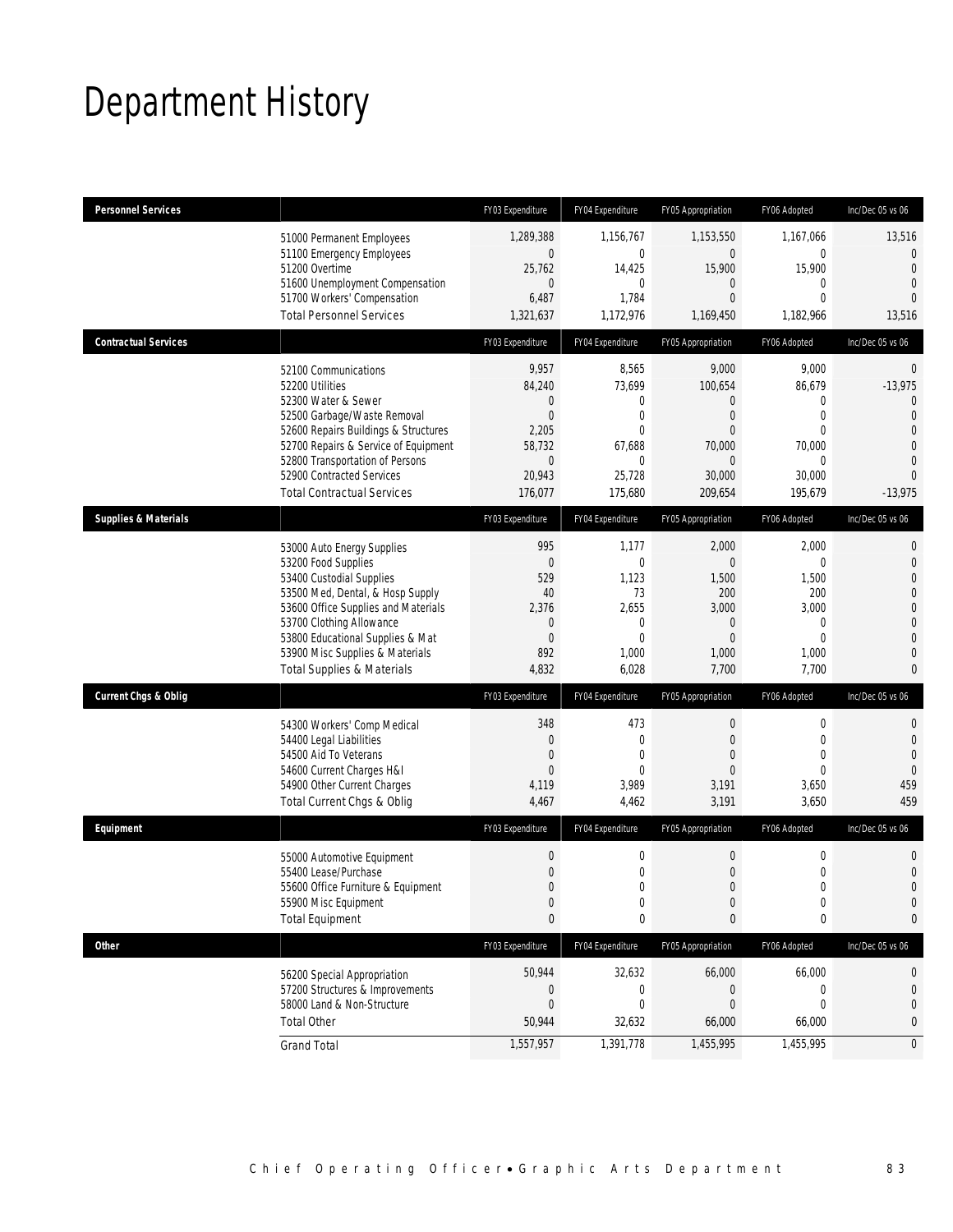# Department Personnel

п

| Title                          | Union<br>Code | Grade | Position | FY06 Salary | Title                          | Union<br>Code   | Grade | Position | FY06 Salary |
|--------------------------------|---------------|-------|----------|-------------|--------------------------------|-----------------|-------|----------|-------------|
| Superintendent Printing        | EXM           | 12    |          | 99,430      | <b>Offset Compositor</b>       | TGU             |       | 3        | 154,721     |
| Apprentice Compositor          | <b>TGU</b>    |       |          | 31,098      | Offset Pressman & Camera Oper  | GRA             |       | 3        | 152,737     |
| Apprentice Pressman            | GRA           |       |          | 24,314      | Offset Pressman/Camera Op 40"C | GRA             |       |          | 57,389      |
| Asst Sheet Stckman & Layout Ma | GR1           |       |          | 55,326      | Working Foreman Binder         | GR1             |       |          | 55,326      |
| Bookbinder                     | GR1           |       | 5        | 220,822     | Working Foreman Pressroom      | <b>NPP</b>      |       |          | 60,045      |
| Cylinder Pressman              | GRA           |       |          | 88,040      | Working Foreman Printing       | TGU             |       |          | 58,889      |
| Cylinder Pressman              | <b>NPP</b>    |       |          | 44,020      | <b>Admin Secretary</b>         | SU4             | 14    |          | 38,066      |
| Foreman-Pressroom              | GRA           |       |          | 65,124      | Maint Mech Mch Rp              | SU4             | 12L   |          | 38,857      |
| General Foreman                | <b>TGU</b>    |       |          | 76,583      | Prin Admin Assistant           | SE <sub>1</sub> | 8     |          | 77,663      |
| <b>Head Proofreader</b>        | <b>TGU</b>    |       |          | 58,889      | Sr Data Proc System Analyst    | SE <sub>1</sub> | 8     |          | 77,663      |
| Head Sht Stkmn & Layout Man    | GR1           |       |          | 62,461      | Mot Equip Oper & Lbr-Print     | SU <sub>4</sub> | 7L    |          | 31,297      |
|                                |               |       |          |             | Sr Research Analyst            | SE <sub>1</sub> | 6     |          | 64,644      |
|                                |               |       |          |             | <b>Total</b>                   |                 |       | 32       | 1,693,403   |
|                                |               |       |          |             | <b>Adjustments</b>             |                 |       |          |             |
|                                |               |       |          |             | Differential Payments          |                 |       |          | 0           |

other and the contract of the contract of the contract of the contract of the contract of the contract of the contract of the contract of the contract of the contract of the contract of the contract of the contract of the

Salary Savings

Chargebacks -537,271<br>Salary Savings 0

*FY06 Total Request 1,167,066*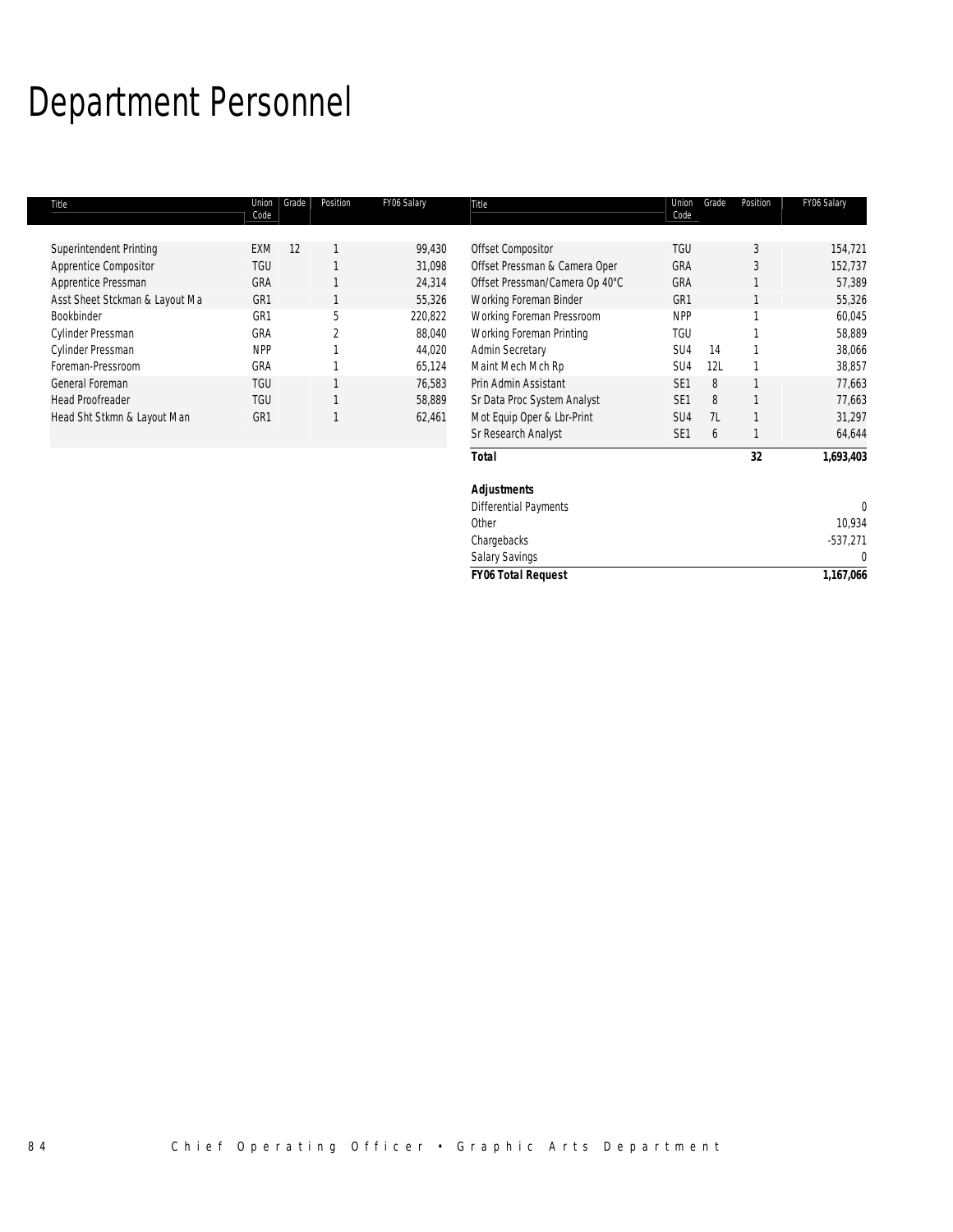# Program 1. Administration

### *Paul Dennehy, Manager Organization: 145100*

#### *Program Description*

The Administration Program provides overall management, and financial and clerical services to the Department. It develops budget estimates, maintains Department records, prepares weekly payrolls, and submits billing for printing services. This section procures the materials needed for printing and maintains the physical plant.

## *Program Objectives*

• To provide printing services at the lowest possible cost and to maintain a high level of utilization.

| <b>Program Outcomes</b>            |                                                           | Actual '03                      | Actual '04                      | Projected '05                   | <b>PLOS '06</b>                 |
|------------------------------------|-----------------------------------------------------------|---------------------------------|---------------------------------|---------------------------------|---------------------------------|
|                                    | Department chargebacks as a % of direct<br>operating cost | 41%                             | 40%                             | 60%                             | 46%                             |
| <b>Selected Service Indicators</b> |                                                           |                                 | Actual '04                      | Approp '05                      | Budget '06                      |
|                                    | Quota<br>Personnel Services<br>Non Personnel              | 5<br>300.619<br>20,612          | 5<br>344,770<br>12,804          | 5<br>312.967<br>9.000           | 321,994<br>9,000                |
|                                    | Total<br>Department chargebacks<br>Direct operating costs | 321,230<br>891,522<br>2,200,805 | 357,575<br>645,625<br>1,624,793 | 321,967<br>833,524<br>1,370,341 | 330,994<br>760,000<br>1,650,000 |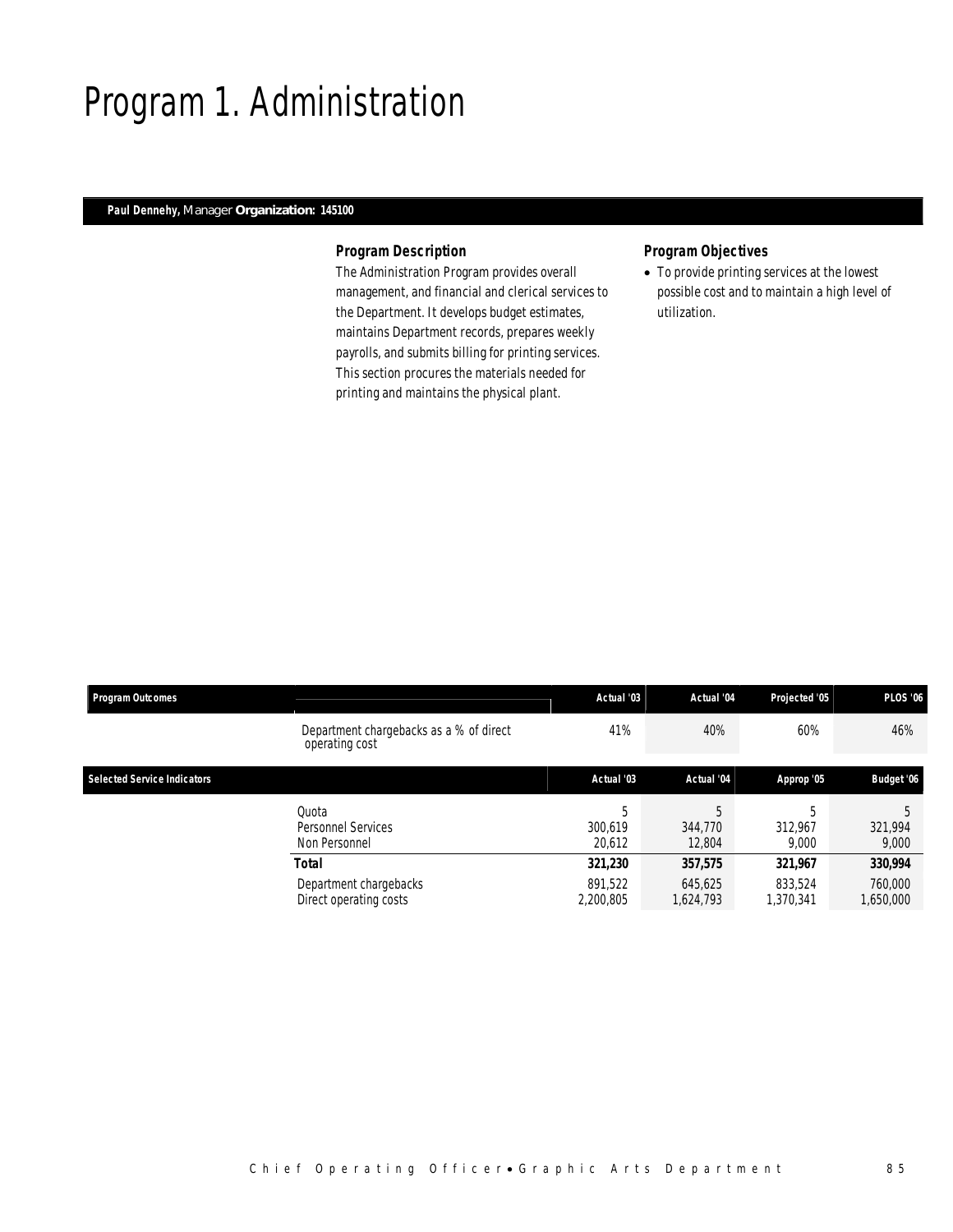## Program 2. Production

### *Brian Leard, Manager Organization: 145200*

#### *Program Description*

The Production Program is responsible for layout, design, press room operations, and binding of finished materials. The program allocates paper stock and other supplies, assigns jobs, oversees shipping and delivery of orders, and ensures the quality of printed materials.

## *Program Objectives*

- To provide quality printing to all city departments.
- To provide timely printing services.

| <b>Program Outcomes</b>            |                                                                                                                | Actual '03                 | Actual '04               | Projected '05            | <b>PLOS '06</b>          |
|------------------------------------|----------------------------------------------------------------------------------------------------------------|----------------------------|--------------------------|--------------------------|--------------------------|
|                                    | % of jobs completed by client deadline<br>Overall level of satisfaction; average of graded<br>survey responses | 97%<br>97%                 | 97%<br>96%               | 97%<br>97%               | 97%<br>98%               |
| <b>Selected Service Indicators</b> |                                                                                                                | Actual '03                 | Actual '04               | Approp '05               | Budget '06               |
|                                    | Quota<br><b>Personnel Services</b><br>Non Personnel                                                            | 35<br>1.021.018<br>215,708 | 28<br>828,206<br>205.996 | 28<br>856,483<br>277.545 | 27<br>860,972<br>264,029 |
|                                    | Total                                                                                                          | 1,236,726                  | 1,034,201                | 1,134,028                | 1,125,001                |
|                                    | Total printing jobs completed<br>Surveys distributed                                                           | 1,762<br>1,762             | 1,285<br>1,285           | 1.741<br>1.741           | 1,700<br>1,680           |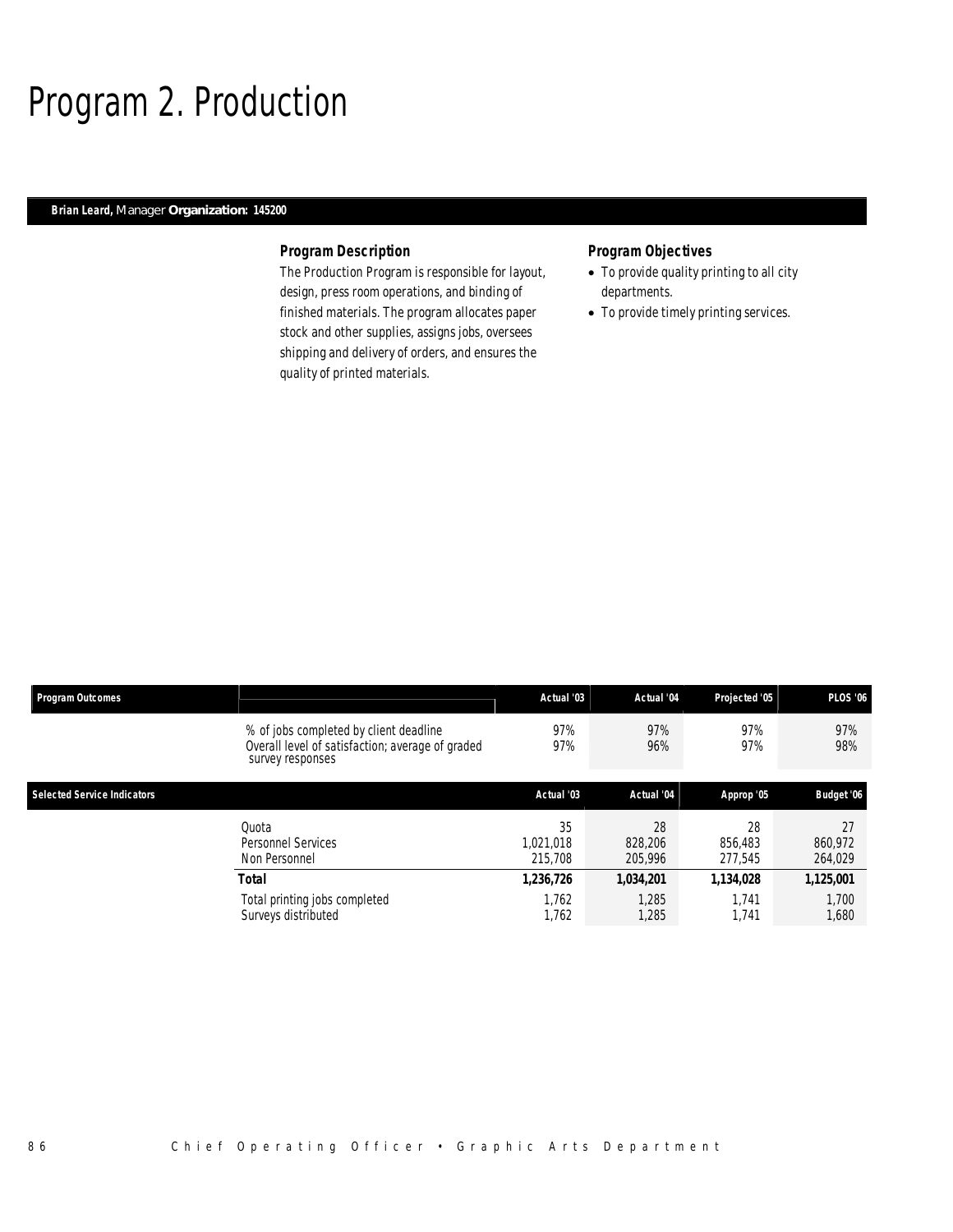# Graphic Arts Department Capital Budget

### *Overview*

The Graphic Arts Department provides state-of-theart printing, binding, and composition services to City departments. In recent years, capital investment has enabled the department to enhance the range of services offered through acquisition of new printing plant equipment.

## *FY06 Major Initiatives*

• The Capital Plan includes over \$1.1 million for a second phase of printing plant site improvements.

| Capital Budget Expenditures |                         | Total Actual '03 | Total Actual '04 |                      | <b>Estimated '05 Total Projected '06</b> |
|-----------------------------|-------------------------|------------------|------------------|----------------------|------------------------------------------|
|                             |                         |                  |                  |                      |                                          |
|                             | <b>Total Department</b> | 70,700           |                  | <i><b>25,000</b></i> | 50,000                                   |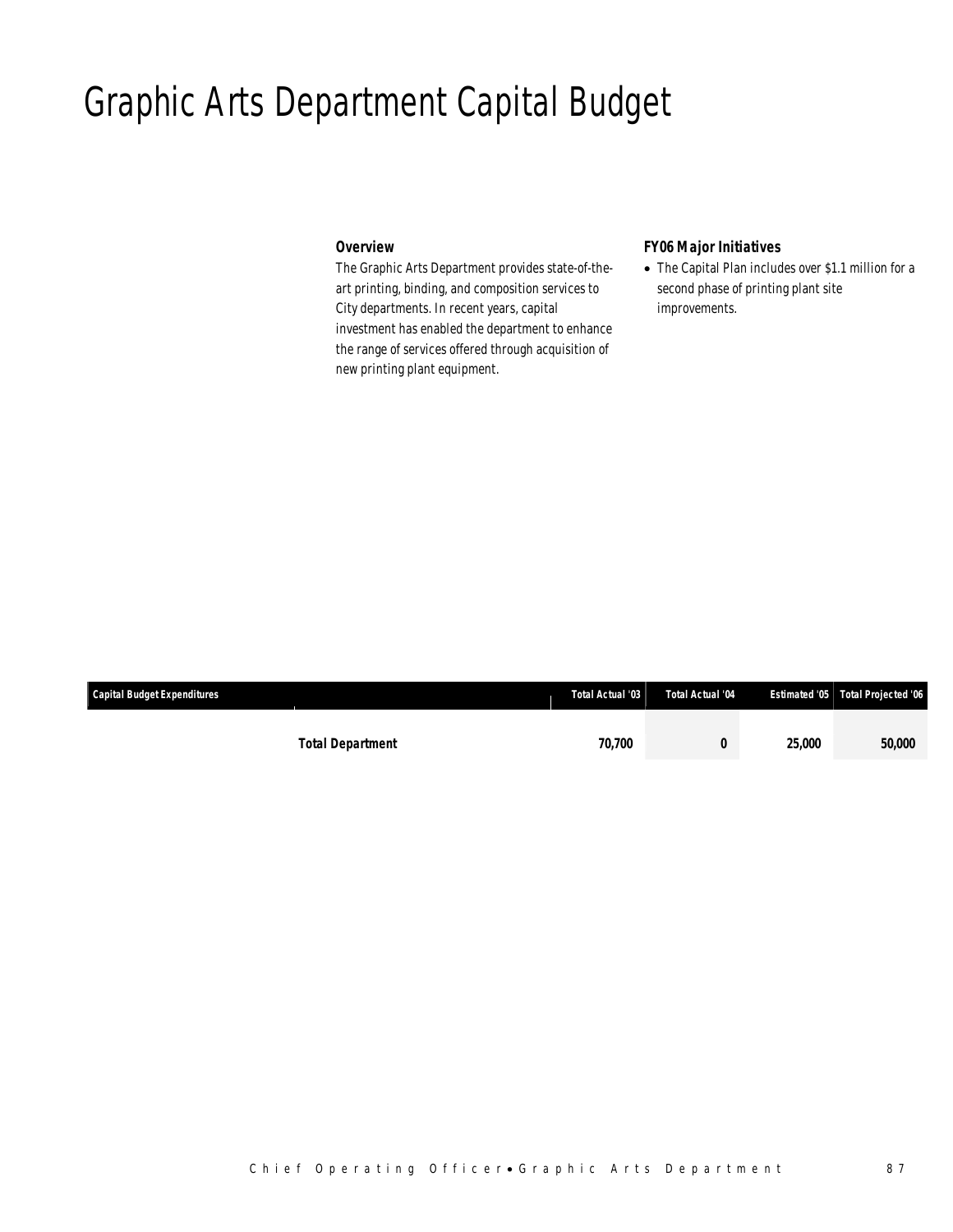# Graphic Arts Department Project Profiles

### *PRINTING PLANT PHASE II*

### *Project Mission*

Exterior renovation including stairway, windows, doors, and slab underside. Replace zone valves. *Managing Department,* Construction Management *Status,* To Be Scheduled *Location,* North End

### *Authorizations*

|                                          |           |             |             | Non Capital |           |
|------------------------------------------|-----------|-------------|-------------|-------------|-----------|
| Source                                   | Existing  | <b>FY06</b> | Future      | Fund        | Total     |
| City Capital                             | 1,113,000 | 0           | 0           | 0           | 1,113,000 |
| Grants/Other                             |           | 0           | 0           | 0           | 0         |
| Total                                    | 1,113,000 | 0           | 0           | 0           | 1,113,000 |
| <b>Expenditures (Actual and Planned)</b> |           |             |             |             |           |
|                                          | Thru      |             |             |             |           |
| Source                                   | 6/30/04   | <b>FY05</b> | <b>FY06</b> | FY07-10     | Total     |
| City Capital                             | 0         | 0           | 50,000      | 1,063,000   | 1,113,000 |
| Grants/Other                             | 0         |             | 0           |             | 0         |
| Total                                    | 0         | 0           | 50,000      | 1,063,000   | 1,113,000 |
|                                          |           |             |             |             |           |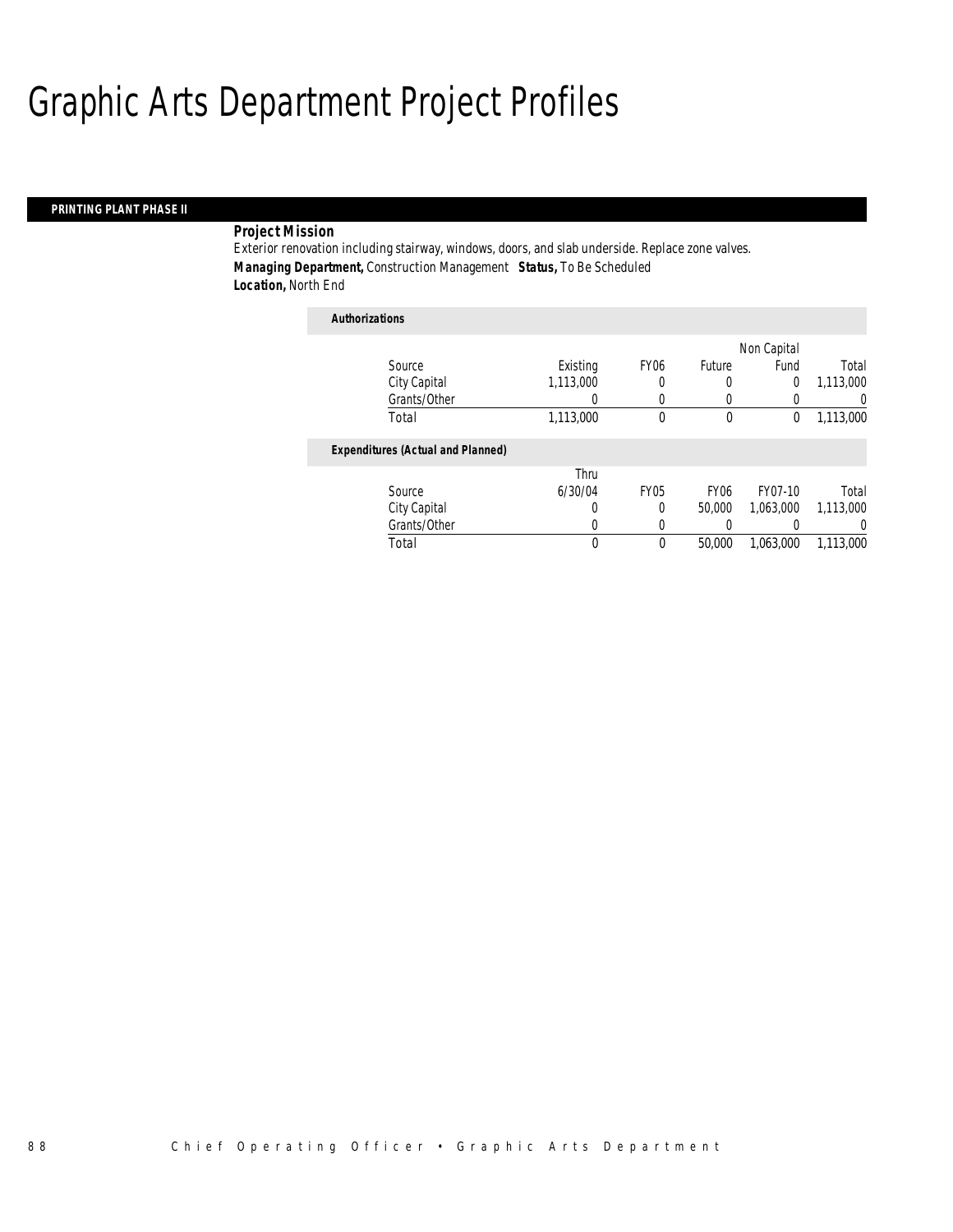# Health Insurance Operating Budget

### *Appropriation: 148*

### *Department Mission*

The Health Insurance appropriation provides funding for a variety of health insurance, dental care, vision care, and life insurance plans to approximately 28,800 eligible active and retired employees of the City of Boston within the guidelines of MGL Chapter 32B.

| <b>Operating Budget</b>            | Program Name       | Total Actual '03 | Total Actual '04 | Total Approp '05 | Total Budget '06 |
|------------------------------------|--------------------|------------------|------------------|------------------|------------------|
|                                    | Health Insurance   | 108,927,233      | 124,956,847      | 139,105,481      | 151,576,119      |
|                                    | <b>Total</b>       | 108,927,233      | 124,956,847      | 139,105,481      | 151,576,119      |
|                                    |                    |                  |                  |                  |                  |
|                                    |                    |                  |                  |                  |                  |
| <b>Selected Service Indicators</b> |                    | Actual '03       | Actual '04       | Approp '05       | Budget '06       |
|                                    | Personnel Services |                  | $\Omega$         |                  |                  |
|                                    | Non Personnel      | 108,927,233      | 124,956,847      | 139,105,481      | 151,576,119      |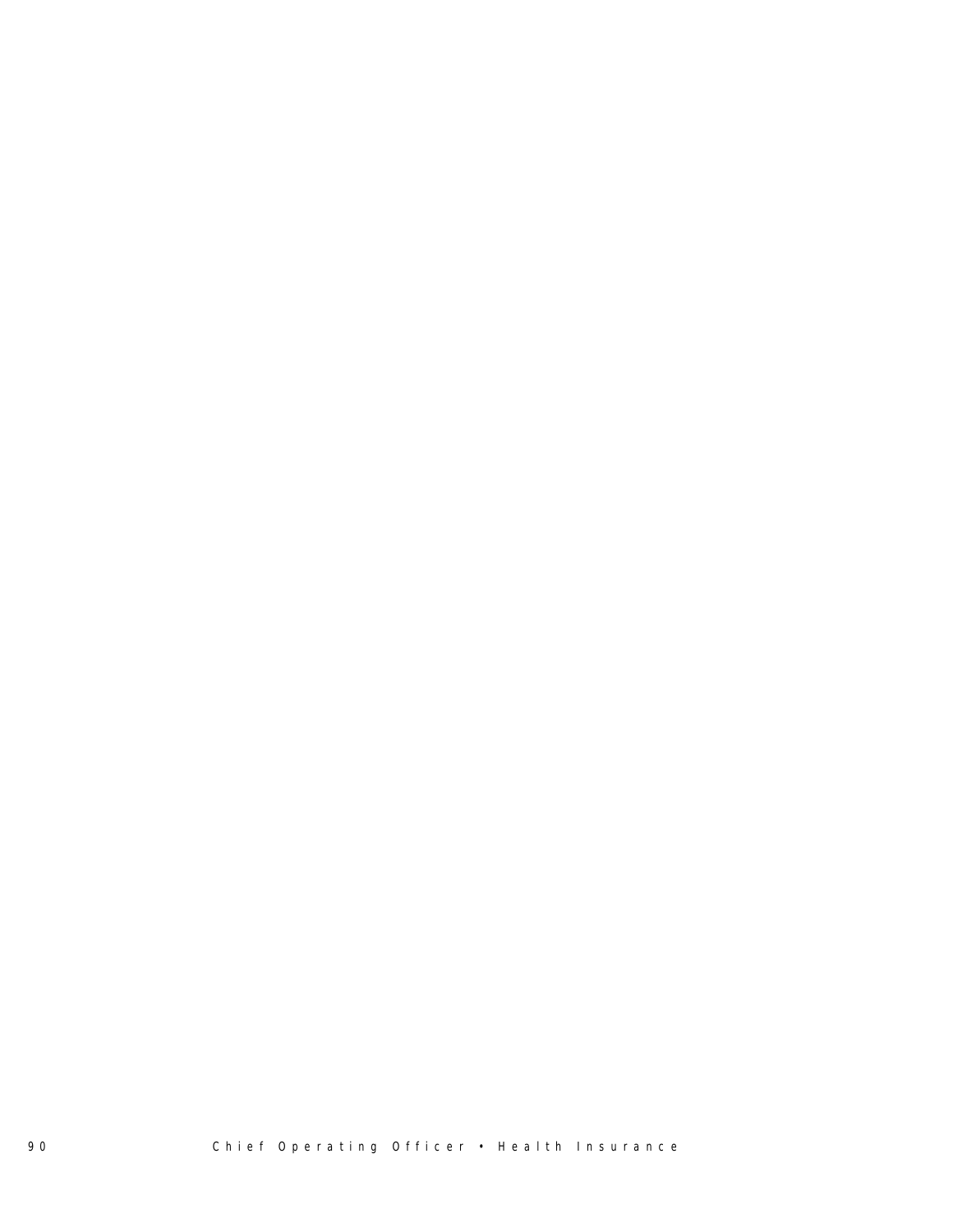# Human Resources Operating Budget

#### *Vivian Leonard, Director Appropriation: 142*

### *Department Mission*

The mission of the Office of Human Resources is to help departments attract, motivate, retain, manage, and develop qualified and productive employees. The Office also provides unemployment benefits where necessary, as well as health and life insurance and workers' compensation benefits.

### *FY06 Performance Objectives*

- To reduce medical and indemnity costs associated with workers' compensation claims.
- To return injured employees to work as soon as possible.
- To process injury claims promptly.
- To track all city-wide promotions by race, gender, and salary on a monthly basis.
- To track all new hires by race, gender and salary on a monthly basis.
- To inform City employees of services available through EAP.
- To provide immediate and appropriate response to employees seeking assistance through EAP.
- To reduce sick leave usage by 5% (non public safety/BPS).
- To recruit and sustain a workforce that reflects Boston's diverse population.

| <b>Operating Budget</b>            | Program Name                                                                                                   | Total Actual '03                                     | <b>Total Actual '04</b>                               | Total Approp '05                                      | <b>Total Budget '06</b>                              |
|------------------------------------|----------------------------------------------------------------------------------------------------------------|------------------------------------------------------|-------------------------------------------------------|-------------------------------------------------------|------------------------------------------------------|
|                                    | Personnel<br>Affirmative Action<br>Health Benefits & Insurance<br>Employee Assistance<br>Workers' Compensation | .145.723<br>155.827<br>485.660<br>266.524<br>761.433 | 1,065,170<br>158.835<br>454,233<br>182,344<br>692.878 | 1,100,876<br>185.717<br>483.963<br>141.014<br>748.073 | 1,181,845<br>82.115<br>505,156<br>209.753<br>791.214 |
|                                    | Total                                                                                                          | 2,815,167                                            | 2,553,460                                             | 2,659,643                                             | 2,770,083                                            |
| <b>Selected Service Indicators</b> |                                                                                                                | Actual '03                                           | Actual '04                                            | Approp '05                                            | Budget '06                                           |

|                                     |                      |                      | .                    | . .                  |
|-------------------------------------|----------------------|----------------------|----------------------|----------------------|
| Personnel Services<br>Non Personnel | 2,584,173<br>230,994 | 2,355,695<br>197.765 | 2.466.065<br>193.578 | 2,589,488<br>180,595 |
| Total                               | 2,815,167            | 2,553,460            | 2,659,643            | 2,770,083            |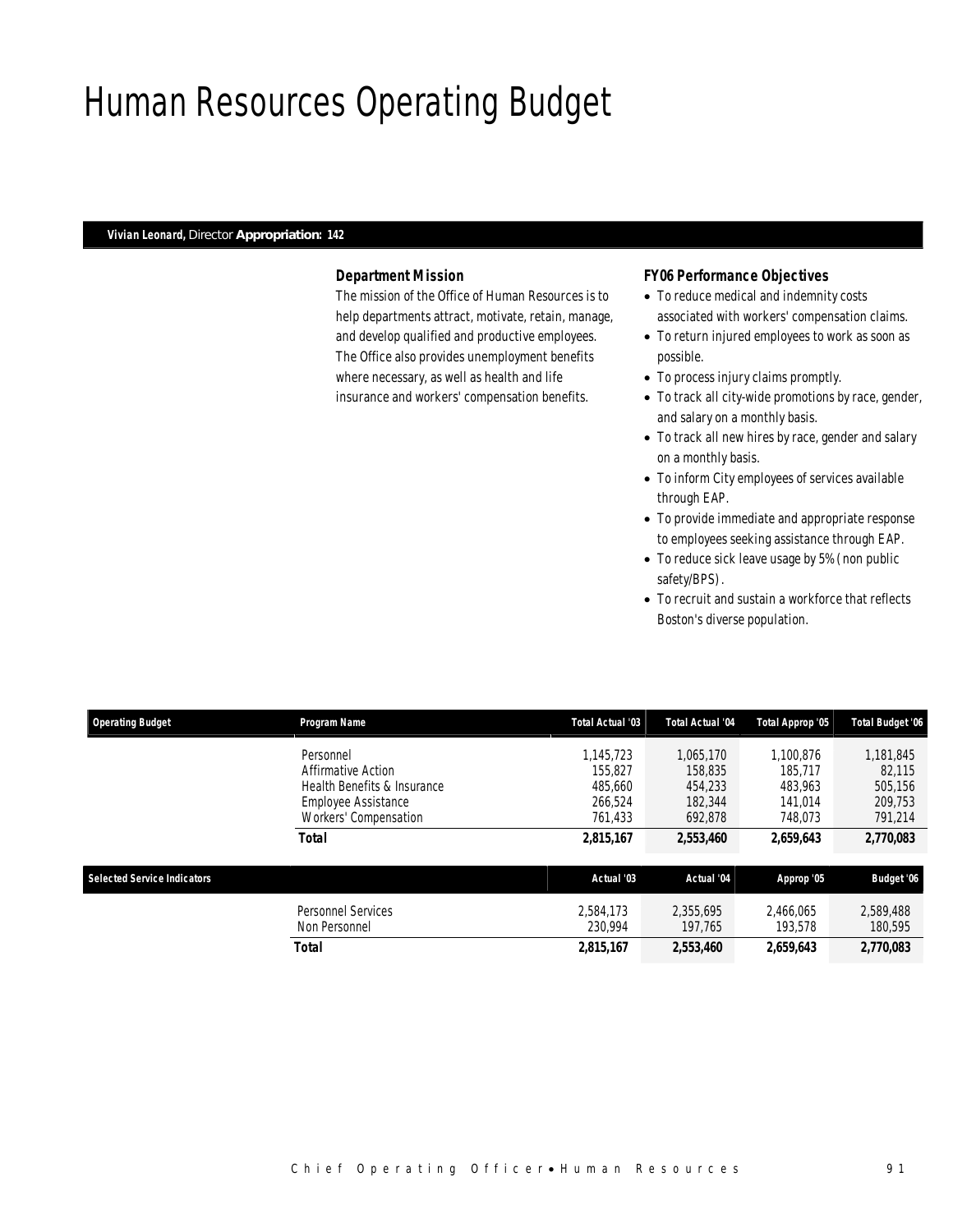# Human Resources Operating Budget



### *Authorizing Statutes*

- Civil Service, MGLA c. 31, as amended.
- Collective Bargaining, CBC St. 6, s. 202.
- Compensation of Employees; CBC St. 4, s. 12; CBC Ord. 5, s. 112.
- Employees Subject to Civil Service Laws, CBC St. 5, s. 110.
- Duties of Supervisor of Personnel, CBC Ord. 5, s. 6.
- Generally, MGLA c. 152.
- County Employees Salary Classification, MGLA c. 35, s.56.
- Third Parties; Subrogation, MGLA c. 152, s. 15.
- Group Insurance Plan to Municipalities, MGLA c. 32B, s.1-17.
- Operation As Self-Insurer, MGLA c. 152, s. 25.
- Second Injury Reimbursement, MGLA c. 152, s. 37.
- Special Fund; Trust Fund; Assessment Base and Rates; Payments; Reports; Audits, MGLA c. 152, s. 65.

#### *Description of Services*

Human Resources supplies departments with systems with which to manage hiring, compensation, and promotion. It pursues good labor relations, monitors unemployment benefits, and conducts affirmative action and recruitment programs as well as a full range of training programs. Additionally, the Department operates elements of the City's risk management program including employee assistance and managing attendance. As a direct service to both active and retired employees, the Department provides comprehensive and economical health insurance and life insurance, as well as access to all records.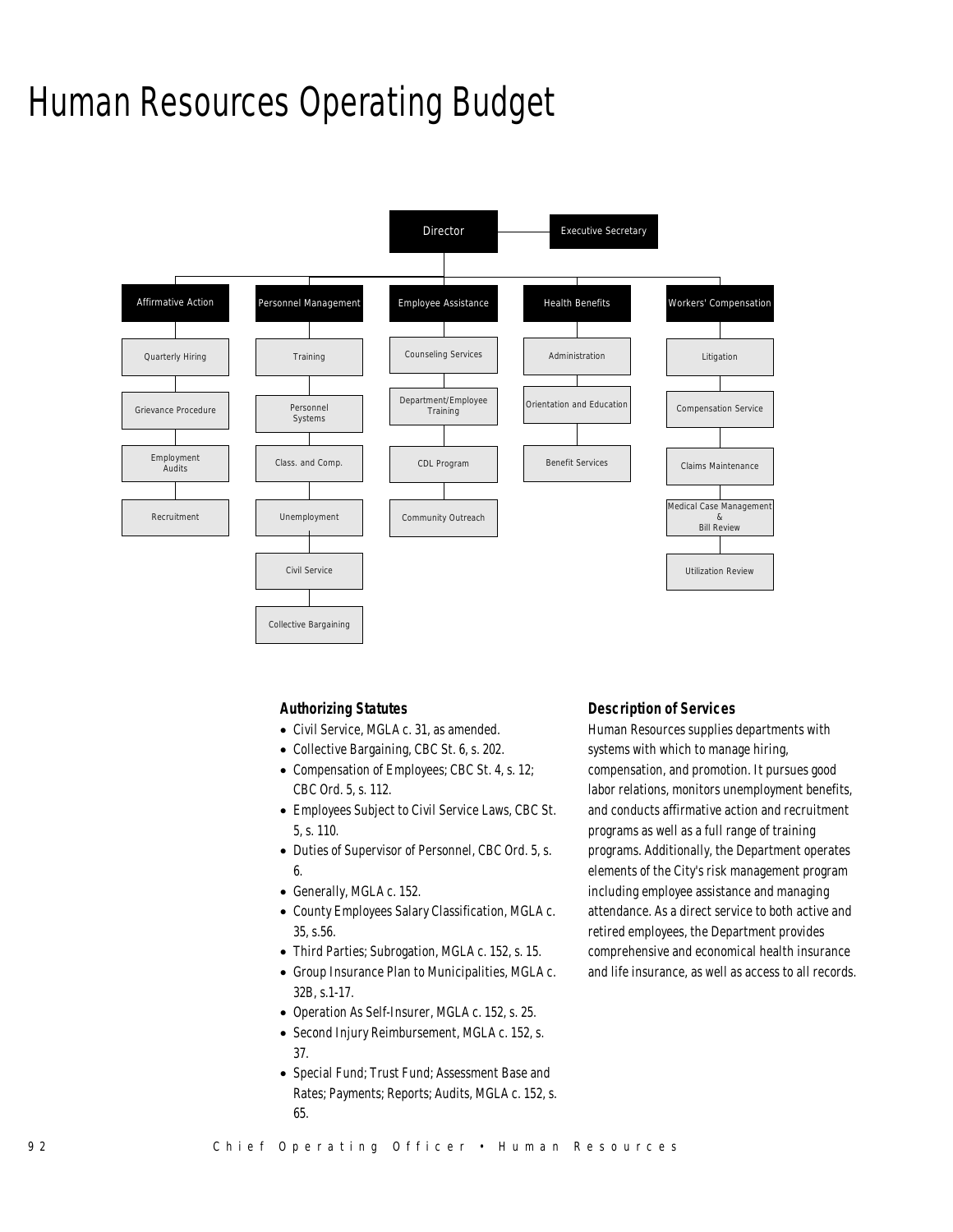# Department History

| <b>Personnel Services</b>       |                                                                                                                                                                                                                                                                                                          | FY03 Expenditure                                                                                                                  | FY04 Expenditure                                                                                       | FY05 Appropriation                                                                                                          | FY06 Adopted                                                                                                   | Inc/Dec 05 vs 06                                                                                                            |
|---------------------------------|----------------------------------------------------------------------------------------------------------------------------------------------------------------------------------------------------------------------------------------------------------------------------------------------------------|-----------------------------------------------------------------------------------------------------------------------------------|--------------------------------------------------------------------------------------------------------|-----------------------------------------------------------------------------------------------------------------------------|----------------------------------------------------------------------------------------------------------------|-----------------------------------------------------------------------------------------------------------------------------|
|                                 | 51000 Permanent Employees<br>51100 Emergency Employees<br>51200 Overtime<br>51600 Unemployment Compensation<br>51700 Workers' Compensation<br><b>Total Personnel Services</b>                                                                                                                            | 2,569,498<br>$\boldsymbol{0}$<br>5,538<br>9,137<br>$\mathbf{0}$<br>2,584,173                                                      | 2,325,102<br>4,634<br>233<br>25,726<br>$\mathbf{0}$<br>2,355,695                                       | 2,466,065<br>$\overline{0}$<br>$\overline{0}$<br>$\overline{0}$<br>$\Omega$<br>2,466,065                                    | 2,589,488<br>$\mathbf{0}$<br>$\mathbf 0$<br>$\theta$<br>$\Omega$<br>2,589,488                                  | 123,423<br>$\theta$<br>$\overline{0}$<br>$\theta$<br>$\Omega$<br>123,423                                                    |
| <b>Contractual Services</b>     |                                                                                                                                                                                                                                                                                                          | FY03 Expenditure                                                                                                                  | FY04 Expenditure                                                                                       | FY05 Appropriation                                                                                                          | FY06 Adopted                                                                                                   | Inc/Dec 05 vs 06                                                                                                            |
|                                 | 52100 Communications<br>52200 Utilities<br>52300 Water & Sewer<br>52400 Snow Removal<br>52500 Garbage/Waste Removal<br>52600 Repairs Buildings & Structures<br>52700 Repairs & Service of Equipment<br>52800 Transportation of Persons<br>52900 Contracted Services<br><b>Total Contractual Services</b> | 46,720<br>$\mathbf{0}$<br>$\Omega$<br>$\overline{0}$<br>$\mathbf 0$<br>$\mathbf{0}$<br>1,076<br>$\mathbf{0}$<br>65,999<br>113,795 | 46,407<br>0<br>$\Omega$<br>0<br>$\mathbf{0}$<br>$\theta$<br>11,825<br>$\mathbf{0}$<br>24,658<br>82,890 | 43,500<br>$\overline{0}$<br>$\Omega$<br>$\mathbf{0}$<br>$\overline{0}$<br>$\Omega$<br>7,235<br>$\Omega$<br>29,950<br>80,685 | 46,000<br>$\mathbf 0$<br>$\theta$<br>$\Omega$<br>$\theta$<br>$\theta$<br>2,545<br>$\theta$<br>21,650<br>70,195 | 2,500<br>$\mathbf 0$<br>$\Omega$<br>$\mathbf{0}$<br>$\theta$<br>$\mathbf{0}$<br>-4,690<br>$\Omega$<br>$-8,300$<br>$-10,490$ |
| <b>Supplies &amp; Materials</b> |                                                                                                                                                                                                                                                                                                          | FY03 Expenditure                                                                                                                  | FY04 Expenditure                                                                                       | FY05 Appropriation                                                                                                          | FY06 Adopted                                                                                                   | Inc/Dec 05 vs 06                                                                                                            |
|                                 | 53000 Auto Energy Supplies<br>53200 Food Supplies<br>53400 Custodial Supplies<br>53500 Med, Dental, & Hosp Supply<br>53600 Office Supplies and Materials<br>53800 Educational Supplies & Mat<br>53900 Misc Supplies & Materials<br><b>Total Supplies &amp; Materials</b>                                 | $\mathbf 0$<br>$\overline{0}$<br>$\overline{0}$<br>$\overline{0}$<br>22,777<br>0<br>$\overline{0}$<br>22,777                      | 46<br>$\mathbf{0}$<br>$\mathbf 0$<br>$\mathbf{0}$<br>17,645<br>$\mathbf{0}$<br>$\mathbf{0}$<br>17,691  | $\mathbf 0$<br>$\overline{0}$<br>$\overline{0}$<br>$\Omega$<br>28,900<br>0<br>$\mathbf{0}$<br>28,900                        | 0<br>$\overline{0}$<br>$\Omega$<br>$\Omega$<br>20,000<br>0<br>$\Omega$<br>20,000                               | 0<br>$\overline{0}$<br>$\mathbf{0}$<br>$\theta$<br>$-8,900$<br>$\mathbf 0$<br>$\Omega$<br>$-8,900$                          |
| <b>Current Chgs &amp; Oblig</b> |                                                                                                                                                                                                                                                                                                          | FY03 Expenditure                                                                                                                  | FY04 Expenditure                                                                                       | FY05 Appropriation                                                                                                          | FY06 Adopted                                                                                                   | Inc/Dec 05 vs 06                                                                                                            |
|                                 | 54300 Workers' Comp Medical<br>54400 Legal Liabilities<br>54900 Other Current Charges<br>Total Current Chgs & Oblig                                                                                                                                                                                      | 534<br>$\boldsymbol{0}$<br>72,997<br>73,531                                                                                       | 169<br>$\mathbf{0}$<br>75,078<br>75,247                                                                | $\boldsymbol{0}$<br>$\overline{0}$<br>80,153<br>80,153                                                                      | $\boldsymbol{0}$<br>$\overline{0}$<br>85,000<br>85,000                                                         | $\mathbf 0$<br>$\mathbf 0$<br>4,847<br>4,847                                                                                |
| Equipment                       |                                                                                                                                                                                                                                                                                                          | FY03 Expenditure                                                                                                                  | FY04 Expenditure                                                                                       | FY05 Appropriation                                                                                                          | FY06 Adopted                                                                                                   | Inc/Dec 05 vs 06                                                                                                            |
|                                 | 55000 Automotive Equipment<br>55400 Lease/Purchase<br>55600 Office Furniture & Equipment<br>55900 Misc Equipment<br><b>Total Equipment</b>                                                                                                                                                               | $\boldsymbol{0}$<br>$\mathbf 0$<br>$\Omega$<br>20,891<br>20,891                                                                   | 0<br>$\mathbf 0$<br>$\Omega$<br>21,937<br>21,937                                                       | $\boldsymbol{0}$<br>$\mathbf 0$<br>0<br>3,840<br>3,840                                                                      | $\mathbf 0$<br>$\mathbf 0$<br>$\Omega$<br>5,400<br>5,400                                                       | 0<br>$\mathbf 0$<br>$\overline{0}$<br>1,560<br>1,560                                                                        |
| <b>Other</b>                    |                                                                                                                                                                                                                                                                                                          | FY03 Expenditure                                                                                                                  | FY04 Expenditure                                                                                       | FY05 Appropriation                                                                                                          | FY06 Adopted                                                                                                   | Inc/Dec 05 vs 06                                                                                                            |
|                                 | 56200 Special Appropriation<br>57200 Structures & Improvements<br>58000 Land & Non-Structure<br><b>Total Other</b>                                                                                                                                                                                       | 0<br>$\boldsymbol{0}$<br>$\mathbf 0$<br>$\pmb{0}$                                                                                 | 0<br>0<br>0<br>$\pmb{0}$                                                                               | 0<br>$\mathbf 0$<br>$\mathbf 0$<br>0                                                                                        | $\boldsymbol{0}$<br>$\mathbf 0$<br>$\mathbf 0$<br>0                                                            | $\mathbf{0}$<br>$\mathbf 0$<br>$\mathbf 0$<br>0                                                                             |
|                                 | <b>Grand Total</b>                                                                                                                                                                                                                                                                                       | 2,815,167                                                                                                                         | 2,553,460                                                                                              | 2,659,643                                                                                                                   | 2,770,083                                                                                                      | 110,440                                                                                                                     |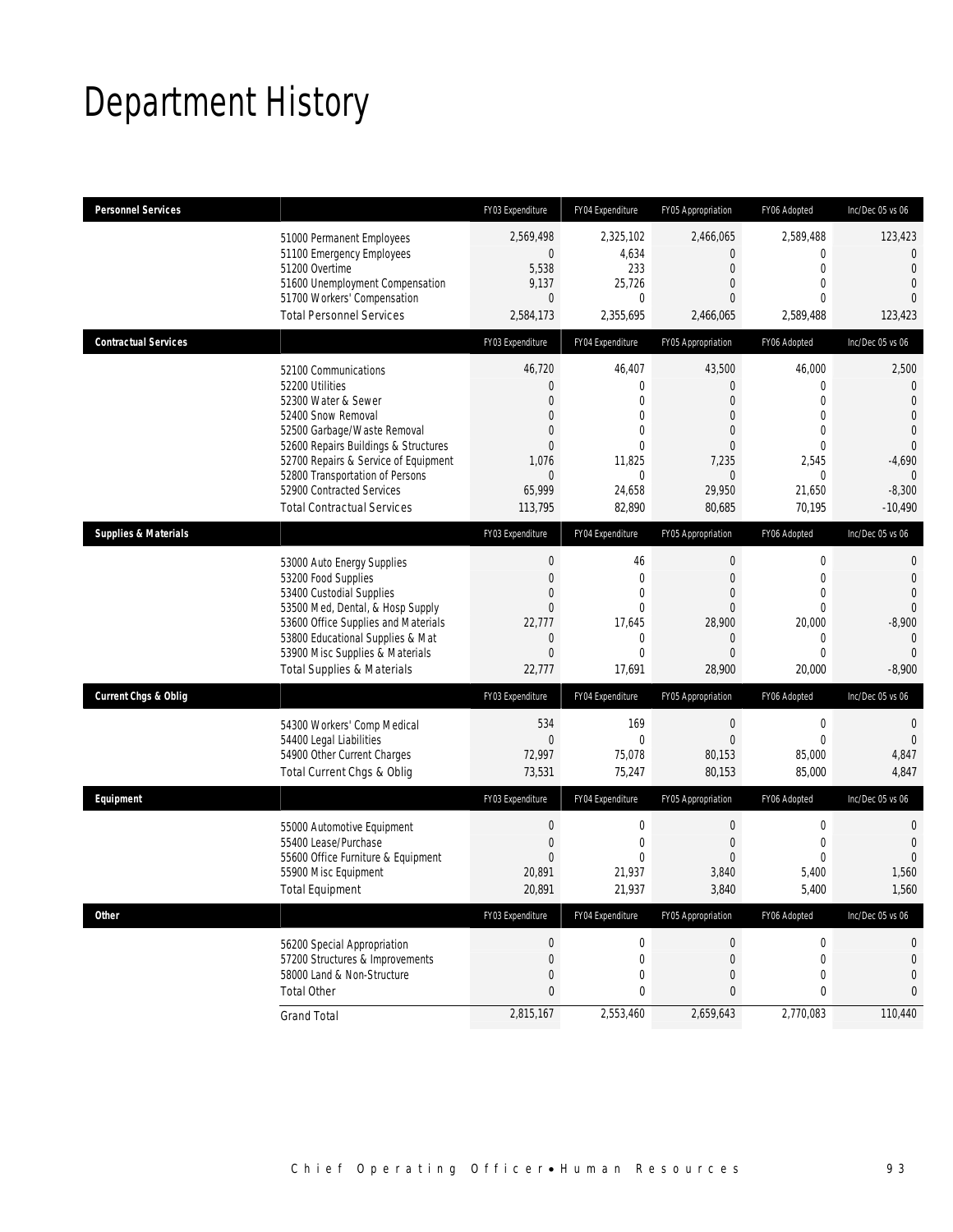# Department Personnel

|                                 | Union           | Grade | Position       | FY06 Salary |                                      | Union           | Grade          | Position       | FY06 Salary |
|---------------------------------|-----------------|-------|----------------|-------------|--------------------------------------|-----------------|----------------|----------------|-------------|
| Title                           | Code            |       |                |             | Title                                | Code            |                |                |             |
|                                 |                 |       |                |             |                                      |                 |                |                |             |
| Supervisor Personnel            | CDH             |       |                | 107,985     | Head Clerk & Secretary               | SU4             | 13             |                | 34,622      |
| Pr Admin Asst                   | <b>EXM</b>      | 13    |                | 103.487     | <b>Head Account Clerk</b>            | SU <sub>4</sub> | 12             | 3              | 95,410      |
| <b>Fxecutive Asst</b>           | <b>EXM</b>      | 12    |                | 99,430      | <b>Head Clerk</b>                    | SU4             | 12             | 3              | 93,816      |
| <b>Health Insurance Coord</b>   | <b>EXM</b>      | 12    | 1              | 99,430      | Prin Admin Asst                      | SE <sub>1</sub> | 9              | 1              | 65,000      |
| Workers Compensation Agent      | <b>EXM</b>      | 11    | 1              | 95,802      | Principal Clerk                      | SU4             | 9              | 1              | 31,389      |
| Exec Asst (EAP)                 | <b>EXM</b>      | 9     |                | 79.456      | Centrex Telephone Operator           | SU4             | 8              |                | 27,814      |
| Pr Administrative Asst          | <b>EXM</b>      | 9     |                | 83.425      | Emp Dev Coord-Supv Pers              | SE <sub>1</sub> | 8              | $\mathbf{1}$   | 77.663      |
| Sr Admin Anlayst                | <b>EXM</b>      | 9     |                | 83,425      | Prin Admin Assistant                 | SE <sub>1</sub> | 8              | $\overline{2}$ | 151,548     |
| <b>Supervising Claims Agent</b> | <b>EXM</b>      | 9     |                | 60,583      | Sr Admin Assistant                   | SE <sub>1</sub> | 8              | $\overline{2}$ | 155,326     |
| Asst Corp Counsel III           | <b>EXM</b>      | 8     |                | 61,571      | Pr Admin Asst                        | SE <sub>1</sub> | $\overline{7}$ |                | 71,046      |
| Alcoholism Coordinator I        | SU <sub>4</sub> | 18    |                | 63,816      | Senior Administrative Assistant      | SE <sub>1</sub> |                |                | 71,046      |
| Personnel Assistant             | SU <sub>4</sub> | 17    | 4              | 223,676     | Data Proc System Analyst             | SE <sub>1</sub> | 6              | 1              | 64,644      |
| <b>Supervisor Mgmt Services</b> | SU <sub>4</sub> | 17    | $\overline{2}$ | 100,688     | Senior Administrative Asst           | SE <sub>1</sub> | 6              |                | 64,644      |
| Alcoholism Coordinator          | SU4             | 16    | 1              | 52,451      | Sr Admin Assistant                   | SE <sub>1</sub> | 6              | 1              | 64,644      |
| Admin Assistant                 | SU4             | 15    | 1              | 48,494      | <b>Utilization Review Specialist</b> | SE <sub>1</sub> | 6              | $\mathbf{1}$   | 48,347      |
| Admin Analyst                   | SU <sub>4</sub> | 14    |                | 43,111      | <b>Affirmative Action Monitor</b>    | SE <sub>1</sub> | 5              | $\mathbf{1}$   | 58,578      |
| <b>Admin Secretary</b>          | SU <sub>4</sub> | 14    |                | 40,639      | Personnel Analyst                    | SE <sub>1</sub> | 5              |                | 44,748      |
| Claims Invest (Unempl)          | SU <sub>4</sub> | 14    | $\mathbf{1}$   | 40,639      | Admin Asst                           | SE <sub>1</sub> | $\overline{4}$ | $\mathbf{1}$   | 56,799      |
| Sr Admin Asst                   | SU4             | 14    |                | 33,189      | <b>Admin Secretary</b>               | SE <sub>1</sub> | 4              |                | 53,972      |
|                                 |                 |       |                |             | <b>Total</b>                         |                 |                | 48             | 2,852,354   |
|                                 |                 |       |                |             | <b>Adjustments</b>                   |                 |                |                |             |
|                                 |                 |       |                |             | <b>Differential Payments</b>         |                 |                |                | $\Omega$    |
|                                 |                 |       |                |             | Other                                |                 |                |                | 35,506      |
|                                 |                 |       |                |             |                                      |                 |                |                |             |

| <b>FY06 Total Request</b>    | 2,589,488  |
|------------------------------|------------|
| <b>Salary Savings</b>        |            |
| Chargebacks                  | $-298.372$ |
| Other                        | 35.506     |
| <b>Differential Payments</b> |            |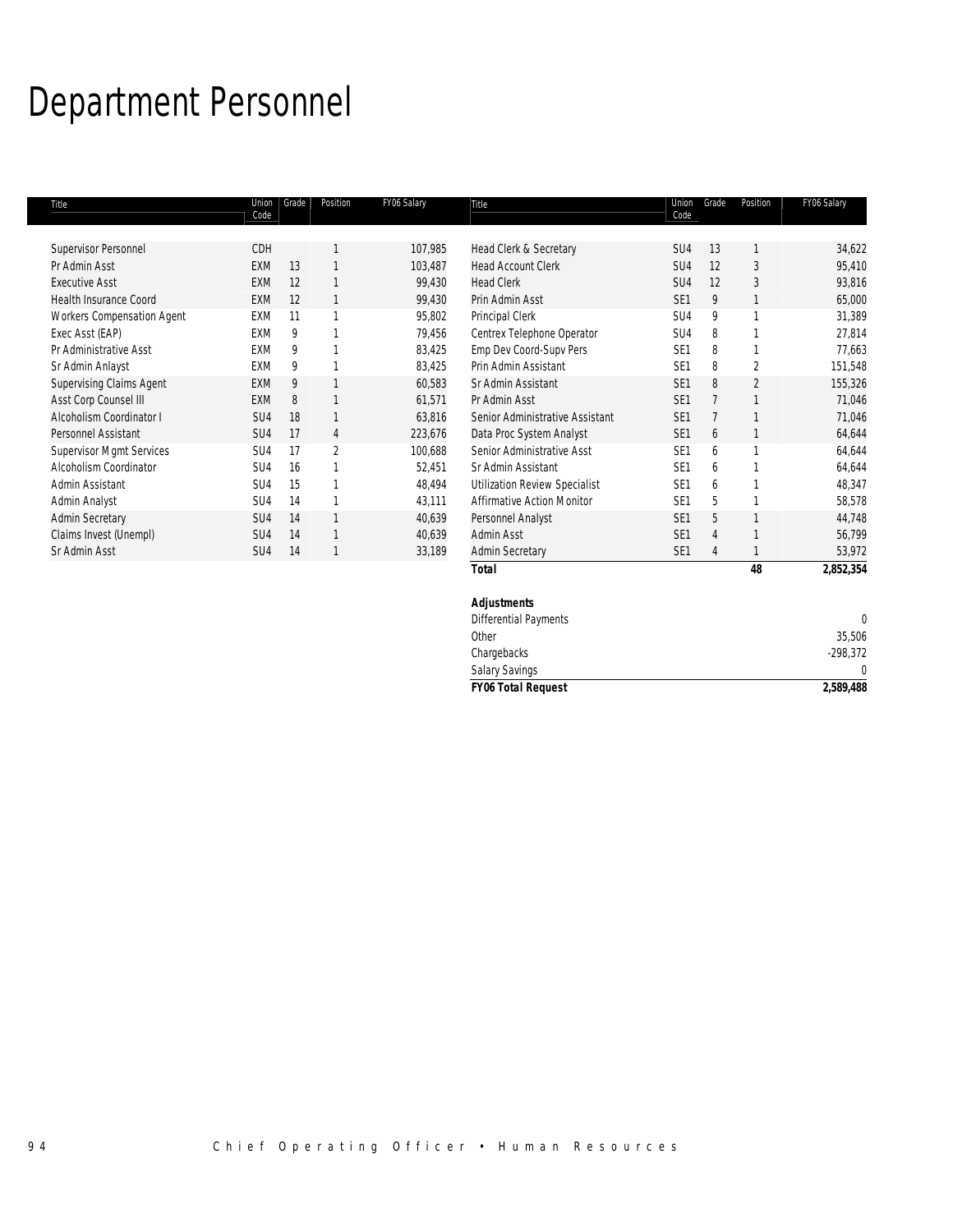## Program 1. Personnel

### *Vivian Leonard, Manager Organization: 142100*

#### *Program Description*

The Personnel Program provides personnel services to all City departments. Through Personnel, departments are provided with management systems with which to hire, classify, compensate and promote employees, pursue good labor relations, provide unemployment benefits and, in each process, have access to relevant records. The program also carries out a variety of training and assistance programs to encourage and enhance human resource management in the City of Boston.

### *Program Objectives*

- To track all city-wide promotions by race, gender, and salary on a monthly basis.
- To track all new hires by race, gender and salary on a monthly basis.
- To reduce sick leave usage by 5% (non public safety/BPS).

| <b>Program Outcomes</b>            |                                                                                                                      | Actual '03                 | Actual '04               | Projected '05            | <b>PLOS '06</b>                               |
|------------------------------------|----------------------------------------------------------------------------------------------------------------------|----------------------------|--------------------------|--------------------------|-----------------------------------------------|
|                                    | Women promoted as a % of total city-wide                                                                             | 35.3%                      | 40%                      | 47%                      | <b>TBR</b>                                    |
|                                    | promotions<br>People of color promoted as a % of total city-<br>wide promotions                                      | 34%                        | 51%                      | 62%                      | <b>TBR</b>                                    |
|                                    | Women hired as a % of total new hires<br>People of color hired as a % of total new hires<br>Average sick leave usage | 49%<br>45.6%<br>8.6        | 52%<br>41%<br>8.7        | 47%<br>40%<br>9.7        | <b>TBR</b><br><b>TBR</b><br><b>TBR</b>        |
| <b>Selected Service Indicators</b> |                                                                                                                      | Actual '03                 | Actual '04               | Approp '05               | Budget '06                                    |
|                                    | Quota<br>Personnel Services<br>Non Personnel                                                                         | 20<br>1,037,810<br>107,913 | 18<br>949,843<br>115,326 | 17<br>989,051<br>111,825 | 18<br>1,077,345<br>104,500                    |
|                                    | Total                                                                                                                | 1,145,723                  | 1,065,170                | 1,100,876                | 1,181,845                                     |
|                                    | Women promoted<br>Total promotions<br>People of color promoted<br>Women hired                                        | 55<br>156<br>53<br>213     | 31<br>77<br>39<br>221    | 28<br>60<br>37<br>276    | <b>TBR</b><br><b>TBR</b><br><b>TBR</b><br>TBR |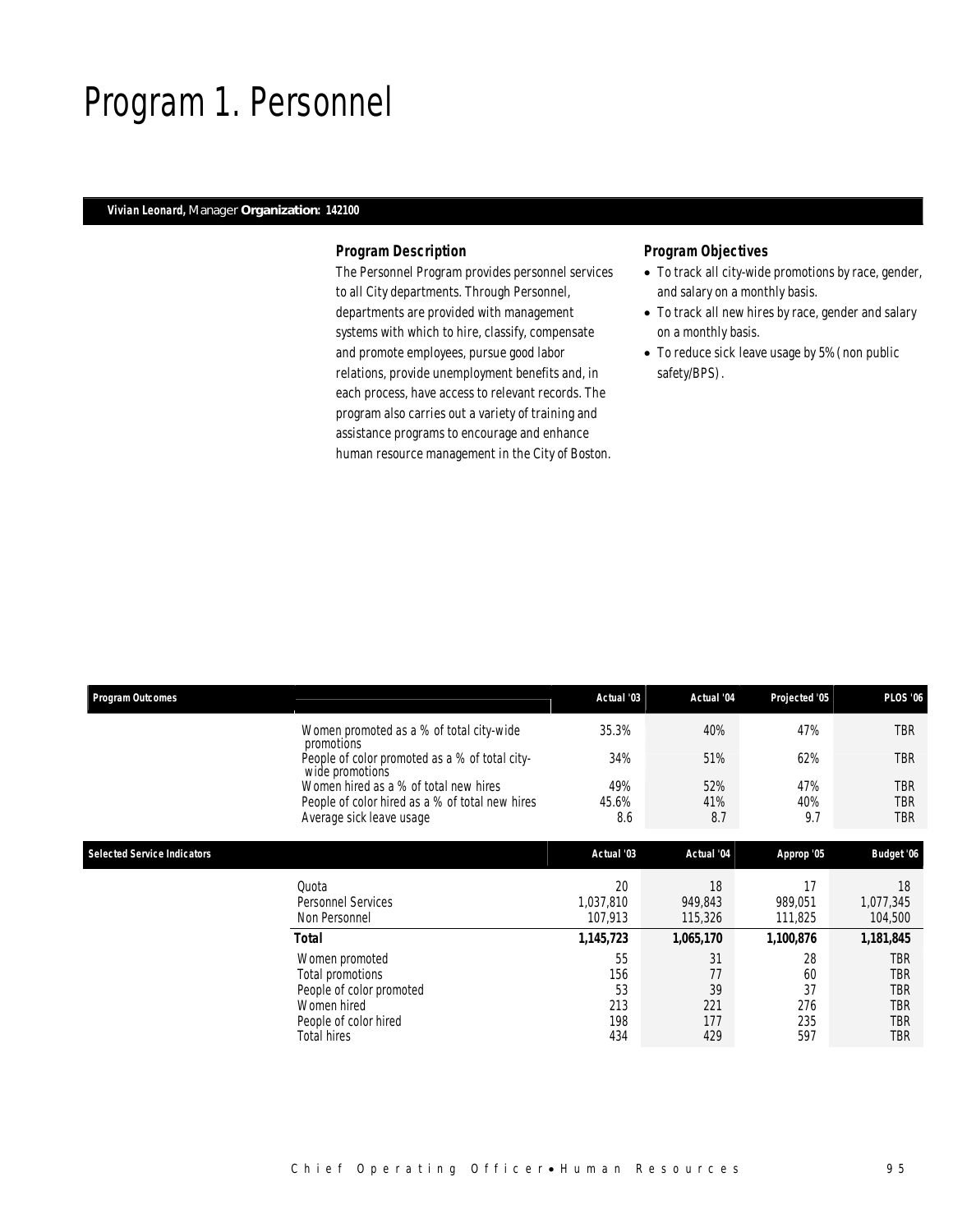# Program 2. Affirmative Action

### *Vivian Leonard, Manager Organization: 142200*

#### *Program Description*

The Affirmative Action Program is responsible for implementing the City's Affirmative Action Plan. It reviews the city's hiring practices and employment policies, audits affirmative action statistics, implements anti-harassment policies, ensures city compliance with federal and state EEO requirements and provides affirmative action assistance to all city departments.

#### *Program Objectives*

• To recruit and sustain a workforce that reflects Boston's diverse population.

| <b>Program Outcomes</b>            |                                                                                     | Actual '03     | Actual '04     | Projected '05    | <b>PLOS '06</b>   |
|------------------------------------|-------------------------------------------------------------------------------------|----------------|----------------|------------------|-------------------|
|                                    | % of city workforce which is people of color<br>% of city workforce which is female | 32.3%<br>34.8% | 32.7%<br>35.9% | 33%<br>33%       | TBR<br><b>TBR</b> |
| <b>Selected Service Indicators</b> |                                                                                     | Actual '03     | Actual '04     | Approp '05       | Budget '06        |
|                                    | Ouota<br>Personnel Services<br>Non Personnel                                        | 155.231<br>596 | 158,835        | 183.717<br>2,000 | 82,115            |
|                                    | Total                                                                               | 155,827        | 158,835        | 185,717          | 82,115            |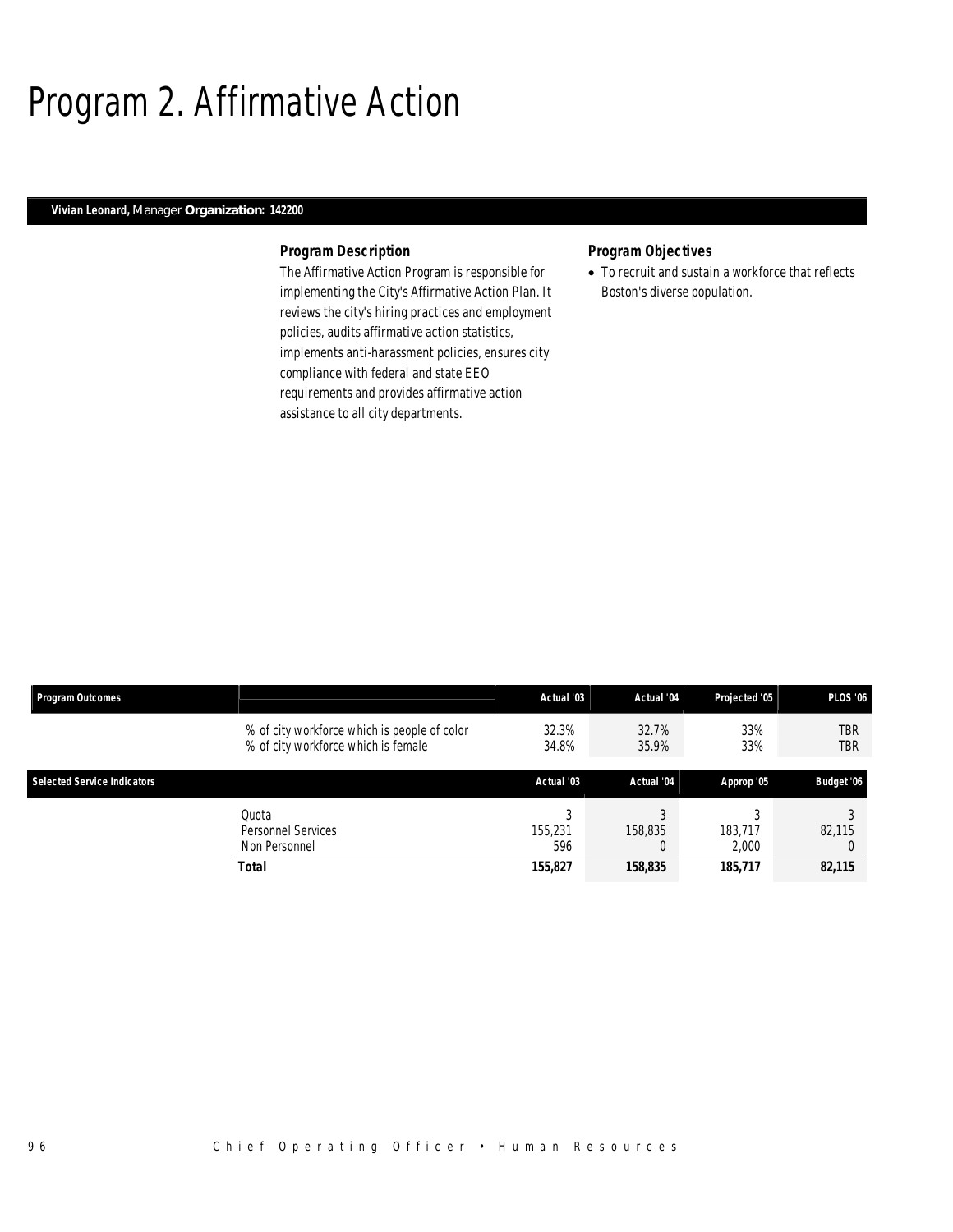# Program 3. Health Benefits & Insurance

## *Eugene Pastore, Director Organization: 142300*

#### *Program Description*

The Health Benefits and Insurance Program is responsible for providing life insurance, dental and vision care, and a variety of health insurance plans to active and retired employees of the City of Boston as efficiently and economically as possible within the guidelines of MGL Chapter 32B.

## *Program Objectives*

• To provide eligible employees and retirees with life and health insurance benefits that meet as many of their individual needs as possible at a reasonable cost to the City.

| <b>Program Outcomes</b>            |                                                                                                                                    | Actual '03                | Actual '04                | Projected '05             | <b>PLOS '06</b>           |
|------------------------------------|------------------------------------------------------------------------------------------------------------------------------------|---------------------------|---------------------------|---------------------------|---------------------------|
|                                    | % of eligible employees enrolled in life<br>insurance                                                                              | 92%                       | 94%                       | 98%                       | 98%                       |
|                                    | % of eligible employees enrolled in health<br>insurance                                                                            | 91%                       | 93%                       | 97%                       | 97%                       |
|                                    | Total HMO cost increase as a % of medical<br>inflation                                                                             | 87%                       | 91%                       | 100%                      | 100%                      |
| <b>Selected Service Indicators</b> |                                                                                                                                    | Actual '03                | Actual '04                | Approp '05                | Budget '06                |
|                                    | Quota<br>Personnel Services<br>Non Personnel                                                                                       | 13<br>464.618<br>21,042   | 10<br>424.061<br>30,172   | 10<br>453.163<br>30,800   | 10<br>476,156<br>29,000   |
|                                    | Total                                                                                                                              | 485,660                   | 454,233                   | 483.963                   | 505,156                   |
|                                    | Employees enrolled in life insurance<br>Employees enrolled in health insurance<br>Employees enrolled in dental/vision benefit plan | 16,551<br>16.363<br>4,965 | 15,834<br>15,565<br>5,042 | 16.137<br>15.952<br>5,823 | 16,137<br>159.52<br>5,823 |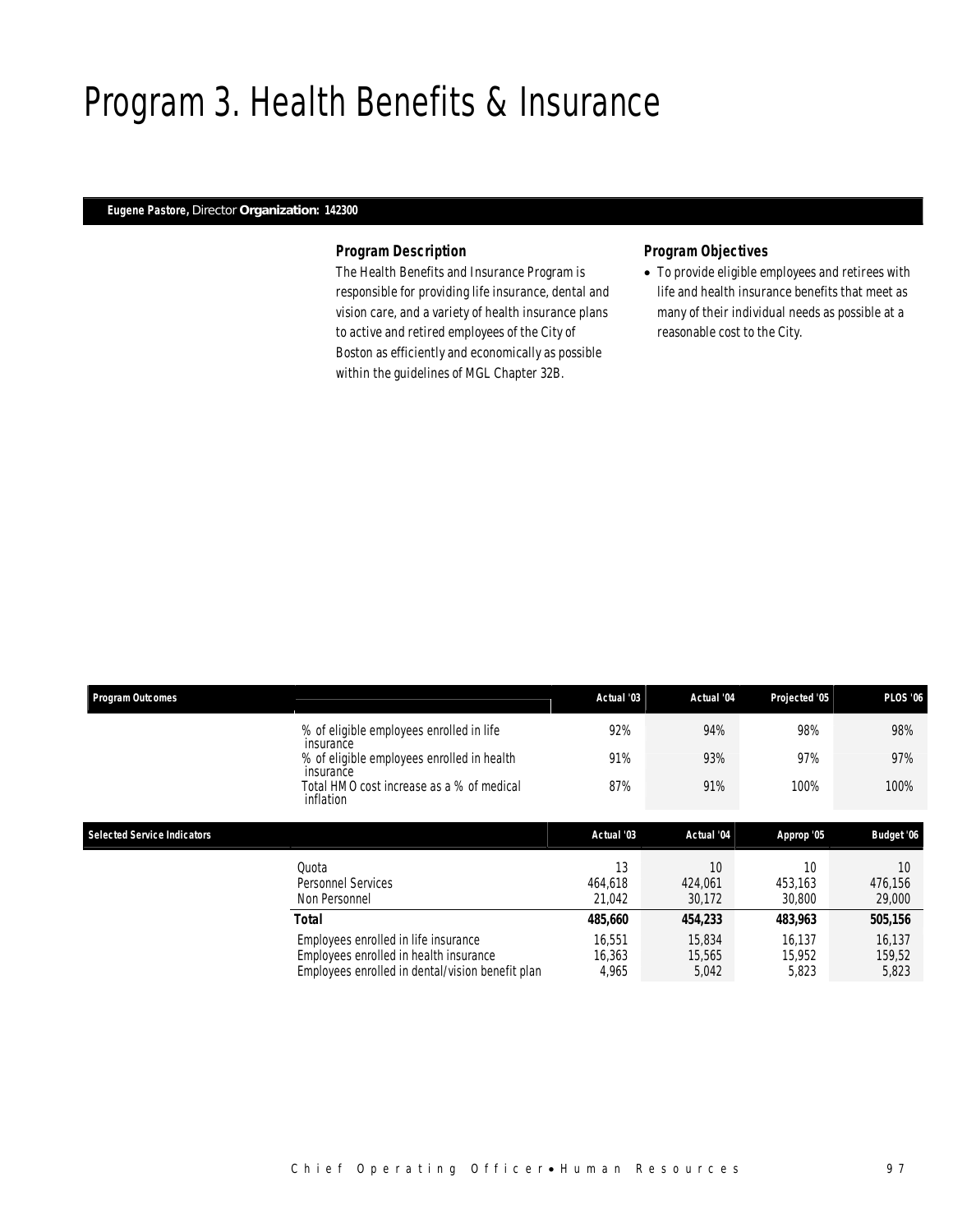# Program 4. Employee Assistance

#### *Jay Donovan, Director Organization: 142400*

#### *Program Description*

The Employee Assistance Program is designed to attract and assist employees who experience personal problems. The program will assist employees in the identification and resolution of productivity problems associated with employees impaired by personal concerns including but not limited to: health, marital, financial, alcohol, drug, emotional stress and other personal concerns which may adversely affect job performance.

#### *Program Objectives*

- To inform City employees of services available through EAP.
- To provide immediate and appropriate response to employees seeking assistance through EAP.

| <b>Program Outcomes</b>            |                                                       | Actual '03             | Actual '04             | Projected '05     | <b>PLOS '06</b>   |
|------------------------------------|-------------------------------------------------------|------------------------|------------------------|-------------------|-------------------|
|                                    | % of assessments completed within 24 hours of         | 71.6%                  | 74%                    | 81%               | 79%               |
|                                    | contact<br>% of referrals made within 5 business days | 100%                   | 100%                   | 100%              | 100%              |
| <b>Selected Service Indicators</b> |                                                       | Actual '03             | Actual '04             | Approp '05        | Budget '06        |
|                                    | Quota<br>Personnel Services<br>Non Personnel          | 4<br>226.724<br>39,800 | 3<br>170.282<br>12,061 | 130.514<br>10.500 | 197.553<br>12,200 |
|                                    | Total                                                 | 266,524                | 182,343                | 141,014           | 209,753           |
|                                    | Assessments completed<br>Referrals made               | 299<br>279             | 261<br>254             | 293<br>281        | 288<br>290        |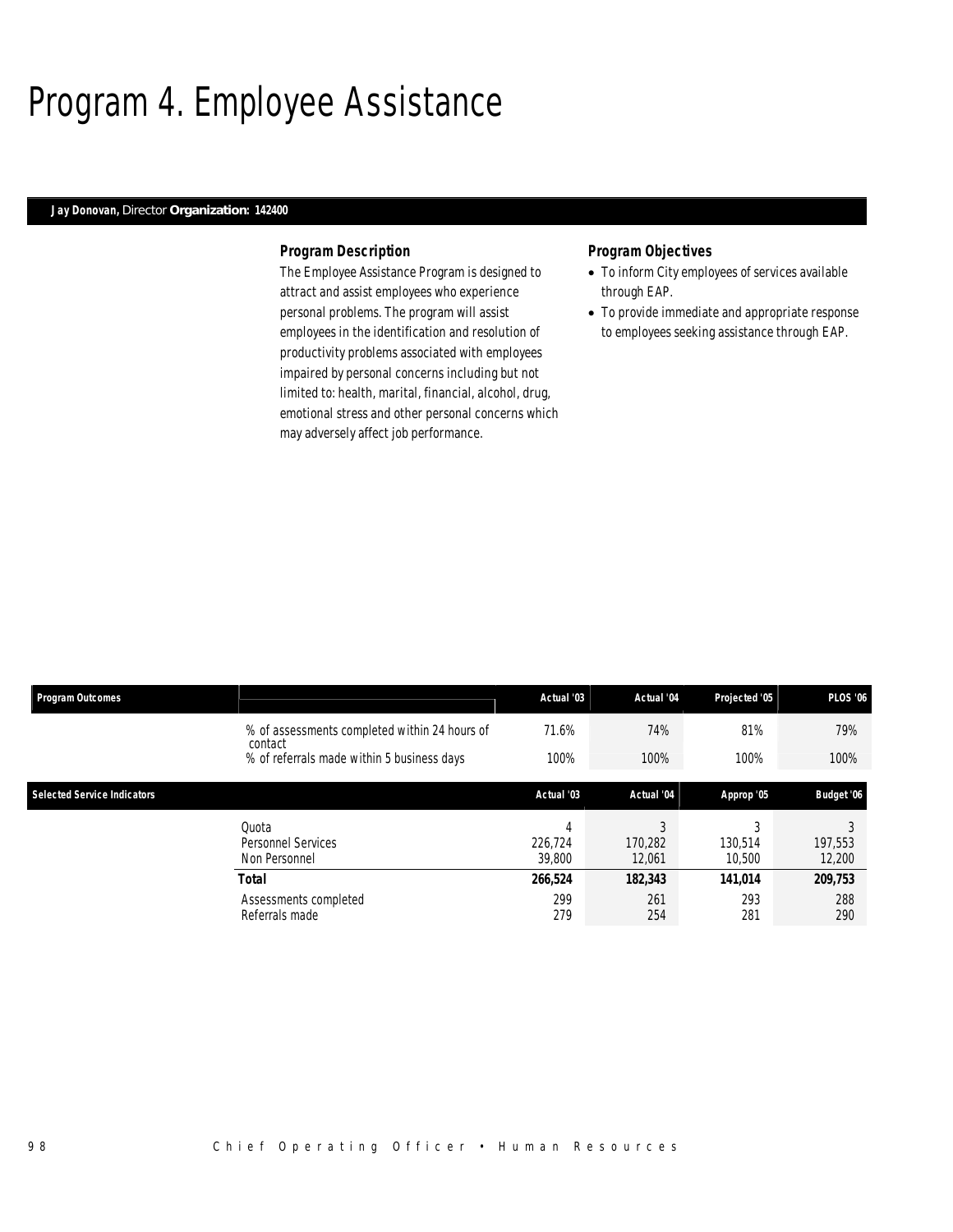# Program 5. Workers' Compensation

### *Linda Kelly, Manager Organization: 142500*

### *Program Description*

The Workers' Compensation Program implements all procedures for the processing of workers' compensation claims and approved medical and related bills. It also distributes workers' compensation information and statistics to City departments and works with the Law Department to develop legal strategies to resolve workers' compensation cases in an appropriate manner.

- To return injured employees to work as soon as possible.
- To process injury claims promptly.
- To reduce medical and indemnity costs associated with workers' compensation claims.
- To ensure high quality customer service.

| <b>Program Outcomes</b>            |                                                                                                                                                                                                  | Actual '03                          | Actual '04                          | Projected '05                       | <b>PLOS '06</b>                     |
|------------------------------------|--------------------------------------------------------------------------------------------------------------------------------------------------------------------------------------------------|-------------------------------------|-------------------------------------|-------------------------------------|-------------------------------------|
|                                    | Total indemnity costs paid<br>Total medical costs paid<br>Average number of employees on WC payroll<br>Service complaints                                                                        | 9,477,377<br>1,885,695<br>301       | 10,745,950<br>2,009,836<br>337<br>3 | 10,165,104<br>2,367,554<br>297<br>2 | 12,000,000<br>4,000,000<br>300<br>2 |
|                                    | Average number of employee workdays between<br>injury and return to work                                                                                                                         | 3.48                                |                                     | 2.70                                | 2.75                                |
|                                    | % of eligible claimants collecting pay and<br>benefits within 3 weeks of claim                                                                                                                   | 98%                                 | 100%                                | 100%                                | 100%                                |
|                                    | % of eligible claimants contacted within 2 days<br>of claim                                                                                                                                      | 99%                                 | 100%                                | 99%                                 | 100%                                |
| <b>Selected Service Indicators</b> |                                                                                                                                                                                                  | Actual '03                          | Actual '04                          | Approp '05                          | Budget '06                          |
|                                    | Quota<br>Personnel Services<br>Non Personnel                                                                                                                                                     | 15<br>699,790<br>61,642             | 12<br>652,673<br>40,205             | 13<br>709,620<br>38,453             | 14<br>756,319<br>34,895             |
|                                    | Total                                                                                                                                                                                            | 761,433                             | 692,878                             | 748,073                             | 791,214                             |
|                                    | Employee workdays lost due to injuries<br>Lost time injuries<br>Total reported injuries<br>Total eligible claimants<br>Eligible claimants collecting pay and benefits<br>within 3 weeks of claim | 3,643<br>464<br>1,058<br>239<br>233 | 2,312<br>398<br>912<br>162<br>162   | 2,953<br>421<br>1,066<br>239<br>239 | 2,900<br>475<br>1,000<br>230<br>230 |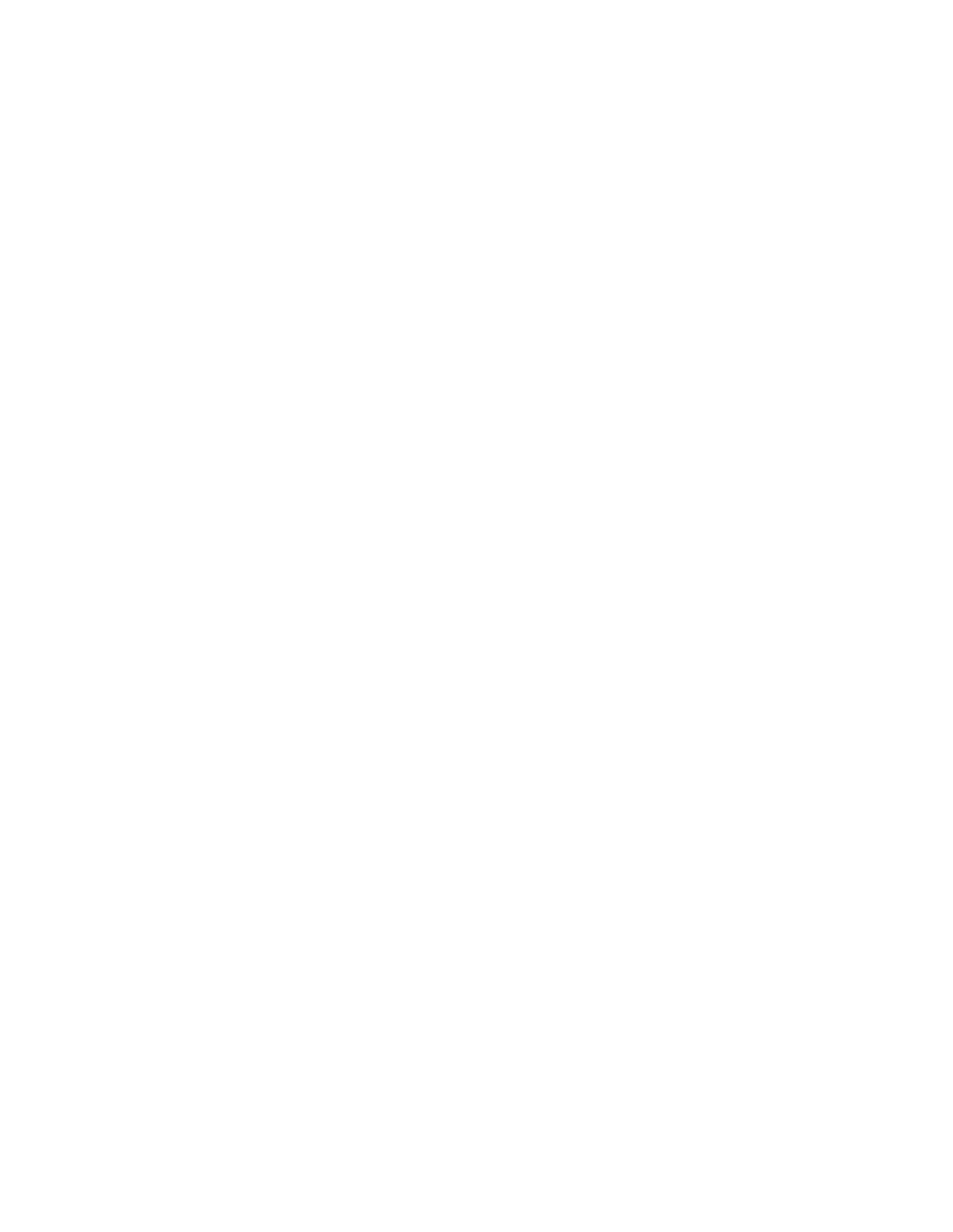# Labor Relations Operating Budget

### *John Dunlap, Director Appropriation: 147*

## *Department Mission*

The Mission of the Office of Labor Relations is to create and promote a productive work environment that fosters an efficient and effective relationship between labor and management.

### *FY06 Performance Objectives*

- To fulfill interim and impact bargaining obligations.
- To responsibly settle all City collective bargaining agreements.
- To administer contracts, provide advice and counsel.
- To provide excellent representation in all litigation.
- To provide training and education on labor/employment issues for City managers/department heads.

| <b>Operating Budget</b>            | Program Name       | Total Actual '03 | Total Actual '04 | Total Approp '05 | <b>Total Budget '06</b> |
|------------------------------------|--------------------|------------------|------------------|------------------|-------------------------|
|                                    | Labor Relations    | 896.998          | 918.845          | 1.279.259        | 1,279,259               |
|                                    | <b>Total</b>       | 896,998          | 918,845          | 1,279,259        | 1,279,259               |
|                                    |                    |                  |                  |                  |                         |
|                                    |                    |                  |                  |                  |                         |
| <b>Selected Service Indicators</b> |                    | Actual '03       | Actual '04       | Approp '05       | <b>Budget '06</b>       |
|                                    | Personnel Services | 585,349          | 665,700          | 744.953          | 792.930                 |
|                                    | Non Personnel      | 311.648          | 253.145          | 534,306          | 486,329                 |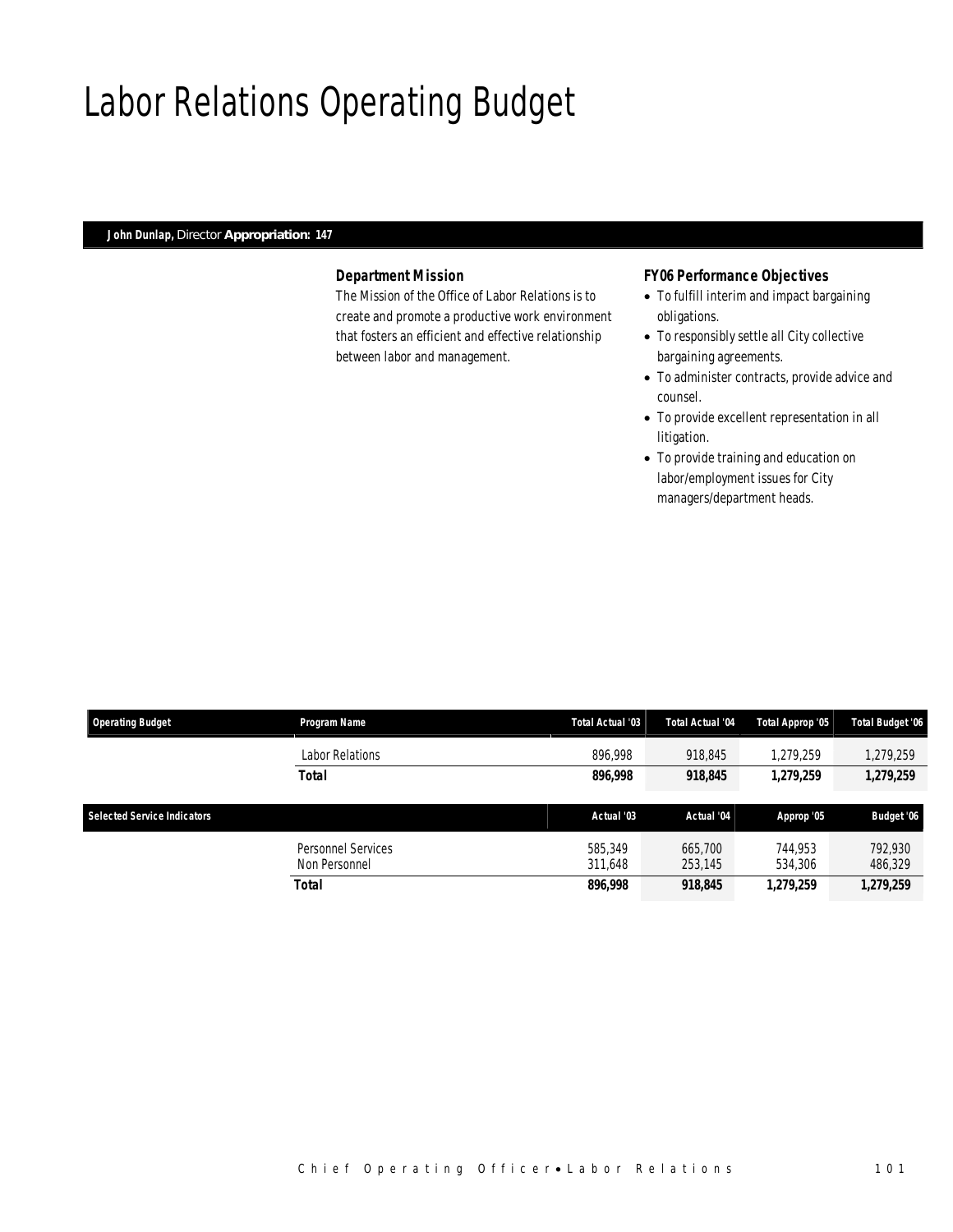# Labor Relations Operating Budget



## *Authorizing Statutes*

• Duties of Supervisor of Labor Relations, CBC Ord. 5, s. 4.

### *Description of Services*

The Office of Labor Relations represents the Mayor and City departments in all labor relations matters before state and federal courts, state agencies, and in various other forums. The Office is responsible for negotiating and administering collective bargaining agreements with approximately 25 unions covering 12,000 employees. Additionally, the Office advises City managers and supervisors on labor matters regarding policy issues.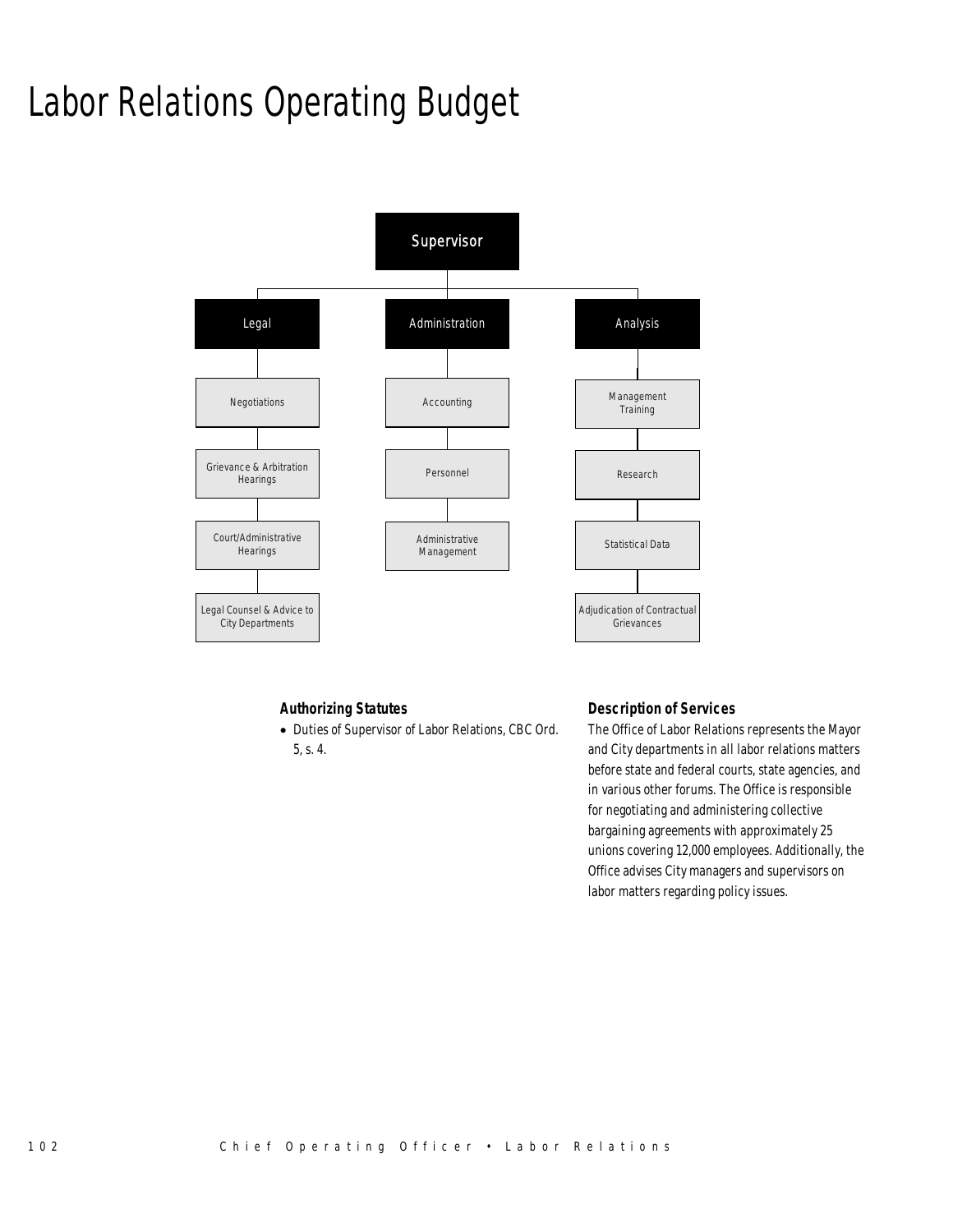# Department History

| <b>Personnel Services</b>       |                                                                 | FY03 Expenditure                 | FY04 Expenditure             | FY05 Appropriation               | FY06 Adopted                  | Inc/Dec 05 vs 06               |
|---------------------------------|-----------------------------------------------------------------|----------------------------------|------------------------------|----------------------------------|-------------------------------|--------------------------------|
|                                 | 51000 Permanent Employees                                       | 583,567                          | 664,534                      | 739.947                          | 777,913                       | 37,966                         |
|                                 | 51100 Emergency Employees                                       | 1,782                            | 1,166                        | 5,006                            | 15,017                        | 10,011                         |
|                                 | 51200 Overtime                                                  | $\overline{0}$                   | $\mathbf{0}$                 | $\overline{0}$                   | $\mathbf 0$                   | $\theta$                       |
|                                 | 51600 Unemployment Compensation                                 | $\mathbf 0$<br>$\overline{0}$    | $\mathbf 0$<br>$\mathbf{0}$  | $\overline{0}$<br>$\overline{0}$ | $\mathbf 0$<br>$\theta$       | $\mathbf{0}$<br>$\overline{0}$ |
|                                 | 51700 Workers' Compensation<br><b>Total Personnel Services</b>  | 585,349                          | 665,700                      | 744,953                          | 792,930                       | 47,977                         |
| <b>Contractual Services</b>     |                                                                 | FY03 Expenditure                 | FY04 Expenditure             | FY05 Appropriation               | FY06 Adopted                  | Inc/Dec 05 vs 06               |
|                                 |                                                                 |                                  |                              |                                  |                               |                                |
|                                 | 52100 Communications                                            | 6,844                            | 7,170                        | 7,643                            | 7,300                         | $-343$                         |
|                                 | 52200 Utilities                                                 | $\mathbf{0}$                     | 0                            | $\overline{0}$                   | $\overline{0}$                | $\overline{0}$                 |
|                                 | 52300 Water & Sewer<br>52400 Snow Removal                       | $\overline{0}$<br>$\overline{0}$ | $\mathbf{0}$<br>$\mathbf{0}$ | $\overline{0}$<br>$\overline{0}$ | $\overline{0}$<br>$\mathbf 0$ | $\theta$<br>$\mathbf{0}$       |
|                                 | 52500 Garbage/Waste Removal                                     | $\overline{0}$                   | $\mathbf{0}$                 | $\overline{0}$                   | $\Omega$                      | $\mathbf 0$                    |
|                                 | 52600 Repairs Buildings & Structures                            | $\overline{0}$                   | $\Omega$                     | $\Omega$                         | $\Omega$                      | $\Omega$                       |
|                                 | 52700 Repairs & Service of Equipment                            | 547                              | 4,899                        | 5,000                            | 5,000                         | $\mathbf{0}$                   |
|                                 | 52800 Transportation of Persons                                 | 643                              | 2,604                        | 3,800                            | 3,600                         | $-200$                         |
|                                 | 52900 Contracted Services                                       | 276,528                          | 206,974                      | 494,163                          | 424,230                       | $-69,933$                      |
|                                 | <b>Total Contractual Services</b>                               | 284,562                          | 221,647                      | 510,606                          | 440,130                       | $-70,476$                      |
| <b>Supplies &amp; Materials</b> |                                                                 | FY03 Expenditure                 | FY04 Expenditure             | FY05 Appropriation               | FY06 Adopted                  | Inc/Dec 05 vs 06               |
|                                 | 53000 Auto Energy Supplies                                      | 137                              | 83                           | 600                              | 600                           | 0                              |
|                                 | 53200 Food Supplies                                             | $\boldsymbol{0}$                 | $\mathbf{0}$                 | $\overline{0}$                   | $\mathbf{0}$                  | $\mathbf 0$                    |
|                                 | 53400 Custodial Supplies                                        | $\mathbf 0$                      | $\mathbf 0$                  | $\theta$                         | $\mathbf{0}$                  | $\mathbf 0$                    |
|                                 | 53500 Med, Dental, & Hosp Supply                                | $\mathbf 0$                      | $\mathbf{0}$                 | $\overline{0}$                   | $\mathbf 0$                   | $\boldsymbol{0}$               |
|                                 | 53600 Office Supplies and Materials<br>53700 Clothing Allowance | 1,980<br>$\mathbf{0}$            | 3,172<br>$\mathbf 0$         | 5,200<br>$\mathbf{0}$            | 5,200<br>$\Omega$             | $\theta$<br>$\mathbf{0}$       |
|                                 | 53800 Educational Supplies & Mat                                | $\overline{0}$                   | $\mathbf{0}$                 | $\mathbf{0}$                     | $\mathbf{0}$                  | $\mathbf 0$                    |
|                                 | 53900 Misc Supplies & Materials                                 | $\mathbf 0$                      | $\mathbf{0}$                 | $\overline{0}$                   | $\theta$                      | $\theta$                       |
|                                 | <b>Total Supplies &amp; Materials</b>                           | 2,117                            | 3,255                        | 5,800                            | 5,800                         | $\mathbf{0}$                   |
| <b>Current Chgs &amp; Oblig</b> |                                                                 | FY03 Expenditure                 | FY04 Expenditure             | FY05 Appropriation               | FY06 Adopted                  | Inc/Dec 05 vs 06               |
|                                 | 54300 Workers' Comp Medical                                     | $\boldsymbol{0}$                 | $\mathbf 0$                  | $\boldsymbol{0}$                 | $\boldsymbol{0}$              | $\mathbf 0$                    |
|                                 | 54400 Legal Liabilities                                         | $\overline{0}$                   | $\mathbf{0}$                 | $\mathbf{0}$                     | $\mathbf{0}$                  | $\boldsymbol{0}$               |
|                                 | 54500 Aid To Veterans                                           | $\mathbf{0}$                     | $\mathbf{0}$                 | $\overline{0}$                   | $\mathbf 0$                   | $\mathbf 0$                    |
|                                 | 54600 Current Charges H&I                                       | $\overline{0}$                   | $\mathbf{0}$                 | $\overline{0}$                   | $\overline{0}$                | $\mathbf 0$                    |
|                                 | 54700 Indemnification                                           | $\Omega$                         | $\Omega$                     | 0                                | $\Omega$                      | $\overline{0}$                 |
|                                 | 54900 Other Current Charges                                     | 22,264                           | 28,242                       | 17,900                           | 22,400                        | 4,500                          |
|                                 | Total Current Chgs & Oblig                                      | 22,264                           | 28,242                       | 17,900                           | 22,400                        | 4,500                          |
| Equipment                       |                                                                 | FY03 Expenditure                 | FY04 Expenditure             | FY05 Appropriation               | FY06 Adopted                  | Inc/Dec 05 vs 06               |
|                                 | 55000 Automotive Equipment                                      | $\mathbf{0}$                     | $\mathbf{0}$                 | $\mathbf{0}$                     | $\mathbf{0}$                  | $\mathbf{0}$                   |
|                                 | 55400 Lease/Purchase                                            | $\boldsymbol{0}$                 | $\mathbf 0$                  | $\mathbf 0$                      | 7,099                         | 7,099                          |
|                                 | 55600 Office Furniture & Equipment                              | $\overline{0}$                   | 0                            | $\mathbf 0$                      | $\Omega$                      | $\overline{0}$                 |
|                                 | 55900 Misc Equipment                                            | 2,707                            | 0                            | $\mathbf 0$                      | 10,900                        | 10,900                         |
|                                 | <b>Total Equipment</b>                                          | 2,707                            | 0                            | 0                                | 17,999                        | 17,999                         |
| Other                           |                                                                 | FY03 Expenditure                 | FY04 Expenditure             | FY05 Appropriation               | FY06 Adopted                  | Inc/Dec 05 vs 06               |
|                                 | 56200 Special Appropriation                                     | $\boldsymbol{0}$                 | $\boldsymbol{0}$             | $\boldsymbol{0}$                 | 0                             | 0                              |
|                                 | 57200 Structures & Improvements                                 | $\mathbf 0$                      | 0                            | $\theta$                         | $\mathbf 0$                   | $\theta$                       |
|                                 | 58000 Land & Non-Structure                                      | $\mathbf 0$                      | $\mathbf 0$                  | $\mathbf 0$                      | $\mathbf 0$                   | $\mathbf 0$                    |
|                                 | <b>Total Other</b>                                              | $\mathbf{0}$                     | 0                            | $\mathbf{0}$                     | 0                             | 0                              |
|                                 | <b>Grand Total</b>                                              | 896,999                          | 918,844                      | 1,279,259                        | 1,279,259                     | $\overline{0}$                 |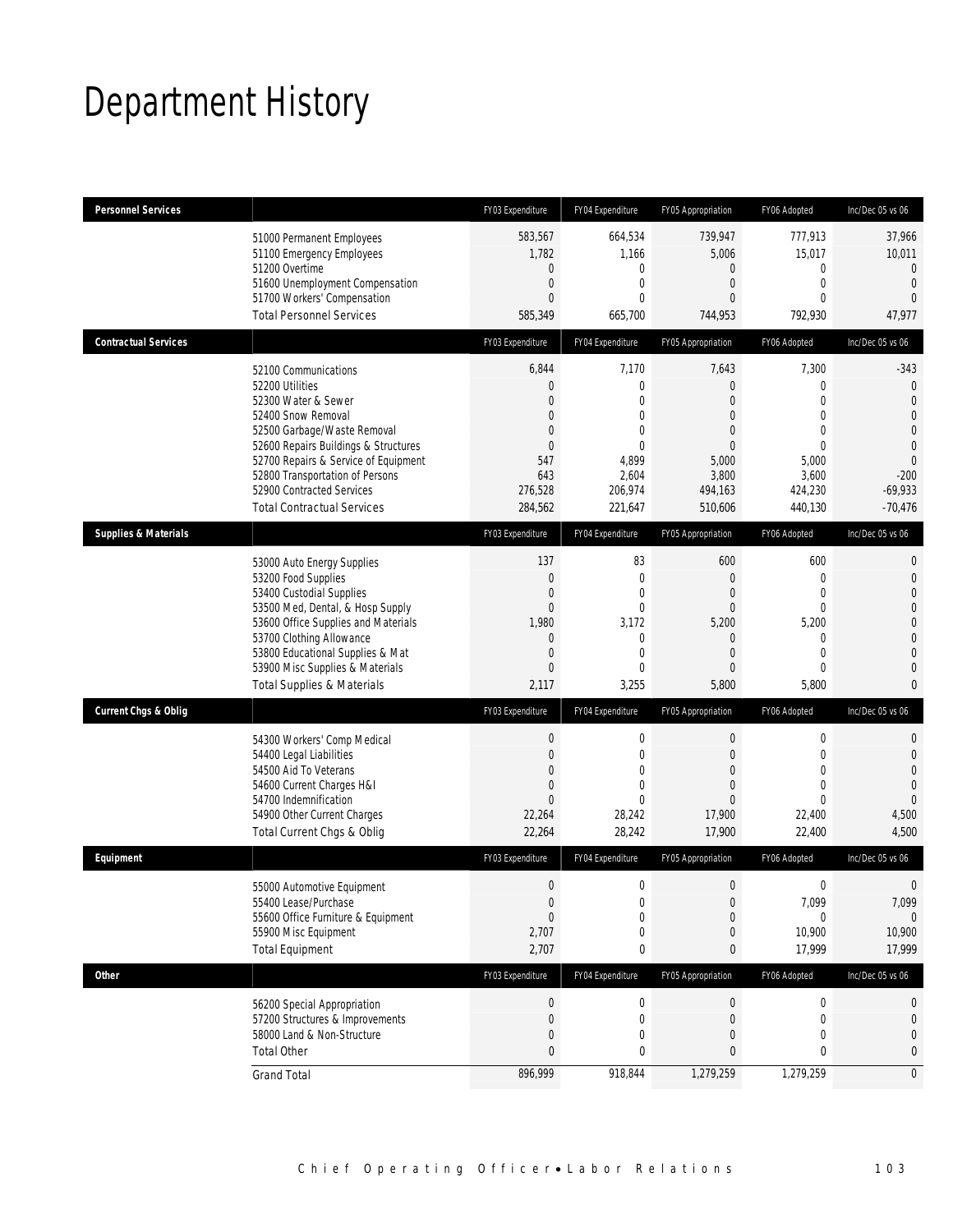# Department Personnel

| Title                             | Union<br>Code | Grade | Position | FY06 Salary | Title                      | Union<br>Code | Grade | Position | FY06 Salary |
|-----------------------------------|---------------|-------|----------|-------------|----------------------------|---------------|-------|----------|-------------|
| <b>Supervisor Labor Relations</b> | CDH           |       |          | 100,010     | <b>Executive Assistant</b> | <b>EXM</b>    | 6     |          | 64,644      |
| Asst Corp Counsel V               | EXM           | 10    |          | 90,256      | Labor Relations Analyst    | <b>EXM</b>    | 4     |          | 53,972      |
| Asst Corp Counsel III             | EXM           | 8     | 5        | 362,905     | Admin Assistant            | AFF           | 15    |          | 48,506      |
|                                   |               |       |          |             | Legal Secretary            | AFF           | 14    |          | 43,122      |
|                                   |               |       |          |             | <b>Total</b>               |               |       | 11       | 763,415     |
|                                   |               |       |          |             | <b>Adjustments</b>         |               |       |          |             |
|                                   |               |       |          |             | Differential Payments      |               |       |          | $\mathbf 0$ |
|                                   |               |       |          |             | Other                      |               |       |          | 14,498      |
|                                   |               |       |          |             | Chargebacks                |               |       |          | $\mathbf 0$ |
|                                   |               |       |          |             | Salary Savings             |               |       |          | $\mathbf 0$ |
|                                   |               |       |          |             | <b>FY06 Total Request</b>  |               |       |          | 777,913     |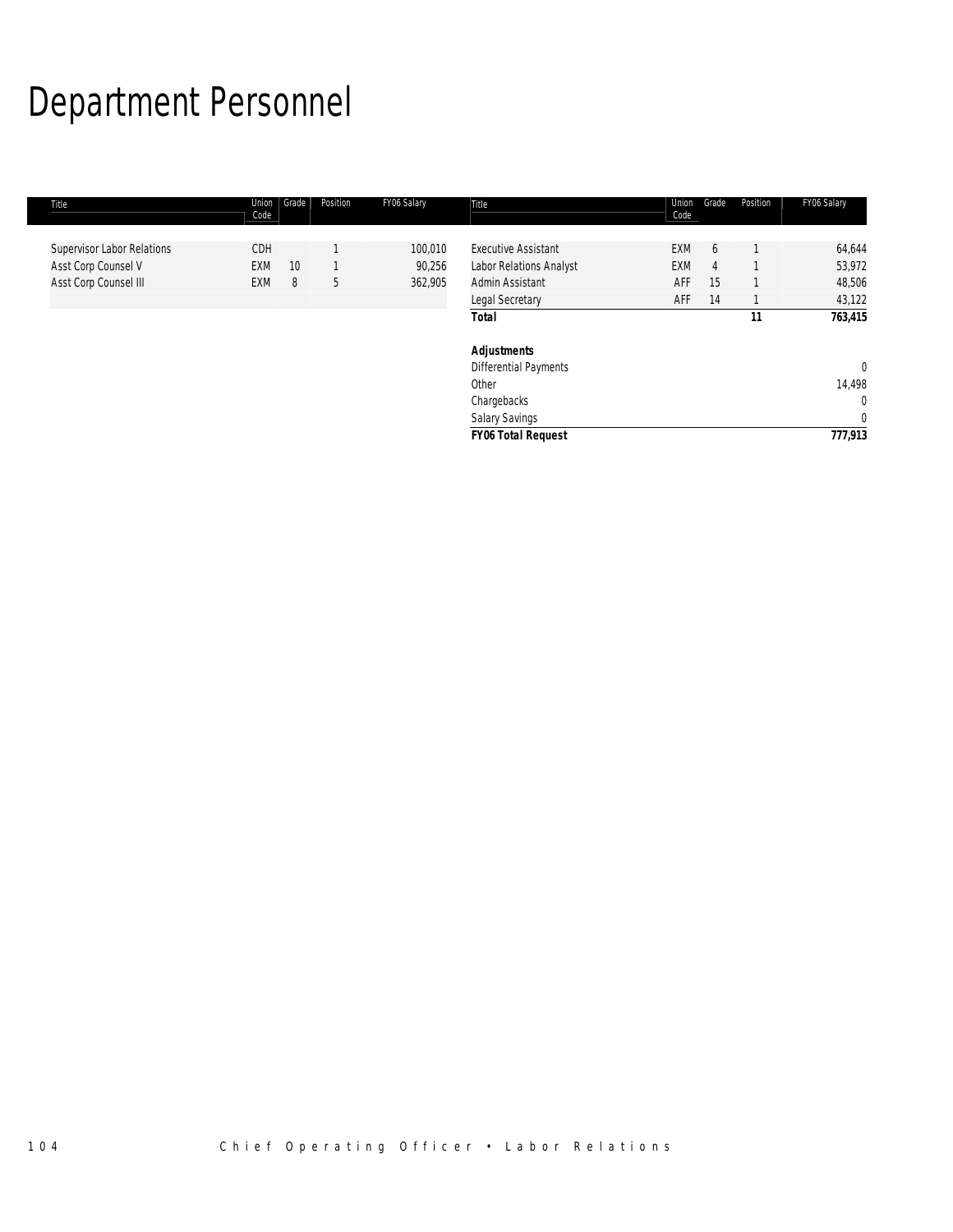# Program 1. Labor Relations

### *John Dunlap, Manager Organization: 147100*

### *Program Description*

The Office of Labor Relations represents the Mayor and City departments in all labor relations litigation matters before state and federal courts, state administrative agencies, and in various other forums. The Office also advises City managers/department heads on all labor and employment related matters. The attorneys in the Office of Labor Relations serve as chief negotiators for collective bargaining negotiations and handle all interim bargaining matters.

- To responsibly settle all City collective bargaining agreements.
- To administer contracts, provide advice and counsel.
- To fulfill interim and impact bargaining obligations.
- To provide training and education on labor/employment issues for City managers/department heads.
- To provide excellent representation in all litigation.

| <b>Program Outcomes</b>            |                                                                                             | Actual '03         | Actual '04               | Projected '05            | <b>PLOS '06</b>    |
|------------------------------------|---------------------------------------------------------------------------------------------|--------------------|--------------------------|--------------------------|--------------------|
|                                    | % of city collective bargaining contracts settled<br>% of requests answered within 24 hours | 15%<br>99%         | 50%<br>100%              | 100<br>100               | 100<br>100         |
| <b>Selected Service Indicators</b> |                                                                                             | Actual '03         | Actual '04               | Approp '05               | Budget '06         |
|                                    | Ouota<br>Personnel Services<br>Non Personnel                                                | 585,349<br>311.648 | 11<br>665,700<br>253.145 | 11<br>744.953<br>534,306 | 792,930<br>486,329 |
|                                    | <b>Total</b>                                                                                | 896,998            | 918,845                  | 1,279,259                | 1,279,259          |
|                                    | Total city collective bargaining contracts<br>Total grievances filed                        | 26<br>302          | 26<br>257                | 26<br>211                | 26<br>140          |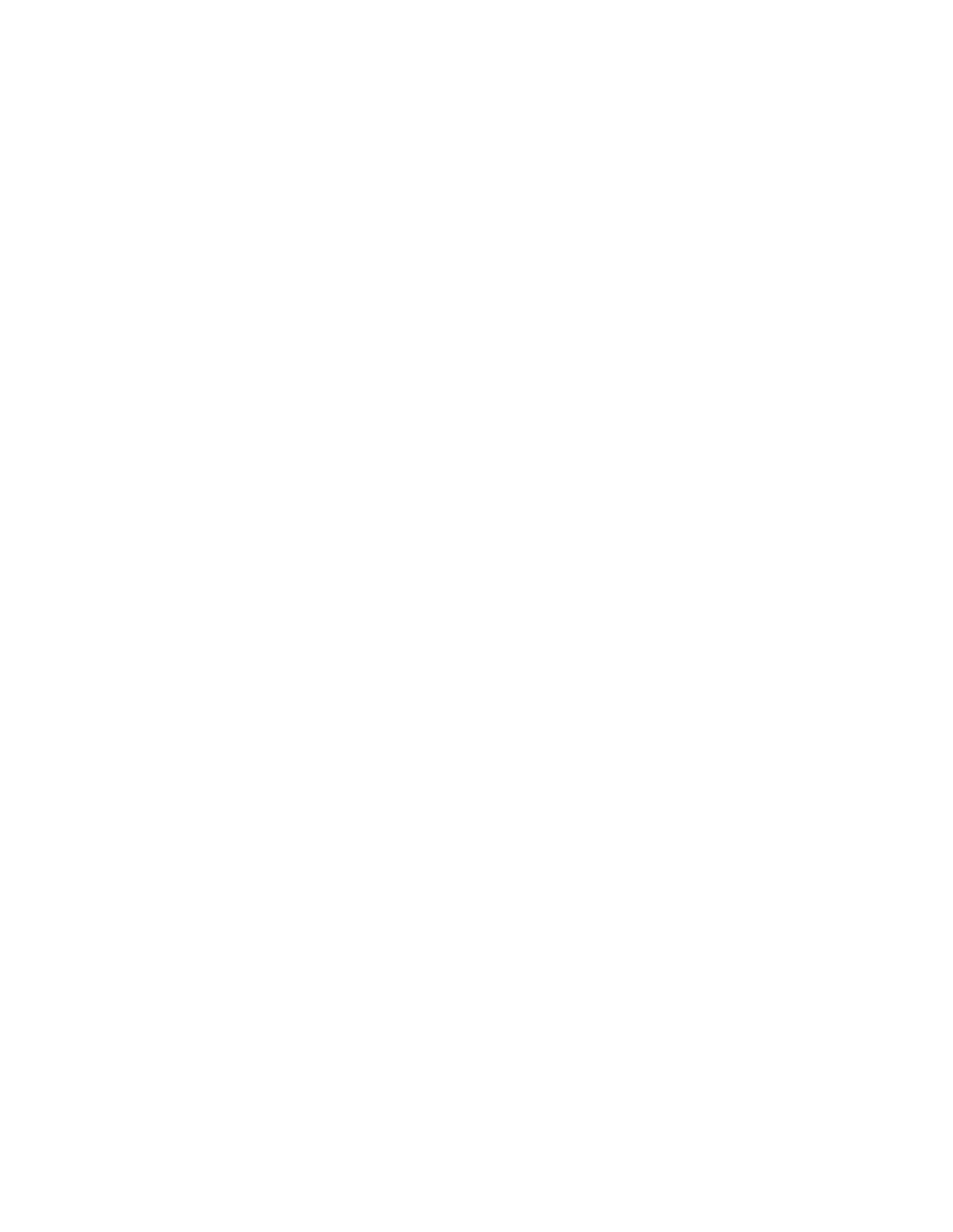# Library Department Operating Budget

### *Bernard Margolis, President Appropriation: 110*

### *Department Mission*

The Boston Public Library's mission is to preserve and provide access to the historical record of our society, and to serve the cultural, educational, and informational needs of the City and the Commonwealth.

### *FY06 Performance Objectives*

- To provide overall user satisfaction with Library services.
- To provide access to and encourage the use of print and non-print resources that respond to the needs and interests of all segments of the population.
- To provide and preserve access to information and collections by supporting the acquisition, maintenance, preservation, and access to materials and information in all fields of knowledge.
- To assist people of various ages, backgrounds, and stages of learning through the development of a variety of materials and programs, including those designed to teach information literacy.

| <b>Operating Budget</b>            | Program Name                                                                                                                                                                                                                           | <b>Total Actual '03</b>                                                                                | <b>Total Actual '04</b>                                               | Total Approp '05                                                                                   | Total Budget '06                                                                                         |
|------------------------------------|----------------------------------------------------------------------------------------------------------------------------------------------------------------------------------------------------------------------------------------|--------------------------------------------------------------------------------------------------------|-----------------------------------------------------------------------|----------------------------------------------------------------------------------------------------|----------------------------------------------------------------------------------------------------------|
|                                    | Administration<br><b>Community Library Services</b><br>Research Library Services                                                                                                                                                       | 14,749,417<br>9,805,728<br>3,170,930                                                                   | 12,843,300<br>9,057,624<br>2,184,920                                  | 13,400,314<br>10,058,542<br>2,280,587                                                              | 14,340,357<br>10,420,301<br>1,933,576                                                                    |
|                                    | Total                                                                                                                                                                                                                                  | 27,726,075                                                                                             | 24,085,844                                                            | 25,739,443                                                                                         | 26,694,234                                                                                               |
| <b>External Funds Budget</b>       | <b>Fund Name</b>                                                                                                                                                                                                                       | Total Actual '03                                                                                       | <b>Total Actual '04</b>                                               | Total Approp '05                                                                                   | <b>Total Budget '06</b>                                                                                  |
|                                    | Boston Regional Library System<br><b>BPL Trust Funds</b><br><b>Donations</b><br>Integrated Library System<br>Library of Last Recourse<br>State Aid To Libraries<br>Statewide Reference & Referral<br>Trust Fund Income<br><b>Total</b> | 781,597<br>$\theta$<br>968,321<br>670,077<br>6,515,960<br>615,434<br>56,238<br>2,837,441<br>12,445,068 | 782,176<br>894,269<br>6,515,950<br>573,871<br>1,881,656<br>10,647,922 | 781,597<br>0<br>725,000<br>$\Omega$<br>6,515,060<br>459,098<br>$\Omega$<br>2,309,974<br>10,790,729 | 781,597<br>995,604<br>831,600<br>$\Omega$<br>6,489,954<br>626,793<br>$\Omega$<br>1,706,634<br>11,432,182 |
| <b>Selected Service Indicators</b> |                                                                                                                                                                                                                                        | Actual '03                                                                                             | Actual '04                                                            | Approp '05                                                                                         | Budget '06                                                                                               |
|                                    | Personnel Services<br>Non Personnel                                                                                                                                                                                                    | 19,030,275<br>8,695,800                                                                                | 16,450,712<br>7,635,132                                               | 18,109,005<br>7,630,438                                                                            | 18,205,555<br>8,488,679                                                                                  |
|                                    | Total                                                                                                                                                                                                                                  | 27,726,075                                                                                             | 24,085,844                                                            | 25,739,443                                                                                         | 26,694,234                                                                                               |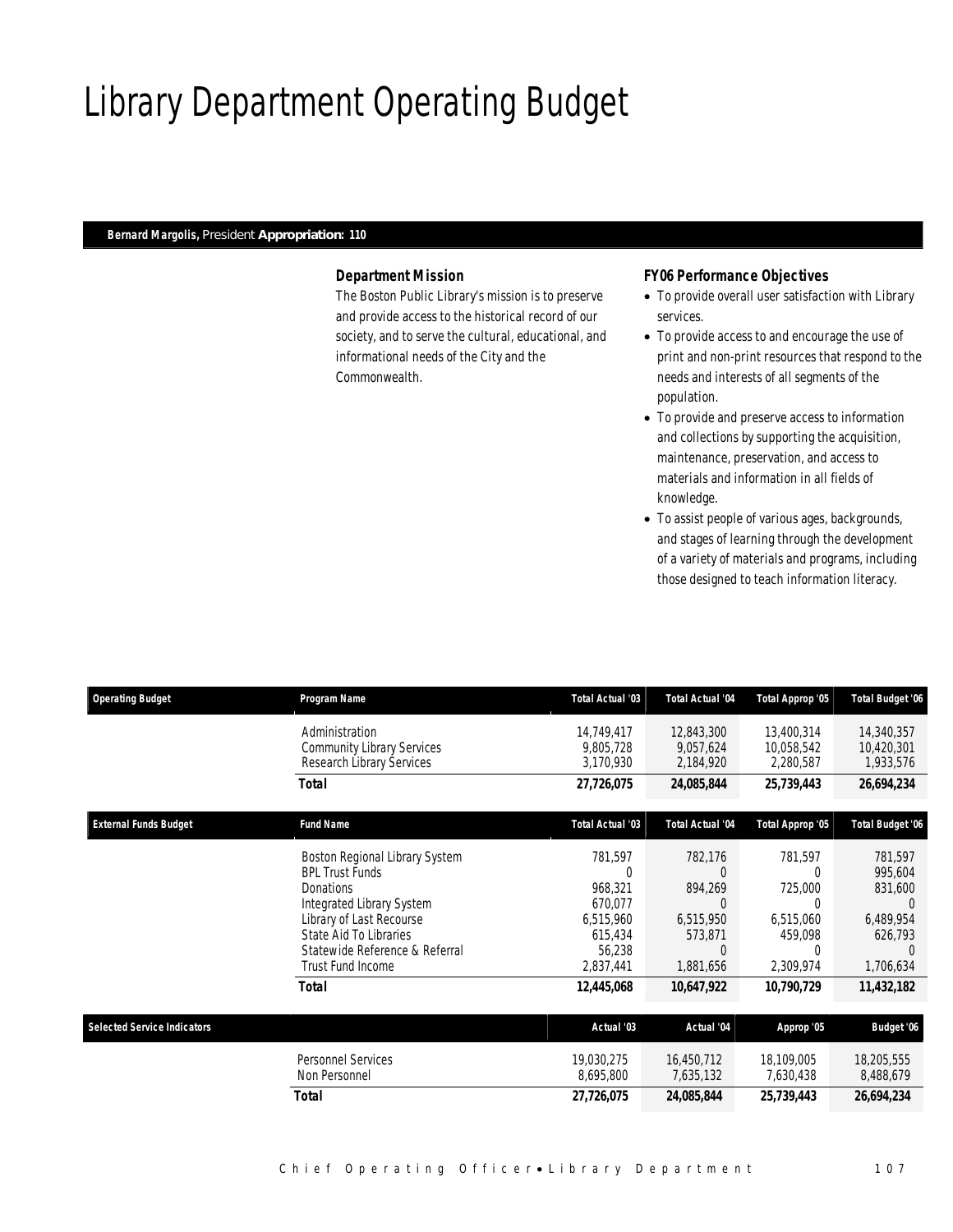# Library Department Operating Budget



### *Authorizing Statutes*

- Power of City to Establish and Maintain a Library, Ch. 52, s. 1, Acts of 1848 as amended.
- Library Department: Trustees of the Public Library, Appointment, Compensation, etc., Ch. 114, s. 3, Acts of 1878 as amended.
- Organization of Board; Powers and Duties, Ch. 114, s. 4-5, Acts of 1878 as amended.
- Librarian and Other Officers, Ch. 114, s. 1-2, 6, Acts of 1878 as amended.
- Reports to Mayor and City Council, Ch. 60, Acts of 1887.
- Incorporation of the Trustees, Duties, Ch. 114, s. 1, Acts of 1878 as amended.
- Authority of Corporation to Take and Hold Property; Limitation, Ch. 114, s. 2, Acts of 1878 as amended.

### *Description of Services*

The Boston Public Library system consists of the Central Library at Copley Square, the Edward Kirstein Business Library, 26 branch libraries located throughout Boston's neighborhoods, nine virtual libraries, and three remote storage facilities. Users are assisted in locating and using resources, and are encouraged in their use through public programming, exhibits, and outreach activities. Satisfaction is achieved among users when they are able to find and use resources they need or want. Internet, wireless, and online technology resources connect people to informational resources aimed at enriching individuals, organizations, and the entire community.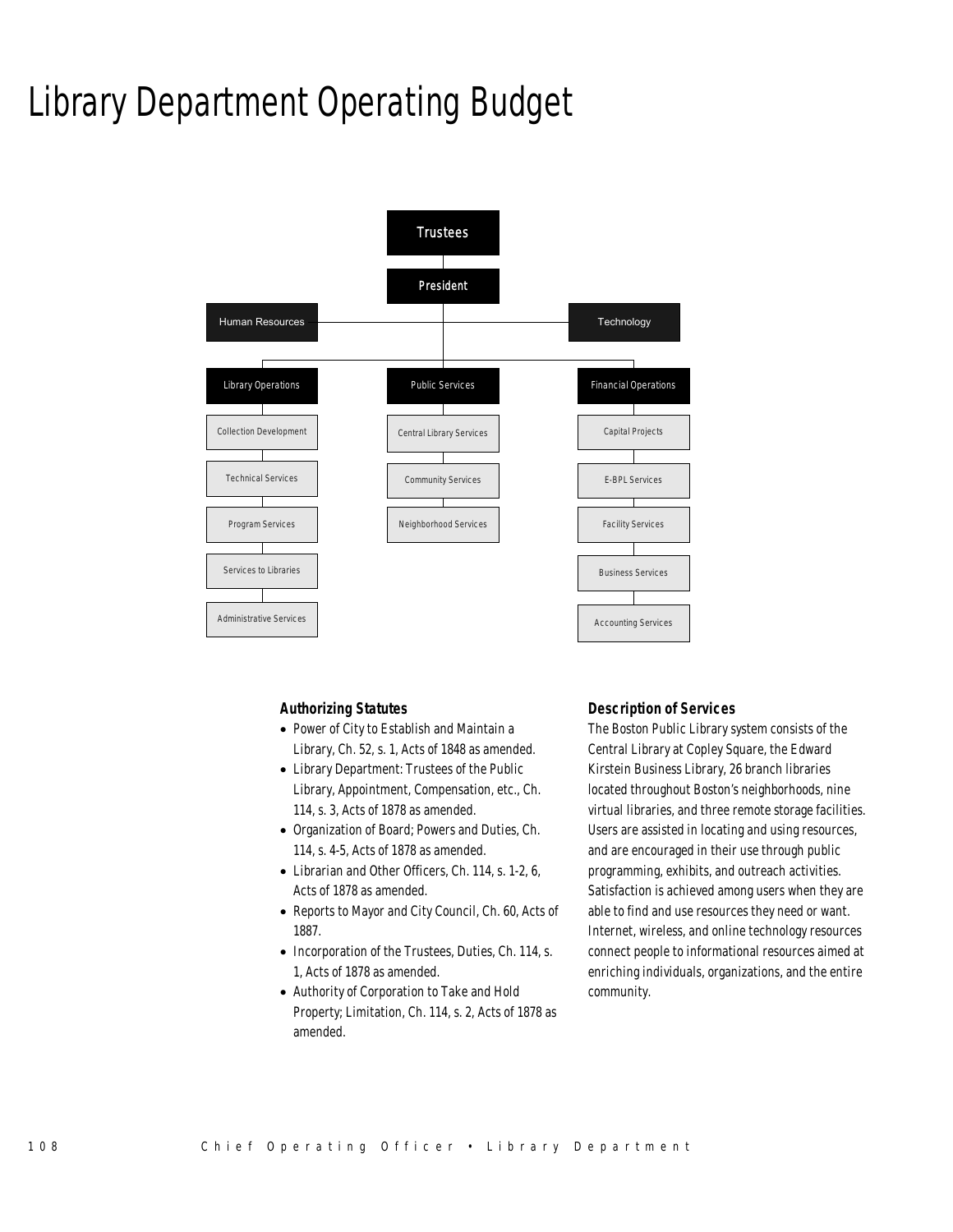# Department History

| <b>Personnel Services</b>       |                                                                                                                                                                                                                                                                                                          | FY03 Expenditure                                                                                            | FY04 Expenditure                                                                                                       | FY05 Appropriation                                                                                                                     | FY06 Adopted                                                                                                            | Inc/Dec 05 vs 06                                                                                                |
|---------------------------------|----------------------------------------------------------------------------------------------------------------------------------------------------------------------------------------------------------------------------------------------------------------------------------------------------------|-------------------------------------------------------------------------------------------------------------|------------------------------------------------------------------------------------------------------------------------|----------------------------------------------------------------------------------------------------------------------------------------|-------------------------------------------------------------------------------------------------------------------------|-----------------------------------------------------------------------------------------------------------------|
|                                 | 51000 Permanent Employees<br>51100 Emergency Employees<br>51200 Overtime<br>51600 Unemployment Compensation<br>51700 Workers' Compensation<br><b>Total Personnel Services</b>                                                                                                                            | 18,639,533<br>$\boldsymbol{0}$<br>295,072<br>34,422<br>61,249<br>19,030,276                                 | 15,990,870<br>$\mathbf{0}$<br>342,657<br>35,364<br>81,821<br>16,450,712                                                | 17,710,526<br>$\overline{0}$<br>323,479<br>25,000<br>50.000<br>18,109,005                                                              | 17,825,361<br>$\mathbf{0}$<br>305,194<br>25,000<br>50,000<br>18,205,555                                                 | 114,835<br>$\overline{0}$<br>$-18,285$<br>$\overline{0}$<br>$\overline{0}$<br>96,550                            |
| <b>Contractual Services</b>     |                                                                                                                                                                                                                                                                                                          | FY03 Expenditure                                                                                            | FY04 Expenditure                                                                                                       | FY05 Appropriation                                                                                                                     | FY06 Adopted                                                                                                            | Inc/Dec 05 vs 06                                                                                                |
|                                 | 52100 Communications<br>52200 Utilities<br>52300 Water & Sewer<br>52400 Snow Removal<br>52500 Garbage/Waste Removal<br>52600 Repairs Buildings & Structures<br>52700 Repairs & Service of Equipment<br>52800 Transportation of Persons<br>52900 Contracted Services<br><b>Total Contractual Services</b> | 50,000<br>2,940,592<br>0<br>0<br>$\Omega$<br>90,239<br>9,724<br>$\mathbf{0}$<br>2,275,786<br>5,366,341      | 244,151<br>3,142,812<br>$\mathbf 0$<br>$\mathbf 0$<br>$\mathbf{0}$<br>86,567<br>186,812<br>0<br>1,926,419<br>5,586,761 | 45,000<br>3,195,468<br>$\overline{0}$<br>$\overline{0}$<br>$\Omega$<br>80,254<br>220,479<br>$\boldsymbol{0}$<br>2,122,982<br>5,664,183 | 45,000<br>3,301,381<br>$\mathbf{0}$<br>$\mathbf{0}$<br>$\theta$<br>80,059<br>213,076<br>1,500<br>2,096,759<br>5,737,775 | $\overline{0}$<br>105,913<br>0<br>$\theta$<br>$\mathbf 0$<br>$-195$<br>$-7,403$<br>1,500<br>$-26,223$<br>73,592 |
| <b>Supplies &amp; Materials</b> |                                                                                                                                                                                                                                                                                                          | FY03 Expenditure                                                                                            | FY04 Expenditure                                                                                                       | FY05 Appropriation                                                                                                                     | FY06 Adopted                                                                                                            | Inc/Dec 05 vs 06                                                                                                |
|                                 | 53000 Auto Energy Supplies<br>53200 Food Supplies<br>53400 Custodial Supplies<br>53500 Med, Dental, & Hosp Supply<br>53600 Office Supplies and Materials<br>53700 Clothing Allowance<br>53800 Educational Supplies & Mat<br>53900 Misc Supplies & Materials<br><b>Total Supplies &amp; Materials</b>     | $\mathbf 0$<br>$\overline{0}$<br>6,735<br>0<br>75,698<br>$\mathbf{0}$<br>$\Omega$<br>2,540,100<br>2,622,533 | $\mathbf 0$<br>$\mathbf{0}$<br>6,736<br>$\mathbf 0$<br>75,698<br>$\mathbf 0$<br>$\theta$<br>1,550,295<br>1,632,729     | $\boldsymbol{0}$<br>$\overline{0}$<br>6,739<br>$\Omega$<br>75,698<br>$\overline{0}$<br>$\Omega$<br>1,554,295<br>1,636,732              | $\mathbf 0$<br>$\theta$<br>6,739<br>$\mathbf 0$<br>30,698<br>$\mathbf 0$<br>$\Omega$<br>2,334,295<br>2,371,732          | 0<br>0<br>$\Omega$<br>$\overline{0}$<br>$-45,000$<br>$\theta$<br>$\Omega$<br>780,000<br>735,000                 |
| <b>Current Chgs &amp; Oblig</b> |                                                                                                                                                                                                                                                                                                          | FY03 Expenditure                                                                                            | FY04 Expenditure                                                                                                       | FY05 Appropriation                                                                                                                     | FY06 Adopted                                                                                                            | Inc/Dec 05 vs 06                                                                                                |
|                                 | 54300 Workers' Comp Medical<br>54400 Legal Liabilities<br>54500 Aid To Veterans<br>54600 Current Charges H&I<br>54700 Indemnification<br>54900 Other Current Charges<br>Total Current Chgs & Oblig                                                                                                       | 12,521<br>$\Omega$<br>$\mathbf{0}$<br>0<br>$\Omega$<br>391,230<br>403,751                                   | 9,838<br>$\Omega$<br>$\mathbf 0$<br>$\mathbf 0$<br>$\Omega$<br>261,524<br>271,362                                      | $\boldsymbol{0}$<br>$\overline{0}$<br>$\overline{0}$<br>$\Omega$<br>$\Omega$<br>246,575<br>246,575                                     | $\mathbf 0$<br>$\mathbf{0}$<br>$\overline{0}$<br>$\mathbf 0$<br>$\Omega$<br>241,915<br>241,915                          | 0<br>0<br>0<br>$\mathbf 0$<br>$\Omega$<br>-4,660<br>$-4,660$                                                    |
| Equipment                       |                                                                                                                                                                                                                                                                                                          | FY03 Expenditure                                                                                            | FY04 Expenditure                                                                                                       | FY05 Appropriation                                                                                                                     | FY06 Adopted                                                                                                            | Inc/Dec 05 vs 06                                                                                                |
|                                 | 55000 Automotive Equipment<br>55400 Lease/Purchase<br>55600 Office Furniture & Equipment<br>55900 Misc Equipment<br><b>Total Equipment</b>                                                                                                                                                               | $\boldsymbol{0}$<br>$\boldsymbol{0}$<br>$\overline{0}$<br>303,175<br>303,175                                | $\boldsymbol{0}$<br>$\mathbf 0$<br>$\mathbf{0}$<br>144,280<br>144,280                                                  | $\overline{0}$<br>$\boldsymbol{0}$<br>$\overline{0}$<br>82,948<br>82,948                                                               | 0<br>$\boldsymbol{0}$<br>$\Omega$<br>112,256<br>112,256                                                                 | 0<br>0<br>$\mathbf 0$<br>29,308<br>29,308                                                                       |
| <b>Other</b>                    |                                                                                                                                                                                                                                                                                                          | FY03 Expenditure                                                                                            | FY04 Expenditure                                                                                                       | FY05 Appropriation                                                                                                                     | FY06 Adopted                                                                                                            | Inc/Dec 05 vs 06                                                                                                |
|                                 | 56200 Special Appropriation<br>57200 Structures & Improvements<br>58000 Land & Non-Structure<br><b>Total Other</b>                                                                                                                                                                                       | $\boldsymbol{0}$<br>0<br>0<br>0                                                                             | $\boldsymbol{0}$<br>0<br>$\mathbf{0}$<br>0                                                                             | $\boldsymbol{0}$<br>$\mathbf 0$<br>0<br>0                                                                                              | $\pmb{0}$<br>$\overline{0}$<br>25,000<br>25,000                                                                         | 0<br>0<br>25,000<br>25,000                                                                                      |
|                                 | <b>Grand Total</b>                                                                                                                                                                                                                                                                                       | 27,726,076                                                                                                  | 24,085,844                                                                                                             | 25,739,443                                                                                                                             | 26,694,233                                                                                                              | 954,790                                                                                                         |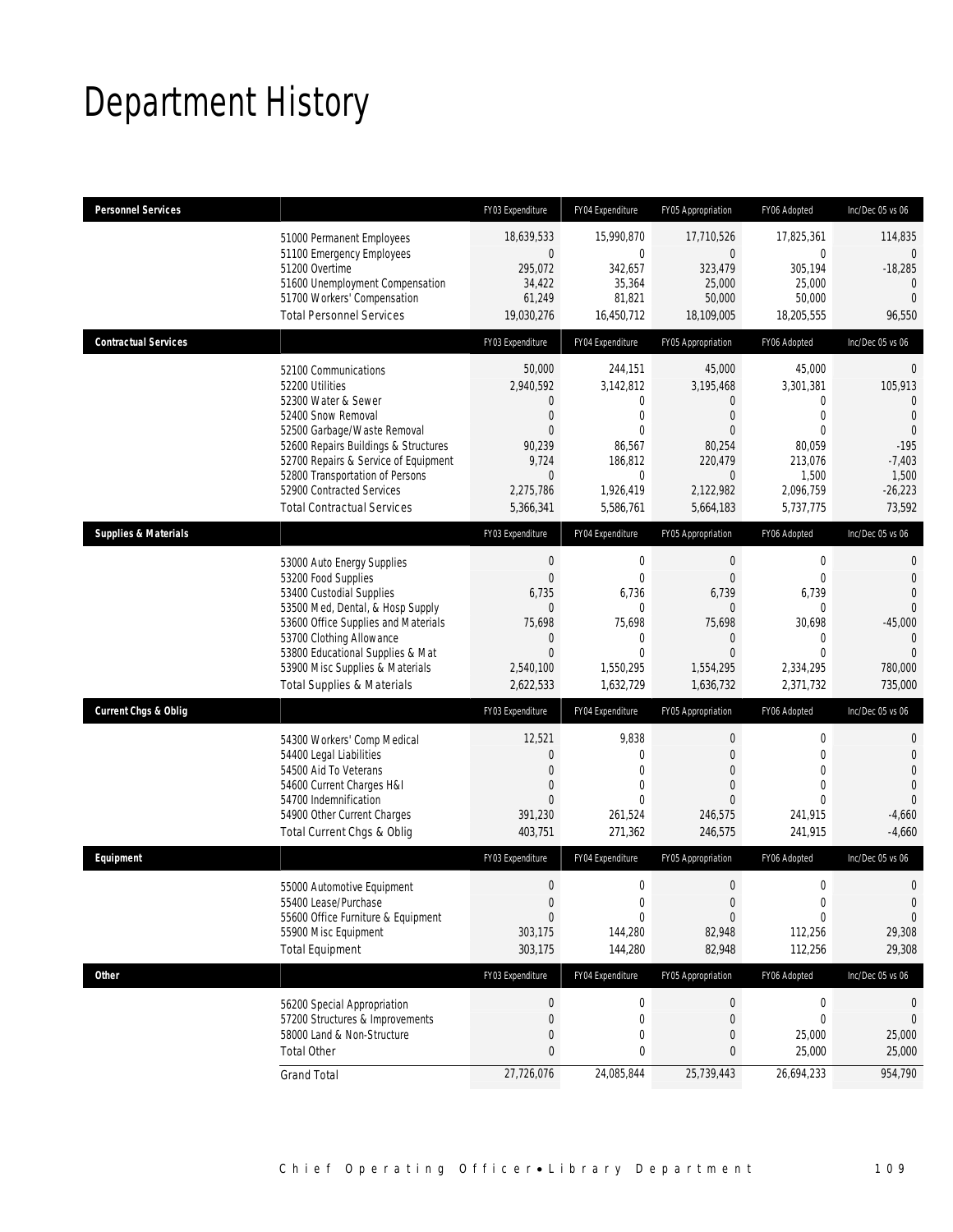# Department Personnel

| Title                                 | Union           | Grade            | Position | FY06 Salary | Title                             | Union           | Grade          | Position | FY06 Salary |
|---------------------------------------|-----------------|------------------|----------|-------------|-----------------------------------|-----------------|----------------|----------|-------------|
|                                       | Code            |                  |          |             |                                   | Code            |                |          |             |
|                                       |                 |                  |          |             |                                   |                 |                |          |             |
| President                             | CDH             |                  | 0.95     | 154,821     | Programming Coordinator           | PL <sub>2</sub> | 5              | 0.93     | 54,577      |
| Library Aide                          | EXO             |                  | 151.00   | 557,365     | <b>Quality Services Manager</b>   | PL <sub>2</sub> | 5              | 0.53     | 36,933      |
| <b>Chief Financial Officer</b>        | PL <sub>2</sub> |                  | 0.95     | 100,643     | Senior Clerk                      | AFP             | 5              | 1.96     | 81,309      |
| Dir Operations                        | PL <sub>2</sub> |                  | 0.95     | 108,707     | Spec Library Asst II              | AFP             | 5              | 20.67    | 848,226     |
| Dir Public Services                   | PL <sub>2</sub> |                  | 0.95     | 106,591     | Staff Officer-Special Projects    | PL <sub>2</sub> | 5              | 0.95     | 70,790      |
| Personnel Officer                     | PL <sub>2</sub> |                  | 0.93     | 92,824      | Book Conservatior Proj Direc      | PSA             | $\overline{4}$ | 0.55     | 38,094      |
| Wkg Frmn Painter                      | AFP             | M <sub>8</sub>   | 1.00     | 47,305      | Branch Librarian                  | PSA             | $\overline{4}$ | 2.00     | 139,418     |
| Asst Supv Of Custodians               | PL <sub>2</sub> | 11               | 1.70     | 117,239     | Branch Librarian II               | PSA             | $\overline{4}$ | 8.00     | 555,737     |
| Exec Asst Off President               | PL <sub>1</sub> | 10               | 0.95     | 61,196      | Branch Librarian II (Temp)        | <b>PSA</b>      | $\overline{4}$ | 1.00     | 69,560      |
| Accountant                            | AFP             | 9                | 0.76     | 46,402      | Chief-Cataloging                  | PSA             | $\overline{4}$ | 0.64     | 44,453      |
| Prin Clerk & Stenographer             | AFP             | 9                | 0.85     | 51,897      | <b>Curator of Social Sciences</b> | PSA             | $\overline{4}$ | 0.55     | 38,230      |
| Cent Library Services Manager         | PL <sub>2</sub> | 8                | 0.53     | 48,515      | Curator-Microtext & Newspapers    | PSA             | $\overline{4}$ | 0.55     | 38,669      |
| Events Planner                        | PL <sub>2</sub> | 8                | 0.93     | 39,327      | Curator-Professional Lib IV       | PSA             | $\overline{4}$ | 1.65     | 115,076     |
| <b>Facilities Officer</b>             | PL <sub>2</sub> | 8                | 0.85     | 84,839      | <b>Head Central Child Serv</b>    | PSA             | $\overline{4}$ | 1.00     | 70,307      |
| Neigh Library Services Manager        | PL <sub>2</sub> | 8                | 1.00     | 93,335      | Head, General Ref Service         | PSA             | $\overline{4}$ | 0.55     | 37,674      |
| Prin Storekeeper                      | AFP             | 8                | 0.98     | 38,382      | Jr Bldg Custodian (Temp)          | AFP             | $\overline{4}$ | 1.70     | 61,101      |
| Spec Library Asst IV                  | AFP             | 8                | 0.51     | 26,014      | Jr Building Custodian             | AFP             | $\overline{4}$ | 14.45    | 497,940     |
| Spec Library Asst V                   | AFP             | 8                | 7.03     | 378,792     | Public Relations Write/Editor     | <b>PSA</b>      | $\overline{4}$ | 0.93     | 62,589      |
| <b>Systems Officer</b>                | PL <sub>2</sub> | 8                | 0.51     | 48,704      | Sen Reader & Info Librarian I     | <b>PSA</b>      | 4              | 1.00     | 69,321      |
| Wkg Frmn Carpenter                    | AFP             | 8                | 1.00     | 47,305      | Spec Library Asst I               | AFP             | 4              | 26.75    | 1,005,219   |
| Working Foreman Operator/Labor        | AFP             | 8                | 1.00     | 46,760      | Acquisition Librarian III         | PSA             | 3              | 0.64     | 40,610      |
| Budget & Procurement Manager          | PL <sub>2</sub> | $\overline{7}$   | 0.76     | 68,812      | Asst Prin Accountant              | PSA             | 3              | 0.76     | 48,299      |
| Carpenter                             | AFP             | $\overline{7}$   | 2.00     | 78,123      | Branch Librarian I                | PSA             | 3              | 14.00    | 851,412     |
| <b>Community Services Manager</b>     | PL <sub>2</sub> | $\overline{7}$   | 0.53     | 43,668      | <b>Business Analyst</b>           | PSA             | 3              | 0.76     | 44,731      |
| Human Resources Manager BPL           | PL <sub>2</sub> | $\overline{7}$   | 0.93     | 84,204      | Cleaner                           | AFP             | 3              | 0.85     | 32,654      |
| Hvy Mtr Equip Oper & Lbr              | AFP             | $\overline{7}$   | 1.00     | 44,469      | Clerk                             | AFP             | 3              | 2.94     | 95,816      |
| Keeper-Rare Books                     | PL <sub>2</sub> | $\boldsymbol{7}$ | 0.55     | 49,798      | Curator-Manuscripts               | <b>PSA</b>      | $\sqrt{3}$     | 0.55     | 31,439      |
| Manager of eBPL Initiatives           | PL <sub>2</sub> | $\overline{7}$   | 0.95     | 86,014      | Head of Biblio Serv/MBLN          | <b>PSA</b>      | 3              | 0.64     | 40,086      |
| Painter                               | AFP             | 7                | 1.00     | 42,650      | Laborer                           | AFP             | 3              | 3.00     | 87,782      |
| Spec Library Asst IV                  | AFP             | 7                | 3.32     | 168,520     | Prin Library Assistant            | AFP             | 3              | 24.43    | 841,306     |
| Spec Library Asst IV                  | PL <sub>1</sub> | $\overline{7}$   | 3.36     | 170,551     | Professional Librarian III        | PSA             | 3              | 2.15     | 136,239     |
| <b>Technical Services Manager</b>     | PL <sub>2</sub> | $\overline{7}$   | 0.64     | 56,480      | Reader & Info Librarian III       | PSA             | 3              | 1.00     | 45,226      |
| <b>Collection Development Manager</b> | PL <sub>2</sub> | 6                | 0.64     | 52,577      | Sr Cataloguer & Classifier        | PSA             | 3              | 0.60     | 27,135      |
| <b>Communications Manager</b>         | PL <sub>2</sub> | 6                | 0.93     | 76,400      | Acquisitions Librarian II         | <b>PSA</b>      | $\overline{2}$ | 0.64     | 36,986      |
| Coord of Reference Serv               | PL <sub>2</sub> | 6                | 0.53     | 43,540      | Adults Librarian II               | PSA             | $\overline{2}$ | 5.55     | 310,030     |
| End User Serv & Sys Sup Mgr           | PL <sub>2</sub> | 6                | 0.51     | 37,181      | Cataloger And Classifier II       | PSA             | $\overline{2}$ | 1.28     | 73,688      |
| Network & Server Manager              | PL <sub>2</sub> | 6                | 0.51     | 41,897      | Childrens Librarian II            | PSA             | $\overline{2}$ | 18.00    | 979,573     |
| Network Services Manager              | PL <sub>2</sub> | 6                | 0.51     | 38,884      | Development Office Asst           | PL <sub>1</sub> | $\overline{2}$ | 1.86     | 93,666      |
|                                       | PL <sub>2</sub> | 6                | 0.51     | 41,897      | Generalist II                     | PSA             | 2              | 8.00     | 430,614     |
| Operating System & Prog Mgr           |                 |                  |          |             |                                   |                 |                |          |             |
| Prin Library Asst                     | AFP             | 6                | 1.48     | 55,586      | Inter Library Loan Librarian      | PSA             | $\overline{2}$ | 0.55     | 31,615      |
| Program Development Analyst           | PL <sub>2</sub> | 6                | 0.85     | 69,828      | Reader and Info Librarian II      | PSA             | $\overline{2}$ | 3.00     | 173,335     |
| Sen Bldg Cust                         | AFP             | 6                | 22.50    | 930,873     | Reference Librarian II            | PSA             | $\overline{2}$ | 2.75     | 159,481     |
| Sen Bldg Cust (T)                     | AFP             | 6                | 1.00     | 40,503      | Sen Library Assistant             | AFP             | $\overline{2}$ | 92.59    | 2,540,212   |
| Spec Library Asst III                 | AFP             | 6                | 4.10     | 189,007     | Systems Librarian II              | PSA             | $\overline{c}$ | 0.55     | 31,348      |
| Supervisor of Accounting              | PL <sub>2</sub> | 6                | 0.76     | 62,435      | <b>Technical Support Analyst</b>  | PSA             | 2              | 0.51     | 28,699      |
| Supn-Library Buildings                | PL <sub>2</sub> | 6                | 0.85     | 69,835      | Acquisitions Librarian I          | PSA             | $\mathbf{1}$   | 0.64     | 23,820      |
| Access Manager BPL                    | PL <sub>2</sub> | 5                | 0.53     | 30,539      | Adults Librarian I                | PSA             | $\mathbf{1}$   | 1.00     | 47,850      |
| <b>Applications Manager</b>           | PL <sub>2</sub> | 5                | 0.51     | 34,037      | Cataloger And Classifier I        | PSA             | $\mathbf{1}$   | 1.28     | 66,819      |
| Capital Plan & Impl Off               | PL <sub>2</sub> | 5                | 0.95     | 66,976      | Childrens Librarian I             | PSA             | $\mathbf{1}$   | 10.00    | 446,576     |
| Coord Child Young Adults              | PL <sub>2</sub> | 5                | 0.53     | 29,255      | Generalist I                      | PSA             | 1              | 6.00     | 300,123     |
| Coord of Literacy Services            | PL <sub>2</sub> | 5                | 1.00     | 65,400      | Inter Library Loan Librarian I    | <b>PSA</b>      | $\mathbf{1}$   | 0.55     | 29,286      |
| Coordinator Resources & Proces        | PL <sub>2</sub> | 5                | 0.53     | 39,493      | Librarian I                       | PSA             | $\mathbf{1}$   | 1.55     | 66,149      |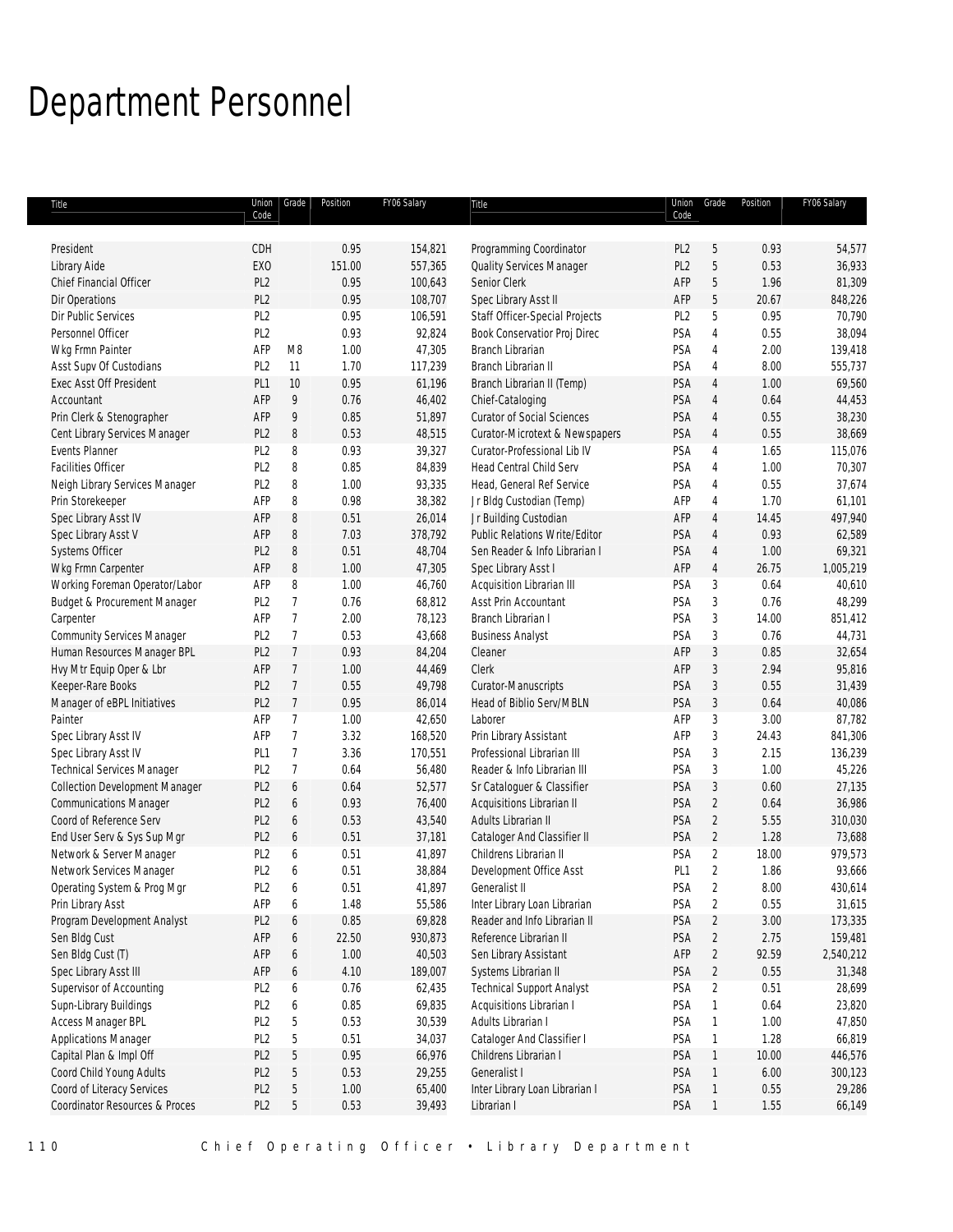| <b>Title</b>                   | Union<br>Code   | Grade | Position | <b>FY06 Salary</b> | Title                       | Union<br>Code | Grade | Position | FY06 Salary |
|--------------------------------|-----------------|-------|----------|--------------------|-----------------------------|---------------|-------|----------|-------------|
| Coord-Ship&Rec&Stocks&Supplies | PI <sub>2</sub> |       | 0.98     | 73.025             | Pre Prof Assistant          | PSA           |       | 0.55     | 16.486      |
| Digital Services Manager       | PL <sub>2</sub> |       | 0.53     | 32.668             | Reader and Info Librarian I | PSA           |       | 6.00     | 288,490     |
| Motor Equipment Oper & Lbr     | AFP             |       | 1.96     | 76.518             | Reference Librarian I       | PSA           |       | 14.20    | 713.537     |
| Prin Accounting Clerk          | AFP             |       | 0.76     | 32.138             | Spec Collection Lib I       | PSA           |       | 0.53     | 27.878      |
|                                |                 |       |          |                    | Young Adults Librarian I    | <b>PSA</b>    |       | 2.00     | 93.251      |

| Total                     | 18,688,213<br>552.50 |
|---------------------------|----------------------|
| <b>Adjustments</b>        |                      |
| Differential Payments     | $\mathbf 0$          |
| Other                     | 94,486               |
| Chargebacks               | $\overline{0}$       |
| Salary Savings            | $-957,338$           |
| <b>FY06 Total Request</b> | 17,825,361           |
|                           |                      |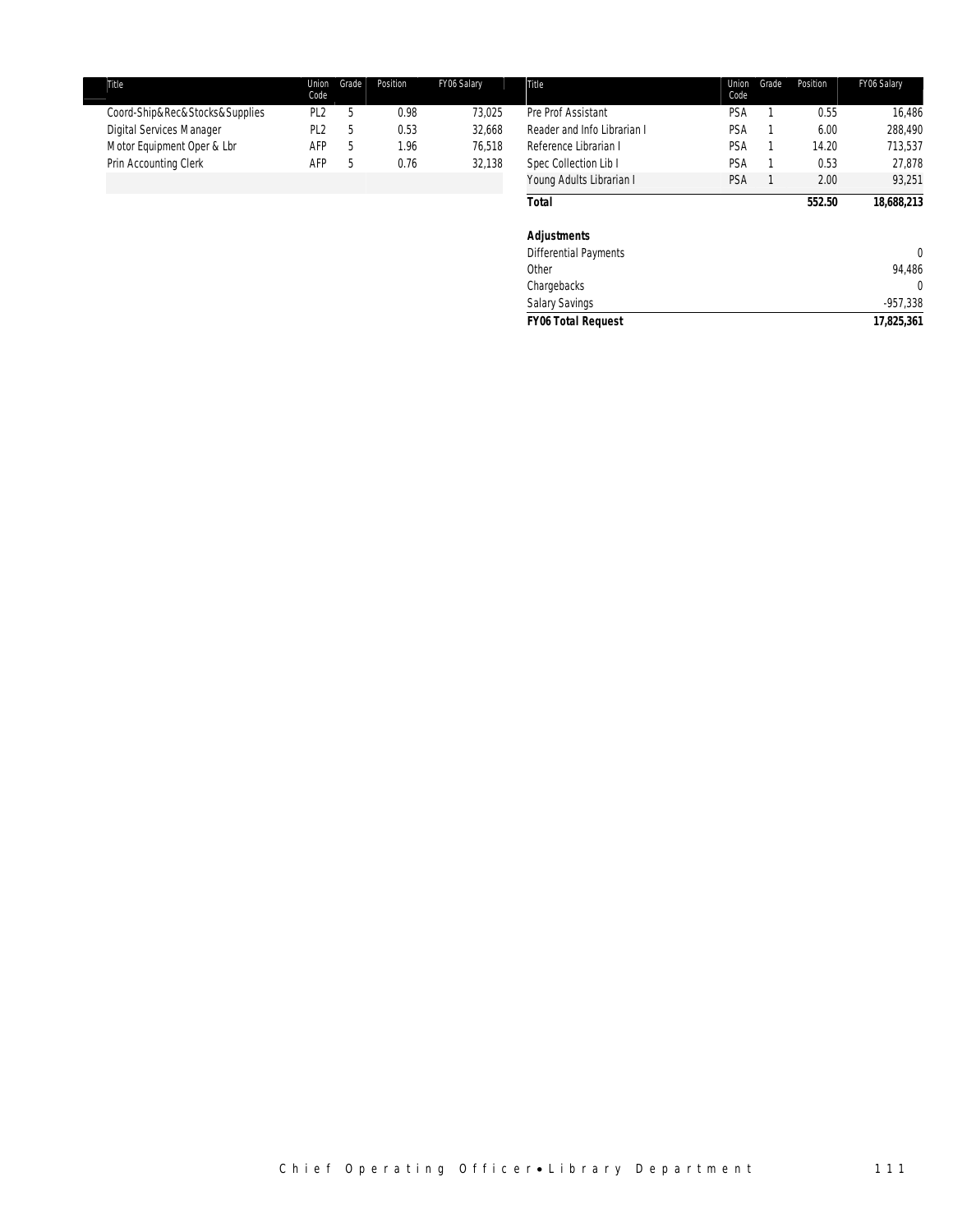# External Funds History

| <b>Personnel Services</b>       |                                                                                                                                                                                                                                                                                                            | FY03 Expenditure                                                                                                                                         | FY04 Expenditure                                                                                                              | FY05 Appropriation                                                                                                                         | FY06 Adopted                                                                                                               | Inc/Dec 05 vs 06                                                                                                                   |
|---------------------------------|------------------------------------------------------------------------------------------------------------------------------------------------------------------------------------------------------------------------------------------------------------------------------------------------------------|----------------------------------------------------------------------------------------------------------------------------------------------------------|-------------------------------------------------------------------------------------------------------------------------------|--------------------------------------------------------------------------------------------------------------------------------------------|----------------------------------------------------------------------------------------------------------------------------|------------------------------------------------------------------------------------------------------------------------------------|
|                                 | 51000 Permanent Employees<br>51100 Emergency Employees<br>51200 Overtime<br>51300 Part Time Employees<br>51400 Health Insurance<br>51500 Pension & Annunity<br>51600 Unemployment Compensation<br>51700 Workers' Compensation<br>51800 Indirect Costs<br>51900 Medicare<br><b>Total Personnel Services</b> | 4,146,382<br>$\overline{0}$<br>$\mathbf{0}$<br>$\overline{0}$<br>77,606<br>78,199<br>$\mathbf{0}$<br>$\mathbf{0}$<br>$\mathbf{0}$<br>12,844<br>4,315,031 | 4.377.741<br>$\mathbf{0}$<br>67,613<br>$\mathbf{0}$<br>109,127<br>106,213<br>0<br>$\theta$<br>$\theta$<br>12,744<br>4,673,438 | 4,490,414<br>$\overline{0}$<br>$\Omega$<br>$\Omega$<br>102,958<br>111,682<br>$\overline{0}$<br>$\Omega$<br>$\Omega$<br>10,096<br>4,715,150 | 4,797,978<br>0<br>$\theta$<br>$\theta$<br>110,837<br>123,761<br>$\mathbf 0$<br>$\theta$<br>$\theta$<br>13,192<br>5,045,768 | 307,564<br>$\mathbf{0}$<br>$\mathbf{0}$<br>$\Omega$<br>7,879<br>12,079<br>$\mathbf{0}$<br>$\Omega$<br>$\Omega$<br>3,096<br>330.618 |
| <b>Contractual Services</b>     |                                                                                                                                                                                                                                                                                                            | FY03 Expenditure                                                                                                                                         | FY04 Expenditure                                                                                                              | FY05 Appropriation                                                                                                                         | FY06 Adopted                                                                                                               | Inc/Dec 05 vs 06                                                                                                                   |
|                                 | 52100 Communications<br>52200 Utilities<br>52300 Water & Sewer<br>52500 Garbage/Waste Removal<br>52600 Repairs Buildings & Structures<br>52700 Repairs & Service of Equipment<br>52800 Transportation of Persons<br>52900 Contracted Services<br><b>Total Contractual Services</b>                         | $\mathbf 0$<br>82,360<br>$\theta$<br>$\mathbf{0}$<br>39,189<br>8,437<br>2,130<br>1,357,940<br>1,490,056                                                  | 2,370<br>171,774<br>0<br>$\theta$<br>487,148<br>30,357<br>24,446<br>1,259,513<br>1,975,608                                    | 4,650<br>92,345<br>$\overline{0}$<br>$\Omega$<br>214,323<br>39,818<br>250<br>1,286,682<br>1,638,068                                        | 4,650<br>92,345<br>0<br>$\mathbf 0$<br>47,079<br>7,895<br>$\mathbf 0$<br>1.378.312<br>1,530,281                            | 0<br>$\overline{0}$<br>$\overline{0}$<br>$\Omega$<br>$-167,244$<br>$-31,923$<br>$-250$<br>91,630<br>$-107,787$                     |
| <b>Supplies &amp; Materials</b> |                                                                                                                                                                                                                                                                                                            | FY03 Expenditure                                                                                                                                         | FY04 Expenditure                                                                                                              | FY05 Appropriation                                                                                                                         | FY06 Adopted                                                                                                               | Inc/Dec 05 vs 06                                                                                                                   |
|                                 | 53000 Auto Energy Supplies<br>53200 Food Supplies<br>53400 Custodial Supplies<br>53500 Med, Dental, & Hosp Supply<br>53600 Office Supplies and Materials<br>53800 Educational Supplies & Mat<br>53900 Misc Supplies & Materials<br><b>Total Supplies &amp; Materials</b>                                   | $\mathbf 0$<br>10,000<br>27,520<br>$\overline{0}$<br>51,322<br>$\mathbf{0}$<br>5,400,427<br>5,489,269                                                    | $\mathbf 0$<br>$\theta$<br>45,264<br>$\Omega$<br>52,955<br>20,838<br>3,046,088<br>3,165,145                                   | $\boldsymbol{0}$<br>$\Omega$<br>28,500<br>$\overline{0}$<br>50,913<br>$\Omega$<br>3,413,393<br>3,492,806                                   | $\boldsymbol{0}$<br>$\theta$<br>31,340<br>$\mathbf 0$<br>49,636<br>$\Omega$<br>4,188,735<br>4,269,711                      | $\mathbf 0$<br>$\Omega$<br>2,840<br>$\Omega$<br>$-1,277$<br>$\Omega$<br>775,342<br>776,905                                         |
| <b>Current Chgs &amp; Oblig</b> |                                                                                                                                                                                                                                                                                                            | FY03 Expenditure                                                                                                                                         | FY04 Expenditure                                                                                                              | FY05 Appropriation                                                                                                                         | FY06 Adopted                                                                                                               | Inc/Dec 05 vs 06                                                                                                                   |
|                                 | 54300 Workers' Comp Medical<br>54400 Legal Liabilities<br>54600 Current Charges H&I<br>54900 Other Current Charges<br>Total Current Chgs & Oblig                                                                                                                                                           | $\mathbf 0$<br>$\overline{0}$<br>$\mathbf{0}$<br>332,960<br>332,960                                                                                      | $\mathbf{0}$<br>$\mathbf{0}$<br>$\theta$<br>466,001<br>466,001                                                                | $\boldsymbol{0}$<br>$\mathbf{0}$<br>$\mathbf{0}$<br>633,920<br>633,920                                                                     | $\mathbf 0$<br>$\mathbf 0$<br>$\theta$<br>502,688<br>502,688                                                               | $\mathbf 0$<br>$\overline{0}$<br>$\Omega$<br>$-131,232$<br>$-131,232$                                                              |
| Equipment                       |                                                                                                                                                                                                                                                                                                            | FY03 Expenditure                                                                                                                                         | FY04 Expenditure                                                                                                              | FY05 Appropriation                                                                                                                         | FY06 Adopted                                                                                                               | Inc/Dec 05 vs 06                                                                                                                   |
|                                 | 55000 Automotive Equipment<br>55400 Lease/Purchase<br>55600 Office Furniture & Equipment<br>55900 Misc Equipment<br><b>Total Equipment</b>                                                                                                                                                                 | $\boldsymbol{0}$<br>$\Omega$<br>82,467<br>735,285<br>817,752                                                                                             | $\boldsymbol{0}$<br>$\mathbf{0}$<br>$\mathbf{0}$<br>367,730<br>367,730                                                        | $\boldsymbol{0}$<br>$\Omega$<br>1,626<br>309,159<br>310,785                                                                                | $\boldsymbol{0}$<br>$\mathbf 0$<br>0<br>83,734<br>83,734                                                                   | $\mathbf 0$<br>$\overline{0}$<br>$-1,626$<br>$-225,425$<br>$-227,051$                                                              |
| <b>Other</b>                    |                                                                                                                                                                                                                                                                                                            | FY03 Expenditure                                                                                                                                         | FY04 Expenditure                                                                                                              | FY05 Appropriation                                                                                                                         | FY06 Adopted                                                                                                               | Inc/Dec 05 vs 06                                                                                                                   |
|                                 | 56200 Special Appropriation<br>57200 Structures & Improvements<br>58000 Land & Non-Structure<br><b>Total Other</b><br><b>Grand Total</b>                                                                                                                                                                   | $\boldsymbol{0}$<br>$\mathbf 0$<br>$\mathbf 0$<br>$\mathbf{0}$<br>12,445,068                                                                             | 0<br>$\mathbf 0$<br>0<br>0<br>10,647,922                                                                                      | $\overline{0}$<br>$\mathbf 0$<br>$\boldsymbol{0}$<br>$\mathbf{0}$<br>10,790,729                                                            | 0<br>$\boldsymbol{0}$<br>$\boldsymbol{0}$<br>0<br>11,432,182                                                               | 0<br>$\mathbf 0$<br>$\overline{0}$<br>$\mathbf{0}$<br>641,453                                                                      |
|                                 |                                                                                                                                                                                                                                                                                                            |                                                                                                                                                          |                                                                                                                               |                                                                                                                                            |                                                                                                                            |                                                                                                                                    |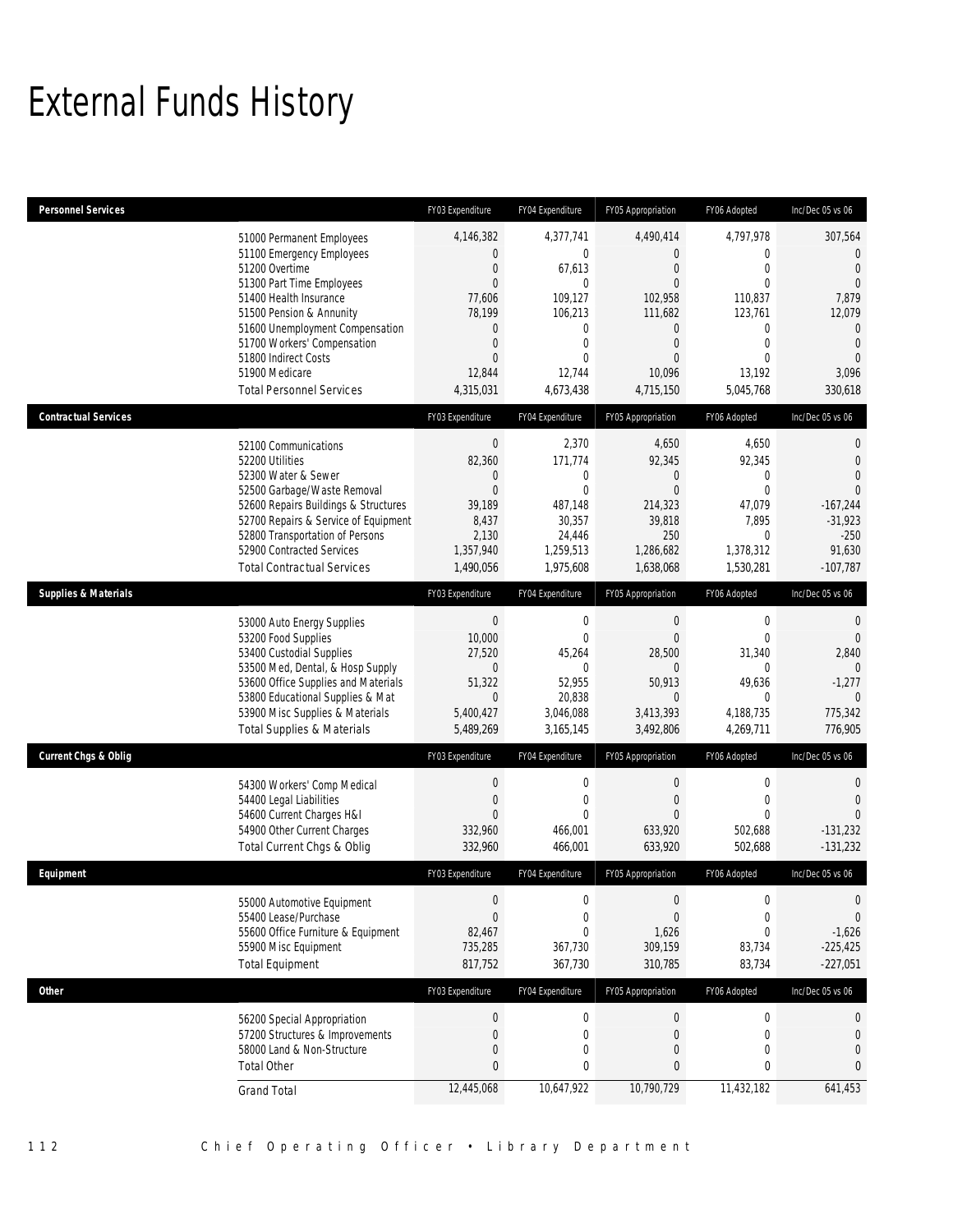# External Funds Personnel

| President<br>Library Aide<br><b>Chief Financial Officer</b><br>Dir Operations<br>Dir Public Services<br>Personnel Officer<br>Pre-Professional Lbry Asst IV<br>Reference Librarian (Temp)<br>Asst Supv Of Custodians<br><b>Exec Asst Off President</b><br>Accountant<br>Prin Clerk & Stenographer<br>Cent Library Services Manager<br>Curator of Maps | Code<br>CDH<br><b>EXO</b><br>PL <sub>2</sub><br>PL <sub>2</sub><br>PL <sub>2</sub><br>PL <sub>2</sub><br>PSA<br>PSA<br>PL <sub>2</sub><br>PL <sub>1</sub><br>AFP<br>AFP<br>PL <sub>2</sub><br>PL <sub>2</sub> | 11<br>10<br>9<br>9 | 0.05<br>6.00<br>0.05<br>0.05<br>0.05<br>0.07<br>1.00<br>0.45<br>0.30<br>0.05<br>0.24 | 8,148<br>92,063<br>5,297<br>5,721<br>5,610<br>6,987<br>$\boldsymbol{0}$<br>21,796<br>20,689<br>3,221 | Coordinator of Services to Libraries<br>Coordinator Resources & Proces<br>Coord-Ship&Rec&Stocks&Supplies<br>Digital Services Manager<br>Motor Equipment Oper & Lbr<br>Prin Accounting Clerk<br>Programming Coordinator<br>Quality Services Manager<br>Senior Clerk | Code<br>PL <sub>2</sub><br>PL <sub>2</sub><br>PL <sub>2</sub><br>PL <sub>2</sub><br>AFP<br>AFP<br>PL <sub>2</sub><br>PL <sub>2</sub> | 5<br>$\overline{5}$<br>$\overline{5}$<br>$\mathbf 5$<br>5<br>5<br>5<br>5 | 1.00<br>0.47<br>0.02<br>0.47<br>0.04<br>0.24<br>0.07<br>0.47 | 55,198<br>35,022<br>1,490<br>28,970<br>1,562<br>10,149<br>4,108<br>32,752 |
|------------------------------------------------------------------------------------------------------------------------------------------------------------------------------------------------------------------------------------------------------------------------------------------------------------------------------------------------------|---------------------------------------------------------------------------------------------------------------------------------------------------------------------------------------------------------------|--------------------|--------------------------------------------------------------------------------------|------------------------------------------------------------------------------------------------------|--------------------------------------------------------------------------------------------------------------------------------------------------------------------------------------------------------------------------------------------------------------------|--------------------------------------------------------------------------------------------------------------------------------------|--------------------------------------------------------------------------|--------------------------------------------------------------|---------------------------------------------------------------------------|
|                                                                                                                                                                                                                                                                                                                                                      |                                                                                                                                                                                                               |                    |                                                                                      |                                                                                                      |                                                                                                                                                                                                                                                                    |                                                                                                                                      |                                                                          |                                                              |                                                                           |
|                                                                                                                                                                                                                                                                                                                                                      |                                                                                                                                                                                                               |                    |                                                                                      |                                                                                                      |                                                                                                                                                                                                                                                                    |                                                                                                                                      |                                                                          |                                                              |                                                                           |
|                                                                                                                                                                                                                                                                                                                                                      |                                                                                                                                                                                                               |                    |                                                                                      |                                                                                                      |                                                                                                                                                                                                                                                                    |                                                                                                                                      |                                                                          |                                                              |                                                                           |
|                                                                                                                                                                                                                                                                                                                                                      |                                                                                                                                                                                                               |                    |                                                                                      |                                                                                                      |                                                                                                                                                                                                                                                                    |                                                                                                                                      |                                                                          |                                                              |                                                                           |
|                                                                                                                                                                                                                                                                                                                                                      |                                                                                                                                                                                                               |                    |                                                                                      |                                                                                                      |                                                                                                                                                                                                                                                                    |                                                                                                                                      |                                                                          |                                                              |                                                                           |
|                                                                                                                                                                                                                                                                                                                                                      |                                                                                                                                                                                                               |                    |                                                                                      |                                                                                                      |                                                                                                                                                                                                                                                                    |                                                                                                                                      |                                                                          |                                                              |                                                                           |
|                                                                                                                                                                                                                                                                                                                                                      |                                                                                                                                                                                                               |                    |                                                                                      |                                                                                                      |                                                                                                                                                                                                                                                                    |                                                                                                                                      |                                                                          |                                                              |                                                                           |
|                                                                                                                                                                                                                                                                                                                                                      |                                                                                                                                                                                                               |                    |                                                                                      |                                                                                                      |                                                                                                                                                                                                                                                                    |                                                                                                                                      |                                                                          |                                                              |                                                                           |
|                                                                                                                                                                                                                                                                                                                                                      |                                                                                                                                                                                                               |                    |                                                                                      |                                                                                                      |                                                                                                                                                                                                                                                                    |                                                                                                                                      |                                                                          |                                                              |                                                                           |
|                                                                                                                                                                                                                                                                                                                                                      |                                                                                                                                                                                                               |                    |                                                                                      |                                                                                                      |                                                                                                                                                                                                                                                                    | AFP                                                                                                                                  | 5                                                                        | 0.04                                                         | 1,659                                                                     |
|                                                                                                                                                                                                                                                                                                                                                      |                                                                                                                                                                                                               |                    |                                                                                      |                                                                                                      | Spec Library Asst II                                                                                                                                                                                                                                               | AFP                                                                                                                                  | 5                                                                        | 9.33                                                         | 375,346                                                                   |
|                                                                                                                                                                                                                                                                                                                                                      |                                                                                                                                                                                                               |                    |                                                                                      | 14,653                                                                                               | Staff Officer-Special Projects                                                                                                                                                                                                                                     | PL <sub>2</sub>                                                                                                                      | 5                                                                        | 1.05                                                         | 69,392                                                                    |
|                                                                                                                                                                                                                                                                                                                                                      |                                                                                                                                                                                                               |                    | 0.15                                                                                 | 9,158                                                                                                | Book Conservatior Proj Direc                                                                                                                                                                                                                                       | PSA                                                                                                                                  | $\overline{4}$                                                           | 0.45                                                         | 31,168                                                                    |
|                                                                                                                                                                                                                                                                                                                                                      |                                                                                                                                                                                                               | 8                  | 0.47                                                                                 | 43,023                                                                                               | Chief-Cataloging                                                                                                                                                                                                                                                   | PSA                                                                                                                                  | $\overline{4}$                                                           | 0.36                                                         | 25,005                                                                    |
|                                                                                                                                                                                                                                                                                                                                                      |                                                                                                                                                                                                               | 8                  | 1.00                                                                                 | 93,335                                                                                               | <b>Curator of Social Sciences</b>                                                                                                                                                                                                                                  | PSA                                                                                                                                  | $\overline{4}$                                                           | 0.45                                                         | 31,279                                                                    |
| <b>Events Planner</b>                                                                                                                                                                                                                                                                                                                                | PL <sub>2</sub>                                                                                                                                                                                               | 8                  | 0.07                                                                                 | 2,960                                                                                                | Curator-Microtext & Newspapers                                                                                                                                                                                                                                     | PSA                                                                                                                                  | $\overline{4}$                                                           | 0.45                                                         | 31,638                                                                    |
| <b>Facilities Officer</b>                                                                                                                                                                                                                                                                                                                            | PL <sub>2</sub>                                                                                                                                                                                               | 8                  | 0.15                                                                                 | 14,972                                                                                               | Curator-Professional Lib IV                                                                                                                                                                                                                                        | PSA                                                                                                                                  | $\overline{4}$                                                           | 2.35                                                         | 163,960                                                                   |
| Prin Storekeeper                                                                                                                                                                                                                                                                                                                                     | AFP                                                                                                                                                                                                           | 8                  | 0.02                                                                                 | 783                                                                                                  | Head, General Ref Service                                                                                                                                                                                                                                          | PSA                                                                                                                                  | $\overline{4}$                                                           | 0.45                                                         | 30,824                                                                    |
| Regional Administrator                                                                                                                                                                                                                                                                                                                               | PL <sub>2</sub>                                                                                                                                                                                               | 8                  | 1.00                                                                                 | 77,884                                                                                               | Jr Bldg Custodian (Temp)                                                                                                                                                                                                                                           | AFP                                                                                                                                  | $\overline{4}$                                                           | 0.30                                                         | 10,783                                                                    |
| Spec Library Asst IV                                                                                                                                                                                                                                                                                                                                 | AFP                                                                                                                                                                                                           | 8                  | 0.49                                                                                 | 24,994                                                                                               | Jr Building Custodian                                                                                                                                                                                                                                              | AFP                                                                                                                                  | $\overline{4}$                                                           | 2.55                                                         | 87,872                                                                    |
| Spec Library Asst V                                                                                                                                                                                                                                                                                                                                  | AFP                                                                                                                                                                                                           | 8                  | 3.97                                                                                 | 205,969                                                                                              | Public Relations Write/Editor                                                                                                                                                                                                                                      | PSA                                                                                                                                  | $\overline{4}$                                                           | 0.07                                                         | 4,711                                                                     |
| <b>Systems Officer</b>                                                                                                                                                                                                                                                                                                                               | PL <sub>2</sub>                                                                                                                                                                                               | 8                  | 0.49                                                                                 | 46,794                                                                                               | Spec Library Asst I                                                                                                                                                                                                                                                | AFP                                                                                                                                  | 4                                                                        | 5.25                                                         | 200,730                                                                   |
| Budget & Procurement Manager                                                                                                                                                                                                                                                                                                                         | PL <sub>2</sub>                                                                                                                                                                                               | $\overline{7}$     | 0.24                                                                                 | 21,730                                                                                               | Acquisition Librarian III                                                                                                                                                                                                                                          | PSA                                                                                                                                  | $\mathfrak{Z}$                                                           | 0.36                                                         | 22,843                                                                    |
| <b>Community Services Manager</b>                                                                                                                                                                                                                                                                                                                    | PL <sub>2</sub>                                                                                                                                                                                               | $\overline{7}$     | 0.47                                                                                 | 38,724                                                                                               | Asst Keeper Of Prints                                                                                                                                                                                                                                              | PSA                                                                                                                                  | $\overline{3}$                                                           | 1.00                                                         | 64,061                                                                    |
| Human Resources Manager BPL                                                                                                                                                                                                                                                                                                                          | PL <sub>2</sub>                                                                                                                                                                                               | 7                  | 0.07                                                                                 | 6,338                                                                                                | Asst Prin Accountant                                                                                                                                                                                                                                               | PSA                                                                                                                                  | $\mathfrak{Z}$                                                           | 0.24                                                         | 15,253                                                                    |
| Keeper-Prints                                                                                                                                                                                                                                                                                                                                        | PL <sub>2</sub>                                                                                                                                                                                               | $\overline{7}$     | 1.00                                                                                 | 90,542                                                                                               | <b>Business Analyst</b>                                                                                                                                                                                                                                            | PSA                                                                                                                                  | $\sqrt{3}$                                                               | 0.24                                                         | 14,126                                                                    |
| Keeper-Rare Books                                                                                                                                                                                                                                                                                                                                    | PL <sub>2</sub>                                                                                                                                                                                               | 7                  | 0.45                                                                                 | 40,744                                                                                               | Cleaner                                                                                                                                                                                                                                                            | AFP                                                                                                                                  | $\mathfrak{Z}$                                                           | 0.15                                                         | 5,763                                                                     |
| Manager of eBPL Initiatives                                                                                                                                                                                                                                                                                                                          | PL <sub>2</sub>                                                                                                                                                                                               | $\overline{7}$     | 0.05                                                                                 | 4,527                                                                                                | Clerk                                                                                                                                                                                                                                                              | AFP                                                                                                                                  | $\sqrt{3}$                                                               | 0.06                                                         | 1,955                                                                     |
| Spec Library Asst IV                                                                                                                                                                                                                                                                                                                                 | AFP                                                                                                                                                                                                           | $\overline{7}$     | 1.68                                                                                 | 85,275                                                                                               | Curator-Manuscripts                                                                                                                                                                                                                                                | PSA                                                                                                                                  | $\sqrt{3}$                                                               | 0.45                                                         | 25,666                                                                    |
| Spec Library Asst IV                                                                                                                                                                                                                                                                                                                                 | PL <sub>1</sub>                                                                                                                                                                                               | 7                  | 1.64                                                                                 | 78,972                                                                                               | Head of Biblio Serv/MBLN                                                                                                                                                                                                                                           | PSA                                                                                                                                  | 3                                                                        | 0.36                                                         | 22,548                                                                    |
| <b>Technical Services Manager</b>                                                                                                                                                                                                                                                                                                                    | PL <sub>2</sub>                                                                                                                                                                                               | 7                  | 0.36                                                                                 | 31,770                                                                                               | Prin Library Assistant                                                                                                                                                                                                                                             | AFP                                                                                                                                  | $\mathfrak{Z}$                                                           | 15.57                                                        | 534,282                                                                   |
| <b>Collection Development Manager</b>                                                                                                                                                                                                                                                                                                                | PL <sub>2</sub>                                                                                                                                                                                               | 6                  | 0.36                                                                                 | 29,574                                                                                               | Professional Librarian III                                                                                                                                                                                                                                         | PSA                                                                                                                                  | $\mathfrak{Z}$                                                           | 2.85                                                         | 179,709                                                                   |
| <b>Communications Manager</b>                                                                                                                                                                                                                                                                                                                        | PL <sub>2</sub>                                                                                                                                                                                               | 6                  | 0.07                                                                                 | 5,751                                                                                                | Sr Cataloguer & Classifier                                                                                                                                                                                                                                         | PSA                                                                                                                                  | $\mathfrak{Z}$                                                           | 0.36                                                         | 16,281                                                                    |
| Coord of Reference Serv                                                                                                                                                                                                                                                                                                                              | PL <sub>2</sub>                                                                                                                                                                                               | 6                  | 0.47                                                                                 | 38,611                                                                                               | Acquisitions Librarian II                                                                                                                                                                                                                                          | PSA                                                                                                                                  | $\overline{2}$                                                           | 0.36                                                         | 20,805                                                                    |
| End User Serv & Sys Sup Mgr                                                                                                                                                                                                                                                                                                                          | PL <sub>2</sub>                                                                                                                                                                                               | 6                  | 0.49                                                                                 | 35,723                                                                                               | Adults Librarian II                                                                                                                                                                                                                                                | PSA                                                                                                                                  | $\overline{2}$                                                           | 1.45                                                         | 68,426                                                                    |
| Network & Server Manager                                                                                                                                                                                                                                                                                                                             | PL <sub>2</sub>                                                                                                                                                                                               | 6                  | 0.49                                                                                 | 40,254                                                                                               | Cataloger And Classifier II                                                                                                                                                                                                                                        | PSA                                                                                                                                  | $\overline{2}$                                                           | 0.72                                                         | 41,450                                                                    |
| Network Services Manager                                                                                                                                                                                                                                                                                                                             | PL <sub>2</sub>                                                                                                                                                                                               | 6                  | 0.49                                                                                 | 37,360                                                                                               | Development Office Asst                                                                                                                                                                                                                                            | PL <sub>1</sub>                                                                                                                      | $\overline{2}$                                                           | 0.14                                                         | 7,050                                                                     |
| Operating System & Prog Mgr                                                                                                                                                                                                                                                                                                                          | PL <sub>2</sub>                                                                                                                                                                                               | 6                  | 0.49                                                                                 | 40,254                                                                                               | Inter Library Loan Librarian                                                                                                                                                                                                                                       | PSA                                                                                                                                  | $\overline{2}$                                                           | 0.45                                                         | 25,867                                                                    |
| Prin Library Asst                                                                                                                                                                                                                                                                                                                                    | AFP                                                                                                                                                                                                           | 6                  | 0.52                                                                                 | 23,138                                                                                               | Reference Librarian II                                                                                                                                                                                                                                             | PSA                                                                                                                                  | $\overline{2}$                                                           | 3.25                                                         | 188,127                                                                   |
| Program Development Analyst                                                                                                                                                                                                                                                                                                                          | PL <sub>2</sub>                                                                                                                                                                                               | 6                  | 0.15                                                                                 | 12,323                                                                                               | Sen Library Assistant                                                                                                                                                                                                                                              | AFP                                                                                                                                  | $\sqrt{2}$                                                               | 10.41                                                        | 306,660                                                                   |
| Sen Bldg Cust                                                                                                                                                                                                                                                                                                                                        | AFP                                                                                                                                                                                                           | 6                  | 1.50                                                                                 | 62,861                                                                                               | Systems Librarian II                                                                                                                                                                                                                                               | PSA                                                                                                                                  | 2                                                                        | 0.45                                                         | 25,649                                                                    |
| Spec Library Asst III                                                                                                                                                                                                                                                                                                                                | AFP                                                                                                                                                                                                           | 6                  | 1.90                                                                                 | 82,079                                                                                               | <b>Technical Support Analyst</b>                                                                                                                                                                                                                                   | PSA                                                                                                                                  | $\overline{2}$                                                           | 0.49                                                         | 27,573                                                                    |
| Supervisor of Accounting                                                                                                                                                                                                                                                                                                                             | PL <sub>2</sub>                                                                                                                                                                                               | 6                  | 0.24                                                                                 | 19,716                                                                                               | Acquisitions Librarian I                                                                                                                                                                                                                                           | <b>PSA</b>                                                                                                                           | $\mathbf{1}$                                                             | 0.36                                                         | 13,399                                                                    |
| Supn-Library Buildings                                                                                                                                                                                                                                                                                                                               | PL <sub>2</sub>                                                                                                                                                                                               | 6                  | 0.15                                                                                 | 12,324                                                                                               | Cataloger And Classifier I                                                                                                                                                                                                                                         | PSA                                                                                                                                  | $\mathbf{1}$                                                             | 0.72                                                         | 37,586                                                                    |
| Access Manager BPL                                                                                                                                                                                                                                                                                                                                   | PL <sub>2</sub>                                                                                                                                                                                               | 5                  | 0.47                                                                                 | 27,082                                                                                               | Inter Library Loan Librarian I                                                                                                                                                                                                                                     | PSA                                                                                                                                  | $\mathbf{1}$                                                             | 0.45                                                         | 23,961                                                                    |
| Applications Manager                                                                                                                                                                                                                                                                                                                                 | PL <sub>2</sub>                                                                                                                                                                                               | 5                  | 0.49                                                                                 | 32,702                                                                                               | Librarian I                                                                                                                                                                                                                                                        | PSA                                                                                                                                  | $\mathbf{1}$                                                             | 0.45                                                         | 23,670                                                                    |
| Capital Plan & Impl Off                                                                                                                                                                                                                                                                                                                              | PL <sub>2</sub>                                                                                                                                                                                               | 5                  | 0.05                                                                                 | 3,525                                                                                                | Pre Prof Assistant                                                                                                                                                                                                                                                 | PSA                                                                                                                                  | $\mathbf{1}$                                                             | 0.45                                                         | 13,489                                                                    |
| Coord Child Young Adults                                                                                                                                                                                                                                                                                                                             | PL <sub>2</sub>                                                                                                                                                                                               | $\mathbf 5$        | 0.47                                                                                 | 25,943                                                                                               | Reference Librarian I                                                                                                                                                                                                                                              | PSA                                                                                                                                  | $\mathbf{1}$                                                             | 10.35                                                        | 519,046                                                                   |
|                                                                                                                                                                                                                                                                                                                                                      |                                                                                                                                                                                                               |                    |                                                                                      |                                                                                                      | Spec Collection Lib I                                                                                                                                                                                                                                              | PSA                                                                                                                                  | $\mathbf{1}$                                                             | 0.47                                                         | 24,722                                                                    |
|                                                                                                                                                                                                                                                                                                                                                      |                                                                                                                                                                                                               |                    |                                                                                      |                                                                                                      | <b>Total</b>                                                                                                                                                                                                                                                       |                                                                                                                                      |                                                                          | 109.37                                                       | 5,135,487                                                                 |
|                                                                                                                                                                                                                                                                                                                                                      |                                                                                                                                                                                                               |                    |                                                                                      |                                                                                                      | <b>Adjustments</b>                                                                                                                                                                                                                                                 |                                                                                                                                      |                                                                          |                                                              |                                                                           |
|                                                                                                                                                                                                                                                                                                                                                      |                                                                                                                                                                                                               |                    |                                                                                      |                                                                                                      | Other                                                                                                                                                                                                                                                              |                                                                                                                                      |                                                                          |                                                              | 19,337                                                                    |

|  | Chief Operating Officer•Library Department | 1 1 3 |
|--|--------------------------------------------|-------|

Salary Savings -356,846

*FY06 Total Request 4,797,978*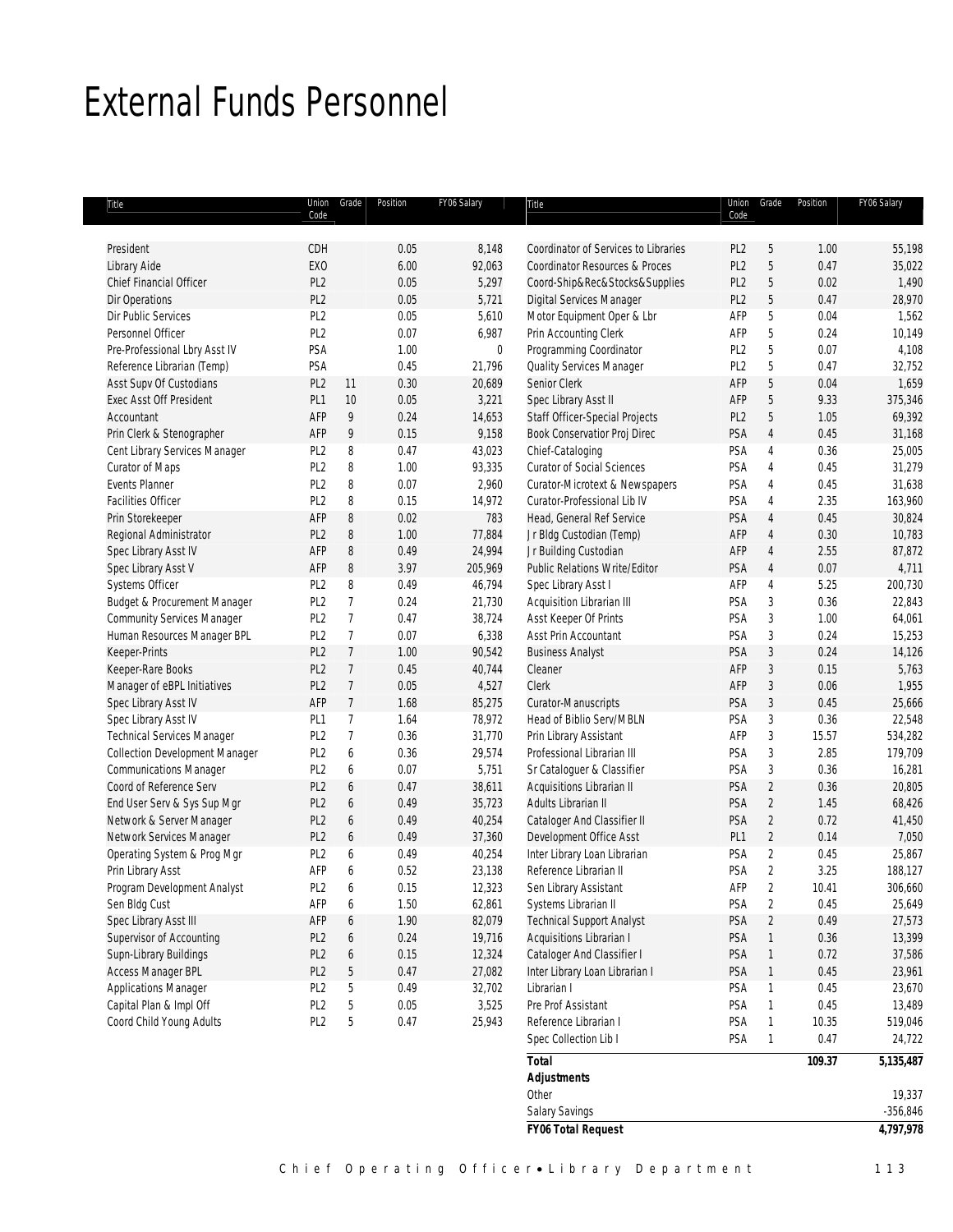# Program 1. Administration

### *Bernard Margolis, President Organization: 110100*

### *Program Description*

The Administration Program proposes goals and objectives to the Board of Trustees, plans, directs, and manages the Library to continuously strive for improved service to the public, and provides centralized functional support for the library. The program functions through the centralized offices of the President, Human Resources, Finance, Facilities, Systems, Technical Services, and Communications and Community Affairs. Support for the ReadBoston initiative is also included.

- To provide overall user satisfaction with Library services.
- To plan for the ongoing care and refurbishing of all library facilities, which includes updating equipment and furnishings for public and staff use, upgrading alarm systems and procedures, and improving safety in all facilities.
- To work with the Boston Public Library Foundation and other library support groups to develop a plan to collaborate, coordinate, and capitalize on external funding opportunities.
- To develop the public service abilities of the Library staff through measures that include establishing performance standards, providing tools and training to achieve the standards, and improving advancement opportunities.

| <b>Program Outcomes</b>            |                                                                                      | Actual '03 | Actual '04 | Projected '05       | <b>PLOS '06</b>     |
|------------------------------------|--------------------------------------------------------------------------------------|------------|------------|---------------------|---------------------|
|                                    | Reference and information questions answered                                         | 1.300.474  | 1,353,974  | 996.129             | 1,000,000           |
|                                    | Scheduled operating hours/year system-wide<br>Number of visits to library facilities |            | 64,180     | 62,241<br>3,653,114 | 64,000<br>3,100,000 |
|                                    | Critical Repair Fund capital projects                                                | 33         | 30         | 41                  | 32                  |
|                                    | Read Boston books disseminated to community<br>agencies, schools, and children       | 98,066     | 100,000    | 108.857             | 100,000             |
|                                    | Read Boston volunteer tutors in schools and<br>community groups                      | 111        | 75         | 274                 | 150                 |
|                                    | Staff training programs offered                                                      |            |            | 47                  | 45                  |
| <b>Selected Service Indicators</b> |                                                                                      | Actual '03 | Actual '04 | Approp '05          | Budget '06          |
|                                    | Ouota                                                                                | 152        | 127        | 131                 | 129                 |
|                                    | Personnel Services                                                                   | 6,129,454  | 5,235,263  | 5.864.570           | 5,936,948           |
|                                    | Non Personnel                                                                        | 8,619,963  | 7,608,037  | 7,535,744           | 8,403,410           |
|                                    | <b>Total</b>                                                                         | 14,749,417 | 12,843,300 | 13,400,314          | 14,340,357          |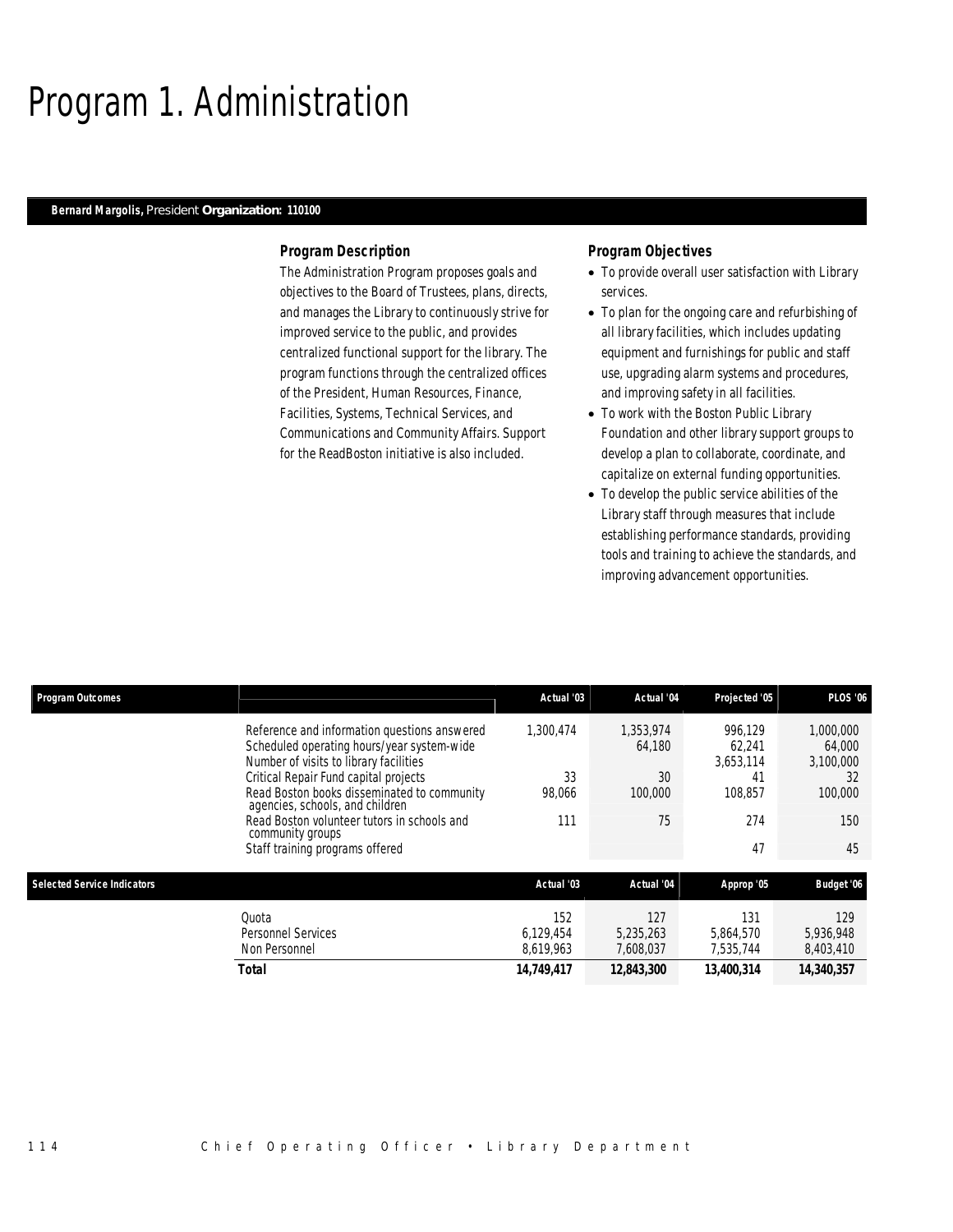# Program 2. Community Library Services

### *Bernard Margolis, President Organization: 110200*

### *Program Description*

The Community Library Services Program supports the strategic goal of the library being a center for, and facilitator of, lifelong learning. Its objective is to assist people of various ages, backgrounds, and stages of learning through the development of a variety of materials and programs, including those designed to teach information literacy.

- To provide access to and encourage the use of print and non-print resources that respond to the needs and interests of all segments of the population.
- To assist people of various ages, backgrounds, and stages of learning through the development of a variety of materials and programs, including those designed to teach information literacy.
- To compile and deliver, via www.bpl.org, current information on library, community, and neighborhood resources.

| <b>Program Outcomes</b>            |                                                                                                                                                                                                                                                                                           | Actual '03                                                                        | Actual '04                                                               | Projected '05                                                                                    | <b>PLOS '06</b>                                                                                   |
|------------------------------------|-------------------------------------------------------------------------------------------------------------------------------------------------------------------------------------------------------------------------------------------------------------------------------------------|-----------------------------------------------------------------------------------|--------------------------------------------------------------------------|--------------------------------------------------------------------------------------------------|---------------------------------------------------------------------------------------------------|
|                                    | Items circulated per capita                                                                                                                                                                                                                                                               | 4.1                                                                               | 4                                                                        | 4.0                                                                                              | 3.4                                                                                               |
|                                    | Total program participants per capita<br>Homework assistance program participants<br>On-line visits to BPL website                                                                                                                                                                        | 34%<br>4,369<br>108,061,128                                                       | 25%<br>3,272<br>2,714,018                                                | 25%<br>5,713<br>3,514,008                                                                        | 23%<br>3,000<br>2,225,000                                                                         |
| <b>Selected Service Indicators</b> |                                                                                                                                                                                                                                                                                           | Actual '03                                                                        | Actual '04                                                               | Approp '05                                                                                       | Budget '06                                                                                        |
|                                    | Quota<br>Personnel Services<br>Non Personnel                                                                                                                                                                                                                                              | 373<br>9,729,892<br>75,836                                                        | 342<br>9,030,529<br>27,095                                               | 348<br>9,963,848<br>94,694                                                                       | 348<br>10,335,032<br>85,269                                                                       |
|                                    | Total<br>Items circulated<br>Children newly registered for library cards<br>annually<br>Children using library cards<br>Preschool Programs<br>General programs<br>Total program participation<br>Programs at schools<br>Literacy programs<br>Public internet sessions using BPL computers | 9,805,728<br>2,403,875<br>315,000<br>35,000<br>9,030<br>5,433<br>199,653<br>1,500 | 9,057,624<br>2,367,353<br>110,000<br>35,000<br>1,081<br>7,318<br>145,042 | 10,058,542<br>2,393,700<br>9,390<br>62,159<br>1,883<br>8,971<br>140,945<br>387<br>755<br>630,614 | 10,420,301<br>2,000,000<br>10,000<br>50,000<br>1,000<br>6,500<br>135,000<br>150<br>500<br>650,000 |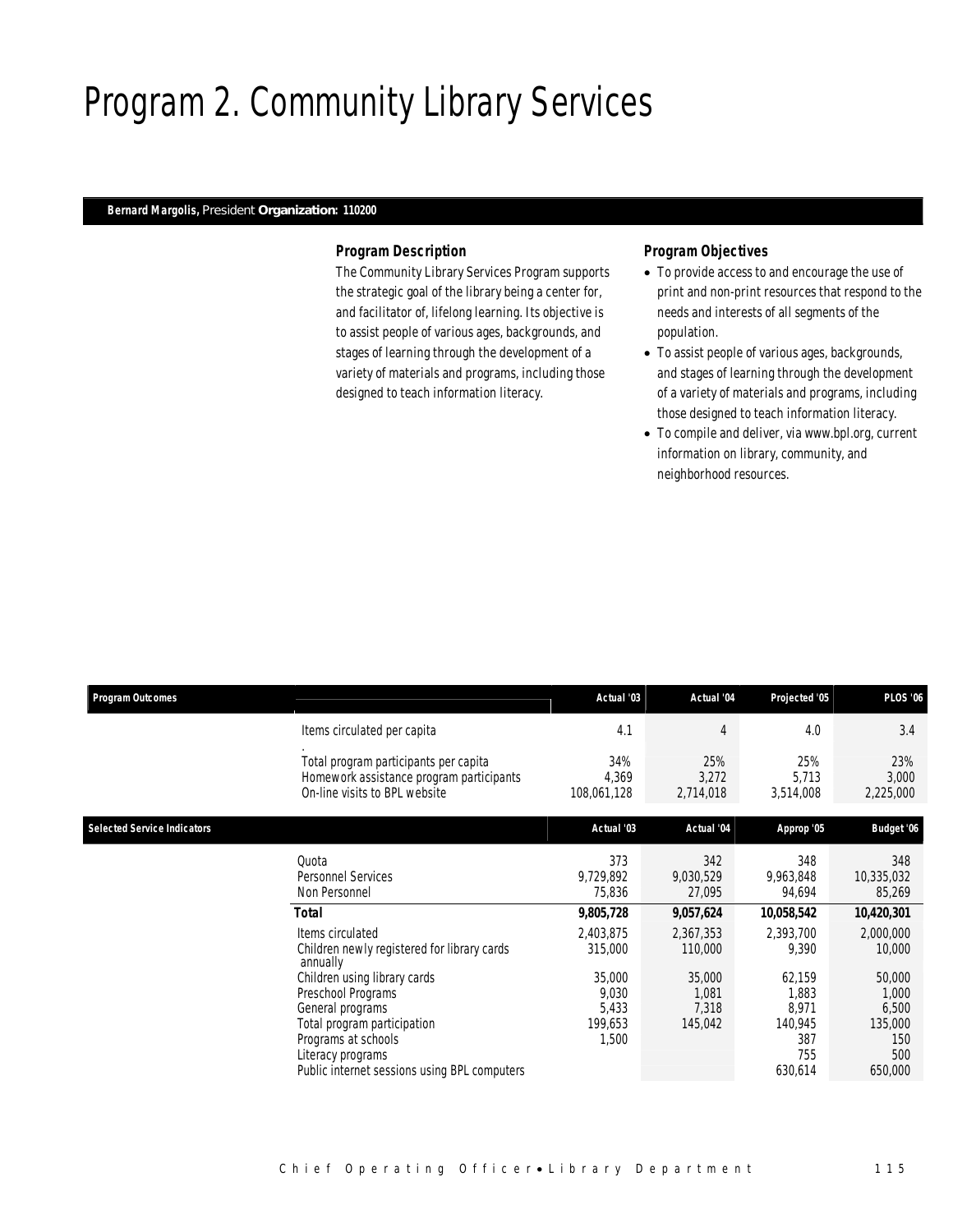# Program 3. Research Library Services

### *Bernard Margolis, President Organization: 110300*

### *Program Description*

The Research Library Services Program is designed to provide and preserve access to information and collections. The program maintains, preserves, and provides access to materials and information in all fields of knowledge for users at local, state, and national levels through the assistance of professionally skilled staff. Access is also provided in the form of public internet use and wireless access to the internet.

- To provide and preserve access to information and collections by supporting the acquisition, maintenance, preservation, and access to materials and information in all fields of knowledge.
- To implement recommendations of a system-wide preservation team created to ensure on-going preservation of irreplaceable materials from the Library collection.
- To address the need for both current and long term accessibility of all library materials, including traditional and electronic formats.

| <b>Program Outcomes</b>            |                                                                                                       | Actual '03            | Actual '04           | Projected '05               | <b>PLOS '06</b>             |
|------------------------------------|-------------------------------------------------------------------------------------------------------|-----------------------|----------------------|-----------------------------|-----------------------------|
|                                    | In-house use of library materials<br>Items purchased library-wide                                     | 694,882               | 350,321              | 577,112<br>125,567          | 500,000<br>120,000          |
|                                    | Success in acquiring interlibrary loan items<br>Library materials preserved<br>Newspaper conservation | 96%<br>8,729          | 99%<br>3,286         | 84%<br>2,657<br>2,841       | 83%<br>2,500<br>2,500       |
|                                    | Digital images added<br>Databases made accessible to the public                                       | 259                   | 130                  | 873<br>130                  | 700<br>130                  |
| <b>Selected Service Indicators</b> |                                                                                                       | Actual '03            | Actual '04           | Approp '05                  | Budget '06                  |
|                                    | Quota<br><b>Personnel Services</b><br>Non Personnel                                                   | 119<br>3,170,930<br>0 | 83<br>2,184,920<br>0 | 75<br>2,280,587<br>$\Omega$ | 75<br>1,933,576<br>$\theta$ |
|                                    | <b>Total</b>                                                                                          | 3,170,930             | 2,184,920            | 2,280,587                   | 1,933,576                   |
|                                    | In-house use of research library materials<br>Interlibrary loan items requested by other<br>libraries |                       |                      | 290,530<br>39,286           | 300,000<br>30,000           |
|                                    | Interlibrary loan items received from other<br>libraries                                              |                       |                      | 10,523                      | 9,500                       |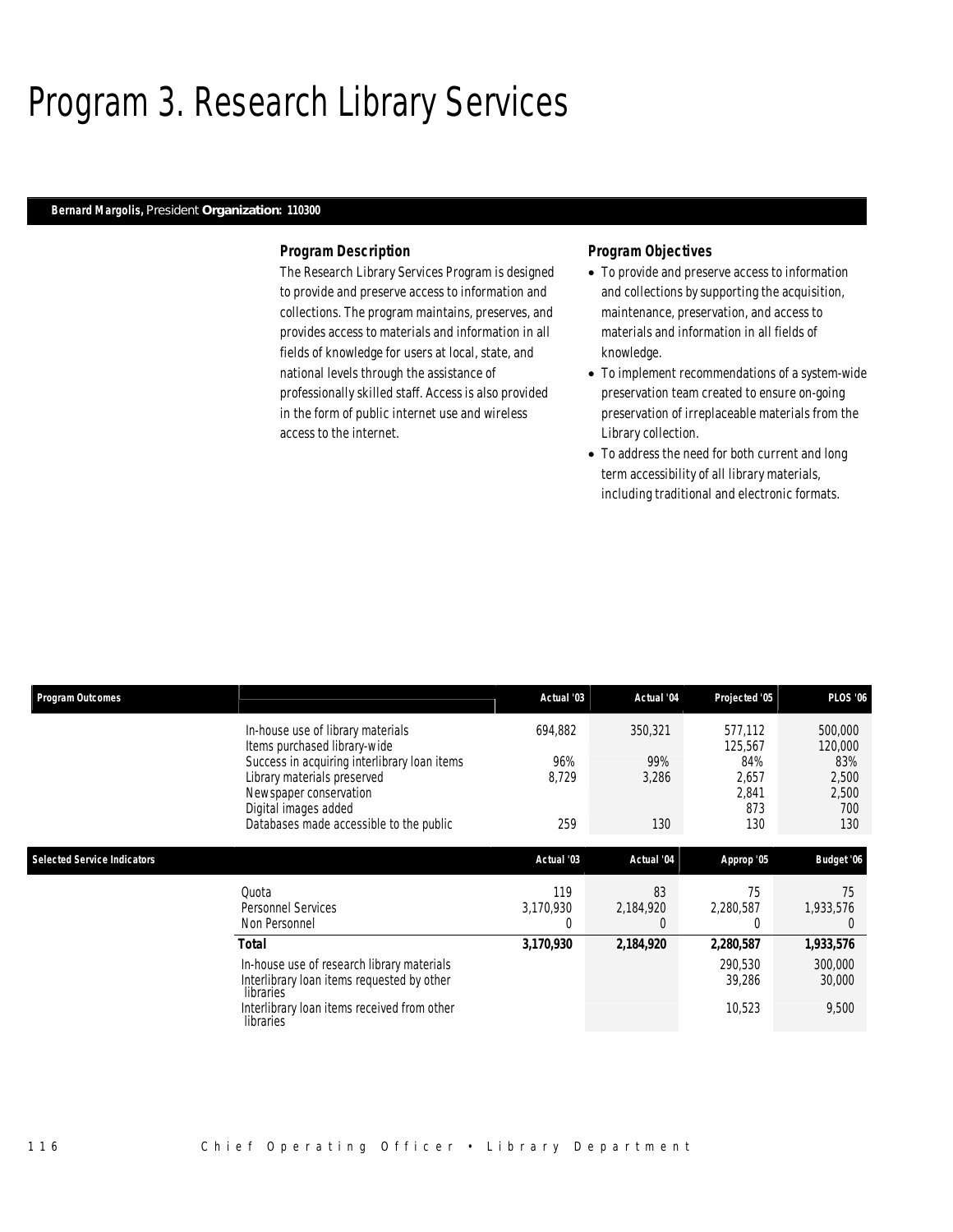# External Funds Projects

#### *State Aid To Libraries*

#### *Project Mission*

The Library Incentive Grant/Municipal Equalization Grant is granted by the Commonwealth of Massachusetts Board of Library Commissioners to the Trustees of the Public Library of the City of Boston annually. The Library is required to meet certain minimum standards of free public service established by the Board to receive the grant.

*Trust Fund Income* 

#### *Project Mission*

The majority of the Library's assets are held in trust in accordance with the intentions of the donors. The principal of the Trust Funds is invested in various types of investment securities that generate income which, in turn, is used to purchase library materials and support certain library positions.

*Library of Last Recourse* 

#### *Project Mission*

The Library of Last Recourse provides reference and research services for individual residents of the Commonwealth at the Boston Public Library through developing, maintaining, and preserving comprehensive collections of a research and archival nature to supplement library resources available throughout Massachusetts. The Library maintains the personal resources, expertise, and bibliographic skills needed to develop and provide access to reference and research collections.

*Boston Regional Library System* 

#### *Project Mission*

The Boston Regional Library System (BRLS) combines the resources of a voluntary organization of public, academic, school and special libraries serving cities, towns and institutons in Boston. Headquartered at the Boston Public Library and comprised of seven subregions, BRLS provides reference and information services, interlibrary loan and delivery services, and access to a variety of audiovisual materials to libraries that are part of this regional system. The BRLS operates under a cost reimbursement agreement granted by the Commonwealth of Massachusetts Board of Library Commissioners.

*Donations* 

#### *Project Mission*

Donations are gifts and grants received from individuals, governmental organizations, corporations, foundations, and other private donors for the benefit of the public library. Donations fund specific programs or projects that are generally of a temporary nature.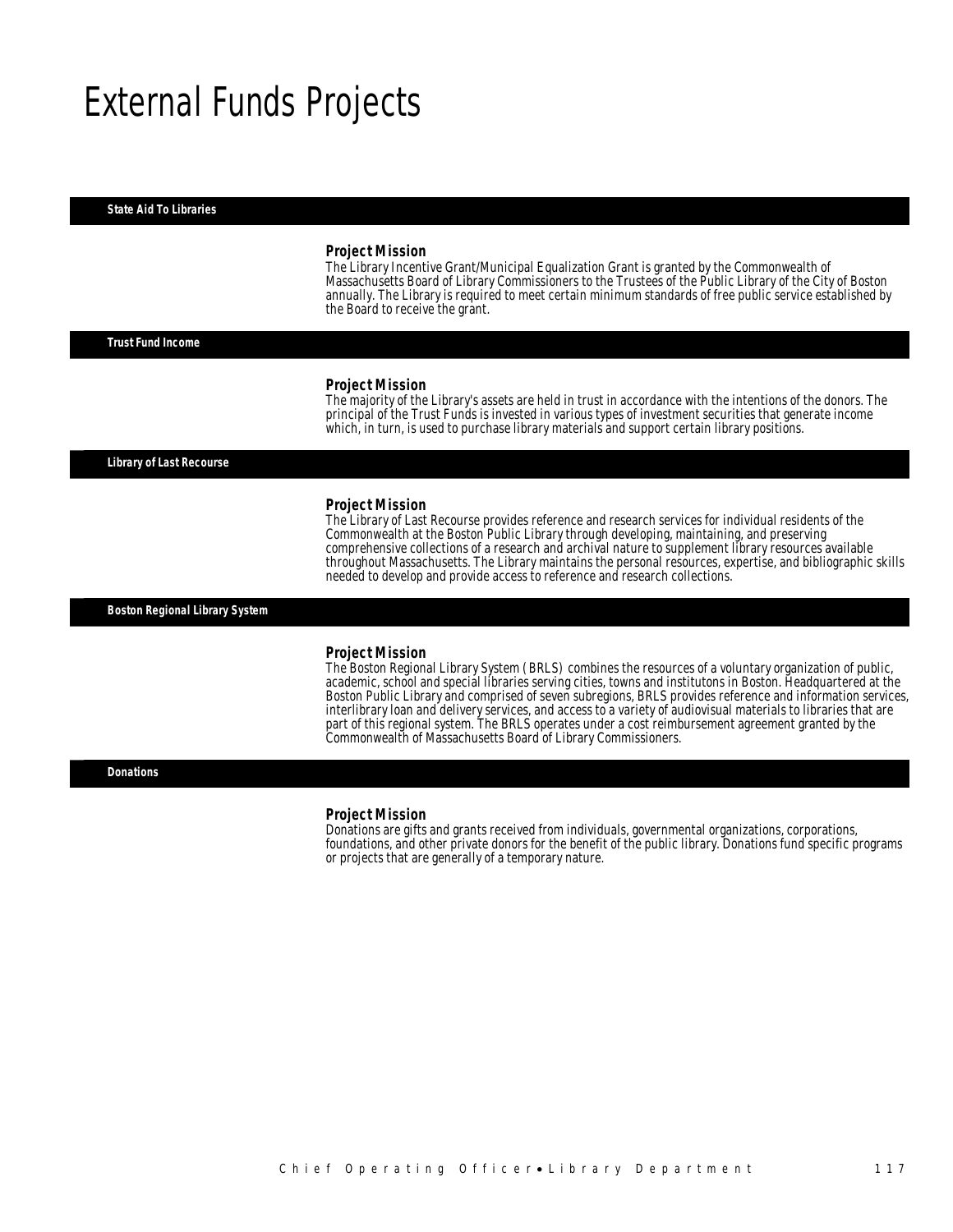# Library Department Capital Budget

## *Overview*

To ensure that the Boston Public Library (BPL) offers an inviting, well-maintained environment in which to learn, extensive capital improvements have been made over the past few years. Fiscal year 2006 capital investments will further enhance the physical environment and programming capacity of the Boston Public Library.

## *FY06 Major Initiatives*

- The fire alarm system upgrade project at the Johnson Building will be completed.
- Extensive renovation work including updated heating and electrical systems, and window replacements will begin at the Brighton Branch library.
- Expansion feasibility study will begin at the Jamaica Plain Branch library.
- A new branch library in Grove Hall will be built as part of an expansion project at Burke High School.
- Planning for a new Mattapan Branch library is underway.
- The McKim project is a partnership between the City of Boston, the Commonwealth of Massachusetts and the Boston Public Library Foundation. Construction will be completed on Phase IIC, which includes exterior and interior rehabilitation and restoration work including the Abbey Room and the Sargent murals.
- Necessary critical repairs at various branch libraries will be completed through the Critical Repairs budget.

| <b>Capital Budget Expenditures</b> |                         | Total Actual '03 | Total Actual '04 |           | Estimated '05 Total Projected '06 |
|------------------------------------|-------------------------|------------------|------------------|-----------|-----------------------------------|
|                                    | <b>Total Department</b> | 5,821,896        | 11,735,462       | 8.795.163 | 4,434,880                         |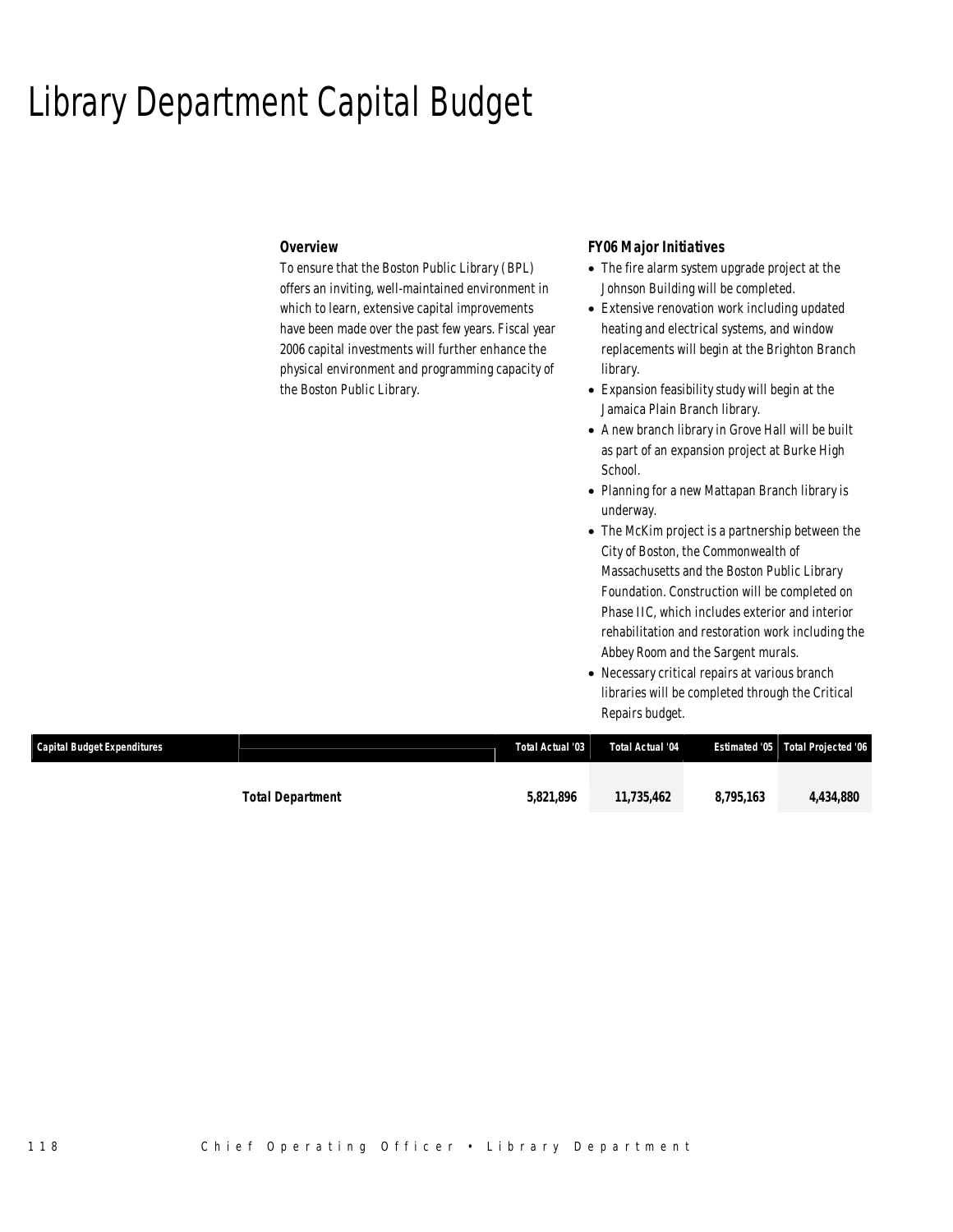#### *ADAMS BRANCH LIBRARY*

### *Project Mission*

Replace front doors and repair or replace windows. Improve handicap access and replace VCT flooring. Install a new circulation desk. Assess interior space requirements of the Childrens and Adults sections. *Managing Department,* Construction Management *Status,* In Design

*Location,* Dorchester

| <b>Authorizations</b>                    |              |             |                  |             |         |
|------------------------------------------|--------------|-------------|------------------|-------------|---------|
|                                          |              |             |                  | Non Capital |         |
| Source                                   | Existing     | <b>FY06</b> | Future           | Fund        | Total   |
| City Capital                             | 129,300      | 0           | 845,000          | 0           | 974,300 |
| Grants/Other                             | $\Omega$     | 0           | $\left($         |             | 0       |
| Total                                    | 129,300      | $\theta$    | 845,000          | $\mathbf 0$ | 974,300 |
| <b>Expenditures (Actual and Planned)</b> |              |             |                  |             |         |
|                                          | Thru         |             |                  |             |         |
| Source                                   | 6/30/04      | <b>FY05</b> | FY <sub>06</sub> | FY07-10     | Total   |
| City Capital                             | 0            | 14.396      | 40.000           | 919.904     | 974,300 |
| Grants/Other                             | 0            | 0           | 0                |             | 0       |
| Total                                    | $\mathbf{0}$ | 14,396      | 40,000           | 919.904     | 974,300 |
|                                          |              |             |                  |             |         |

### *BRIGHTON BRANCH LIBRARY*

### *Project Mission*

Install emergency lighting and exit signage. Interior renovations include flooring and carpet, window treatment, lighting and signage. Exterior renovations include signage, fences, roof, and retaining walls. Install windows and upgrade HVAC system.

*Managing Department,* Construction Management *Status,* In Design *Location,* Allston/Brighton

| <b>Authorizations</b>                    |          |                  |             |             |           |
|------------------------------------------|----------|------------------|-------------|-------------|-----------|
|                                          |          |                  |             | Non Capital |           |
| Source                                   | Existing | FY <sub>06</sub> | Future      | Fund        | Total     |
| City Capital                             | 990.610  | 3.200.000        | 0           | 0           | 4.190.610 |
| Grants/Other                             | 0        | 0                | 0           | 0           | 0         |
| Total                                    | 990.610  | 3,200,000        | 0           | 0           | 4,190,610 |
| <b>Expenditures (Actual and Planned)</b> |          |                  |             |             |           |
|                                          | Thru     |                  |             |             |           |
| Source                                   | 6/30/04  | <b>FY05</b>      | <b>FY06</b> | FY07-10     | Total     |
| City Capital                             | 0        | 50,000           | 250,000     | 3.890.610   | 4,190,610 |
| Grants/Other                             | 0        |                  | 0           |             | 0         |
| Total                                    | 0        | 50,000           | 250,000     | 3.890.610   | 4.190.610 |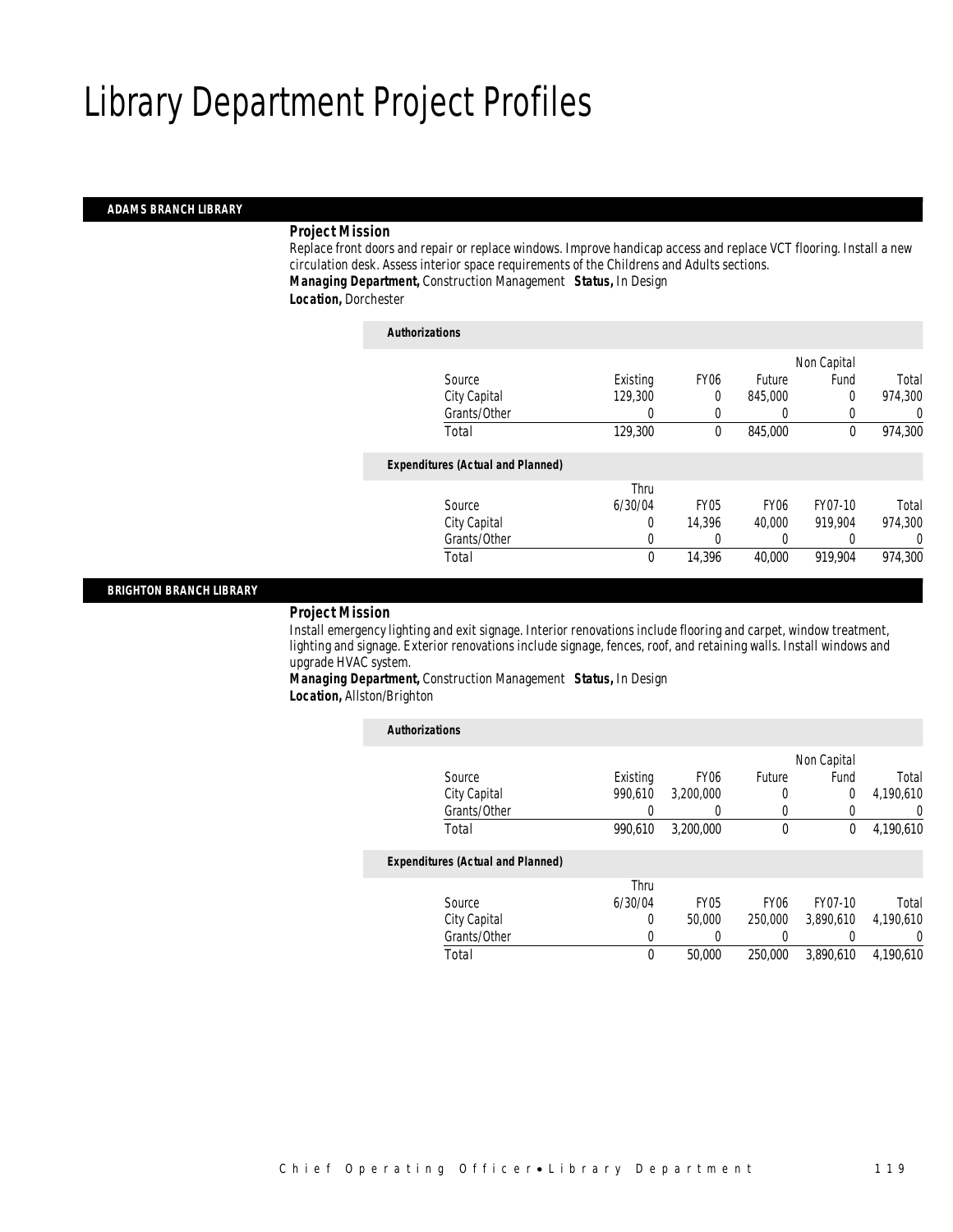#### *CODMAN SQUARE BRANCH LIBRARY*

### *Project Mission*

Replace roof and windows. Install audible alarm system. Repair exterior doors and upgrade HVAC system. Improve landscaping and exterior lighting.

*Managing Department,* Construction Management *Status,* Complete

*Location,* Dorchester

| <b>Authorizations</b>                    |           |                  |             |             |           |
|------------------------------------------|-----------|------------------|-------------|-------------|-----------|
|                                          |           |                  |             | Non Capital |           |
| Source                                   | Existing  | FY <sub>06</sub> | Future      | Fund        | Total     |
| City Capital                             | 2,101,557 | 0                | 0           | 0           | 2,101,557 |
| Grants/Other                             | 225,000   | $\overline{0}$   | 0           | 0           | 225,000   |
| Total                                    | 2,326,557 | $\theta$         | $\theta$    | 0           | 2,326,557 |
| <b>Expenditures (Actual and Planned)</b> |           |                  |             |             |           |
|                                          | Thru      |                  |             |             |           |
| Source                                   | 6/30/04   | <b>FY05</b>      | <b>FY06</b> | FY07-10     | Total     |
| City Capital                             | 193.553   | 740,000          | 100,000     | 1.068.004   | 2,101,557 |
| Grants/Other                             | 86.387    | 138,613          | 0           | 0           | 225,000   |
| Total                                    | 279.940   | 878.613          | 100,000     | 1.068.004   | 2,326,557 |

### *CRITICAL FACILITY REPAIRS FY05*

### *Project Mission*

A critical repair fund to be used for emergency and critical repairs to infrastructure throughout the library system. *Managing Department,* Library Department *Status,* Ongoing Program *Location,* Citywide

| <b>Authorizations</b>                    |          |                  |             |             |          |
|------------------------------------------|----------|------------------|-------------|-------------|----------|
|                                          |          |                  |             | Non Capital |          |
| Source                                   | Existing | FY <sub>06</sub> | Future      | Fund        | Total    |
| City Capital                             | 250,000  | 0                | 0           | 0           | 250,000  |
| Grants/Other                             | O        | 0                | 0           |             | 0        |
| Total                                    | 250,000  | 0                | 0           | $\theta$    | 250,000  |
| <b>Expenditures (Actual and Planned)</b> |          |                  |             |             |          |
|                                          | Thru     |                  |             |             |          |
| Source                                   | 6/30/04  | <b>FY05</b>      | <b>FY06</b> | FY07-10     | Total    |
| City Capital                             | 0        | 250,000          | 0           | 0           | 250,000  |
| Grants/Other                             | 0        | 0                | 0           |             | $\left($ |
| Total                                    | 0        | 250,000          | 0           | $\theta$    | 250,000  |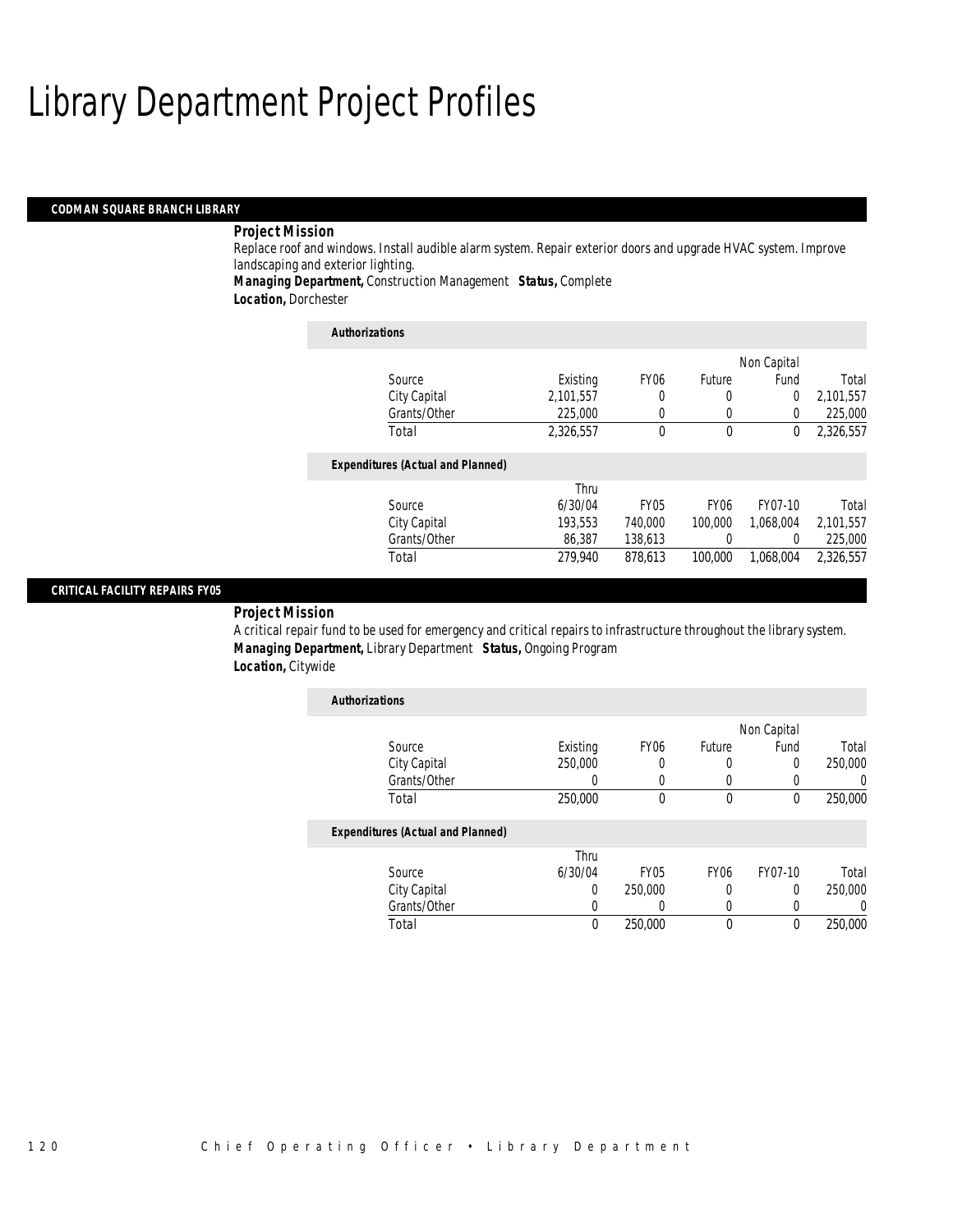### *CRITICAL FACILITY REPAIRS FY06*

### *Project Mission*

A critical repair fund to be used for emergency and critical repairs to infrastructure throughout the library system. *Managing Department,* Library Department *Status,* New Project *Location,* Citywide

| <i>cation,</i> citywide |
|-------------------------|
|                         |

| <b>Authorizations</b>                    |          |                  |                  |             |         |
|------------------------------------------|----------|------------------|------------------|-------------|---------|
|                                          |          |                  |                  | Non Capital |         |
| Source                                   | Existing | FY <sub>06</sub> | Future           | Fund        | Total   |
| City Capital                             | $\left($ | 250,000          | 0                | 0           | 250,000 |
| Grants/Other                             | 0        | 0                | 0                | 0           | 0       |
| Total                                    | 0        | 250,000          | $\mathbf 0$      | 0           | 250,000 |
| <b>Expenditures (Actual and Planned)</b> |          |                  |                  |             |         |
|                                          | Thru     |                  |                  |             |         |
| Source                                   | 6/30/04  | <b>FY05</b>      | FY <sub>06</sub> | FY07-10     | Total   |
| City Capital                             | 0        | 0                | 175,000          | 75,000      | 250,000 |
| Grants/Other                             | 0        | 0                | 0                | 0           | 0       |
| Total                                    | 0        | 0                | 175,000          | 75,000      | 250,000 |

### *EAST BOSTON BRANCH LIBRARY*

### *Project Mission*

Repair stairs and floor in auditorium. Replace first floor ceiling, repair concrete stairs and install a new circulation desk.

*Managing Department,* Construction Management *Status,* In Design *Location,* East Boston

| <b>Authorizations</b>                    |          |                  |                  |             |         |
|------------------------------------------|----------|------------------|------------------|-------------|---------|
|                                          |          |                  |                  | Non Capital |         |
| Source                                   | Existing | FY <sub>06</sub> | Future           | Fund        | Total   |
| City Capital                             | 217,745  | 0                | 750,000          | $\theta$    | 967,745 |
| Grants/Other                             | 0        | 0                | 0                | 0           | 0       |
| Total                                    | 217,745  | 0                | 750,000          | $\theta$    | 967,745 |
| <b>Expenditures (Actual and Planned)</b> |          |                  |                  |             |         |
|                                          | Thru     |                  |                  |             |         |
| Source                                   | 6/30/04  | <b>FY05</b>      | FY <sub>06</sub> | FY07-10     | Total   |
| City Capital                             | 0        | 27.362           | 40,000           | 900.383     | 967.745 |
| Grants/Other                             | 0        |                  | 0                |             | 0       |
| Total                                    | 0        | 27,362           | 40.000           | 900.383     | 967.745 |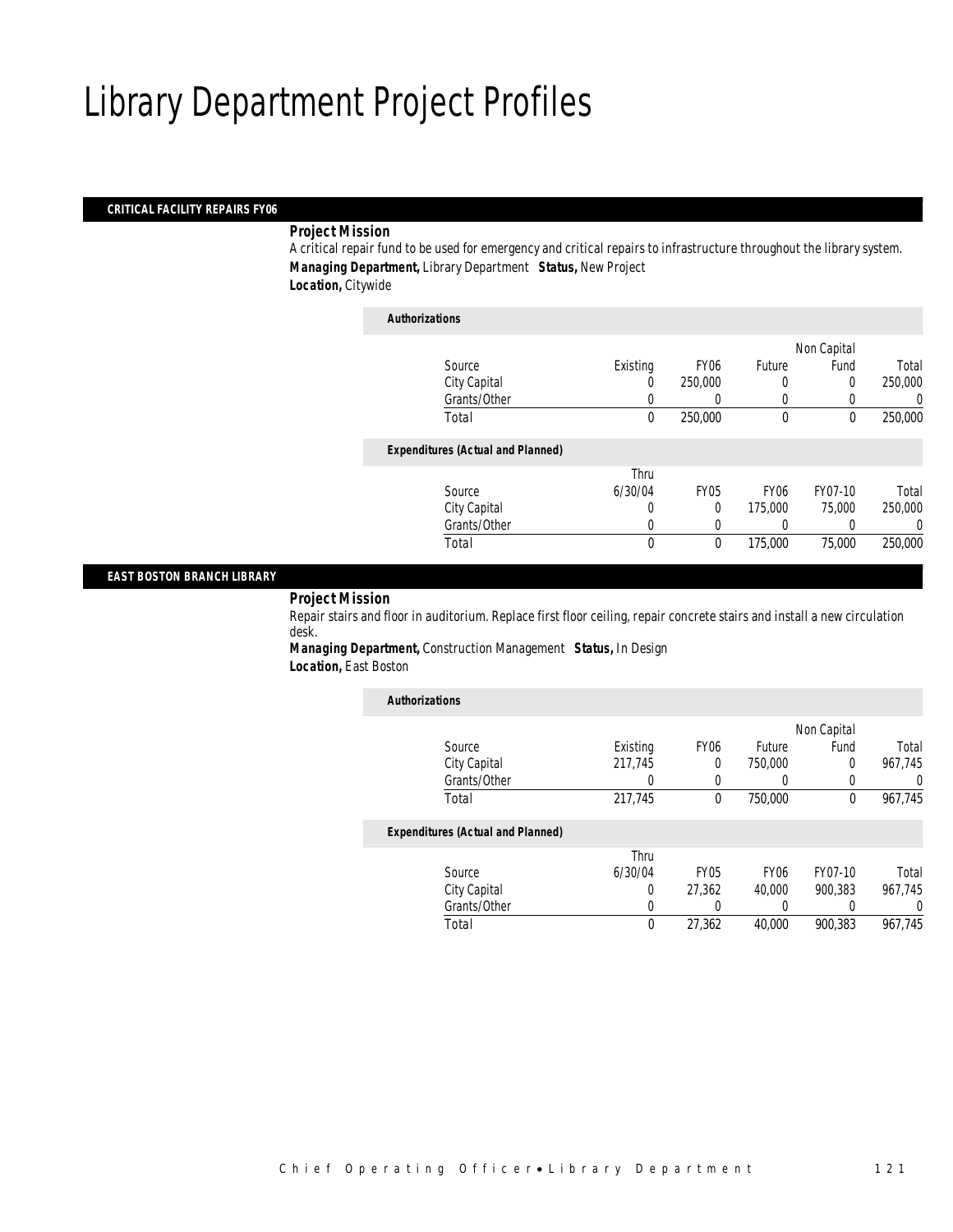#### *EGLESTON SQUARE BRANCH LIBRARY*

### *Project Mission*

Improve driveway, parking, and garden path areas. Replace fence and install window treatment at south wall. Add lighting to rear of lecture hall and install a handicap ramp. Perform partial window glazing at garden window wall and upgrade HVAC system.

*Managing Department,* Construction Management *Status,* In Design *Location,* Roxbury

| <b>Authorizations</b>                    |          |                  |                  |             |         |
|------------------------------------------|----------|------------------|------------------|-------------|---------|
|                                          |          |                  |                  | Non Capital |         |
| Source                                   | Existing | FY <sub>06</sub> | Future           | Fund        | Total   |
| City Capital                             | 206.267  | $\Omega$         | 710.000          | 0           | 916.267 |
| Grants/Other                             |          | $\left($         | $\left( \right)$ | 0           |         |
| Total                                    | 206,267  | $\theta$         | 710,000          | 0           | 916,267 |
| <b>Expenditures (Actual and Planned)</b> |          |                  |                  |             |         |
|                                          | Thru     |                  |                  |             |         |
| Source                                   | 6/30/04  | FY <sub>05</sub> | FY <sub>06</sub> | FY07-10     | Total   |
| City Capital                             | 0        | 23.875           | 40,000           | 852.392     | 916,267 |
| Grants/Other                             |          |                  | 0                | 0           |         |
| Total                                    | $\theta$ | 23,875           | 40,000           | 852,392     | 916,267 |

### *FANEUIL BRANCH LIBRARY PHASE II*

*Project Mission* 

Install new fire alarm system, repoint stairs and refurbish interior finishes. Improve interior lighting. Provide exterior signage, upgrade HVAC system and improve access.

*Managing Department,* Construction Management *Status,* In Design

*Location,* Allston/Brighton

| <b>Authorizations</b>                    |          |                  |                  |             |           |
|------------------------------------------|----------|------------------|------------------|-------------|-----------|
|                                          |          |                  |                  | Non Capital |           |
| Source                                   | Existing | FY <sub>06</sub> | <b>Future</b>    | Fund        | Total     |
| City Capital                             | 358.650  | 0                | 760.000          | 0           | 1.118.650 |
| Grants/Other                             | 0        | 0                | 0                |             | $\Omega$  |
| Total                                    | 358,650  | 0                | 760,000          | 0           | 1,118,650 |
| <b>Expenditures (Actual and Planned)</b> |          |                  |                  |             |           |
|                                          | Thru     |                  |                  |             |           |
| Source                                   | 6/30/04  | <b>FY05</b>      | FY <sub>06</sub> | FY07-10     | Total     |
| City Capital                             | 0        | 40,000           | 30,000           | 1.048.650   | 1.118.650 |
| Grants/Other                             | 0        | 0                | 0                |             | $\Omega$  |
| Total                                    | 0        | 40,000           | 30,000           | 1.048.650   | 1.118.650 |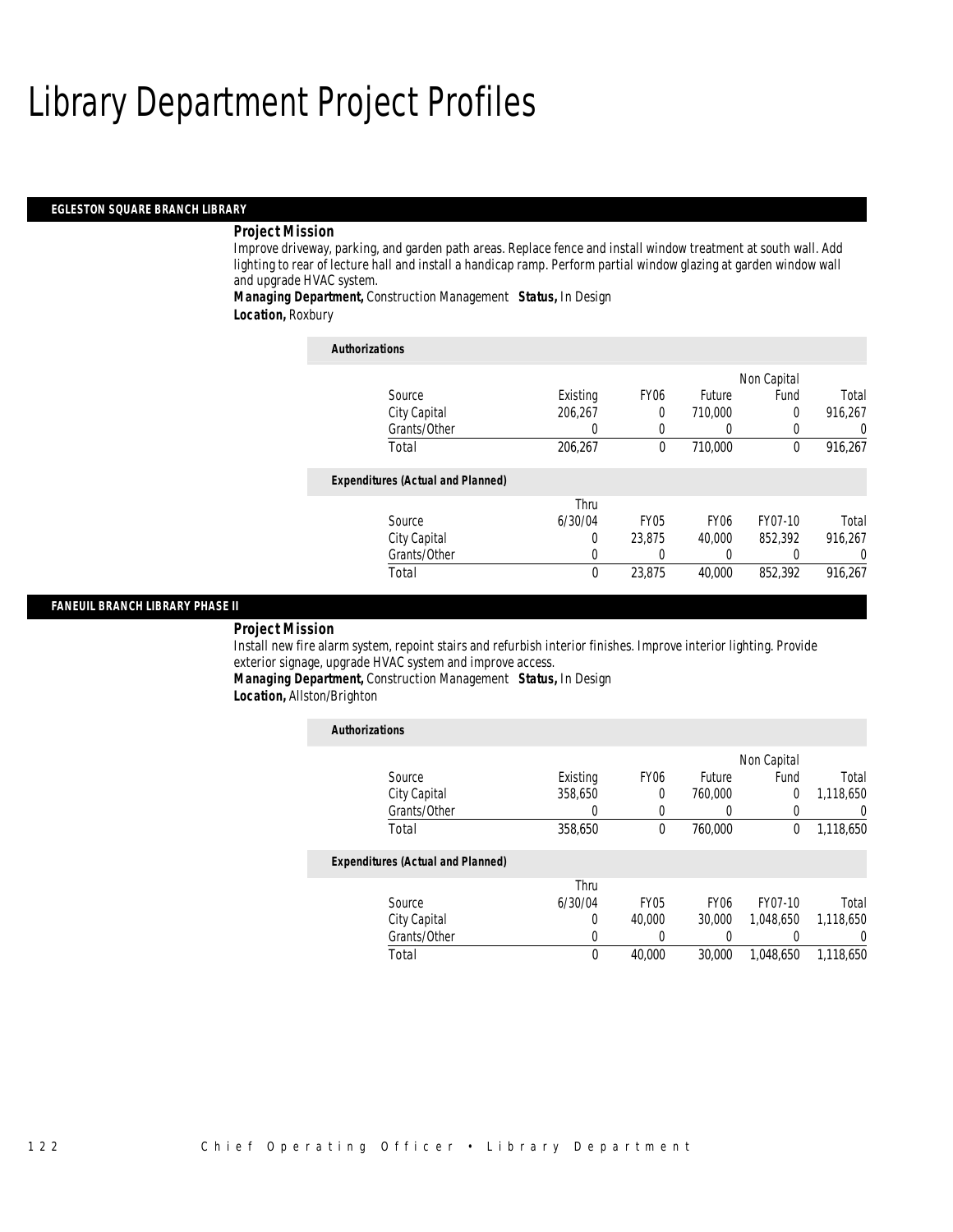### *GROVE HALL BRANCH LIBRARY*

### *Project Mission*

Perform minor roof repairs and replace HVAC equipment. *Managing Department,* Construction Management *Status,* In Construction *Location,* Roxbury

| <b>Authorizations</b>                    |           |                |                  |             |           |
|------------------------------------------|-----------|----------------|------------------|-------------|-----------|
|                                          |           |                |                  | Non Capital |           |
| Source                                   | Existing  | <b>FY06</b>    | Future           | Fund        | Total     |
| City Capital                             | 1,526,075 | $\Omega$       | 0                | 0           | 1,526,075 |
| Grants/Other                             | 0         | $\overline{0}$ | 0                | 0           | 0         |
| Total                                    | 1,526,075 | $\theta$       | $\theta$         | 0           | 1,526,075 |
| <b>Expenditures (Actual and Planned)</b> |           |                |                  |             |           |
|                                          | Thru      |                |                  |             |           |
| Source                                   | 6/30/04   | FY05           | FY <sub>06</sub> | FY07-10     | Total     |
| City Capital                             | 24,897    | 100,000        | 60,000           | 1.341.178   | 1,526,075 |
| Grants/Other                             | 0         |                |                  | 0           | 0         |
| Total                                    | 24,897    | 100,000        | 60,000           | 1,341,178   | 1,526,075 |
|                                          |           |                |                  |             |           |

### *HVAC REPLACEMENT AT THREE BRANCH LIBRARIES*

*Project Mission* 

Replace HVAC systems at branch libraries in Charlestown, Roslindale and the West End. *Managing Department,* Construction Management *Status,* To Be Scheduled *Location,* Various neighborhoods

| <b>Authorizations</b> |                                          |          |                  |                  |             |                  |
|-----------------------|------------------------------------------|----------|------------------|------------------|-------------|------------------|
|                       |                                          |          |                  |                  | Non Capital |                  |
|                       | Source                                   | Existing | FY <sub>06</sub> | Future           | Fund        | Total            |
|                       | City Capital                             |          | $\overline{0}$   | 1,935,000        | 0           | 1,935,000        |
|                       | Grants/Other                             | O        |                  |                  | 0           | $\left( \right)$ |
|                       | Total                                    | $\theta$ | 0                | 1,935,000        | 0           | 1,935,000        |
|                       |                                          |          |                  |                  |             |                  |
|                       | <b>Expenditures (Actual and Planned)</b> |          |                  |                  |             |                  |
|                       |                                          | Thru     |                  |                  |             |                  |
|                       | Source                                   | 6/30/04  | FY <sub>05</sub> | FY <sub>06</sub> | FY07-10     | Total            |
|                       | City Capital                             | 0        | 0                | 0                | 1,935,000   | 1,935,000        |
|                       | Grants/Other                             |          |                  | 0                |             | $\left( \right)$ |
|                       | Total                                    | 0        |                  | 0                | 1.935.000   | 1.935.000        |

Total 0 0 0 1,935,000 1,935,000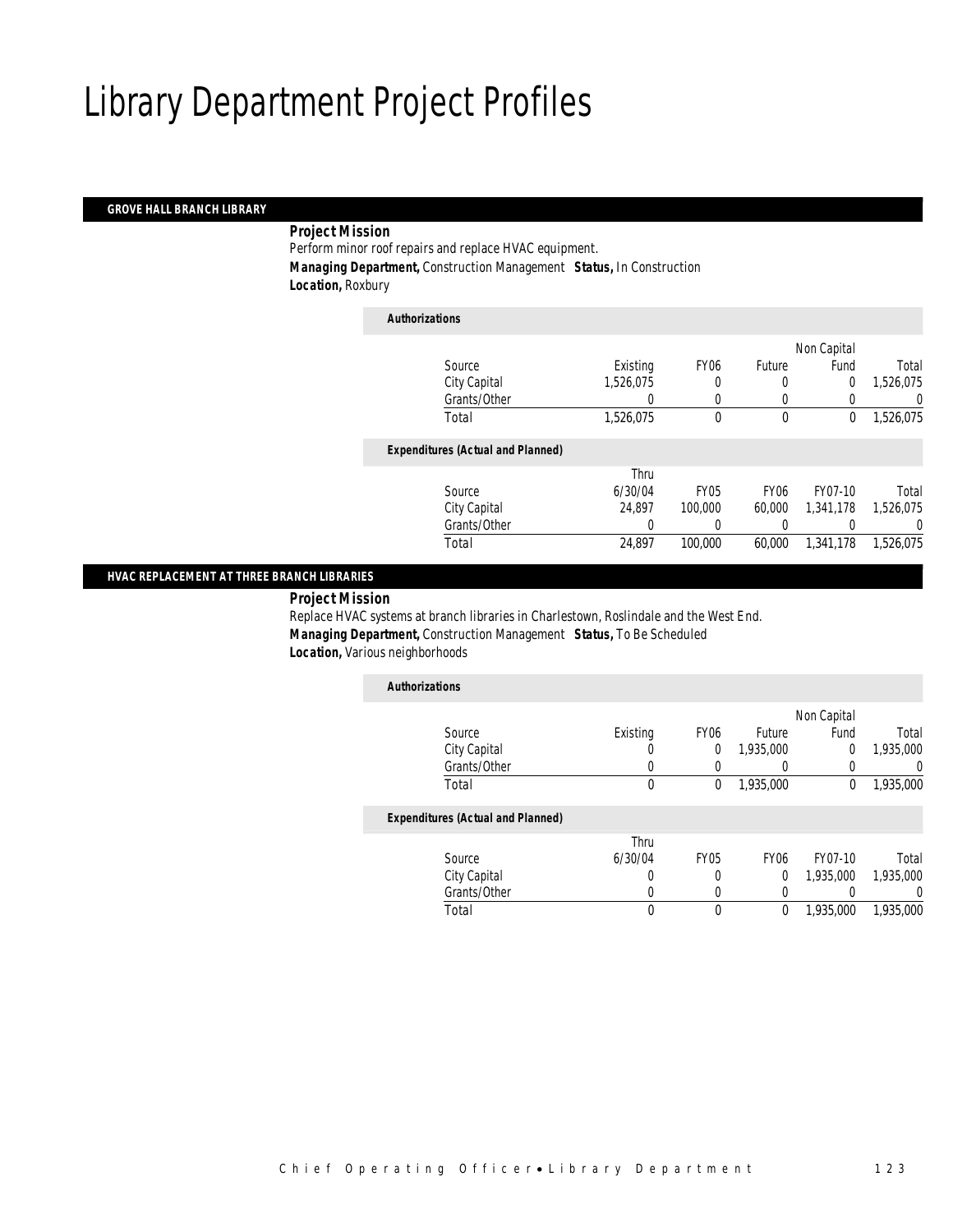### *JAMAICA PLAIN BRANCH LIBRARY PHASE II*

### *Project Mission*

Improvements for persons with disabilities including access to lower level community room and lecture hall and construction of accessible bathrooms on the main and lower floors.

*Managing Department,* Construction Management *Status,* In Design

*Location,* Jamaica Plain

| <b>Authorizations</b>                    |          |                  |             |             |         |
|------------------------------------------|----------|------------------|-------------|-------------|---------|
|                                          |          |                  |             | Non Capital |         |
| Source                                   | Existing | FY <sub>06</sub> | Future      | Fund        | Total   |
| City Capital                             | 445.244  | 0                | 0           | 0           | 445.244 |
| Grants/Other                             | $\left($ | 0                | 0           | 0           |         |
| Total                                    | 445.244  | $\theta$         | $\theta$    | $\theta$    | 445.244 |
| <b>Expenditures (Actual and Planned)</b> |          |                  |             |             |         |
|                                          | Thru     |                  |             |             |         |
| Source                                   | 6/30/04  | FY <sub>05</sub> | <b>FY06</b> | FY07-10     | Total   |
| City Capital                             | 0        | 20,000           | 177.899     | 247.345     | 445.244 |
| Grants/Other                             | 0        | 0                | 0           |             |         |
| Total                                    | $\theta$ | 20,000           | 177.899     | 247.345     | 445.244 |

### *JOHNSON BUILDING AND MCKIM BUILDING*

 *Project Mission* Waterproof the facility foundations and basement floors. *Managing Department,* Construction Management *Status,* New Project *Location,* Back Bay/Beacon Hill

| <b>Authorizations</b>                    |          |                  |               |             |           |
|------------------------------------------|----------|------------------|---------------|-------------|-----------|
|                                          |          |                  |               | Non Capital |           |
| Source                                   | Existing | FY <sub>06</sub> | <b>Future</b> | Fund        | Total     |
| City Capital                             |          | $\overline{0}$   | 4,000,000     | $\mathbf 0$ | 4,000,000 |
| Grants/Other                             |          | 0                | 0             | 0           |           |
| Total                                    | $\theta$ | 0                | 4,000,000     | 0           | 4,000,000 |
| <b>Expenditures (Actual and Planned)</b> |          |                  |               |             |           |
|                                          | Thru     |                  |               |             |           |
| Source                                   | 6/30/04  | <b>FY05</b>      | <b>FY06</b>   | FY07-10     | Total     |
| City Capital                             |          | 0                | 0             | 4.000.000   | 4.000.000 |
| Grants/Other                             |          | 0                | 0             |             |           |
| Total                                    | 0        | 0                | 0             | 4.000.000   | 4.000.000 |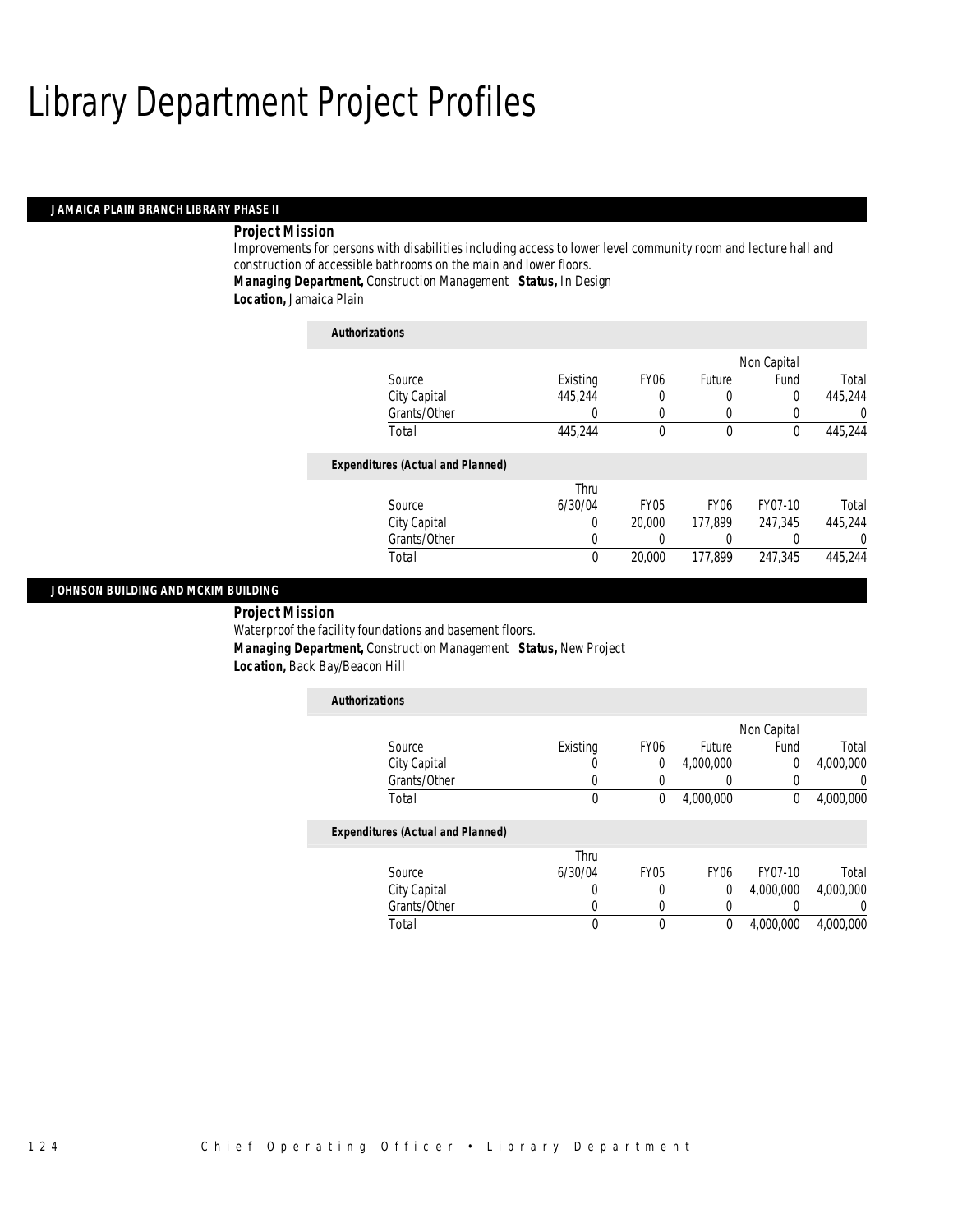### *JOHNSON BUILDING FIRE ALARM UPGRADE*

## *Project Mission*

Upgrade the existing fire alarm system. *Managing Department,* Construction Management *Status,* In Construction

*Location,* Back Bay/Beacon Hill

| <b>Authorizations</b>                    |           |             |                  |             |           |
|------------------------------------------|-----------|-------------|------------------|-------------|-----------|
|                                          |           |             |                  | Non Capital |           |
| Source                                   | Existing  | <b>FY06</b> | Future           | Fund        | Total     |
| City Capital                             | 2,775,700 | 0           | 0                | 0           | 2,775,700 |
| Grants/Other                             |           |             | 0                |             | 0         |
| Total                                    | 2,775,700 | 0           | $\mathbf 0$      | 0           | 2,775,700 |
| <b>Expenditures (Actual and Planned)</b> |           |             |                  |             |           |
|                                          | Thru      |             |                  |             |           |
| Source                                   | 6/30/04   | <b>FY05</b> | FY <sub>06</sub> | FY07-10     | Total     |
| City Capital                             | 293.285   | 1.100.000   | 68.665           | 1,313,750   | 2.775.700 |
| Grants/Other                             |           | 0           |                  |             | 0         |
| Total                                    | 293.285   | 1,100,000   | 68.665           | 1,313,750   | 2.775.700 |
|                                          |           |             |                  |             |           |

### *JOHNSON BUILDING INFRASTRUCTURE*

## *Project Mission*

Install sound attenuation alterations and acoustical paneling to reduce externally emitted noise. Enhance HVAC in the Circulation area. Adjust platform at the Boylston Street entrance and install a new sewer ejector pump. *Managing Department,* Construction Management *Status,* To Be Scheduled *Location,* Back Bay/Beacon Hill

| <b>Authorizations</b>                    |          |                  |                  |             |         |
|------------------------------------------|----------|------------------|------------------|-------------|---------|
|                                          |          |                  |                  | Non Capital |         |
| Source                                   | Existing | FY <sub>06</sub> | Future           | Fund        | Total   |
| City Capital                             | 0        | 0                | 345,000          | 0           | 345,000 |
| Grants/Other                             | 0        |                  |                  |             | 0       |
| Total                                    | 0        | 0                | 345,000          | $\mathbf 0$ | 345,000 |
| <b>Expenditures (Actual and Planned)</b> |          |                  |                  |             |         |
|                                          | Thru     |                  |                  |             |         |
| Source                                   | 6/30/04  | <b>FY05</b>      | FY <sub>06</sub> | FY07-10     | Total   |
| City Capital                             | 0        | 0                | 0                | 345,000     | 345,000 |
| Grants/Other                             | 0        | 0                | 0                |             | 0       |
| Total                                    | 0        | 0                | 0                | 345,000     | 345,000 |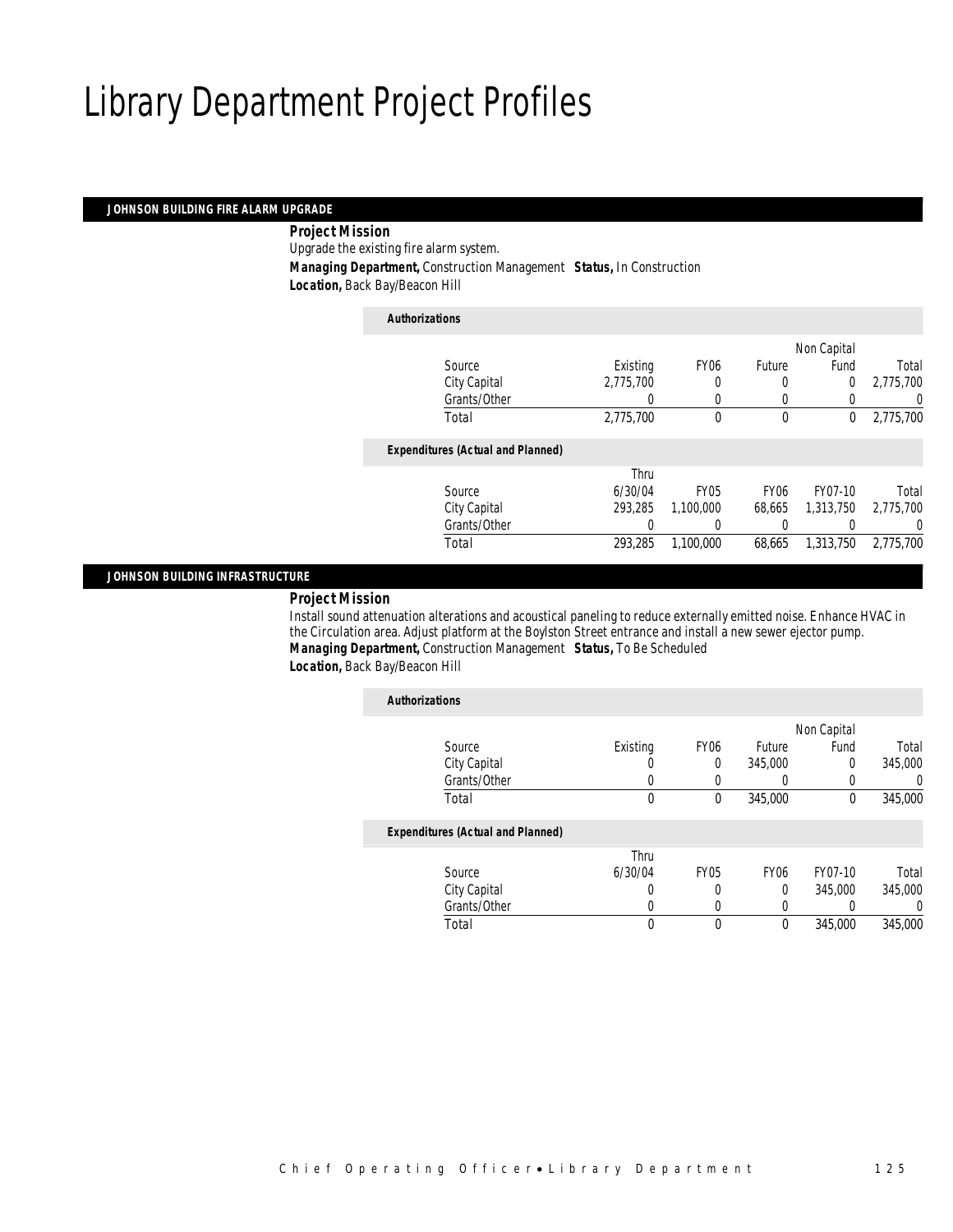#### *JOHNSON BUILDING INTERIOR REPAIRS*

### *Project Mission*

Develop a new signage system, improve ventilation system and install a new public address system. *Managing Department,* Construction Management *Status,* To Be Scheduled *Location,* Back Bay/Beacon Hill

| AUUDULLAUVUS                             |          |                  |                  |             |          |
|------------------------------------------|----------|------------------|------------------|-------------|----------|
|                                          |          |                  |                  | Non Capital |          |
| Source                                   | Existing | FY <sub>06</sub> | Future           | Fund        | Total    |
| City Capital                             | 750,000  | 0                | 0                | 0           | 750,000  |
| Grants/Other                             | 0        | 0                | 0                | 0           | 0        |
| Total                                    | 750,000  | 0                | 0                | $\bf{0}$    | 750,000  |
| <b>Expenditures (Actual and Planned)</b> |          |                  |                  |             |          |
|                                          | Thru     |                  |                  |             |          |
| Source                                   | 6/30/04  | FY <sub>05</sub> | FY <sub>06</sub> | FY07-10     | Total    |
| City Capital                             | 0        | 0                | 0                | 750,000     | 750,000  |
| Grants/Other                             | 0        | 0                | 0                |             | $\Omega$ |
| Total                                    | 0        | 0                | 0                | 750,000     | 750,000  |

### *JOHNSON BUILDING LOBBY ANALYSIS*

*Project Mission* 

Undertake an analysis of the Johnson Building main lobby.

*Authorizations*

*Managing Department,* Construction Management *Status,* To Be Scheduled

*Location,* Back Bay/Beacon Hill

| Existing | FY <sub>06</sub> | Future | Fund | Total       |
|----------|------------------|--------|------|-------------|
| 119,086  | 0                |        |      | 119,086     |
|          |                  |        |      |             |
| 119,086  |                  | 0      |      | 119,086     |
|          |                  |        |      | Non Capital |

### *Expenditures (Actual and Planned)*

|              | Thru    |      |                  |         |         |
|--------------|---------|------|------------------|---------|---------|
| Source       | 6/30/04 | FY05 | FY <sub>06</sub> | FY07-10 | Total   |
| City Capital |         |      |                  | 119.086 | 119,086 |
| Grants/Other |         |      |                  |         |         |
| Total        |         |      |                  | 119,086 | 119,086 |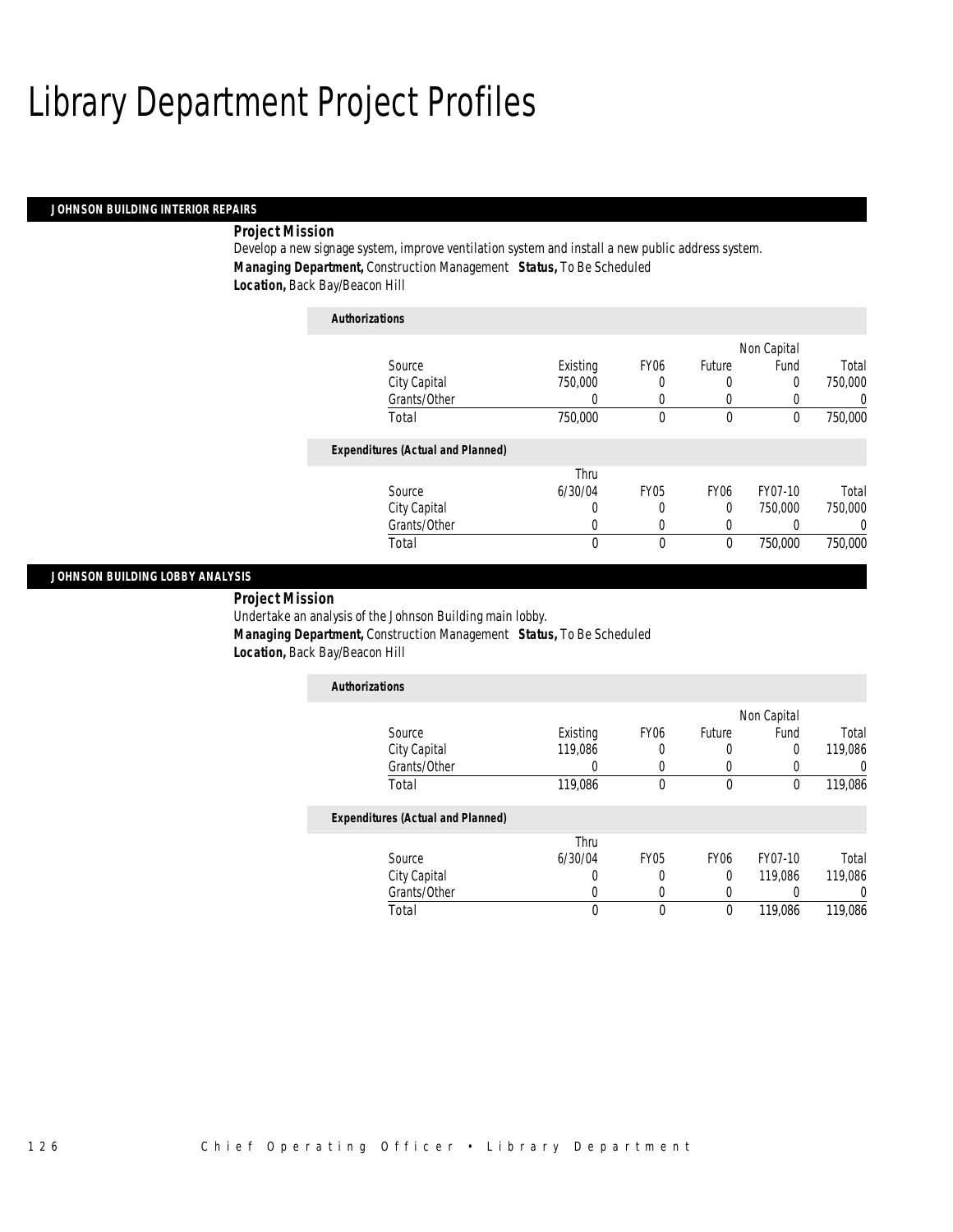#### *LOWER MILLS BRANCH LIBRARY*

### *Project Mission*

Replace doors at front entry and to lecture hall. Improve lighting and install acoustical cushioning in lecture hall. Improve exterior security lighting. Repair retaining wall on east side of building. Replace roof. *Managing Department,* Construction Management *Status,* Complete

*Location,* Dorchester

| <b>Authorizations</b> |                                          |           |             |                  |             |           |
|-----------------------|------------------------------------------|-----------|-------------|------------------|-------------|-----------|
|                       |                                          |           |             |                  | Non Capital |           |
|                       | Source                                   | Existing  | <b>FY06</b> | Future           | Fund        | Total     |
|                       | City Capital                             | 1.066.219 | 0           | 0                | $\theta$    | 1,066,219 |
|                       | Grants/Other                             | 0         | 0           | 0                |             | 0         |
|                       | Total                                    | 1.066.219 | 0           | $\mathbf 0$      | 0           | 1,066,219 |
|                       | <b>Expenditures (Actual and Planned)</b> |           |             |                  |             |           |
|                       |                                          | Thru      |             |                  |             |           |
|                       | Source                                   | 6/30/04   | <b>FY05</b> | FY <sub>06</sub> | FY07-10     | Total     |
|                       | City Capital                             | 764,729   | 301,490     | 0                | $\Omega$    | 1,066,219 |
|                       | Grants/Other                             | 0         | 0           | 0                |             | 0         |
|                       | Total                                    | 764.729   | 301.490     | $\theta$         | $\theta$    | 1.066.219 |

### *MATTAPAN BRANCH LIBRARY*

### *Project Mission*

Repair outside stairs. Replace roof, front doors and floor tiles. Repair and paint damaged walls. Upgrade electric system. Install security screens on all windows. Repair water damage and improve interior lighting. *Managing Department,* Construction Management *Status,* To Be Scheduled *Location,* Mattapan

| <b>Authorizations</b>                    |          |                  |                  |             |         |
|------------------------------------------|----------|------------------|------------------|-------------|---------|
|                                          |          |                  |                  | Non Capital |         |
| Source                                   | Existing | FY <sub>06</sub> | Future           | Fund        | Total   |
| City Capital                             | 517.901  | 0                | 0                | $\Omega$    | 517,901 |
| Grants/Other                             | 0        | 0                | 0                |             | 0       |
| Total                                    | 517.901  | $\theta$         | $\theta$         | $\theta$    | 517,901 |
| <b>Expenditures (Actual and Planned)</b> |          |                  |                  |             |         |
|                                          | Thru     |                  |                  |             |         |
| Source                                   | 6/30/04  | FY <sub>05</sub> | FY <sub>06</sub> | FY07-10     | Total   |
| City Capital                             | 21,827   | 0                | $\theta$         | 496.074     | 517,901 |
| Grants/Other                             | 0        | 0                | $\left($         |             | 0       |
| Total                                    | 21,827   | 0                | 0                | 496.074     | 517,901 |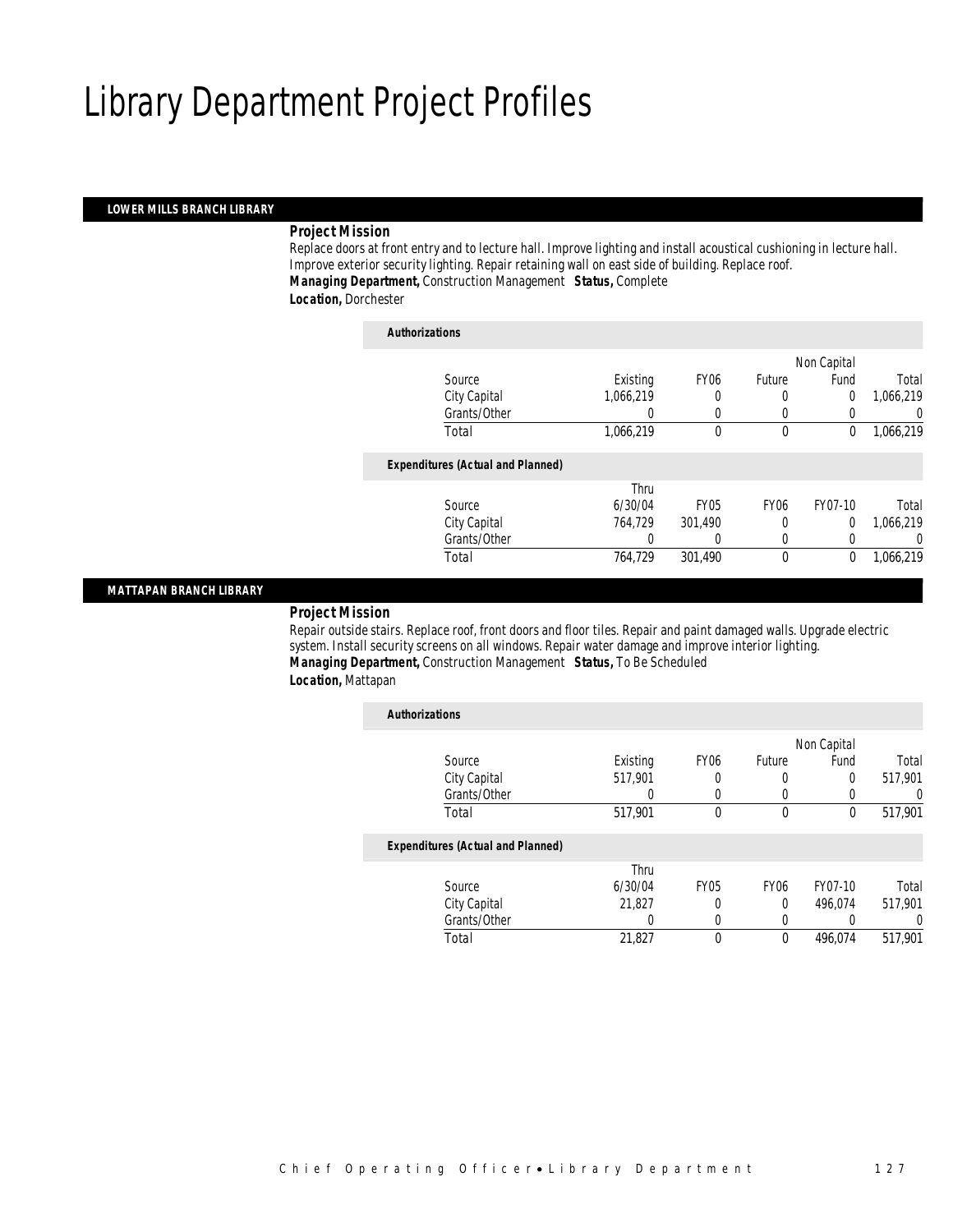### *MATTAPAN BRANCH LIBRARY (NEW)*

### *Project Mission*

*Authorizations*

Site acquisition, design, construction and furnishings for the development of a new branch library. *Managing Department,* Construction Management *Status,* To Be Scheduled *Location,* Mattapan

| Authorizations                           |            |                  |                  |             |            |
|------------------------------------------|------------|------------------|------------------|-------------|------------|
|                                          |            |                  |                  | Non Capital |            |
| Source                                   | Existing   | FY <sub>06</sub> | Future           | Fund        | Total      |
| City Capital                             | 10.138.000 | 0                | 0                | 0           | 10,138,000 |
| Grants/Other                             | 0          | 0                | 0                | 0           | 0          |
| Total                                    | 10,138,000 | 0                | 0                | 0           | 10,138,000 |
| <b>Expenditures (Actual and Planned)</b> |            |                  |                  |             |            |
|                                          | Thru       |                  |                  |             |            |
| Source                                   | 6/30/04    | <b>FY05</b>      | FY <sub>06</sub> | FY07-10     | Total      |
| City Capital                             | 0          | 0                | 3.000.000        | 7.138.000   | 10.138.000 |
| Grants/Other                             | 0          | 0                | 0                |             | 0          |
| Total                                    | 0          | 0                | 3,000,000        | 7,138,000   | 10,138,000 |
|                                          |            |                  |                  |             |            |

### *MCKIM LIBRARY CHILLER PUMPS*

*Project Mission* 

Replace six pumps and starters and miscellaneous equipment for the central chiller system. *Managing Department,* Construction Management *Status,* To Be Scheduled *Location,* Back Bay/Beacon Hill

| <b>Authorizations</b> |          |                  |         |             |         |
|-----------------------|----------|------------------|---------|-------------|---------|
|                       |          |                  |         | Non Capital |         |
| Source                | Existing | FY <sub>06</sub> | Future  | Fund        | Total   |
| City Capital          |          |                  | 685,000 |             | 685,000 |
| Grants/Other          |          |                  |         |             |         |
| Total                 |          |                  | 685,000 |             | 685,000 |

### *Expenditures (Actual and Planned)*

|              | Thru    |      |                  |         |         |
|--------------|---------|------|------------------|---------|---------|
| Source       | 6/30/04 | FY05 | FY <sub>06</sub> | FY07-10 | Total   |
| City Capital |         |      |                  | 685,000 | 685,000 |
| Grants/Other |         |      |                  |         |         |
| Total        |         |      |                  | 685,000 | 685,000 |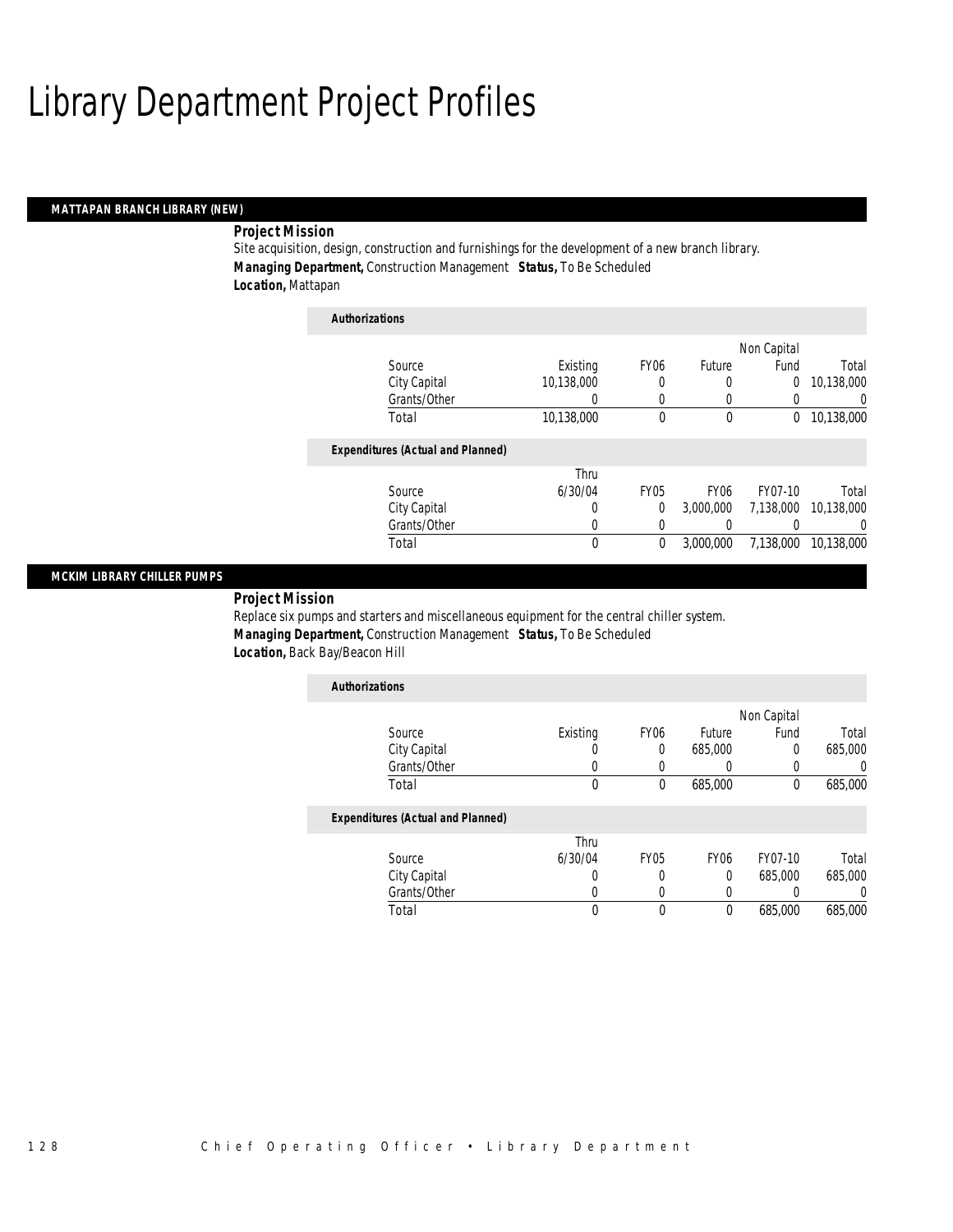### *MCKIM LIBRARY CHILLER STUDY*

### *Project Mission*

Study existing system conditions related to chilled water flow. *Managing Department,* Construction Management *Status,* To Be Scheduled *Location,* Back Bay/Beacon Hill

| <b>Authorizations</b>                    |          |                  |                  |             |        |
|------------------------------------------|----------|------------------|------------------|-------------|--------|
|                                          |          |                  |                  | Non Capital |        |
| Source                                   | Existing | FY <sub>06</sub> | Future           | Fund        | Total  |
| City Capital                             | 30,000   | 0                | 0                | 0           | 30,000 |
| Grants/Other                             | $\left($ | $\Omega$         | 0                | $\left($    |        |
| Total                                    | 30,000   | 0                | 0                | 0           | 30,000 |
| <b>Expenditures (Actual and Planned)</b> |          |                  |                  |             |        |
|                                          | Thru     |                  |                  |             |        |
| Source                                   | 6/30/04  | <b>FY05</b>      | FY <sub>06</sub> | FY07-10     | Total  |
| City Capital                             | 0        | 0                | 0                | 30,000      | 30,000 |
| Grants/Other                             | 0        | 0                | 0                | 0           |        |
| Total                                    | 0        | $\theta$         | 0                | 30,000      | 30,000 |
|                                          |          |                  |                  |             |        |

### *MCKIM LIBRARY PHASE II C*

### *Project Mission*

Extraordinary repairs and rehabiliation of the McKim Building. Phase II C interior and exterior restoration work includes the Abbey Room and the Sargent murals.

*Managing Department,* Construction Management *Status,* In Construction *Location,* Back Bay/Beacon Hill

| <b>Authorizations</b> |                                          |            |                  |             |             |            |
|-----------------------|------------------------------------------|------------|------------------|-------------|-------------|------------|
|                       |                                          |            |                  |             | Non Capital |            |
|                       | Source                                   | Existing   | FY <sub>06</sub> | Future      | Fund        | Total      |
|                       | City Capital                             | 400,000    | 0                | 0           | 0           | 400.000    |
|                       | Grants/Other                             | 20,000,000 |                  | 0           | 0           | 20,000,000 |
|                       | Total                                    | 20,400,000 | 0                | 0           | 0           | 20,400,000 |
|                       | <b>Expenditures (Actual and Planned)</b> |            |                  |             |             |            |
|                       |                                          | Thru       |                  |             |             |            |
|                       | Source                                   | 6/30/04    | <b>FY05</b>      | <b>FY06</b> | FY07-10     | Total      |
|                       | City Capital                             | $\Omega$   | 400,000          | 0           | 0           | 400,000    |
|                       | Grants/Other                             | 14,477,334 | 3.022.666        | 0           | 2,500,000   | 20,000,000 |
|                       | Total                                    | 14,477,334 | 3.422.666        | 0           | 2.500.000   | 20,400,000 |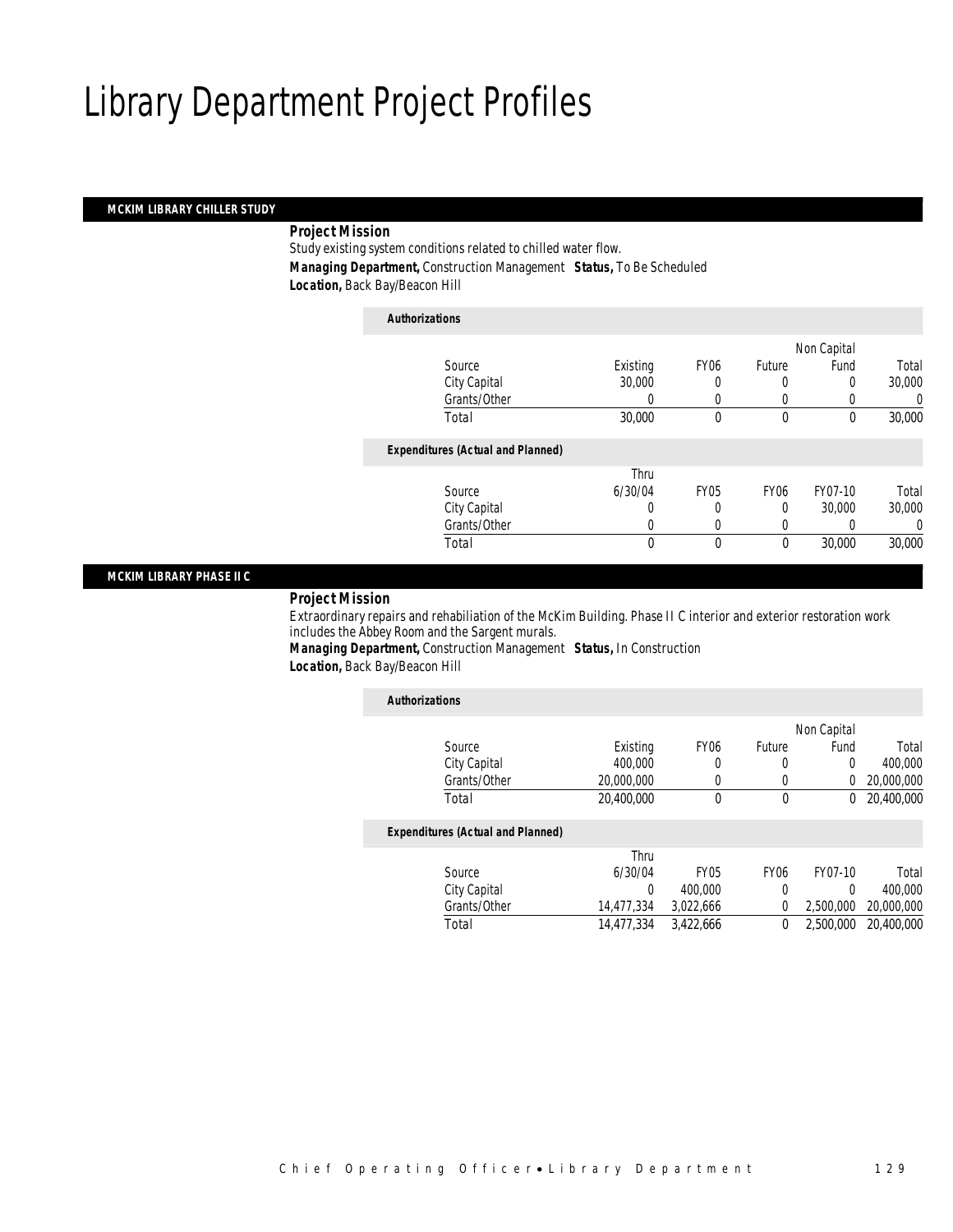#### *NORTH END BRANCH LIBRARY*

### *Project Mission*

Repair folding doors, exterior sign, repaint windows, investigate fountain leak, interior lighting, replace AC unit, address heat at librarian's office, repair/replace wooden shelves and work tables, replace tile floor, and install a new circulation desk.

### *Managing Department,* Construction Management *Status,* In Design *Location,* North End

| <b>Authorizations</b>                    |          |             |                  |             |         |
|------------------------------------------|----------|-------------|------------------|-------------|---------|
|                                          |          |             |                  | Non Capital |         |
| Source                                   | Existing | <b>FY06</b> | Future           | Fund        | Total   |
| City Capital                             | 330.550  | 0           | 610.000          | 0           | 940.550 |
| Grants/Other                             |          | 0           | 0                | 0           | 0       |
| Total                                    | 330.550  | 0           | 610.000          | $\mathbf 0$ | 940,550 |
| <b>Expenditures (Actual and Planned)</b> |          |             |                  |             |         |
|                                          | Thru     |             |                  |             |         |
| Source                                   | 6/30/04  | <b>FY05</b> | FY <sub>06</sub> | FY07-10     | Total   |
| City Capital                             | 0        | 27.367      | 40,000           | 873.183     | 940.550 |
| Grants/Other                             |          | 0           | 0                | 0           | 0       |
| Total                                    | $\theta$ | 27,367      | 40,000           | 873.183     | 940.550 |

### *PARKER HILL BRANCH LIBRARY*

*Project Mission* 

Replace roof with new slate and flashing. Repair water damaged ceilings and walls. Install timer for parking area lighting. Install exterior identification signage. Upgrade HVAC system and improve access. *Managing Department,* Construction Management *Status,* Complete

| <b>Authorizations</b>                    |           |                  |                  |             |           |
|------------------------------------------|-----------|------------------|------------------|-------------|-----------|
|                                          |           |                  |                  | Non Capital |           |
| Source                                   | Existing  | FY <sub>06</sub> | Future           | Fund        | Total     |
| City Capital                             | 1.155.000 | 0                | 0                | 0           | 1,155,000 |
| Grants/Other                             | 0         | 0                | 0                |             | $\Omega$  |
| Total                                    | 1,155,000 | 0                | 0                | 0           | 1,155,000 |
| <b>Expenditures (Actual and Planned)</b> |           |                  |                  |             |           |
|                                          | Thru      |                  |                  |             |           |
| Source                                   | 6/30/04   | <b>FY05</b>      | FY <sub>06</sub> | FY07-10     | Total     |
| City Capital                             | 61,012    | 764.192          | 288,316          | 41.480      | 1.155.000 |
| Grants/Other                             | 0         | 0                | 0                |             | $\Omega$  |
| Total                                    | 61,012    | 764.192          | 288,316          | 41.480      | 1.155.000 |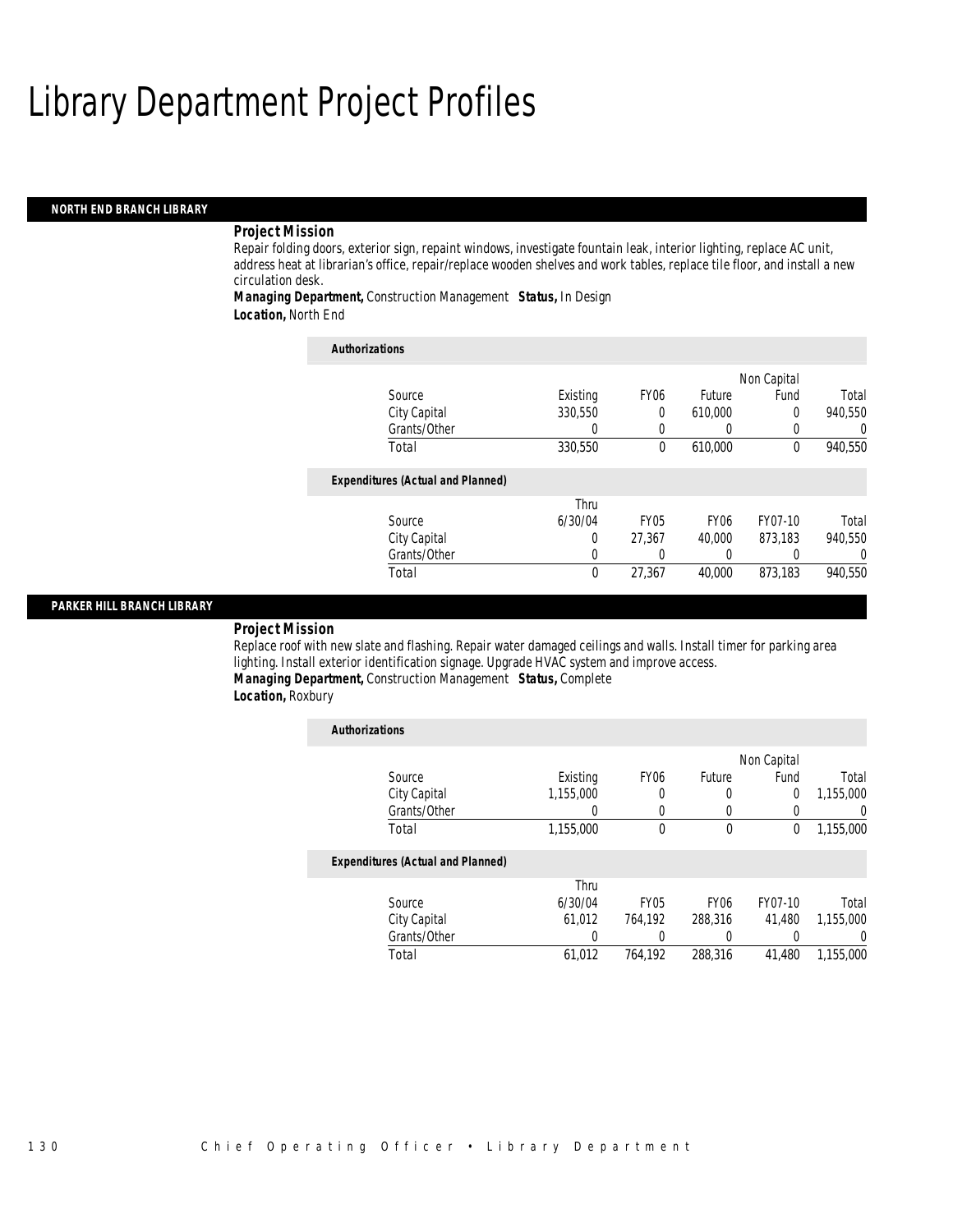### *RARE BOOKS CLIMATE CONTROL SYSTEM*

*Project Mission* 

Replace climate control system in the Rare Books Department of the central library. *Managing Department,* Construction Management *Status,* In Design *Location,* Back Bay/Beacon Hill

*Authorizations*

|                                          |          |             |                  | Non Capital |           |
|------------------------------------------|----------|-------------|------------------|-------------|-----------|
| Source                                   | Existing | <b>FY06</b> | Future           | Fund        | Total     |
| City Capital                             | 150,000  | 0           | 0                |             | 150,000   |
| Grants/Other                             | 0        | 0           | $\overline{0}$   | 1,650,000   | 1,650,000 |
| Total                                    | 150,000  | 0           | 0                | 1,650,000   | 1,800,000 |
|                                          |          |             |                  |             |           |
| <b>Expenditures (Actual and Planned)</b> |          |             |                  |             |           |
|                                          | Thru     |             |                  |             |           |
| Source                                   | 6/30/04  | <b>FY05</b> | FY <sub>06</sub> | FY07-10     | Total     |
| City Capital                             | $\Omega$ | 100,000     | 25,000           | 25,000      | 150,000   |
| Grants/Other                             | 0        |             |                  |             | 0         |
| Total                                    | 0        | 100,000     | 25,000           | 25,000      | 150,000   |
|                                          |          |             |                  |             |           |

*ROOF REPLACEMENT AT 8 BRANCH LIBRARIES* 

*Project Mission* 

Replace roof and repair/replace windows at Fields Corner, Mattapan, South End, West Roxbury. Replace roof at West End. Roof repairs and repair/replace windows at Adams Street, Charlestown and North End libraries. *Managing Department,* Construction Management *Status,* To Be Scheduled

*Location,* Various neighborhoods

| <b>Authorizations</b> |                                          |          |                  |             |             |           |
|-----------------------|------------------------------------------|----------|------------------|-------------|-------------|-----------|
|                       |                                          |          |                  |             | Non Capital |           |
|                       | Source                                   | Existing | FY <sub>06</sub> | Future      | Fund        | Total     |
|                       | City Capital                             | 0        | 1.000.000        | 2,580,000   | 0           | 3,580,000 |
|                       | Grants/Other                             | 0        |                  | 0           | 0           | 0         |
|                       | Total                                    | 0        | 1.000.000        | 2,580,000   | 0           | 3.580.000 |
|                       | <b>Expenditures (Actual and Planned)</b> |          |                  |             |             |           |
|                       |                                          | Thru     |                  |             |             |           |
|                       | Source                                   | 6/30/04  | <b>FY05</b>      | <b>FY06</b> | FY07-10     | Total     |
|                       | City Capital                             | 0        | 0                | 100,000     | 3.480.000   | 3.580.000 |
|                       | Grants/Other                             | 0        | 0                | 0           |             | 0         |
|                       | Total                                    | 0        | 0                | 100,000     | 3,480,000   | 3.580.000 |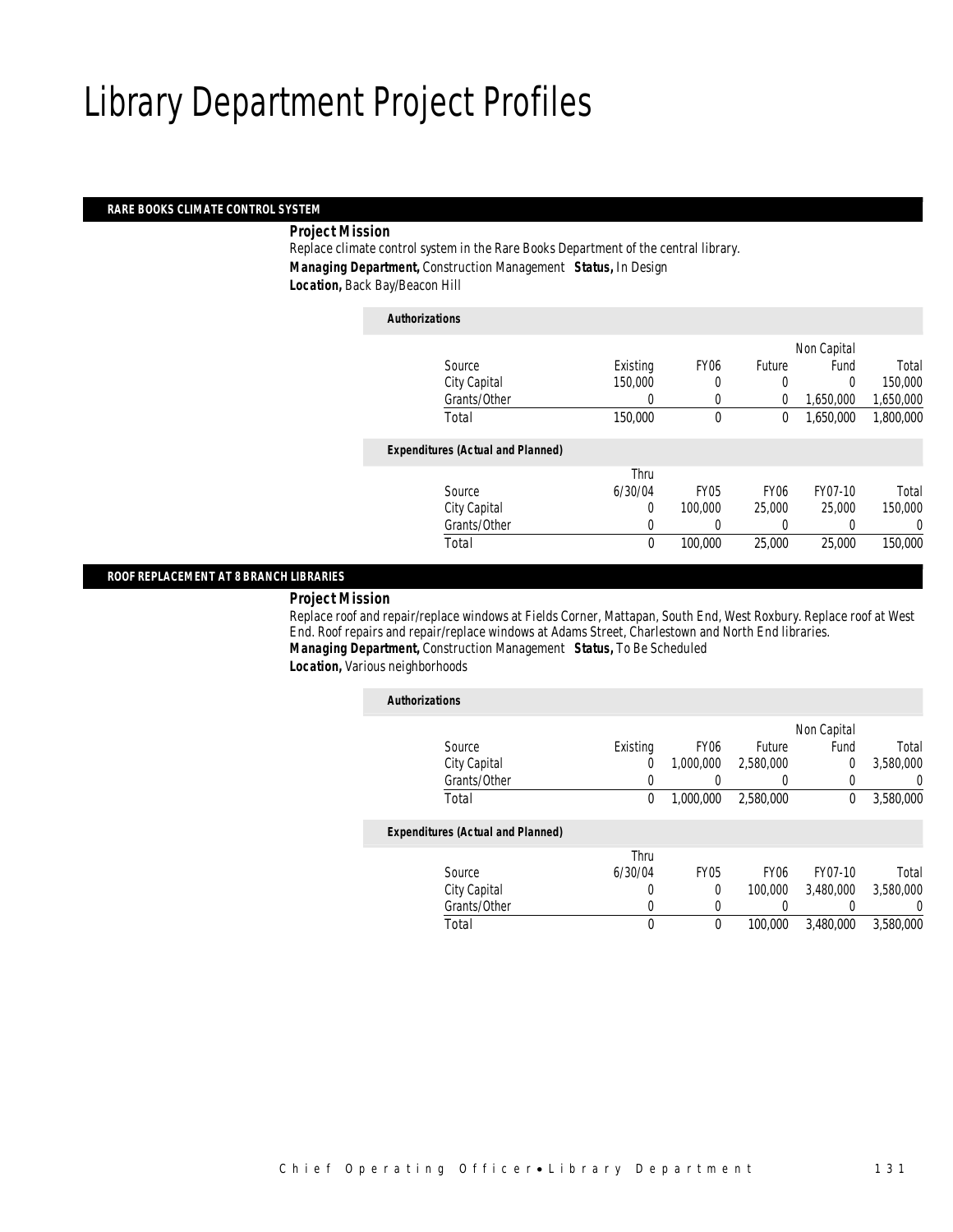### *UPHAMS CORNER LIBRARY (NEW)*

### *Project Mission*

Site acquisition, design, construction and furnishings for the development of a new branch library. *Managing Department,* Construction Management *Status,* To Be Scheduled *Location,* Dorchester

### *Authorizations*

|                                          |          |                  |                  | Non Capital  |            |
|------------------------------------------|----------|------------------|------------------|--------------|------------|
| Source                                   | Existing | FY <sub>06</sub> | Future           | Fund         | Total      |
| City Capital                             | 690,000  | 0                | 12,290,000       | $\mathbf{0}$ | 12,980,000 |
| Grants/Other                             |          |                  | 0                | 0            | 0          |
| Total                                    | 690,000  | 0                | 12,290,000       | 0            | 12,980,000 |
|                                          |          |                  |                  |              |            |
| <b>Expenditures (Actual and Planned)</b> |          |                  |                  |              |            |
|                                          | Thru     |                  |                  |              |            |
| Source                                   | 6/30/04  | FY <sub>05</sub> | FY <sub>06</sub> | FY07-10      | Total      |
| City Capital                             | 0        | 0                | 0                | 12,980,000   | 12,980,000 |
| Grants/Other                             | 0        | 0                | 0                |              | $\left($   |
| Total                                    | 0        | 0                | 0                | 12,980,000   | 12.980.000 |
|                                          |          |                  |                  |              |            |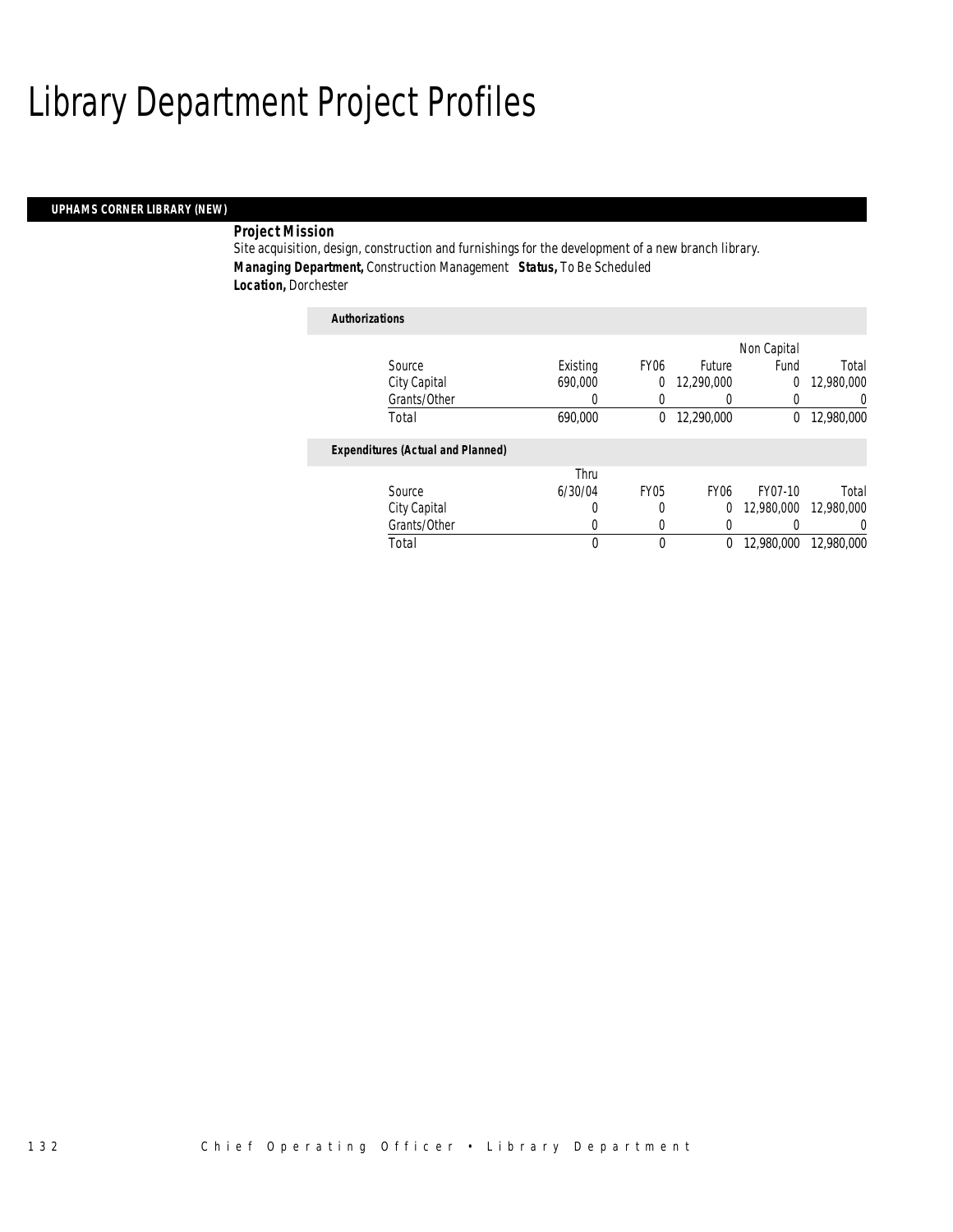# Management Information Services Operating Budget

#### *William Holland, Acting Chief Information Officer Appropriation: 149*

## *Department Mission*

The mission of the Management and Information Services Department is to provide systems and technologies that provide department personnel with information relative to their operations, support strategic planning, promote effective resource management, enhance customer service and promote internal and external electronic and voice communications.

### *FY06 Performance Objectives*

- To upgrade and operate the IBM production systems and ensure they are available to support the business requirements of the City.
- To assist City departments with telecommunication needs.
- To ensure compliance by operators with cable franchise requirements by evaluating and facilitating processing of complaints between user and provider.
- To upgrade and maintain server software at appropriate levels.
- To ensure the Windows Active Directory server based systems are available to support the business requirements of the City.
- To manage the CityofBoston.gov web site and its ongoing development.
- To continue to enhance the City's services and monitor network utilization City-wide.
- To ensure operational needs are met through BAIS Financial and BAIS HRMS software applications.

| <b>Operating Budget</b>            | Program Name                              | Total Actual '03 | <b>Total Actual '04</b> | Total Approp '05 | Total Budget '06 |
|------------------------------------|-------------------------------------------|------------------|-------------------------|------------------|------------------|
|                                    | Administration                            | 795.490          | 731.422                 | 657.753          | 637,746          |
|                                    | Application Development & System Analysis | 1.344.725        | 1.640.597               | 1.801.736        | 1,863,383        |
|                                    | eGovernment                               | 713.165          | 513.746                 | 637.228          | 607,946          |
|                                    | <b>Technical Support &amp; Services</b>   | 1.250.744        | 1,418,983               | 1,604,168        | 1,525,883        |
|                                    | <b>BAIS Support</b>                       | 4.425.627        | 3.730.050               | 3.653.211        | 4.034.702        |
|                                    | <b>Operations</b>                         | 2.917.015        | 2,880,294               | 2,831,292        | 2,379,610        |
|                                    | <b>Servers</b>                            | 708,179          | 785,144                 | 849,522          | 990,810          |
|                                    | Telecommunications                        | 787.826          | 772.540                 | 852,173          | 878,158          |
|                                    | Cable & Video Services                    | 504,359          | 317,069                 | 404,659          | 418,510          |
|                                    | Total                                     | 13,447,130       | 12,789,845              | 13,291,742       | 13,336,748       |
|                                    |                                           |                  |                         |                  |                  |
| <b>Selected Service Indicators</b> |                                           | Actual '03       | Actual '04              | Approp '05       | Budget '06       |
|                                    | Personnel Services                        | 7.348.010        | 6,954,506               | 7.742.398        | 7,862,046        |
|                                    | Non Personnel                             | 6,099,120        | 5,835,339               | 5,549,344        | 5,474,703        |
|                                    | Total                                     | 13,447,130       | 12,789,845              | 13.291.742       | 13,336,748       |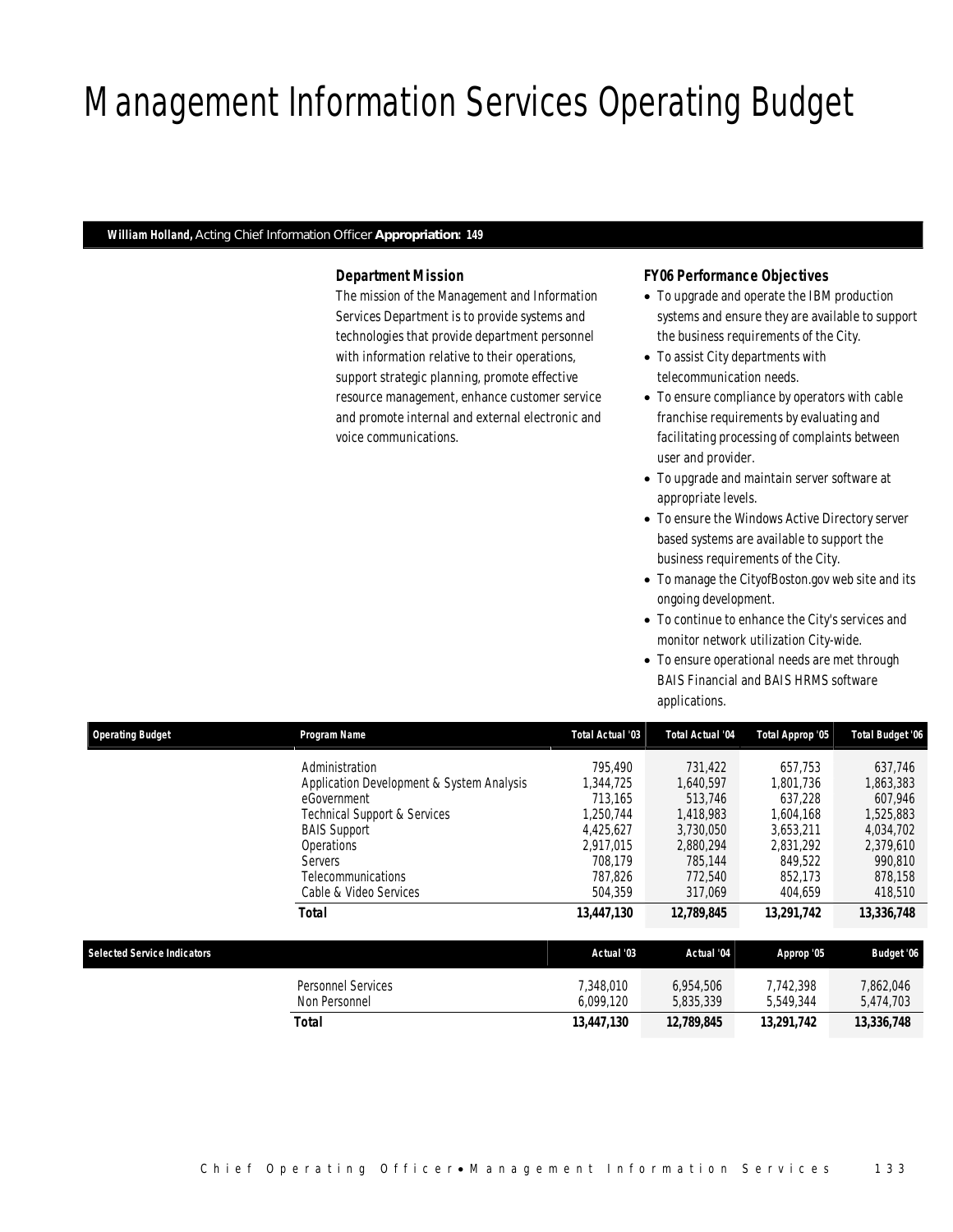# Management & Information Services Operating Budget



### *Description of Services*

The Management Information Systems department provides the infrastructure for voice and data networking and communications citywide. The Department maintains hardware platforms, and supports applications and office automation functionality for all City agencies. Personnel skilled in programming, analysis, hardware and software support, training, communications, and general technology consulting work with user departments on enhancing and maintaining their information systems.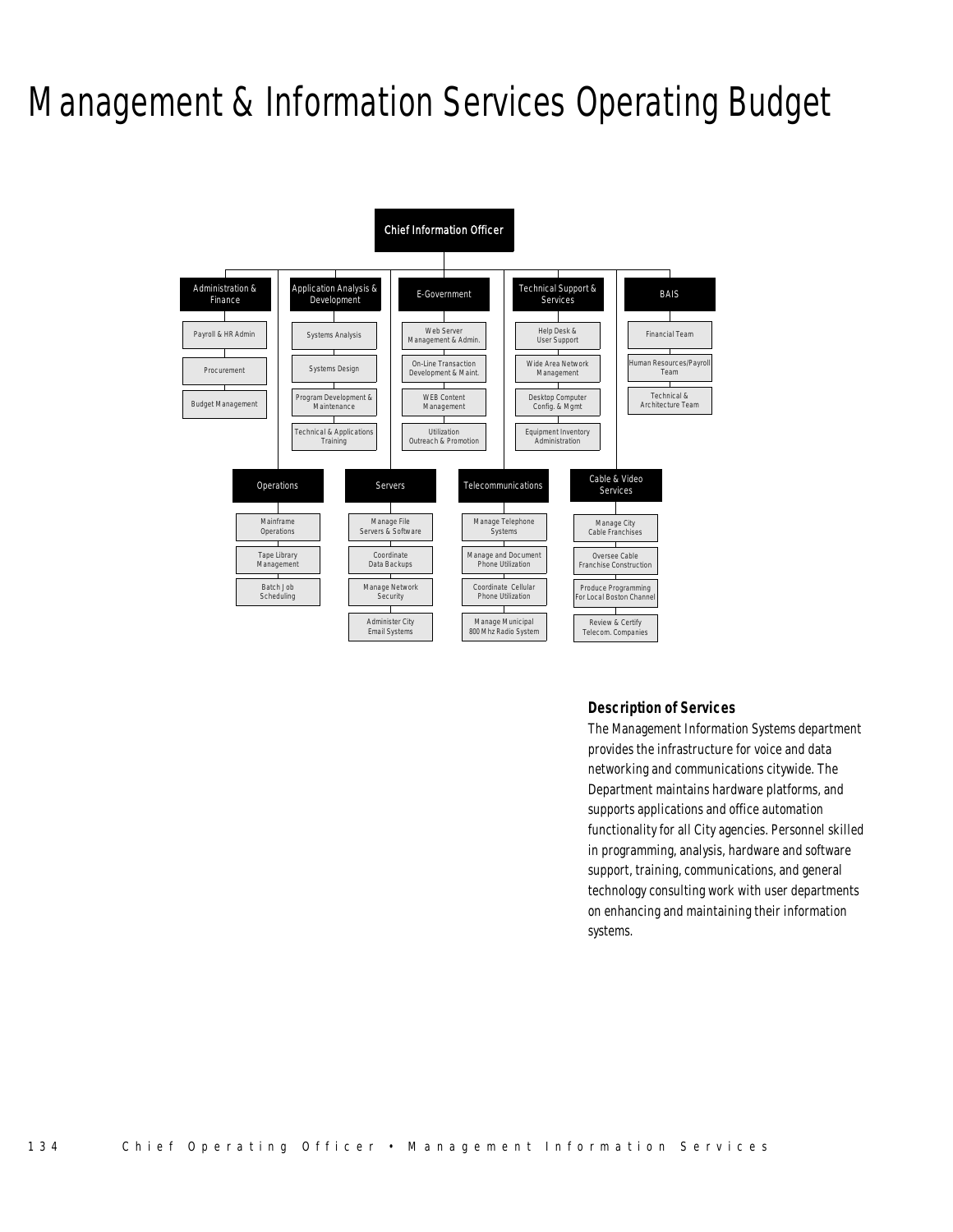# Department History

| <b>Personnel Services</b>       |                                                                                                                                                                                                                                                                                                          | FY03 Expenditure                                                                                                                          | FY04 Expenditure                                                                                                            | FY05 Appropriation                                                                                                                                          | FY06 Adopted                                                                                             | Inc/Dec 05 vs 06                                                                                                                                                         |
|---------------------------------|----------------------------------------------------------------------------------------------------------------------------------------------------------------------------------------------------------------------------------------------------------------------------------------------------------|-------------------------------------------------------------------------------------------------------------------------------------------|-----------------------------------------------------------------------------------------------------------------------------|-------------------------------------------------------------------------------------------------------------------------------------------------------------|----------------------------------------------------------------------------------------------------------|--------------------------------------------------------------------------------------------------------------------------------------------------------------------------|
|                                 | 51000 Permanent Employees<br>51100 Emergency Employees<br>51200 Overtime<br>51600 Unemployment Compensation<br>51700 Workers' Compensation<br><b>Total Personnel Services</b>                                                                                                                            | 7,114,067<br>76,334<br>157,609<br>$\mathbf 0$<br>$\mathbf{0}$                                                                             | 6,795,353<br>4,552<br>127,438<br>27,163<br>0                                                                                | 7,565,023<br>$\mathbf 0$<br>159,375<br>18,000<br>$\overline{0}$                                                                                             | 7.701.746<br>0<br>160,300<br>0<br>$\Omega$                                                               | 136,723<br>$\mathbf{0}$<br>925<br>$-18,000$<br>$\Omega$                                                                                                                  |
|                                 |                                                                                                                                                                                                                                                                                                          | 7,348,010                                                                                                                                 | 6,954,506                                                                                                                   | 7,742,398                                                                                                                                                   | 7,862,046                                                                                                | 119,648                                                                                                                                                                  |
| <b>Contractual Services</b>     | 52100 Communications<br>52200 Utilities<br>52300 Water & Sewer<br>52400 Snow Removal<br>52500 Garbage/Waste Removal<br>52600 Repairs Buildings & Structures<br>52700 Repairs & Service of Equipment<br>52800 Transportation of Persons<br>52900 Contracted Services<br><b>Total Contractual Services</b> | FY03 Expenditure<br>248,442<br>$\theta$<br>$\mathbf{0}$<br>$\theta$<br>$\theta$<br>$\theta$<br>355,346<br>5,753<br>2,380,195<br>2,989,736 | FY04 Expenditure<br>222,786<br>0<br>$\overline{0}$<br>0<br>$\theta$<br>$\theta$<br>416,855<br>481<br>1,883,900<br>2,524,022 | FY05 Appropriation<br>200,621<br>$\overline{0}$<br>$\mathbf{0}$<br>$\mathbf{0}$<br>$\overline{0}$<br>$\Omega$<br>586,581<br>6,500<br>1,892,850<br>2,686,552 | FY06 Adopted<br>215,674<br>0<br>$\mathbf 0$<br>0<br>0<br>0<br>576,797<br>6,500<br>1,411,375<br>2,210,346 | Inc/Dec 05 vs 06<br>15,053<br>$\overline{0}$<br>$\overline{0}$<br>$\overline{0}$<br>$\overline{0}$<br>$\overline{0}$<br>$-9,784$<br>$\Omega$<br>$-481,475$<br>$-476,206$ |
| <b>Supplies &amp; Materials</b> |                                                                                                                                                                                                                                                                                                          | FY03 Expenditure                                                                                                                          | FY04 Expenditure                                                                                                            | FY05 Appropriation                                                                                                                                          | FY06 Adopted                                                                                             | Inc/Dec 05 vs 06                                                                                                                                                         |
|                                 | 53000 Auto Energy Supplies<br>53200 Food Supplies<br>53400 Custodial Supplies<br>53500 Med, Dental, & Hosp Supply<br>53600 Office Supplies and Materials<br>53700 Clothing Allowance<br>53900 Misc Supplies & Materials<br><b>Total Supplies &amp; Materials</b>                                         | 580<br>$\overline{0}$<br>$\mathbf{0}$<br>$\theta$<br>32,885<br>$\mathbf{0}$<br>61,777<br>95,242                                           | 534<br>242<br>$\mathbf{0}$<br>$\mathbf{0}$<br>36,524<br>0<br>38,986<br>76,286                                               | 650<br>$\overline{0}$<br>$\mathbf{0}$<br>$\Omega$<br>66,700<br>$\overline{0}$<br>47,700<br>115,050                                                          | 650<br>0<br>$\mathbf 0$<br>0<br>67,200<br>0<br>52,000<br>119,850                                         | $\mathbf 0$<br>$\overline{0}$<br>$\overline{0}$<br>$\mathbf{0}$<br>500<br>$\mathbf{0}$<br>4,300<br>4,800                                                                 |
| <b>Current Chgs &amp; Oblig</b> |                                                                                                                                                                                                                                                                                                          | FY03 Expenditure                                                                                                                          | FY04 Expenditure                                                                                                            | FY05 Appropriation                                                                                                                                          | FY06 Adopted                                                                                             | Inc/Dec 05 vs 06                                                                                                                                                         |
|                                 | 54300 Workers' Comp Medical<br>54400 Legal Liabilities<br>54500 Aid To Veterans<br>54600 Current Charges H&I<br>54900 Other Current Charges<br>Total Current Chgs & Oblig                                                                                                                                | 389<br>$\theta$<br>$\Omega$<br>$\overline{0}$<br>2,737,412<br>2,737,801                                                                   | 700<br>$\mathbf{0}$<br>$\theta$<br>$\theta$<br>3,066,029<br>3,066,729                                                       | $\boldsymbol{0}$<br>$\boldsymbol{0}$<br>$\Omega$<br>$\Omega$<br>2,543,662<br>2,543,662                                                                      | $\boldsymbol{0}$<br>$\mathbf 0$<br>0<br>$\Omega$<br>2,977,762<br>2,977,762                               | 0<br>$\mathbf{0}$<br>$\overline{0}$<br>$\Omega$<br>434,100<br>434,100                                                                                                    |
| Equipment                       |                                                                                                                                                                                                                                                                                                          | FY03 Expenditure                                                                                                                          | FY04 Expenditure                                                                                                            | FY05 Appropriation                                                                                                                                          | FY06 Adopted                                                                                             | Inc/Dec 05 vs 06                                                                                                                                                         |
|                                 | 55000 Automotive Equipment<br>55400 Lease/Purchase<br>55600 Office Furniture & Equipment<br>55900 Misc Equipment<br><b>Total Equipment</b>                                                                                                                                                               | $\boldsymbol{0}$<br>154,267<br>$\Omega$<br>122,075<br>276,342                                                                             | 0<br>143,097<br>$\Omega$<br>25,205<br>168,302                                                                               | 0<br>174,580<br>$\Omega$<br>29,500<br>204,080                                                                                                               | $\mathbf 0$<br>76,081<br>$\Omega$<br>90,663<br>166,744                                                   | 0<br>$-98,499$<br>$\Omega$<br>61,163<br>$-37,336$                                                                                                                        |
| Other                           |                                                                                                                                                                                                                                                                                                          | FY03 Expenditure                                                                                                                          | FY04 Expenditure                                                                                                            | FY05 Appropriation                                                                                                                                          | FY06 Adopted                                                                                             | Inc/Dec 05 vs 06                                                                                                                                                         |
|                                 | 56200 Special Appropriation<br>57200 Structures & Improvements<br>58000 Land & Non-Structure<br><b>Total Other</b>                                                                                                                                                                                       | $\boldsymbol{0}$<br>$\theta$<br>$\theta$<br>$\pmb{0}$                                                                                     | $\boldsymbol{0}$<br>$\boldsymbol{0}$<br>$\mathbf 0$<br>0                                                                    | $\boldsymbol{0}$<br>$\boldsymbol{0}$<br>$\boldsymbol{0}$<br>0                                                                                               | $\boldsymbol{0}$<br>0<br>0<br>0                                                                          | 0<br>0<br>$\mathbf{0}$<br>0                                                                                                                                              |
|                                 | <b>Grand Total</b>                                                                                                                                                                                                                                                                                       | 13,447,131                                                                                                                                | 12,789,845                                                                                                                  | 13,291,742                                                                                                                                                  | 13,336,748                                                                                               | 45,006                                                                                                                                                                   |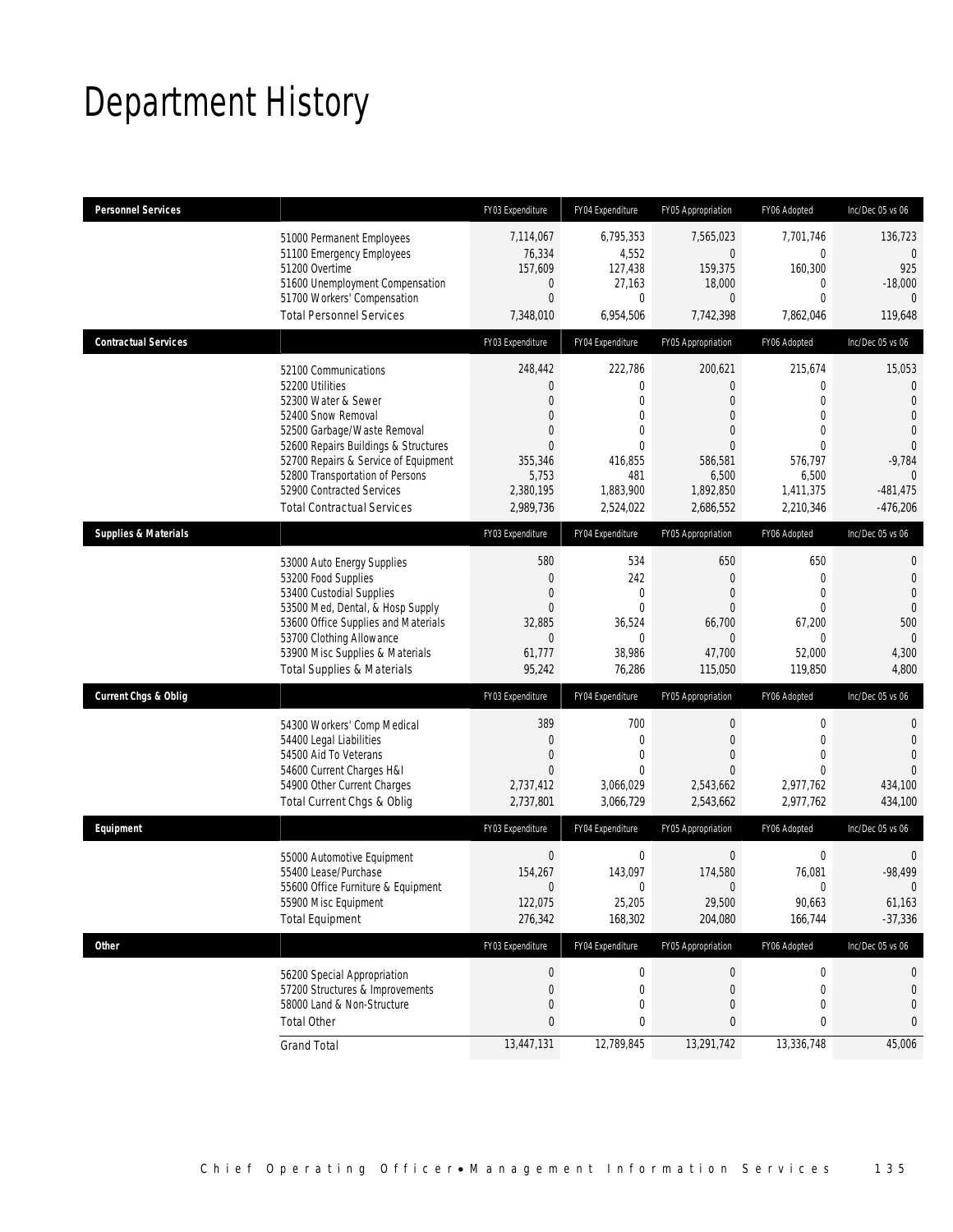# Department Personnel

| Title                        | Union           | Grade           | Position       | FY06 Salary | <b>Title</b>                | Union           | Grade        | Position       | FY06 Salary |
|------------------------------|-----------------|-----------------|----------------|-------------|-----------------------------|-----------------|--------------|----------------|-------------|
|                              | Code            |                 |                |             |                             | Code            |              |                |             |
|                              |                 |                 |                |             |                             |                 |              |                |             |
| Director MIS                 | CDH             |                 |                | 115,886     | Sr Data Proc Sys Anl I      | SE <sub>1</sub> | 9            |                | 83,425      |
| <b>Executive Asst</b>        | <b>EXM</b>      | 14              | $\overline{2}$ | 197.075     | Manager Data Proc NT        | SE <sub>1</sub> | 8            | $\overline{2}$ | 142,192     |
| <b>Executive Asst</b>        | <b>EXM</b>      | 10              |                | 90,257      | Sr Admin Analyst            | SE <sub>1</sub> | 8            | $\overline{2}$ | 155,326     |
| Data Proc Equip Tech         | SU <sub>4</sub> | 15              | 12             | 521,942     | Sr Data Proc System Analyst | SE <sub>1</sub> | 8            | 22             | 1,534,093   |
| Management Analyst           | SU4             | 15              |                | 48,029      | Sr Empl Dev Asst            | SE <sub>1</sub> | 8            |                | 67,800      |
| Supv Stat Mach Op & Vtl Stat | SU4             | 15              |                | 48,495      | Data Proc Sys Analyst I     | SE <sub>1</sub> |              | 2              | 142,092     |
| Senior Computer Operator     | SU <sub>4</sub> | 13              |                | 37,947      | Data Proc System Analyst    | SE <sub>1</sub> | <sub>b</sub> | 15             | 919,974     |
| <b>Head Clerk</b>            | SU <sub>4</sub> | 12              |                | 33,840      | Management Analyst          | SE <sub>1</sub> | b            |                | 64,645      |
| Prin Data Proc Sys Anl-Dp    | SE <sub>1</sub> | 11              | 11             | 1,023,930   | Manager-Data Processing     | SE <sub>1</sub> | 6            |                | 64,645      |
| Data Proc Prj Manager        | SE <sub>1</sub> | 10              | $\overline{2}$ | 166,728     | Prin Research Analyst       | SE <sub>1</sub> | 6            |                | 62,584      |
| Principal DP System Analyst  | SE <sub>1</sub> | 10              | 3              | 257,483     | Admin Asst                  | SE <sub>1</sub> | 4            |                | 45,286      |
| Sr Data Proc System Analyst  | SE <sub>1</sub> | 10 <sup>°</sup> | 15             | 1,327,480   | Assistant Manager Data Proc | SE <sub>1</sub> | 4            | 10             | 498,687     |
|                              |                 |                 |                |             | Total                       |                 |              | 110            | 7,649,840   |

| <b>Adjustments</b>           |             |
|------------------------------|-------------|
| <b>Differential Payments</b> | 29,000      |
| Other                        | 109,020     |
| Chargebacks                  | 20,000      |
| <b>Salary Savings</b>        | $-106, 115$ |
| <b>FY06 Total Request</b>    | 7,701,746   |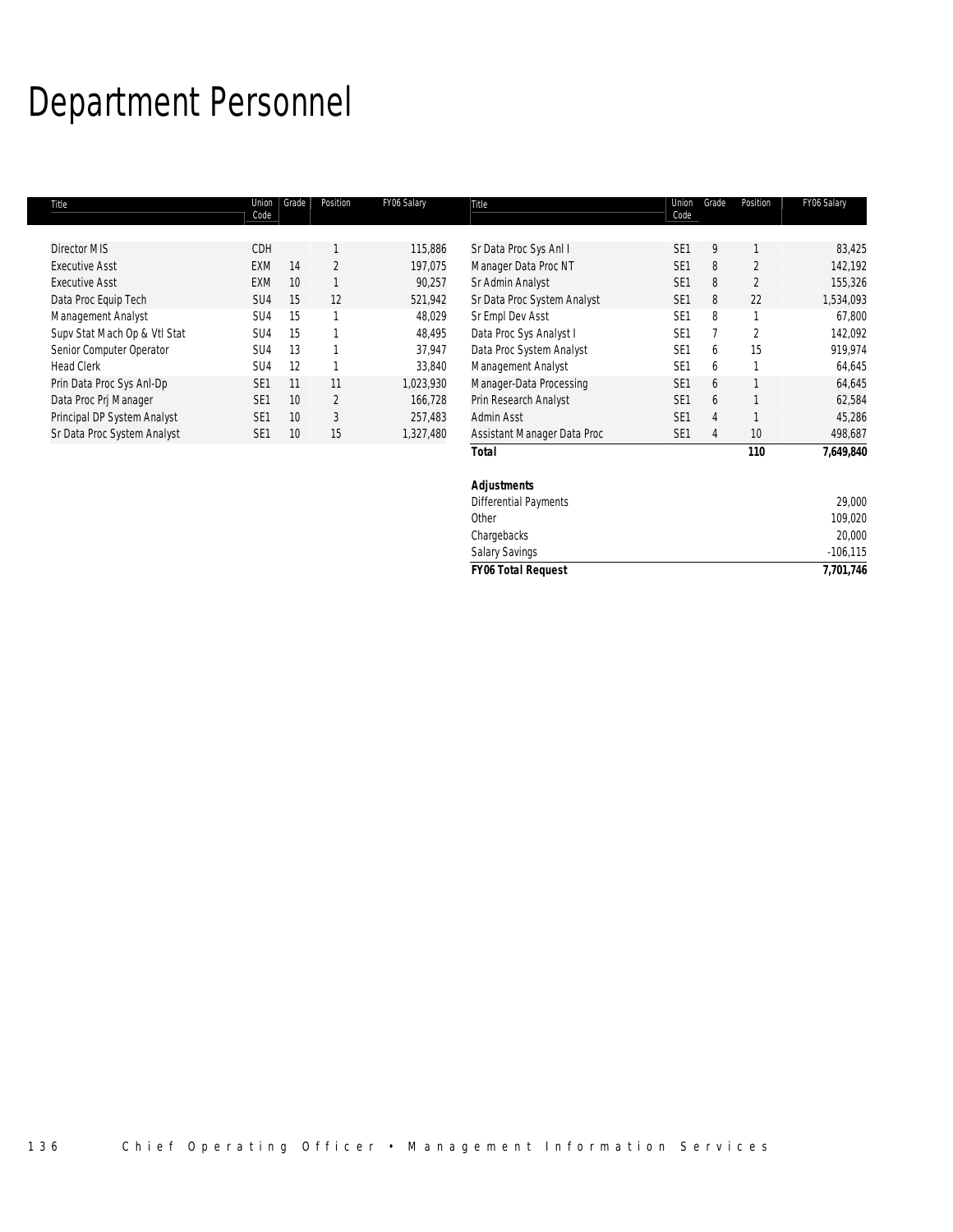## Program 1. Administration

### *Marie Donovan, Manager Organization: 149100*

#### *Program Description*

The Administration Program provides support services to the other MIS programs including contract processing, accounts payable, payroll and personnel work, budget monitoring and preparation. The program is also charged with general office administration and upkeep responsibilities.

- To review and update departments' Business Continuity Plans.
- To provide administrative and human resource support to all department operations.

| <b>Selected Service Indicators</b> |                                                     | Actual '03         | Actual '04         | Approp '05         | <b>Budget '06</b>  |
|------------------------------------|-----------------------------------------------------|--------------------|--------------------|--------------------|--------------------|
|                                    | Quota<br><b>Personnel Services</b><br>Non Personnel | 412.731<br>382.759 | 346.113<br>385,309 | 400.434<br>257.319 | 419,810<br>217,936 |
|                                    | Total                                               | 795.490            | 731.422            | 657,753            | 637,746            |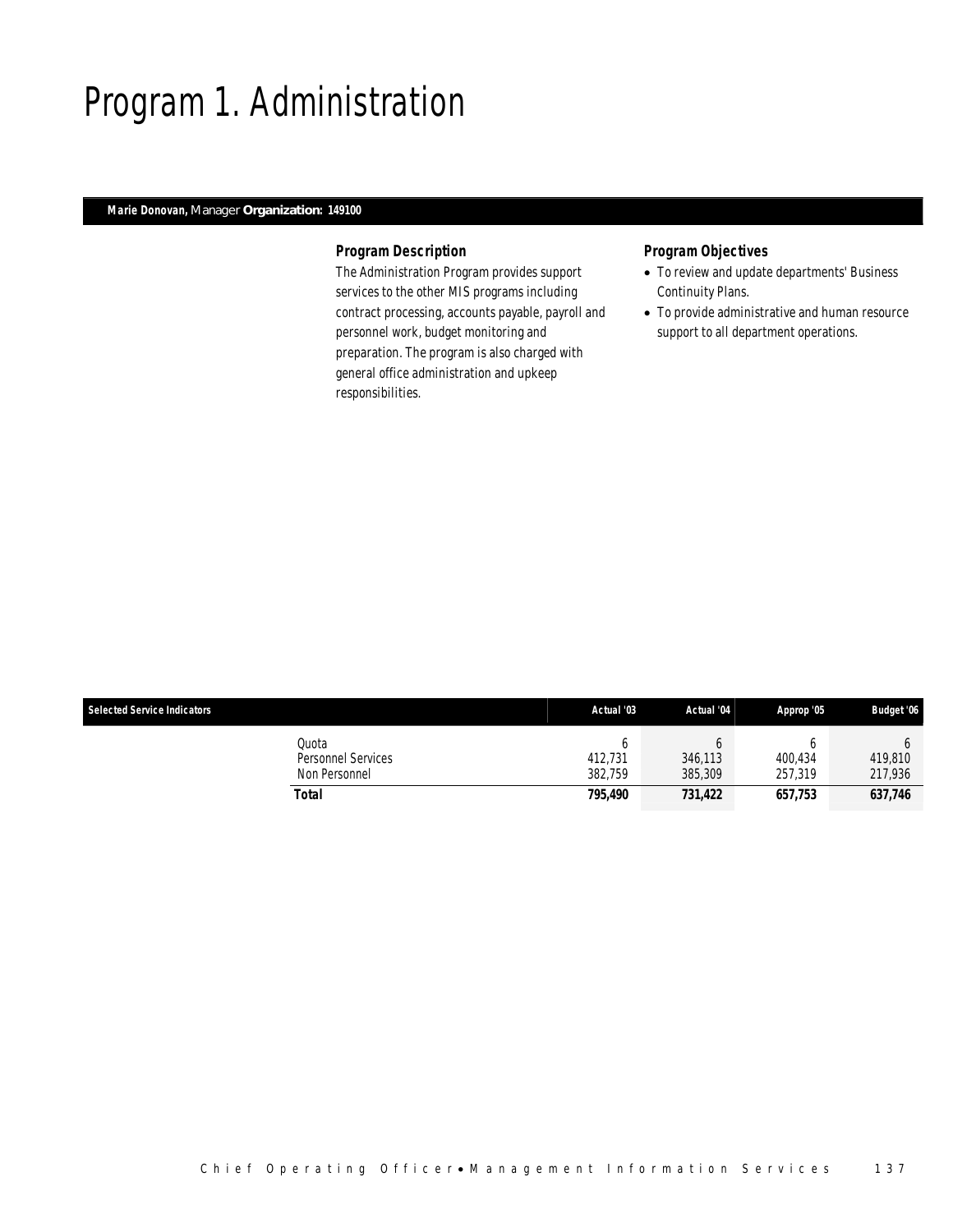# Program 2. Application Development & System Analysis

#### *Robert O'Donnell, Manager Organization: 149200*

#### *Program Description*

This program is responsible for all aspects of systems analysis and application development and maintenance. Staff in this program area analyze business needs, develop program designs and code/modify computer systems to address user department needs related to information systems and departmental business functions.

- To provide project management of Computer Aided Dispatch contracts to the Public Safety departments.
- To assist departments with requirement definitions and the purchase of Computer off the Shelf (COTS) applications.
- To provide training and support for City of Boston employees in BAIS and MicroSoft Office applications.
- To enhance imaging and data capture infrastructures that can be utilized by all City departments.
- To deliver, develop and support E-Learning and on-line learning initiatives.
- To maintain and modernize existing City-wide legacy applications.

| <b>Program Outcomes</b>            |                                                                                                                                              | Actual '03               | Actual '04               | Projected '05              | <b>PLOS '06</b>            |
|------------------------------------|----------------------------------------------------------------------------------------------------------------------------------------------|--------------------------|--------------------------|----------------------------|----------------------------|
|                                    | Program modifications completed<br>Requests for assistance responded to within 2<br>weeks                                                    | 508<br>788               | 265<br>575               | 293<br>600                 | 250<br>600                 |
|                                    | On-line classes conducted<br>On-line and automated forms created<br>Training classes conducted<br>Number of Steering Committee meetings held |                          | 51<br>54<br>316          | 37<br>47<br>212<br>13      | 60<br>40<br>175<br>12      |
| <b>Selected Service Indicators</b> |                                                                                                                                              | Actual '03               | Actual '04               | Approp '05                 | Budget '06                 |
|                                    | Quota<br>Personnel Services<br>Non Personnel                                                                                                 | 13<br>863.870<br>480,856 | 14<br>826.697<br>813,901 | 14<br>1.019.018<br>782,718 | 13<br>1,009,093<br>854,290 |
|                                    | <b>Total</b>                                                                                                                                 | 1,344,725                | 1,640,597                | 1.801.736                  | 1,863,383                  |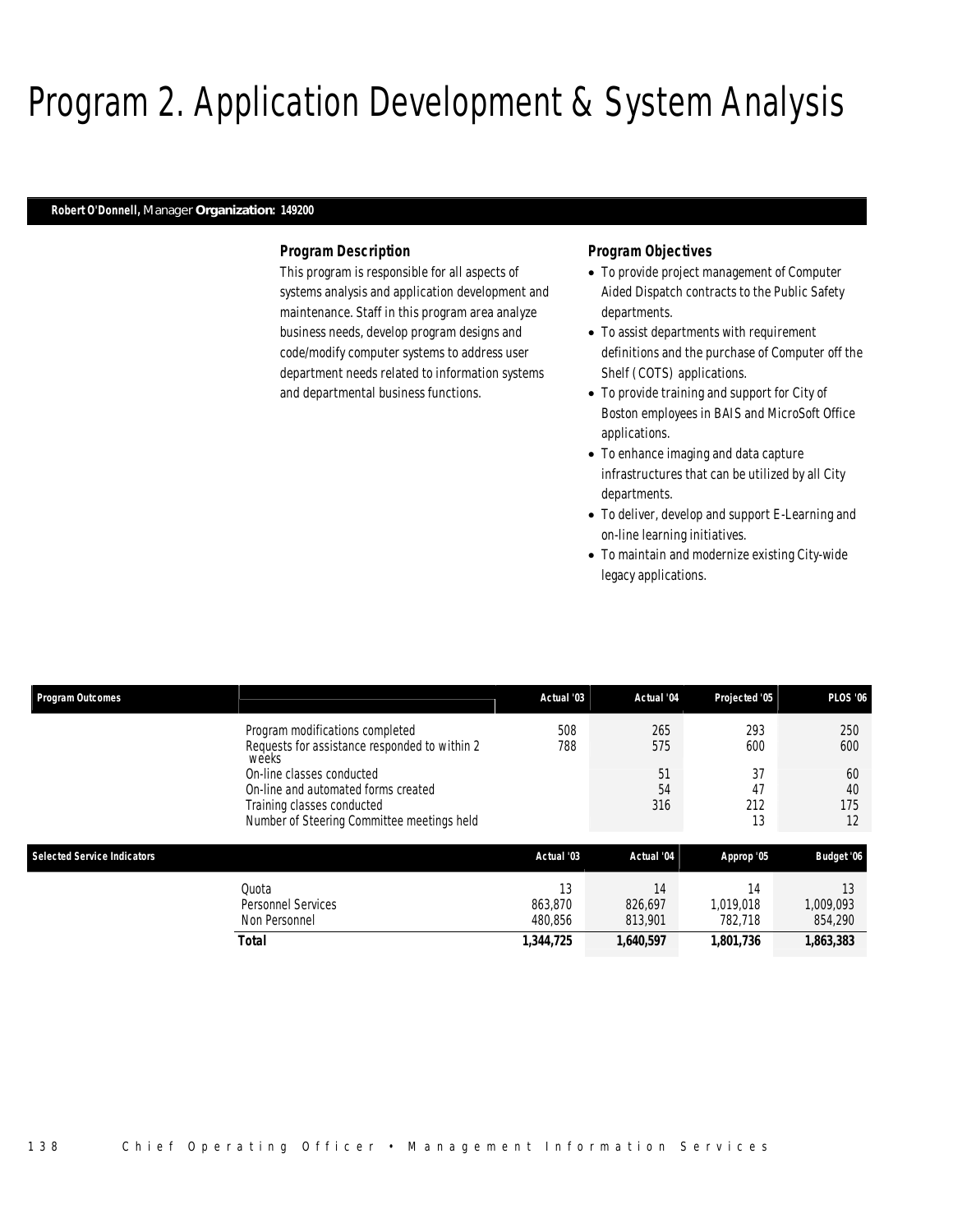## Program 3. eGovernment

#### *Rajesh Pareek, Manager Organization: 149300*

### *Program Description*

This program area provides enterprise level coordination of new and existing information technologies available for use by qualifying agencies. This includes city departments, quasipublic agencies, community-based organizations and non-profits.

- To assist City departments with automated Help Desk Management Tools.
- To implement remote desktop support and automated software distribution.
- To educate City departments of available internet technologies.
- To promote the City's on-line services through new partnerships and other methods.
- To expand the utilization of PUSH-based internet content via e-mail list servers and cell phone messaging.
- To promote and expand the use of web personalization on the cityofboston.gov web site.
- To expand the use of streaming video technology in conjunction with the City's web page.
- To manage the CityofBoston.gov web site and its ongoing development.
- To manage the BostonYouthZone.com web site.
- To promote and oversee internet technology utilization city-wide.

| <b>Program Outcomes</b>            |                                                                                                                                                                                                                                                                                                 | Actual '03             | Actual '04        | Projected '05                    | <b>PLOS '06</b>                     |
|------------------------------------|-------------------------------------------------------------------------------------------------------------------------------------------------------------------------------------------------------------------------------------------------------------------------------------------------|------------------------|-------------------|----------------------------------|-------------------------------------|
|                                    | New applications<br>User sessions to the city's web sites<br>% increase in online excise payments<br>Video programs available for online viewing<br>New types of PUSH-based internet content<br>developed<br>Desktops enabled for remote desktop support<br>and automated software distribution | 36<br>3.5M             | 40<br>4.3M<br>244 | 30<br>5.7M<br>22%<br>58<br>1,500 | 15<br>4M<br>20%<br>60<br>5<br>1,500 |
| <b>Selected Service Indicators</b> |                                                                                                                                                                                                                                                                                                 | Actual '03             | Actual '04        | Approp '05                       | Budget '06                          |
|                                    | Ouota<br><b>Personnel Services</b><br>Non Personnel                                                                                                                                                                                                                                             | Q<br>628.788<br>84,376 | 497.118<br>16,628 | 516.490<br>120,738               | <sub>b</sub><br>457.575<br>150,372  |
|                                    | <b>Total</b>                                                                                                                                                                                                                                                                                    | 713,165                | 513,746           | 637,228                          | 607,946                             |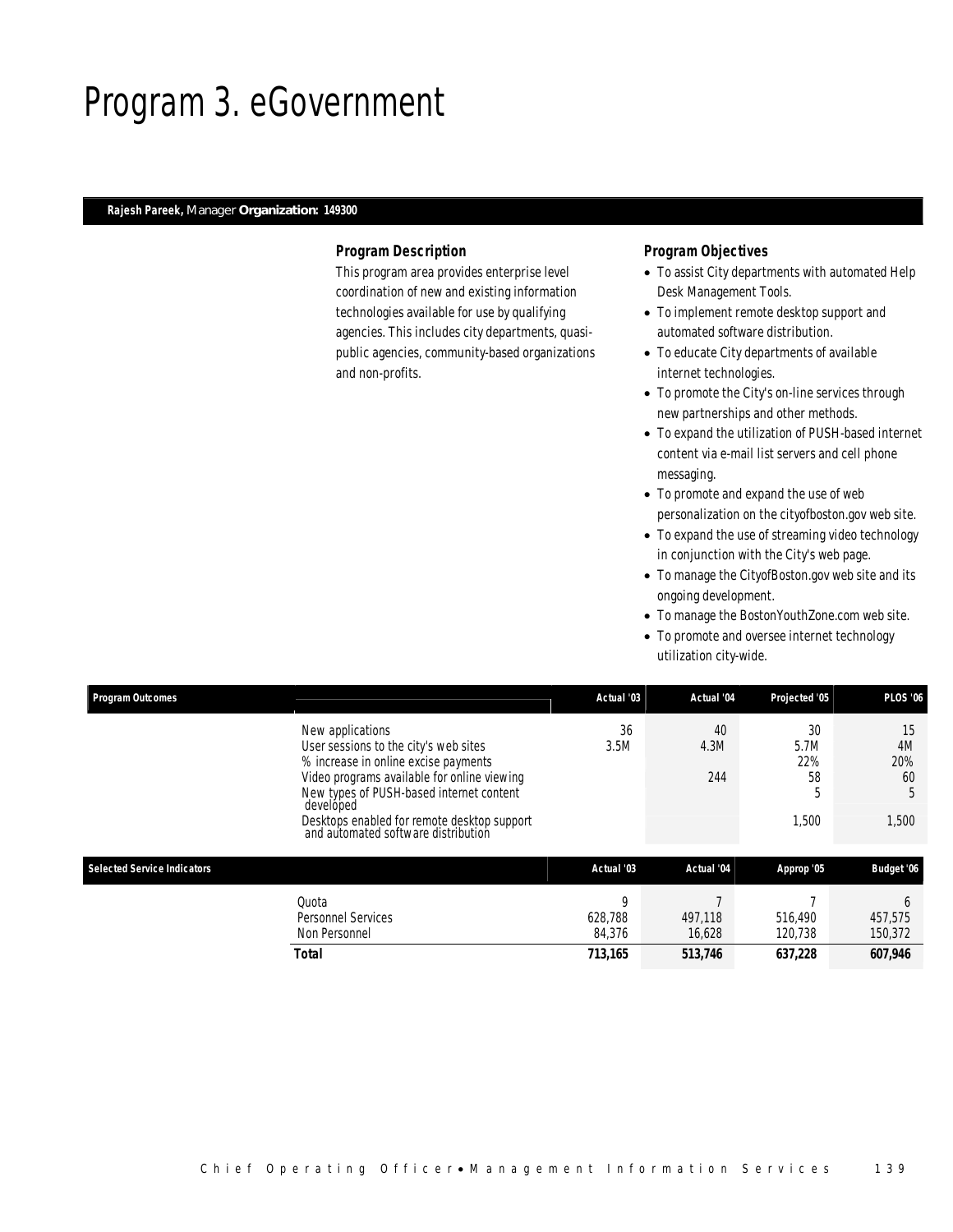## Program 4. Technical Support & Services

#### *John Malinsky, Manager Organization: 149400*

#### *Program Description*

Technical Support and Services is the primary contact point for any technology request made to the Department. Requests for service are tracked to closure and reported on the level of customer satisfaction. This area also includes wide-area network support for all city departments.

- To assist City departments with automated Help Desk management tools.
- To continue to enhance the City's services and monitor network utilization City-wide.
- To service/upgrade/support all desktop hardware.
- To provide installation and support of City of Boston approved software suites.
- To ensure customer satisfaction in all categories of technical service.

| Program Outcomes                   |                                                         | Actual '03                 | Actual '04                 | Projected '05              | <b>PLOS '06</b>            |
|------------------------------------|---------------------------------------------------------|----------------------------|----------------------------|----------------------------|----------------------------|
|                                    | Technical assistance calls received and<br>responded to | 8,550                      | 9,917                      | 7,419                      | 8,000                      |
|                                    | Desktop systems upgraded                                | 312                        | 776                        | 393                        | 400                        |
| <b>Selected Service Indicators</b> |                                                         | Actual '03                 | Actual '04                 | Approp '05                 | Budget '06                 |
|                                    | Ouota<br>Personnel Services<br>Non Personnel            | 20<br>1,032,362<br>218,383 | 19<br>1,138,363<br>280,620 | 19<br>1,223,286<br>380,882 | 19<br>1,264,145<br>261,738 |
|                                    | <b>Total</b>                                            | 1,250,744                  | 1,418,983                  | 1,604,168                  | 1,525,883                  |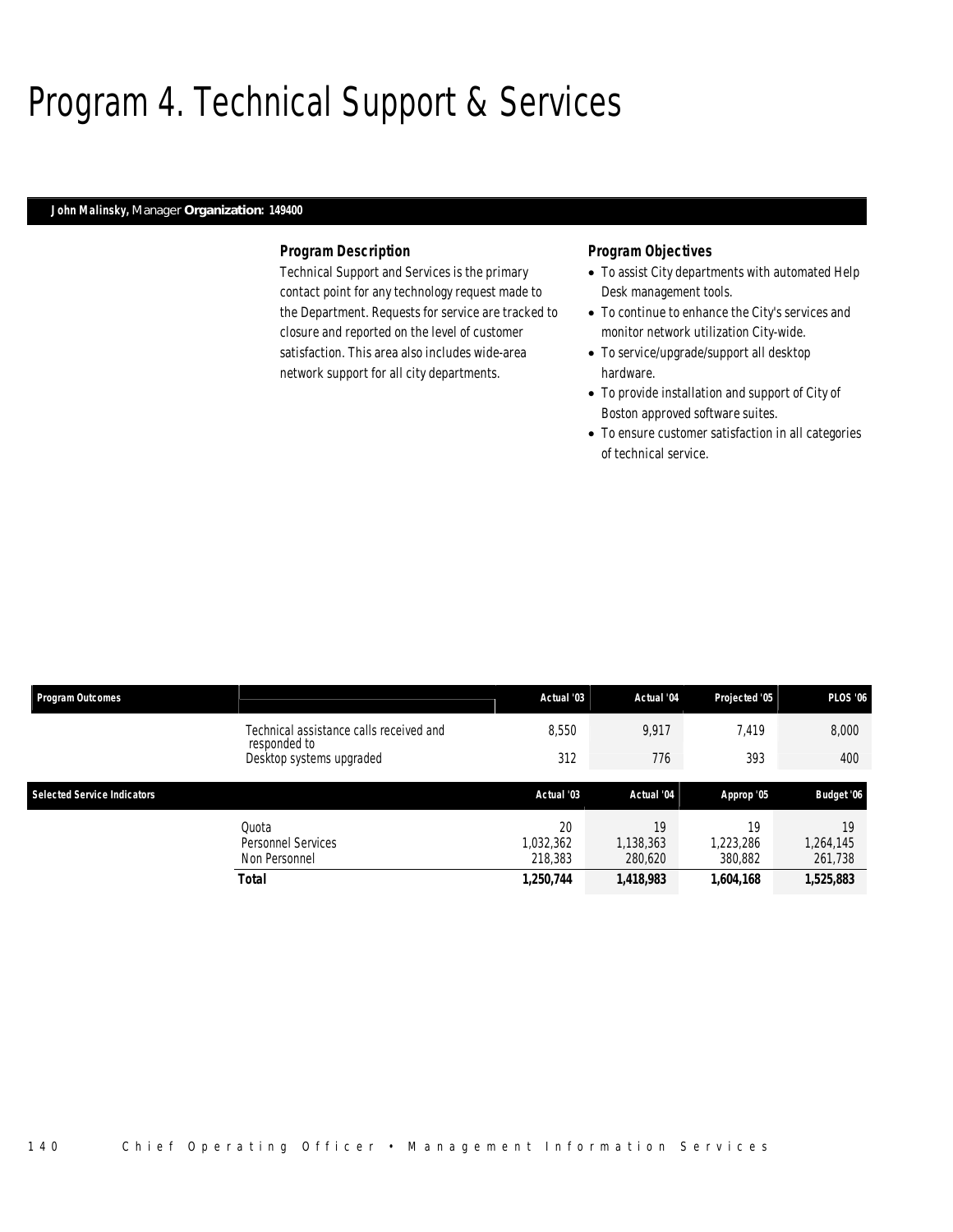## Program 5. BAIS Support

## *William Holland, Manager Organization: 149500*

### *Program Description*

The BAIS program is responsible for the management, modification and maintenance of the PeopleSoft ERP software used for city-wide financials, payroll and human resource support functions. Staff in this program assist departments in identifying opportunities to improve administrative processes through the utilization of automated administrative systems.

- To support infrastructure for administrative and financial reporting systems.
- To provide assistance to city department users of the BAIS HRMS and financial systems.
- To ensure operational needs are met through BAIS Financial and BAIS HRMS software applications.
- To maintain and enhance the PeopleSoft ERP Human Resources, Payroll and Financials application software.

| <b>Program Outcomes</b>            |                                                                                      | Actual '03                   | Actual '04                   | Projected '05                | <b>PLOS '06</b>              |
|------------------------------------|--------------------------------------------------------------------------------------|------------------------------|------------------------------|------------------------------|------------------------------|
|                                    | Enhancements implemented<br>User group meetings for BAIS Financials and<br>BAIS HRMS | 27<br>13                     | 72<br>24                     | 63<br>25                     | 45<br>12                     |
|                                    | Calls for BAIS assistance responded to                                               |                              | 1,113                        | 682                          | 300                          |
|                                    |                                                                                      |                              |                              |                              |                              |
| <b>Selected Service Indicators</b> |                                                                                      | Actual '03                   | Actual '04                   | Approp '05                   | Budget '06                   |
|                                    | Ouota<br>Personnel Services<br>Non Personnel                                         | 36<br>2,175,608<br>2,250,019 | 30<br>2,099,510<br>1,630,540 | 30<br>2,336,311<br>1,316,900 | 31<br>2,408,477<br>1,626,225 |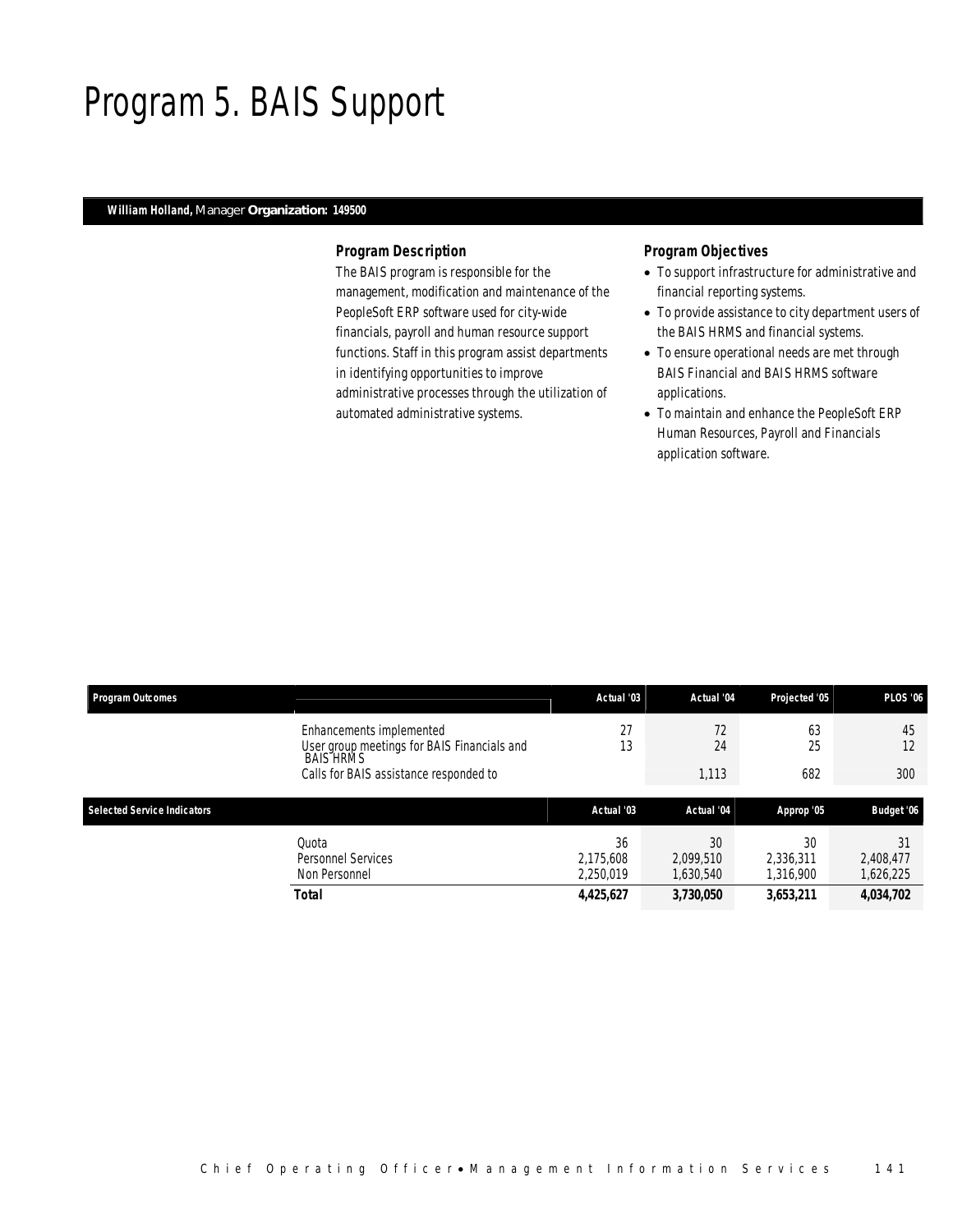## Program 6. Operations

## *John Malinsky, Manager Organization: 149600*

#### *Program Description*

The Operations Program is charged with the day to day care of the City's major computer systems and architectures. Responsibilities include input, output, backup and archiving on a 24 hour, 365 day per year basis.

- To administer offsite storage and archival of all backups.
- To process PeopleSoft/BAIS transactions.
- To upgrade and operate the IBM production systems and ensure they are available to support the business requirements of the City.

| <b>Program Outcomes</b>            |                                                                          | Actual '03                 | Actual '04                 | Projected '05              | <b>PLOS '06</b>              |
|------------------------------------|--------------------------------------------------------------------------|----------------------------|----------------------------|----------------------------|------------------------------|
|                                    | Major system availability<br>Pages of reports and special forms produced | 98%<br>1.950.000           | 100%<br>10,715,131         | 99%<br>5,688,313           | 99%<br>3,000,000             |
| <b>Selected Service Indicators</b> |                                                                          | Actual '03                 | Actual '04                 | Approp '05                 | Budget '06                   |
|                                    | Ouota<br>Personnel Services<br>Non Personnel                             | 20<br>1.047.357<br>869,658 | 18<br>876.750<br>2,003,545 | 19<br>992.045<br>1.839.247 | 18<br>1,012,886<br>1,366,724 |
|                                    | <b>Total</b>                                                             | 2,917,015                  | 2,880,294                  | 2,831,292                  | 2,379,610                    |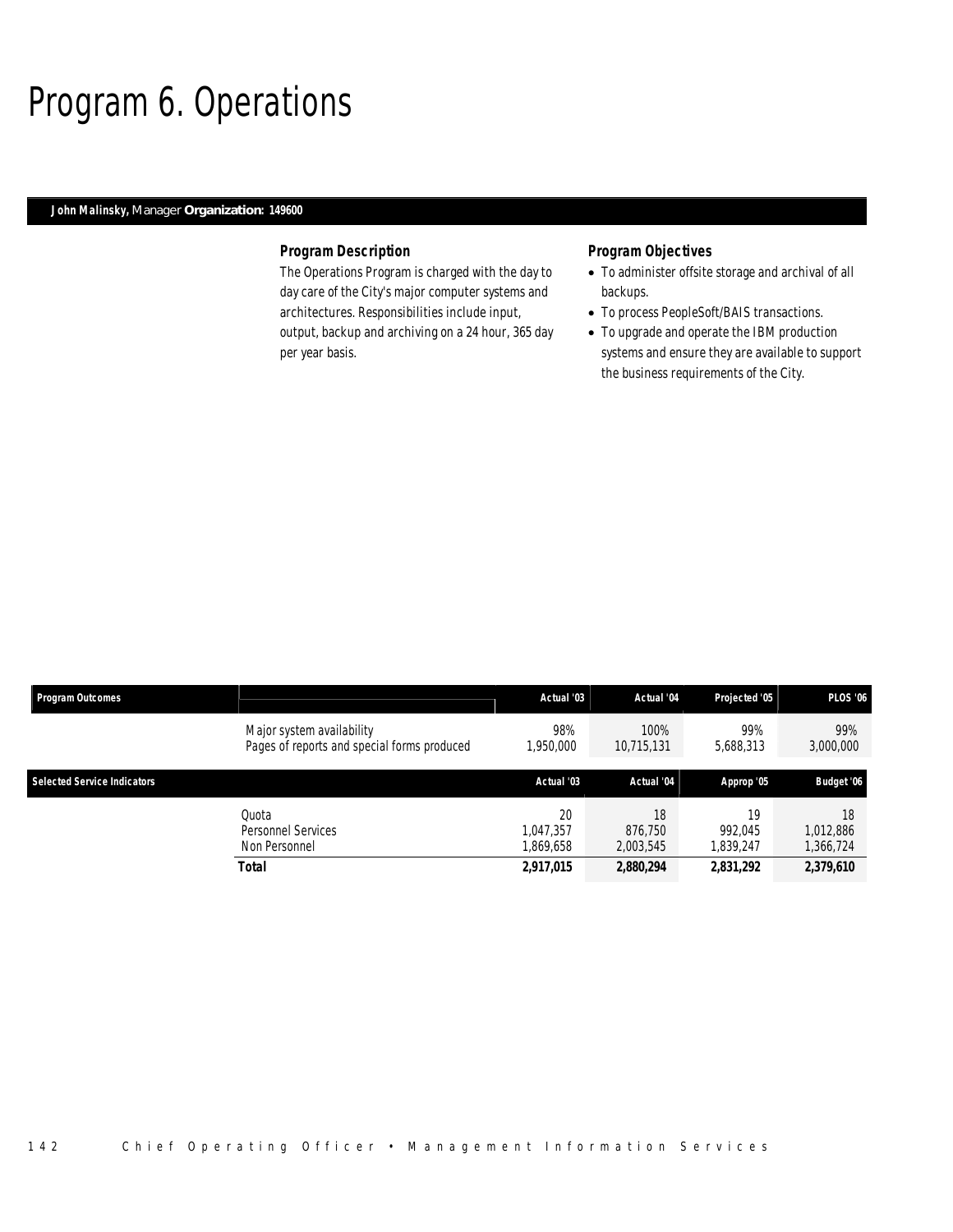## Program 7. Servers

#### *Kai Yuen, Manager Organization: 149700*

#### *Program Description*

The Server Program configures, maintains and expands the City's various database and general purpose file servers and manages security configurations across all hardware platforms. This program also manages, maintains and configures the City's storage area network and robotic tape library.

- To measure the amount of e-mails processed by our servers.
- To track the percentage of disk usage on the SAN.
- To maintain the server environment availability at appropriate levels.
- To ensure the Windows Active Directory server based systems are available to support the business requirements of the City.
- To maintain data backup and archives to appropriate standards and manage the SAN backup architecture.
- To upgrade and maintain server software at appropriate levels.

| Program Outcomes                   |                                                                                  | Actual '03              | Actual '04              | Projected '05      | <b>PLOS '06</b>         |
|------------------------------------|----------------------------------------------------------------------------------|-------------------------|-------------------------|--------------------|-------------------------|
|                                    | Servers maintained at current software levels<br>Server environment availability | 43                      | 47<br>99%               | 61<br>98%          | 60<br>98%               |
| <b>Selected Service Indicators</b> |                                                                                  | Actual '03              | Actual '04              | Approp '05         | Budget '06              |
|                                    | Quota<br>Personnel Services<br>Non Personnel                                     | 8<br>584.927<br>123.251 | 8<br>600.424<br>184,719 | 639.382<br>210,140 | 8<br>673.995<br>316,815 |
|                                    | <b>Total</b>                                                                     | 708,179                 | 785,143                 | 849,522            | 990,810                 |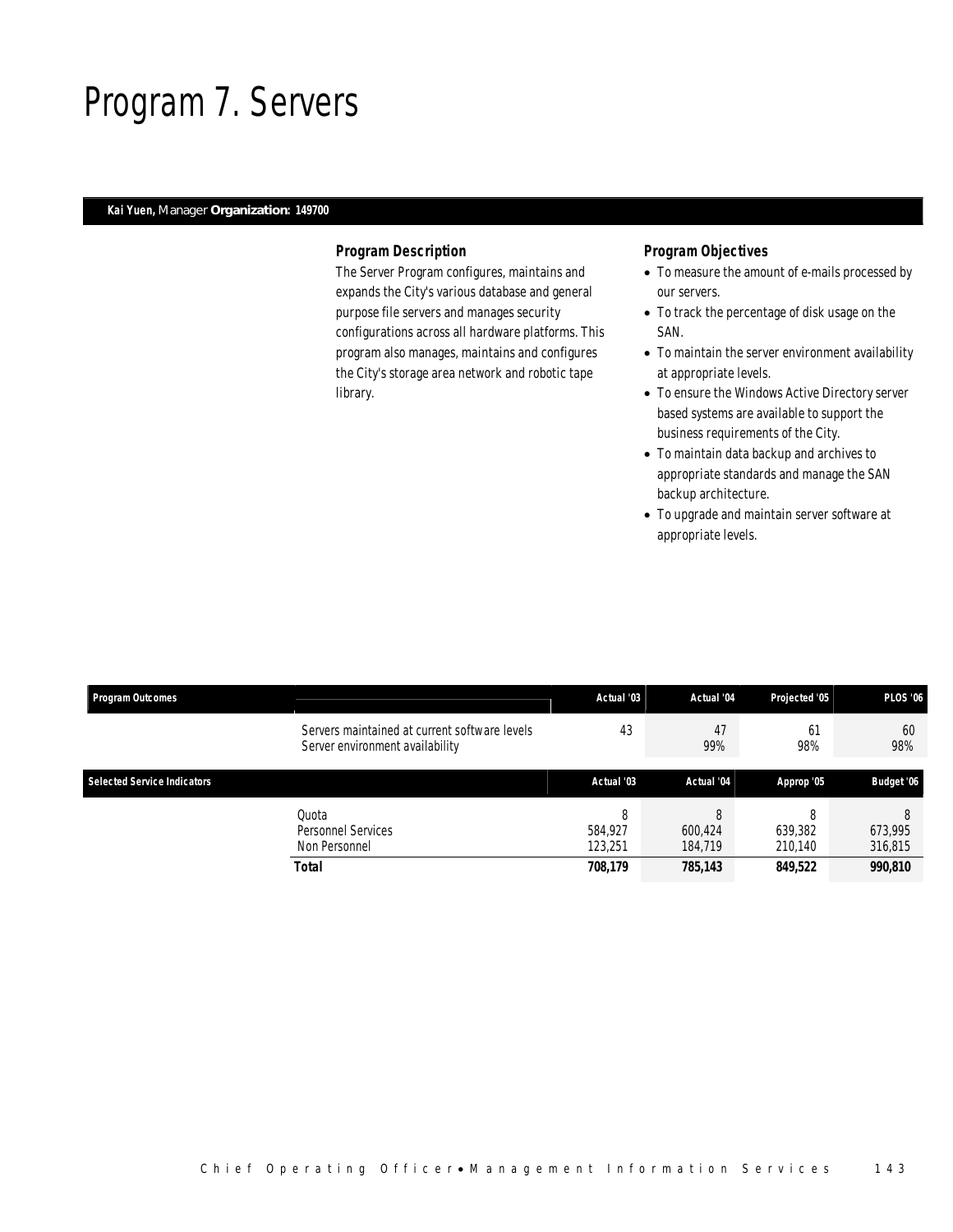## Program 8. Telecommunications

#### *Ann Roper Quinn, Manager Organization: 149800*

#### *Program Description*

The Telecommunications Program maintains the City of Boston telecommunications infrastructure (wireless, voice and data). Responsibilities include premise wiring, network components, carrier-based services, network management and billing.

- To evaluate new network-based VOIP (Voice Over IP) voice technologies for possible implementation on the City's Wide Area Network.
- To plan for the implementation of a City Fiber Optic Network.
- To manage citywide cell phone services and utilization.
- To manage City Fiber Optics network resources.
- To manage the City's 800 MHZ radio system used by various municipal departments.
- To evaluate savings opportunities for telephone service and long distance.
- To assist with planning moves and changes of City departments.
- To assist City departments with telecommunication needs.
- To process vendor payments for telecom services in a timely manner.

| <b>Program Outcomes</b>            |                                                                                                                                       | Actual '03              | Actual '04              | Projected '05           | <b>PLOS '06</b>         |
|------------------------------------|---------------------------------------------------------------------------------------------------------------------------------------|-------------------------|-------------------------|-------------------------|-------------------------|
|                                    | Phones managed<br>Calls for service responded to within 24 hours<br>Vendor payments for telecomm services<br>processed within 30 days | 10,216<br>3,600<br>47   | 10,010<br>2,680<br>48   | 10,128<br>2,698<br>37   | 10,062<br>1,500<br>48   |
|                                    | Relocations and moves planned and conducted<br>Citywide cell phones                                                                   | 10                      | 17<br>1,329             | 28<br>1,462             | 12<br>TBR               |
|                                    | Number of buildings converted to Fiber Network                                                                                        |                         |                         |                         | 25                      |
| <b>Selected Service Indicators</b> |                                                                                                                                       | Actual '03              | Actual '04              | Approp '05              | Budget '06              |
|                                    | Quota<br><b>Personnel Services</b><br>Non Personnel                                                                                   | 5<br>289.723<br>498,103 | 5<br>291,176<br>481.364 | 5<br>325,873<br>526,300 | 5<br>337,655<br>540,503 |
|                                    | <b>Total</b>                                                                                                                          | 787,826                 | 772,540                 | 852.173                 | 878,158                 |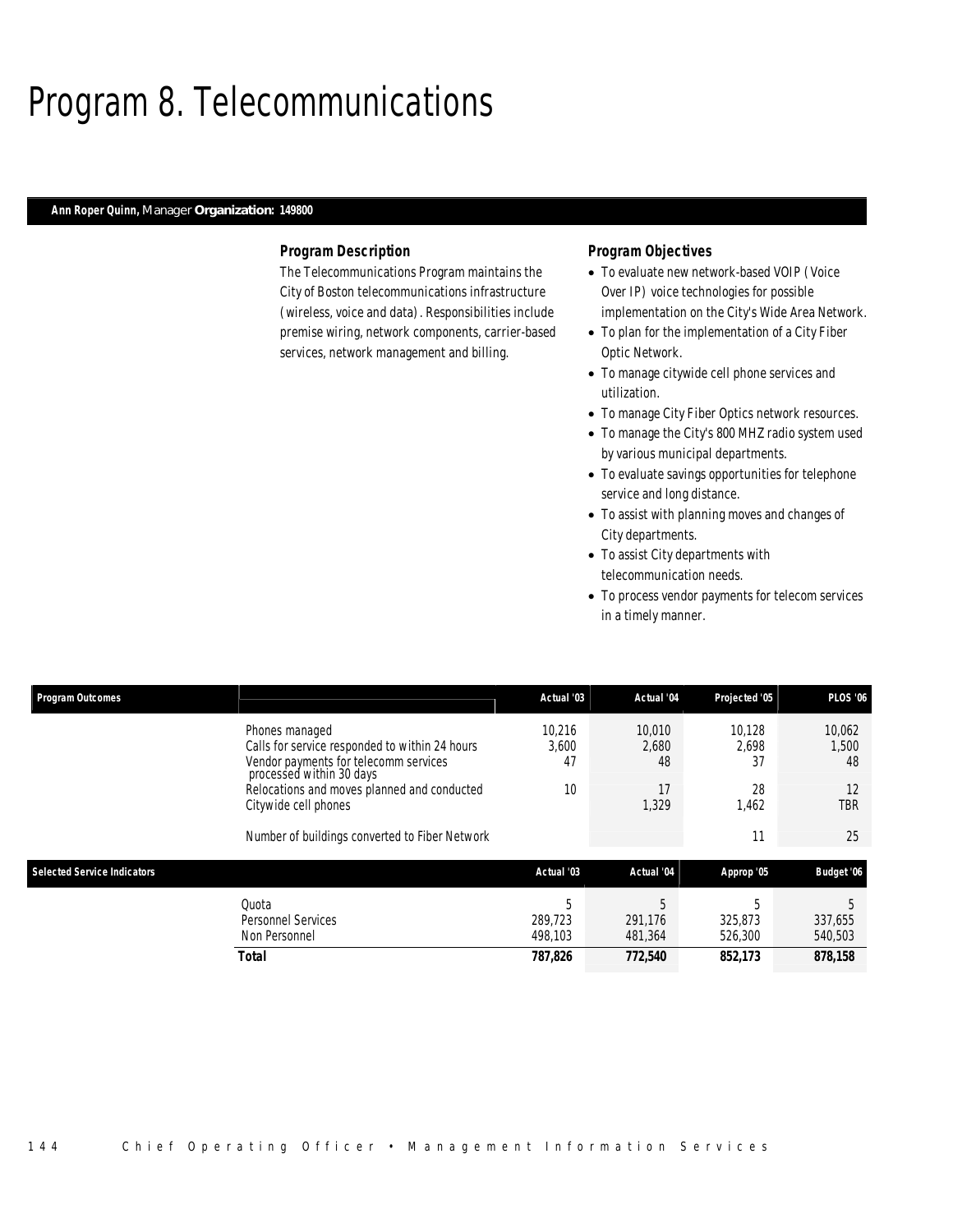## Program 9. Cable & Video Services

#### *Michael Lynch, Manager Organization: 149900*

#### *Program Description*

The Cable & Video Services Program oversees the City's cable franchise(s); oversees cable construction, enforces contractual and regulatory obligations for the operators, certifies telecom companies seeking to do business with the City's Public Improvement Commission, produces government and educational access television and advocates for customers in disputes with cable operators.

- To assist the Telecommunications Division with the planning and implementation of a new Fiber Optic Network.
- To continue to work with web program to provide cable programming available via streaming video technology.
- To oversee cable franchise construction schedule and rebuild compliance.
- To monitor fiscal operations of community access TV.
- To review and certify telecom industry companies.
- To maintain and improve cable program production.
- To ensure compliance by operators with cable franchise requirements by evaluating and facilitating processing of complaints between user and provider.

| <b>Program Outcomes</b>            |                                                                                                           | Actual '03                         | Actual '04        | Projected '05           | <b>PLOS '06</b>    |
|------------------------------------|-----------------------------------------------------------------------------------------------------------|------------------------------------|-------------------|-------------------------|--------------------|
|                                    | Disputes logged and resolved<br>Programs produced<br>Telecom industry companies reviewed and<br>certified | 868<br>261                         | 2,890<br>315      | 4,873<br>395<br>b       | 700<br>120<br>TBR  |
| <b>Selected Service Indicators</b> |                                                                                                           | Actual '03                         | Actual '04        | Approp '05              | Budget '06         |
|                                    | Quota<br>Personnel Services<br>Non Personnel                                                              | <sub>n</sub><br>312.644<br>191.716 | 278,355<br>38,714 | Д<br>289.559<br>115,100 | 278,410<br>140,100 |
|                                    | <b>Total</b>                                                                                              | 504,359                            | 317,069           | 404,659                 | 418,510            |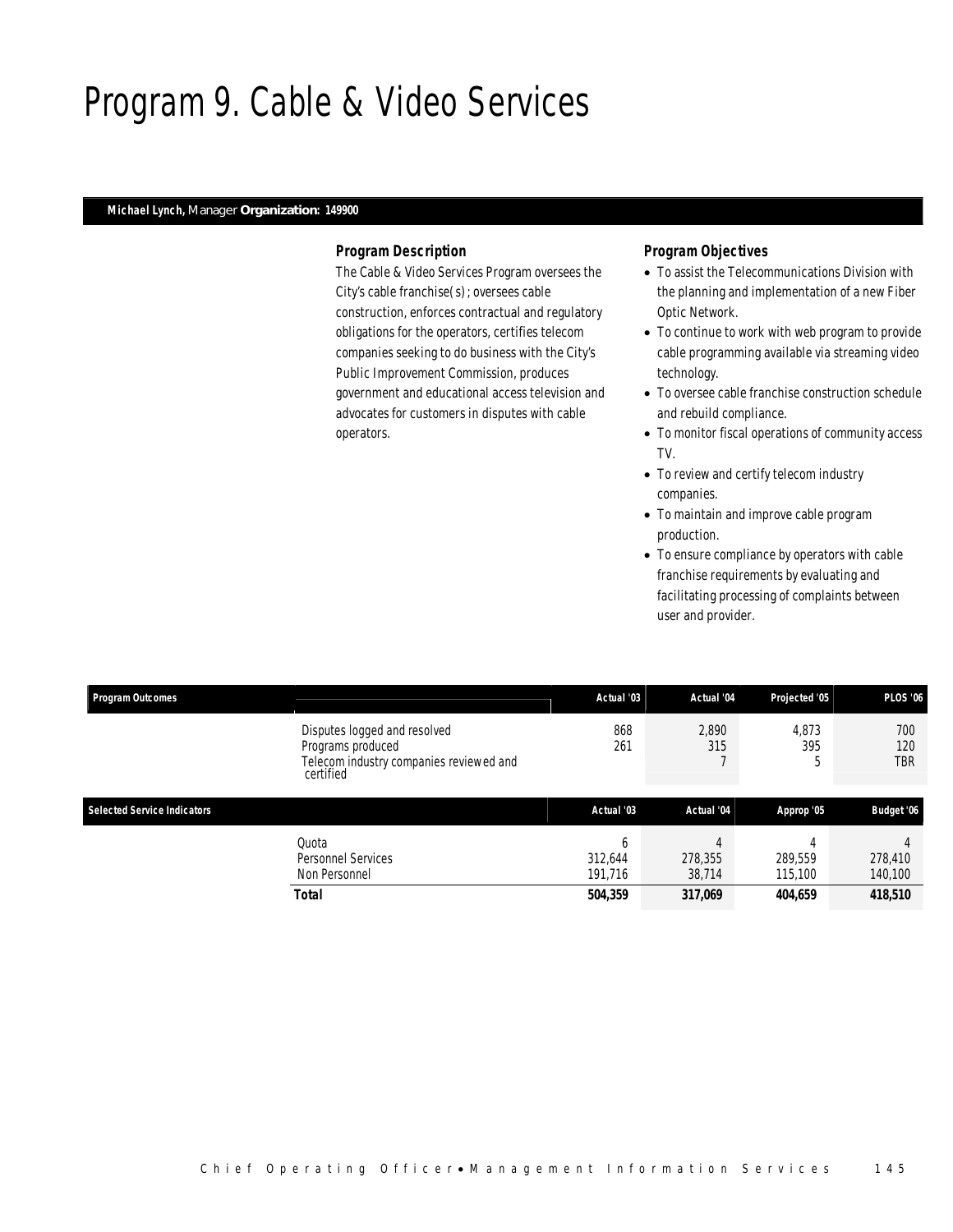## Management Information Services Capital Budget

## *Overview*

Capital investment in recent years has enabled Management & Information Services to upgrade equipment and make significant technological advances, enhancing the city's information management capabilities. An ongoing initiative will build upon this progress, ensuring the city remains competitive in computer information and communication technology.

### *FY06 Major Initiatives*

- Development of a City-managed fiber optic network to replace leased lines for data and video traffic between city locations. Initially, the project will connect 130 priority one city locations.
- Purchase and implement a web-based automated permit and inspection system that will allow data and process integration within ISD divisions and modular capability to connect with other city agencies.
- Installation of an uninterruptible power supply back-up system will be completed.

| <b>Capital Budget Expenditures</b> |                         | Total Actual '03 | Total Actual '04 |           | <b>Estimated '05 Total Projected '06</b> |
|------------------------------------|-------------------------|------------------|------------------|-----------|------------------------------------------|
|                                    |                         |                  |                  |           |                                          |
|                                    | <b>Total Department</b> | 363,506          | 214.164          | 1,314,274 | 1,289,000                                |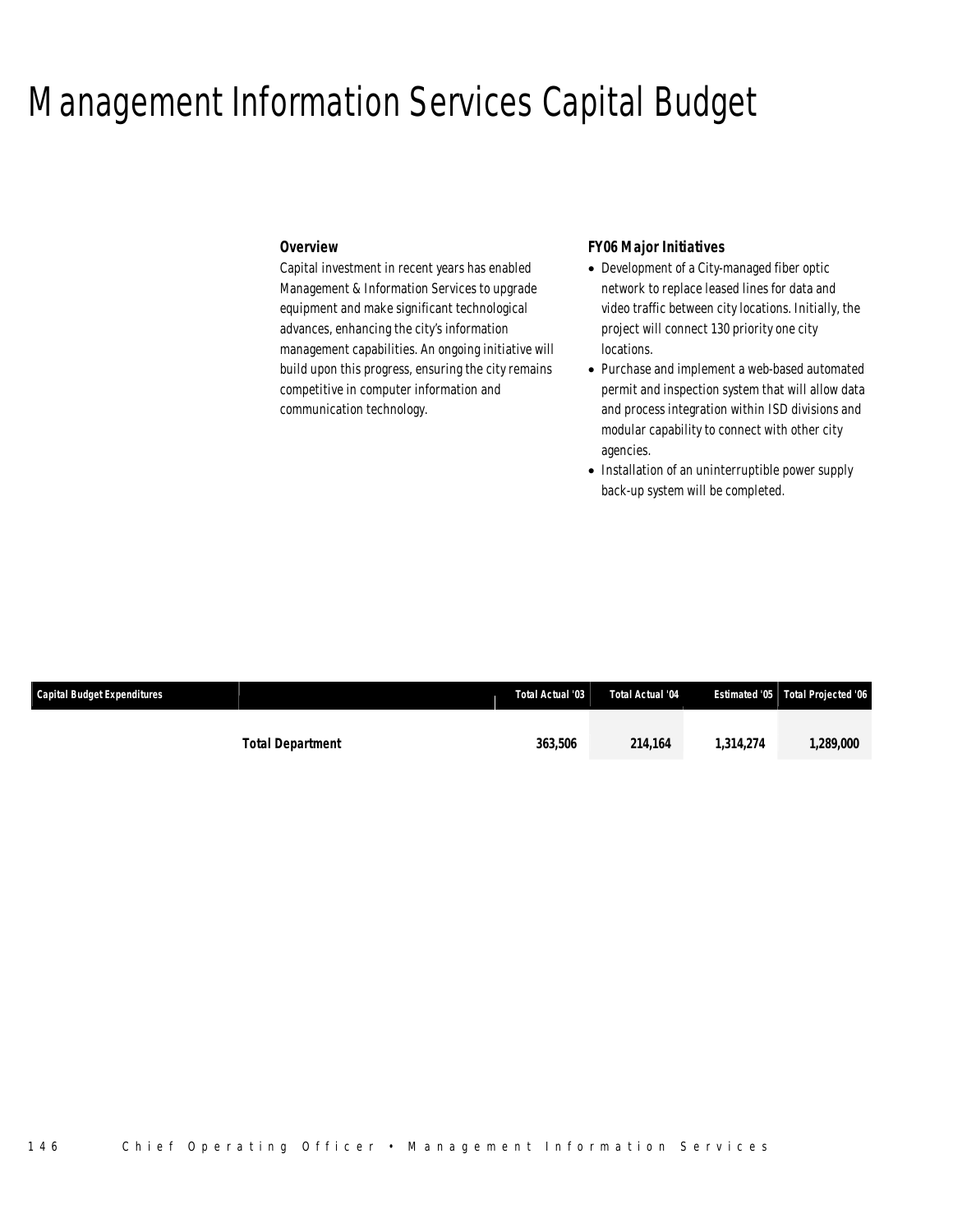#### *800 MHZ COMMUNICATION SYSTEM*

#### *Project Mission*

Conduct citywide feasibility study to determine additional needs for enhanced communication coverage. Upgrade base equipment and receiver locations to improve area coverage.

*Managing Department,* Management Information Services *Status,* Ongoing Program *Location,* NA

| <b>ושו, ושו</b> |  |  |
|-----------------|--|--|
|                 |  |  |

| <b>Authorizations</b>                    |           |             |                  |             |           |
|------------------------------------------|-----------|-------------|------------------|-------------|-----------|
|                                          |           |             |                  | Non Capital |           |
| Source                                   | Existing  | <b>FY06</b> | Future           | Fund        | Total     |
| City Capital                             | 2,600,000 | 0           | 0                | 0           | 2,600,000 |
| Grants/Other                             |           | 0           | 0                |             | 0         |
| Total                                    | 2,600,000 | 0           | $\mathbf 0$      | 0           | 2,600,000 |
| <b>Expenditures (Actual and Planned)</b> |           |             |                  |             |           |
|                                          | Thru      |             |                  |             |           |
| Source                                   | 6/30/04   | <b>FY05</b> | FY <sub>06</sub> | FY07-10     | Total     |
| City Capital                             | 1.969.578 | 425,000     | $\Omega$         | 205.422     | 2,600,000 |
| Grants/Other                             |           |             | 0                |             | 0         |
| Total                                    | 1.969.578 | 425,000     | 0                | 205,422     | 2.600.000 |
|                                          |           |             |                  |             |           |

#### *COMPUTER AIDED DISPATCH ENHANCEMENTS*

#### *Project Mission*

Develop system enhancements for computer aided dispatch (CAD) system currently used by the Police Department, Emergency Medical Services, and Fire Department.

*Managing Department,* Management Information Services *Status,* Ongoing Program

*Location,* NA

| <b>Authorizations</b>                    |          |                  |                  |             |         |
|------------------------------------------|----------|------------------|------------------|-------------|---------|
|                                          |          |                  |                  | Non Capital |         |
| Source                                   | Existing | <b>FY06</b>      | Future           | Fund        | Total   |
| City Capital                             | 750,000  | 0                | 0                | 0           | 750,000 |
| Grants/Other                             | 0        | 0                | 0                |             | 0       |
| Total                                    | 750,000  | 0                | $\theta$         | 0           | 750,000 |
| <b>Expenditures (Actual and Planned)</b> |          |                  |                  |             |         |
|                                          | Thru     |                  |                  |             |         |
| Source                                   | 6/30/04  | FY <sub>05</sub> | FY <sub>06</sub> | FY07-10     | Total   |
| City Capital                             | 0        | 250,000          | 500,000          | 0           | 750,000 |
| Grants/Other                             | 0        |                  | 0                | 0           | 0       |
| Total                                    | 0        | 250,000          | 500,000          | 0           | 750,000 |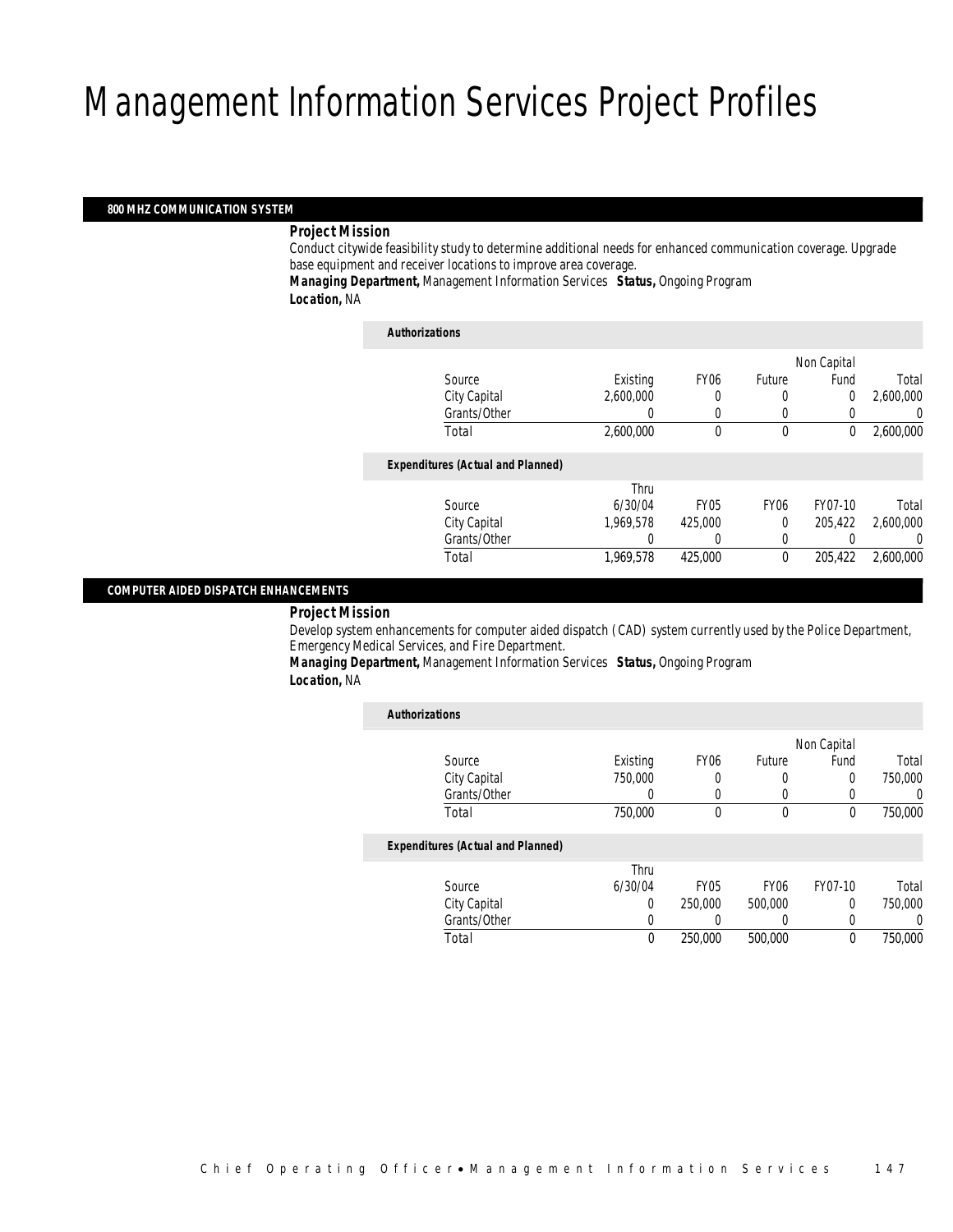#### *FIBER OPTIC NETWORK*

## *Project Mission*

Develop a City-managed fiber optic network to replace leased data lines between City buildings. The initial phase will connect 130 City-owned buildings.

*Managing Department,* Management Information Services *Status,* New Project *Location,* Citywide

| <b>Authorizations</b>                    |          |                  |              |             |                |
|------------------------------------------|----------|------------------|--------------|-------------|----------------|
|                                          |          |                  |              | Non Capital |                |
| Source                                   | Existing | FY <sub>06</sub> | Future       | Fund        | Total          |
| City Capital                             | 0        | 3,000,000        | 3,000,000    | 0           | 6,000,000      |
| Grants/Other                             | 0        |                  |              |             | $\overline{0}$ |
| Total                                    | 0        | 3,000,000        | 3,000,000    | $\Omega$    | 6,000,000      |
| <b>Expenditures (Actual and Planned)</b> |          |                  |              |             |                |
|                                          | Thru     |                  |              |             |                |
| Source                                   | 6/30/04  | <b>FY05</b>      | <b>FY06</b>  | FY07-10     | Total          |
| City Capital                             | 0        | 0                | $\theta$     | 6,000,000   | 6.000.000      |
| Grants/Other                             | 0        | 0                | $\left($     |             | $\Omega$       |
| Total                                    | 0        | $\theta$         | $\mathbf{0}$ | 6,000,000   | 6.000.000      |

#### *IMAGING AND WORK FLOW SYSTEM*

*Project Mission* 

Establish an enterprise-wide imaging and workflow platform that can be used to image and store departmental records as well as route and track various paper documents through City processes.

*Managing Department,* Management Information Services *Status,* Ongoing Program

#### *Location,* NA

| <b>Authorizations</b> |                                          |          |                  |                  |             |           |
|-----------------------|------------------------------------------|----------|------------------|------------------|-------------|-----------|
|                       |                                          |          |                  |                  | Non Capital |           |
| Source                |                                          | Existing | FY <sub>06</sub> | <b>Future</b>    | Fund        | Total     |
|                       | City Capital                             | 250,000  | $\theta$         | 1.050.000        | 0           | 1.300.000 |
|                       | Grants/Other                             | 0        | $\Omega$         | $\left($         | 0           | U         |
| Total                 |                                          | 250,000  | $\theta$         | 1,050,000        | 0           | 1,300,000 |
|                       | <b>Expenditures (Actual and Planned)</b> |          |                  |                  |             |           |
|                       |                                          | Thru     |                  |                  |             |           |
| Source                |                                          | 6/30/04  | <b>FY05</b>      | FY <sub>06</sub> | FY07-10     | Total     |
|                       | City Capital                             | 98.290   | 100,000          | $\Omega$         | 1.101.710   | 1.300.000 |
|                       | Grants/Other                             | 0        |                  | 0                |             | 0         |
| Total                 |                                          | 98.290   | 100,000          | 0                | 1.101.710   | 1.300.000 |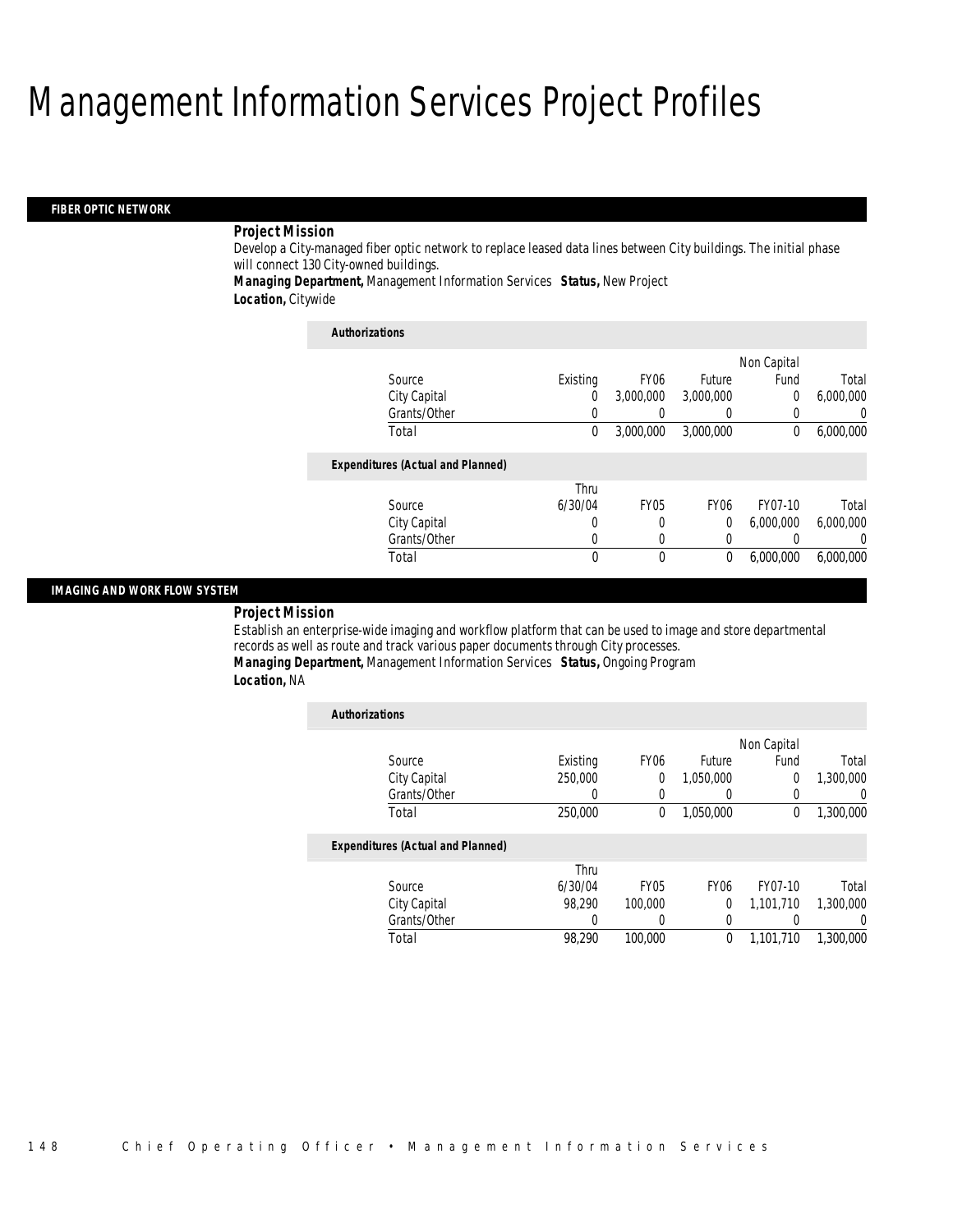#### *MIS COMPUTER ROOM*

#### *Project Mission*

Repair and replace subfloor wiring in the main computer room at Boston City Hall. *Managing Department,* Construction Management *Status,* In Design *Location,* NA

| <b>Authorizations</b>                    |          |                  |                  | Non Capital |         |
|------------------------------------------|----------|------------------|------------------|-------------|---------|
| Source                                   | Existing | FY <sub>06</sub> | Future           | Fund        | Total   |
| City Capital                             | 159,000  | 0                | 0                | 0           | 159,000 |
| Grants/Other                             | 0        | 0                | 0                |             |         |
| Total                                    | 159,000  | 0                | $\mathbf 0$      | $\mathbf 0$ | 159,000 |
| <b>Expenditures (Actual and Planned)</b> |          |                  |                  |             |         |
|                                          | Thru     |                  |                  |             |         |
| Source                                   | 6/30/04  | FY05             | FY <sub>06</sub> | FY07-10     | Total   |
| City Capital                             | 0        | $\Omega$         | 159,000          | $\Omega$    | 159,000 |
| Grants/Other                             | 0        | 0                | 0                | $\Omega$    |         |
| Total                                    | 0        | 0                | 159,000          | $\mathbf 0$ | 159,000 |

#### *MIS COMPUTER ROOM*

#### *Project Mission*

Replace ceiling and light fixtures within MIS department and adjacent computer room. *Managing Department,* Management Information Services *Status,* In Design *Location,* NA

| <b>Authorizations</b>                    |          |                  |                  |             |         |
|------------------------------------------|----------|------------------|------------------|-------------|---------|
|                                          |          |                  |                  | Non Capital |         |
| Source                                   | Existing | FY <sub>06</sub> | Future           | Fund        | Total   |
| City Capital                             | 110,000  | 0                | 0                | 0           | 110,000 |
| Grants/Other                             | 0        |                  | $\left($         | 0           |         |
| Total                                    | 110,000  | 0                | $\theta$         | 0           | 110,000 |
| <b>Expenditures (Actual and Planned)</b> |          |                  |                  |             |         |
|                                          | Thru     |                  |                  |             |         |
| Source                                   | 6/30/04  | FY <sub>05</sub> | FY <sub>06</sub> | FY07-10     | Total   |
| City Capital                             | 0        | $\Omega$         | 55,000           | 55,000      | 110,000 |
| Grants/Other                             |          |                  |                  | 0           | 0       |

Total 0 0 55,000 55,000 110,000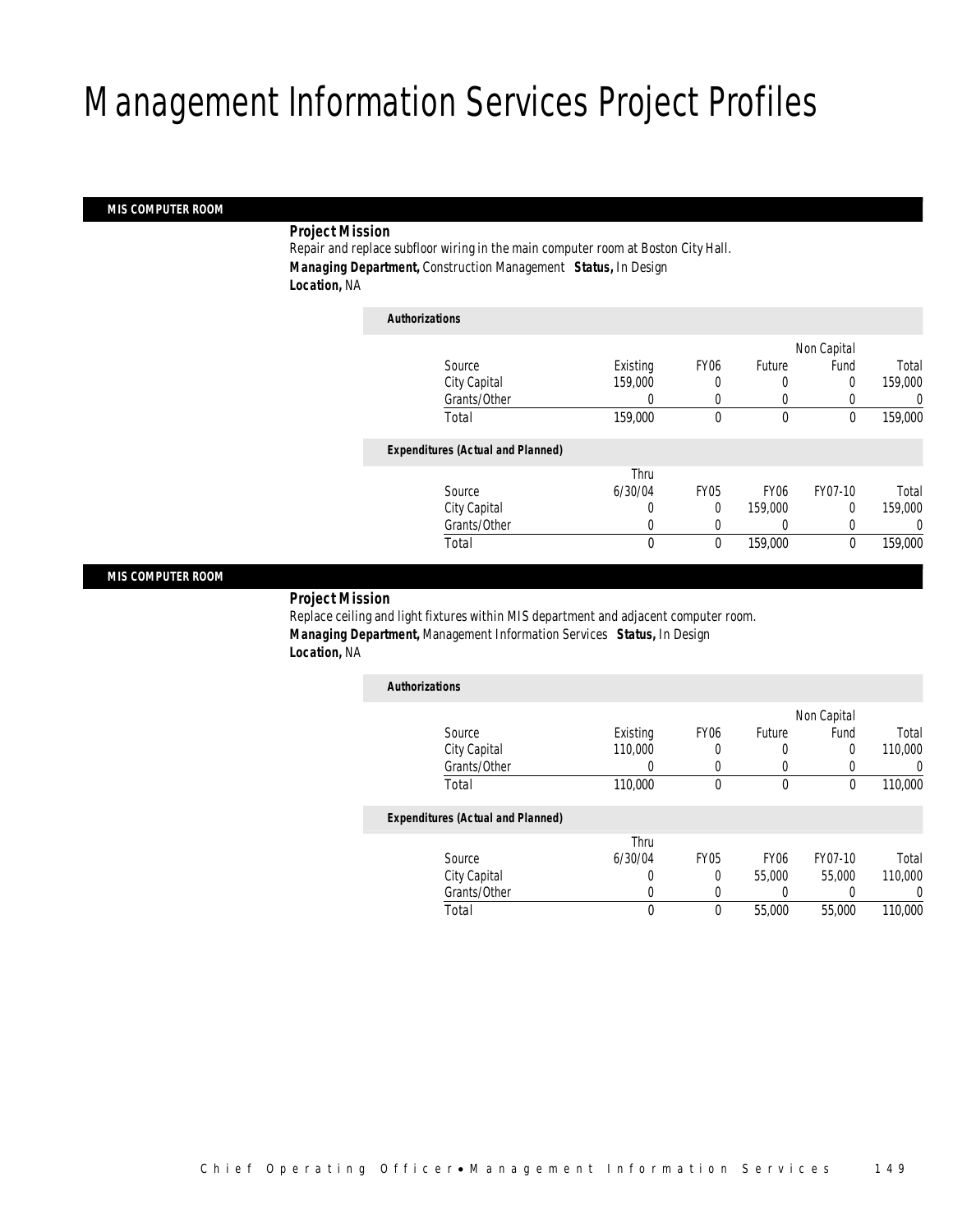#### *MIS COMPUTER ROOM SECURITY*

#### *Project Mission*

Upgrade smoke detectors and surveillance cameras within the city data center and attached offices. Upgrade the battery bank that supplies power to the data center in the event of electrical outage. *Managing Department,* Management Information Services *Status,* To Be Scheduled *Location,* NA

| <b>Authorizations</b>                    |          |                  |             |             |          |
|------------------------------------------|----------|------------------|-------------|-------------|----------|
|                                          |          |                  |             | Non Capital |          |
| Source                                   | Existing | FY <sub>06</sub> | Future      | Fund        | Total    |
| City Capital                             | 115,000  | 0                | $\left($    | 0           | 115,000  |
| Grants/Other                             | 0        | $\left($         | 0           |             | $\left($ |
| Total                                    | 115,000  | 0                | $\theta$    | $\Omega$    | 115,000  |
| <b>Expenditures (Actual and Planned)</b> |          |                  |             |             |          |
|                                          | Thru     |                  |             |             |          |
| Source                                   | 6/30/04  | <b>FY05</b>      | <b>FY06</b> | FY07-10     | Total    |
| City Capital                             | 0        | 0                | $\theta$    | 115,000     | 115,000  |
| Grants/Other                             | 0        | 0                | 0           |             | $\Omega$ |
| Total                                    | 0        | $\theta$         | $\theta$    | 115,000     | 115,000  |

#### *PERMIT AND INSPECTION SYSTEM*

*Project Mission* 

Purchase and implement a web-based automated permit and inspection system which will allow data and process integration within ISD divisions and modular capability to connect with other city agencies. *Managing Department,* Management Information Services *Status,* To Be Scheduled

#### *Location,* NA

| <b>Authorizations</b>                    |           |             |                  |             |                  |
|------------------------------------------|-----------|-------------|------------------|-------------|------------------|
|                                          |           |             |                  | Non Capital |                  |
| Source                                   | Existing  | <b>FY06</b> | Future           | Fund        | Total            |
| City Capital                             | 2.500.000 |             | 0                | 0           | 2.500.000        |
| Grants/Other                             | 0         |             | 0                | 0           | $\left( \right)$ |
| Total                                    | 2,500,000 | $\theta$    | $\theta$         | 0           | 2,500,000        |
| <b>Expenditures (Actual and Planned)</b> |           |             |                  |             |                  |
|                                          | Thru      |             |                  |             |                  |
| Source                                   | 6/30/04   | <b>FY05</b> | FY <sub>06</sub> | FY07-10     | Total            |
| City Capital                             | 0         | $\Omega$    | 300,000          | 2,200,000   | 2,500,000        |
| Grants/Other                             | U         |             |                  |             | 0                |
| Total                                    | 0         | $\theta$    | 300,000          | 2.200.000   | 2.500.000        |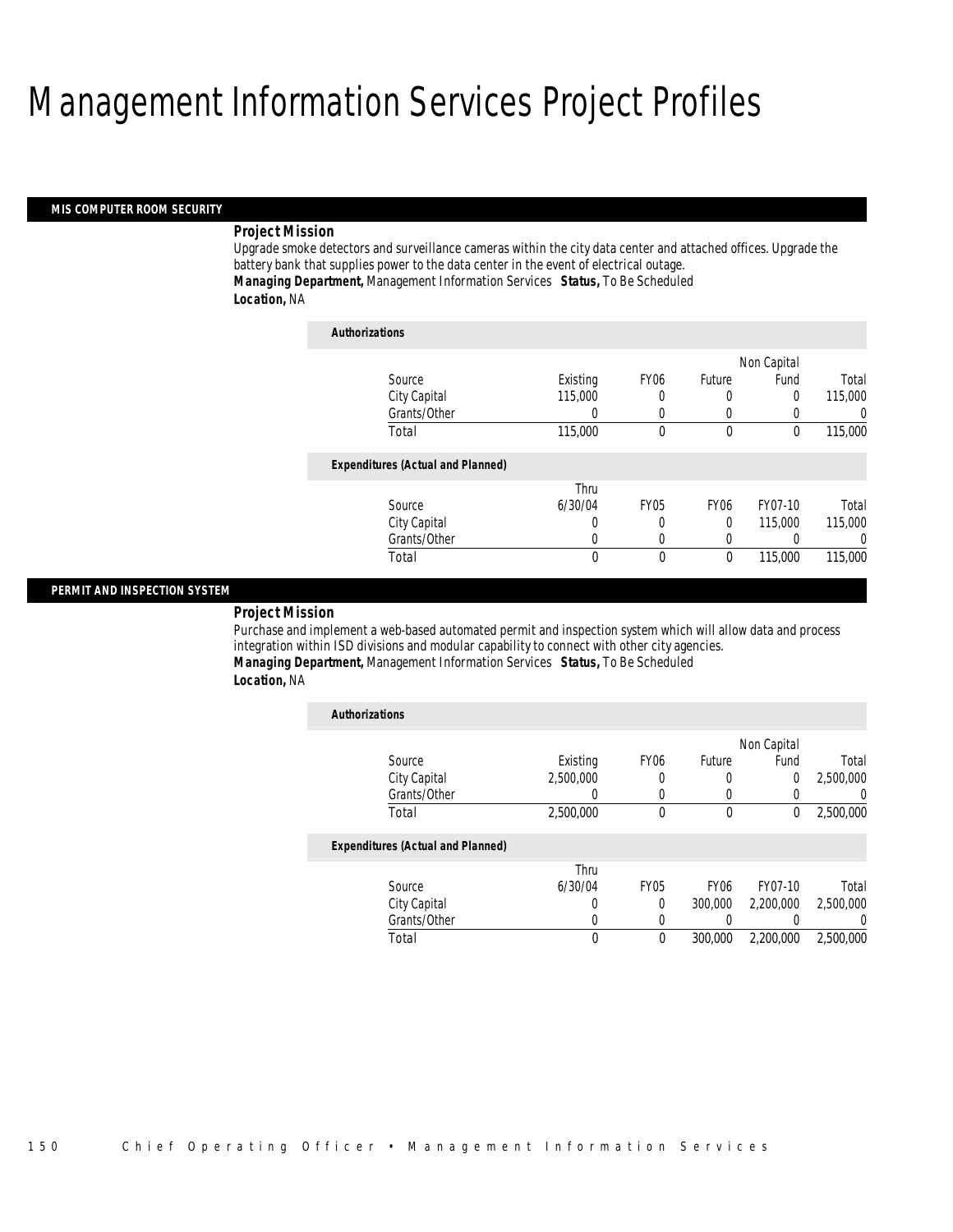#### *UNINTERRUPTABLE POWER SUPPLY SYSTEM*

*Project Mission* 

Replace and resize existing MIS uninterruptible power supply system and related electrical improvements including replacing and relocating the BTD back-up system to the City Hall basement. *Managing Department,* Management Information Services *Status,* In Design *Location,* NA

### *Authorizations* Source Existing FY06 Future Non Capital Fund Total<br>0 575,000 City Capital 275,000 300,000 0 0<br>
Grants/Other 0 0 0 0 0 Grants/Other 0 0 0 0 0 0 Total 275,000 300,000 0 0 575,000*Expenditures (Actual and Planned)* Source Thru 6/30/04 FY05 FY06 FY07-10 Total City Capital 0 0 275,000 300,000 575,000 Grants/Other 0 0 0 0 0 0 Total 0 0 275,000 300,000 575,000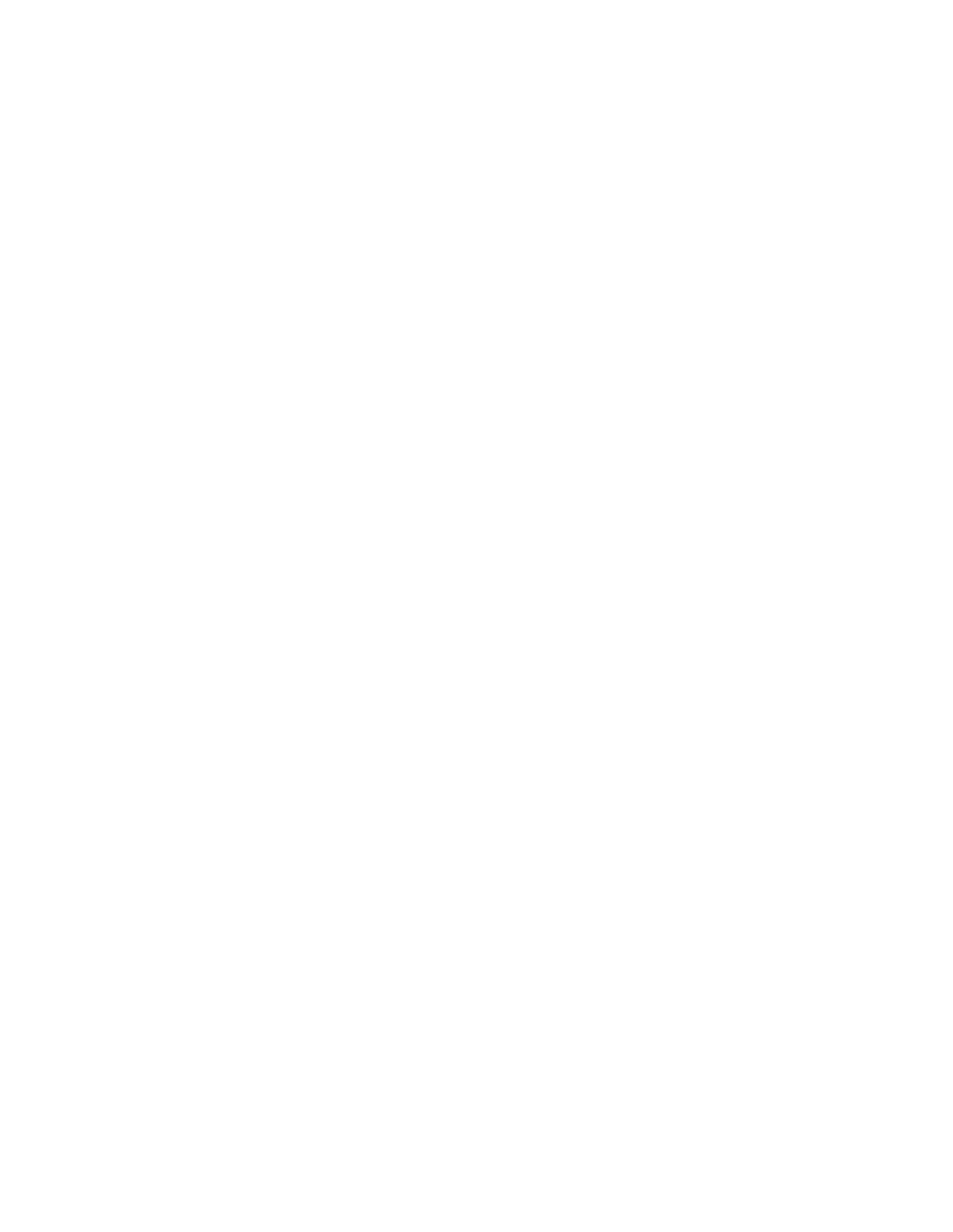# Registry Division Operating Budget

## *Judith A. McCarthy, Registrar Appropriation: 163*

## *Department Mission*

The mission of the Registry Division is to respond to public requests for certified births, marriages, and deaths promptly and accurately and maintain compliance with the State Registrar's Office.

### *FY06 Performance Objectives*

- To reduce waiting time for handling requests for birth, marriage and death records at the counter and through the mail.
- To record and deliver correct information in accordance with Massachusetts General Laws.
- To manage the daily operations of the department.
- To achieve overall customer satisfaction.

| <b>Operating Budget</b>            | Program Name                                                    | Total Actual '03             | <b>Total Actual '04</b>      | Total Approp '05             | <b>Total Budget '06</b>      |
|------------------------------------|-----------------------------------------------------------------|------------------------------|------------------------------|------------------------------|------------------------------|
|                                    | Administration<br><b>Vital Statistics</b><br><b>Depositions</b> | 224,666<br>441.309<br>87.400 | 225,106<br>412.777<br>75,293 | 222,082<br>476,497<br>91.160 | 229,487<br>502,733<br>96,814 |
|                                    | Total                                                           | 753,375                      | 713,176                      | 789,739                      | 829,034                      |
| <b>Selected Service Indicators</b> |                                                                 | Actual '03                   | Actual '04                   | Approp '05                   | Budget '06                   |
|                                    |                                                                 |                              |                              |                              |                              |
|                                    | Personnel Services<br>Non Personnel                             | 692.236<br>61,139            | 660.927<br>52,249            | 725.839<br>63,900            | 764.234<br>64,800            |
|                                    | Total                                                           | 753,375                      | 713,176                      | 789,739                      | 829,034                      |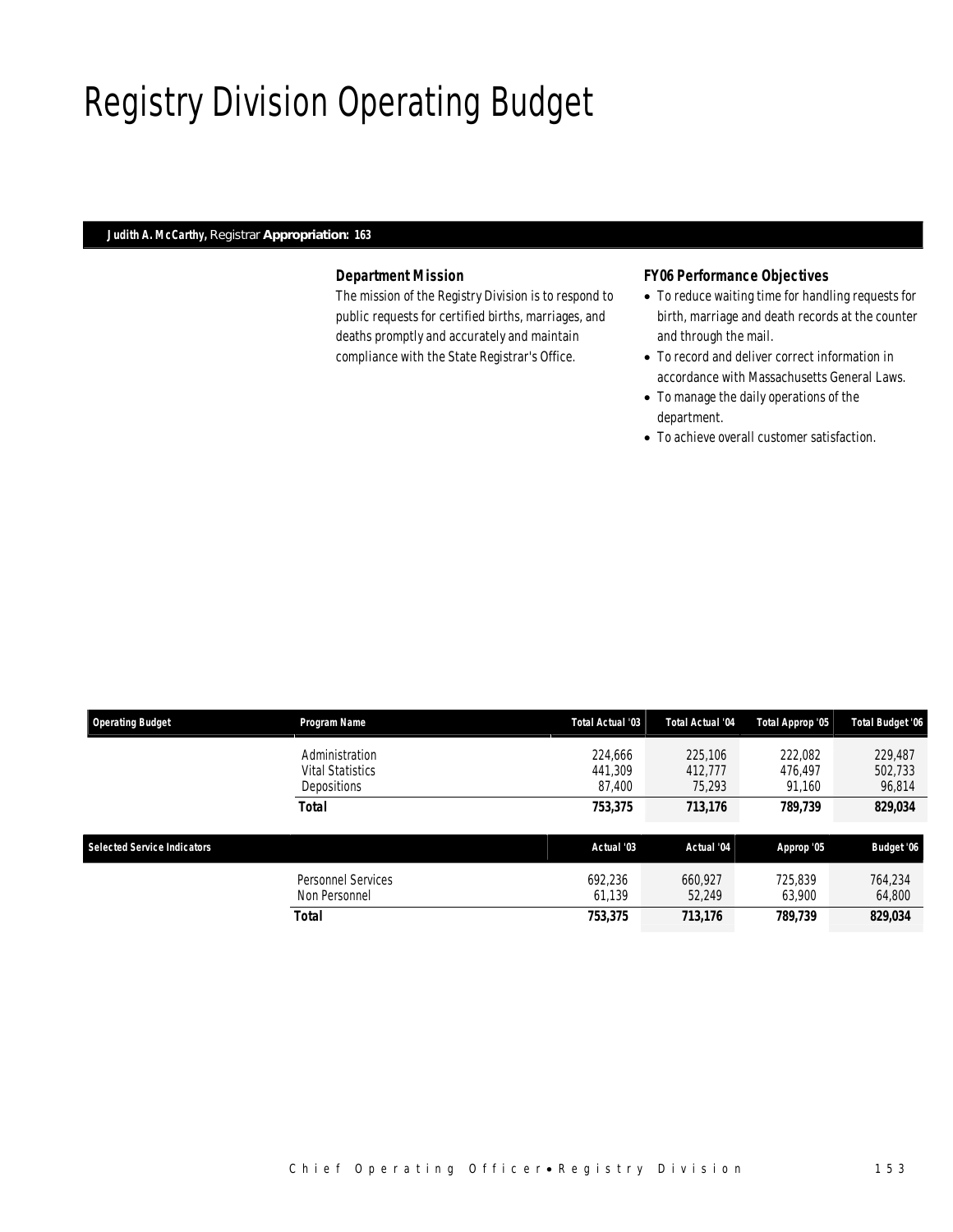# Registry Division Operating Budget



## *Authorizing Statutes*

- Civil Service, MGLA c. 31.
- Births, Marriages, Deaths, and Depositions, MGLA c. 46; MGLA c. 190, s. 7; MGLA c. 207; MGLA c. 209c; MGLA c. 210; MGLA c. 272, s. 96.
- Fees & Charges, CBC Ord. 14, s. 450.

#### *Description of Services*

The Registry Division maintains custody of all birth, marriage, and death records dating back to 1630. Each year the Division adds approximately 37,000 new entries and issues more than 100,000 copies of certified records.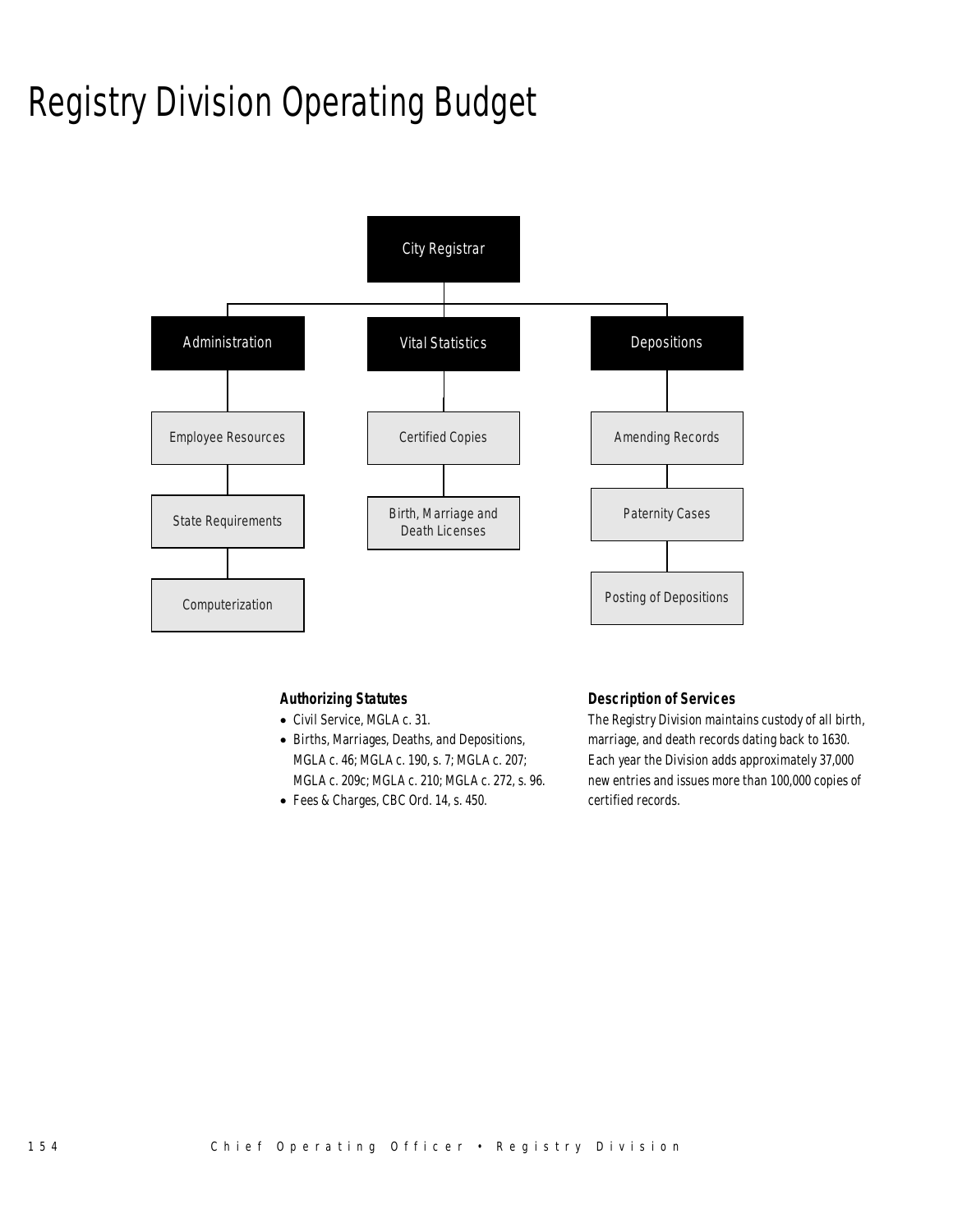# Department History

| <b>Personnel Services</b>       |                                                                                                                                                                                                                                                                                                          | FY03 Expenditure                                                                                                              | FY04 Expenditure                                                                                                           | FY05 Appropriation                                                                                             | FY06 Adopted                                                                                                               | Inc/Dec 05 vs 06                                                                                                                                   |
|---------------------------------|----------------------------------------------------------------------------------------------------------------------------------------------------------------------------------------------------------------------------------------------------------------------------------------------------------|-------------------------------------------------------------------------------------------------------------------------------|----------------------------------------------------------------------------------------------------------------------------|----------------------------------------------------------------------------------------------------------------|----------------------------------------------------------------------------------------------------------------------------|----------------------------------------------------------------------------------------------------------------------------------------------------|
|                                 | 51000 Permanent Employees<br>51100 Emergency Employees<br>51200 Overtime<br>51600 Unemployment Compensation<br>51700 Workers' Compensation<br><b>Total Personnel Services</b>                                                                                                                            | 692,236<br>0<br>$\overline{0}$<br>$\mathbf{0}$<br>$\overline{0}$<br>692,236                                                   | 656,183<br>$\mathbf{0}$<br>$\mathbf{0}$<br>$\mathbf{0}$<br>4,744<br>660,927                                                | 725,839<br>0<br>0<br>$\overline{0}$<br>$\Omega$<br>725,839                                                     | 764,234<br>$\Omega$<br>$\Omega$<br>$\Omega$<br>$\Omega$<br>764,234                                                         | 38,395<br>$\mathbf 0$<br>$\overline{0}$<br>$\mathbf{0}$<br>$\overline{0}$<br>38,395                                                                |
| <b>Contractual Services</b>     |                                                                                                                                                                                                                                                                                                          | FY03 Expenditure                                                                                                              | FY04 Expenditure                                                                                                           | FY05 Appropriation                                                                                             | FY06 Adopted                                                                                                               | Inc/Dec 05 vs 06                                                                                                                                   |
|                                 | 52100 Communications<br>52200 Utilities<br>52300 Water & Sewer<br>52400 Snow Removal<br>52500 Garbage/Waste Removal<br>52600 Repairs Buildings & Structures<br>52700 Repairs & Service of Equipment<br>52800 Transportation of Persons<br>52900 Contracted Services<br><b>Total Contractual Services</b> | 7,188<br>$\mathbf{0}$<br>$\overline{0}$<br>$\mathbf{0}$<br>$\overline{0}$<br>$\overline{0}$<br>440<br>700<br>42,521<br>50,849 | 7,215<br>$\mathbf{0}$<br>$\mathbf{0}$<br>$\mathbf{0}$<br>$\mathbf{0}$<br>$\theta$<br>4,616<br>641<br>29,347<br>41,819      | 7,200<br>0<br>$\overline{0}$<br>0<br>$\overline{0}$<br>$\Omega$<br>4,000<br>0<br>40,900<br>52,100              | 7,200<br>$\overline{0}$<br>$\Omega$<br>$\mathbf{0}$<br>$\overline{0}$<br>$\Omega$<br>4,900<br>$\Omega$<br>40,900<br>53,000 | 0<br>$\mathbf 0$<br>$\boldsymbol{0}$<br>$\mathbf 0$<br>$\mathbf 0$<br>$\mathbf{0}$<br>900<br>$\overline{0}$<br>$\mathbf{0}$<br>900                 |
| <b>Supplies &amp; Materials</b> |                                                                                                                                                                                                                                                                                                          | FY03 Expenditure                                                                                                              | FY04 Expenditure                                                                                                           | FY05 Appropriation                                                                                             | FY06 Adopted                                                                                                               | Inc/Dec 05 vs 06                                                                                                                                   |
|                                 | 53000 Auto Energy Supplies<br>53200 Food Supplies<br>53400 Custodial Supplies<br>53500 Med, Dental, & Hosp Supply<br>53600 Office Supplies and Materials<br>53700 Clothing Allowance<br>53800 Educational Supplies & Mat<br>53900 Misc Supplies & Materials<br><b>Total Supplies &amp; Materials</b>     | $\mathbf 0$<br>$\overline{0}$<br>0<br>$\overline{0}$<br>8,164<br>$\mathbf{0}$<br>$\overline{0}$<br>105<br>8,269               | $\mathbf 0$<br>$\mathbf 0$<br>$\mathbf{0}$<br>$\mathbf 0$<br>7,249<br>$\mathbf{0}$<br>$\mathbf 0$<br>$\mathbf{0}$<br>7,249 | $\mathbf 0$<br>$\mathbf 0$<br>$\overline{0}$<br>$\overline{0}$<br>10,000<br>0<br>$\mathbf{0}$<br>750<br>10,750 | $\mathbf 0$<br>$\mathbf{0}$<br>$\overline{0}$<br>$\overline{0}$<br>10,000<br>$\Omega$<br>$\Omega$<br>750<br>10,750         | $\mathbf 0$<br>$\boldsymbol{0}$<br>$\boldsymbol{0}$<br>$\mathbf 0$<br>$\boldsymbol{0}$<br>$\mathbf{0}$<br>$\mathbf{0}$<br>$\theta$<br>$\mathbf{0}$ |
| <b>Current Chgs &amp; Oblig</b> |                                                                                                                                                                                                                                                                                                          | FY03 Expenditure                                                                                                              | FY04 Expenditure                                                                                                           | FY05 Appropriation                                                                                             | FY06 Adopted                                                                                                               | Inc/Dec 05 vs 06                                                                                                                                   |
|                                 | 54300 Workers' Comp Medical<br>54400 Legal Liabilities<br>54500 Aid To Veterans<br>54600 Current Charges H&I<br>54700 Indemnification<br>54900 Other Current Charges<br>Total Current Chgs & Oblig                                                                                                       | $\mathbf 0$<br>$\overline{0}$<br>$\mathbf{0}$<br>$\mathbf{0}$<br>$\overline{0}$<br>731<br>731                                 | 0<br>$\mathbf 0$<br>$\mathbf{0}$<br>$\mathbf{0}$<br>$\mathbf{0}$<br>734<br>734                                             | $\theta$<br>$\overline{0}$<br>$\overline{0}$<br>0<br>$\Omega$<br>1,050<br>1,050                                | $\mathbf 0$<br>$\overline{0}$<br>0<br>$\Omega$<br>$\Omega$<br>1,050<br>1,050                                               | $\mathbf 0$<br>$\mathbf{0}$<br>$\mathbf{0}$<br>$\mathbf 0$<br>$\theta$<br>$\mathbf 0$<br>$\bf{0}$                                                  |
| Equipment                       |                                                                                                                                                                                                                                                                                                          | FY03 Expenditure                                                                                                              | FY04 Expenditure                                                                                                           | FY05 Appropriation                                                                                             | FY06 Adopted                                                                                                               | Inc/Dec 05 vs 06                                                                                                                                   |
|                                 | 55000 Automotive Equipment<br>55400 Lease/Purchase<br>55600 Office Furniture & Equipment<br>55900 Misc Equipment<br><b>Total Equipment</b>                                                                                                                                                               | $\boldsymbol{0}$<br>$\mathbf{0}$<br>$\overline{0}$<br>1,289<br>1,289                                                          | $\boldsymbol{0}$<br>$\boldsymbol{0}$<br>712<br>1,735<br>2,447                                                              | $\overline{0}$<br>$\mathbf 0$<br>0<br>0<br>0                                                                   | $\boldsymbol{0}$<br>$\mathbf 0$<br>0<br>0<br>0                                                                             | 0<br>0<br>0<br>0<br>$\bf{0}$                                                                                                                       |
| <b>Other</b>                    |                                                                                                                                                                                                                                                                                                          | FY03 Expenditure                                                                                                              | FY04 Expenditure                                                                                                           | FY05 Appropriation                                                                                             | FY06 Adopted                                                                                                               | Inc/Dec 05 vs 06                                                                                                                                   |
|                                 | 56200 Special Appropriation<br>57200 Structures & Improvements<br>58000 Land & Non-Structure<br><b>Total Other</b>                                                                                                                                                                                       | $\boldsymbol{0}$<br>0<br>$\mathbf{0}$<br>0                                                                                    | $\boldsymbol{0}$<br>$\mathbf 0$<br>$\mathbf{0}$<br>0                                                                       | $\theta$<br>$\theta$<br>0<br>0                                                                                 | $\boldsymbol{0}$<br>$\mathbf 0$<br>0<br>0                                                                                  | 0<br>$\boldsymbol{0}$<br>$\mathbf{0}$<br>0                                                                                                         |
|                                 | <b>Grand Total</b>                                                                                                                                                                                                                                                                                       | 753,374                                                                                                                       | 713,176                                                                                                                    | 789,739                                                                                                        | 829,034                                                                                                                    | 39,295                                                                                                                                             |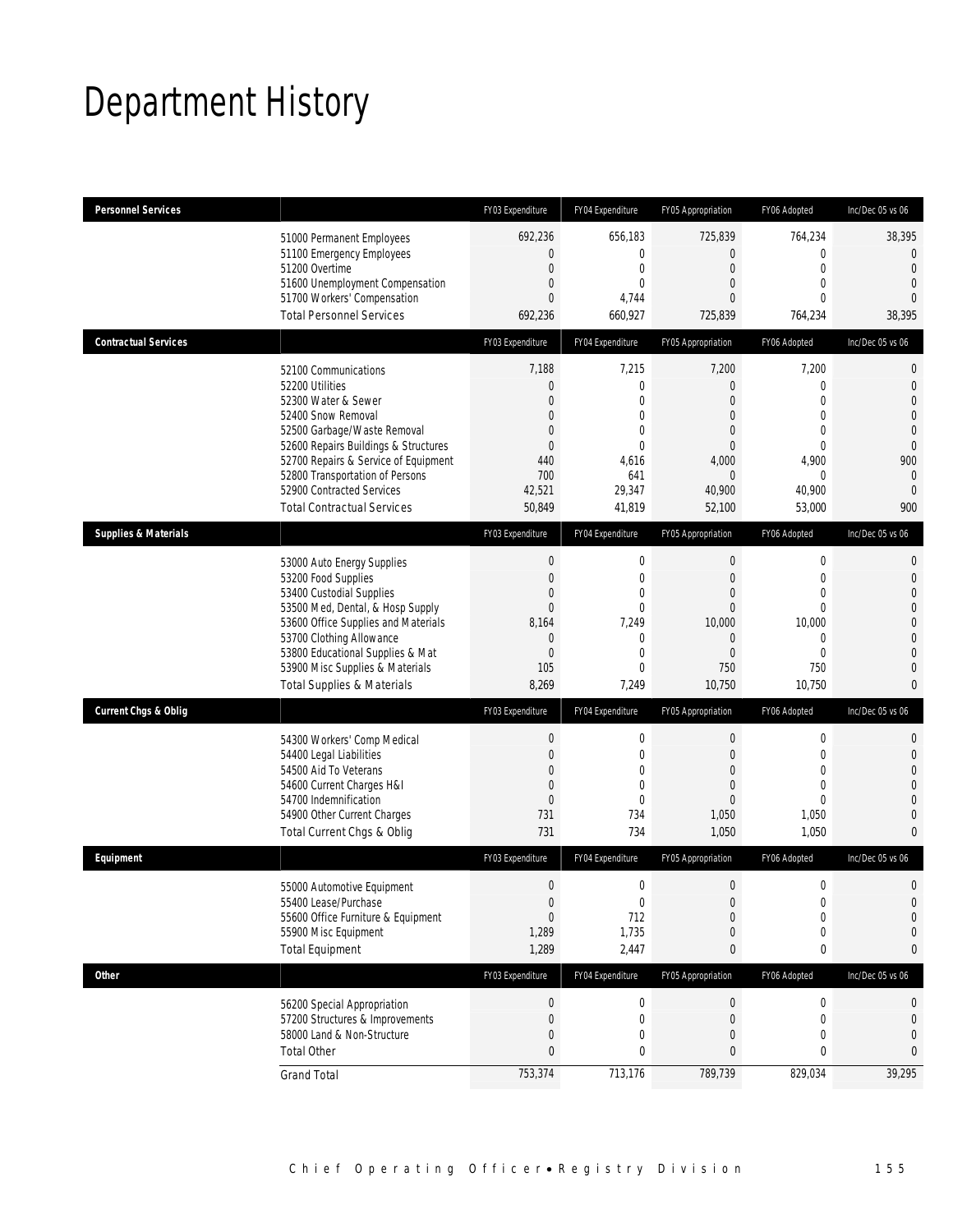# Department Personnel

| Title                                                                                      | Union<br>Code                                    | Grade                | Position | FY06 Salary                          | Title                                                                                           | Union<br>Code                                                            | Grade                     | Position                 | FY06 Salary                                        |
|--------------------------------------------------------------------------------------------|--------------------------------------------------|----------------------|----------|--------------------------------------|-------------------------------------------------------------------------------------------------|--------------------------------------------------------------------------|---------------------------|--------------------------|----------------------------------------------------|
| City Registrar<br><b>Admin Secretary</b><br><b>Head Cashier</b><br><b>Deposition Clerk</b> | EXM<br>SU <sub>4</sub><br>SU <sub>4</sub><br>SU4 | 12<br>14<br>14<br>13 |          | 99,430<br>43,111<br>41,857<br>34,288 | Prin Clerk - Vitals<br>Principal Clerk<br>First Assistant City Reg<br><b>Assistant City Reg</b> | SU <sub>4</sub><br>SU <sub>4</sub><br>SE <sub>1</sub><br>SE <sub>1</sub> | 10 <sup>°</sup><br>9<br>5 | 8<br>$\overline{4}$<br>2 | 265,733<br>110,245<br>71,046<br>94,873             |
|                                                                                            |                                                  |                      |          |                                      | <b>Total</b>                                                                                    |                                                                          |                           | 19                       | 760,584                                            |
|                                                                                            |                                                  |                      |          |                                      | <b>Adjustments</b><br><b>Differential Payments</b><br>Other<br>Chargebacks<br>Salary Savings    |                                                                          |                           |                          | $\mathbf 0$<br>3,650<br>$\mathbf 0$<br>$\mathbf 0$ |
|                                                                                            |                                                  |                      |          |                                      | <b>FY06 Total Request</b>                                                                       |                                                                          |                           |                          | 764,234                                            |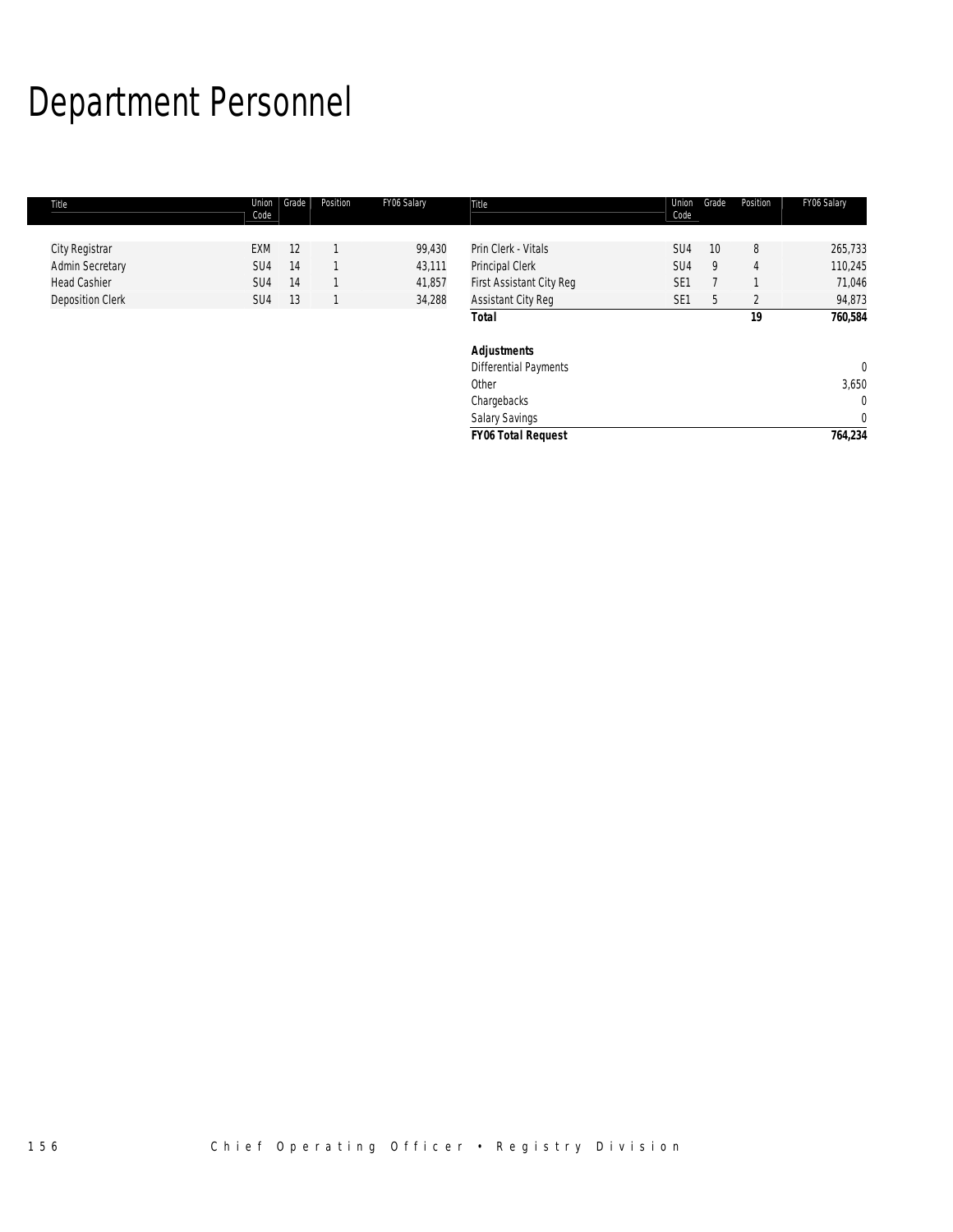## Program 1. Administration

## *Marie D. Reppucci, Manager Organization: 163100*

## *Program Description*

The Administration Program maintains an efficient staff, complies with the State Registrar's Office requirements, and provides for the effective management of the day-to-day operations of the Division.

- To manage the daily operations of the department.
- To provide administrative and human resource support to all department program.

| <b>Selected Service Indicators</b> |                                              | Actual '03        | Actual '04        | Approp '05            | <b>Budget '06</b> |
|------------------------------------|----------------------------------------------|-------------------|-------------------|-----------------------|-------------------|
|                                    | Quota<br>Personnel Services<br>Non Personnel | 207.275<br>17.391 | 206,749<br>18,357 | 210,232<br>11,850     | 216,887<br>12,600 |
|                                    | Total                                        | 224,666           | 225,106           | <i><b>222.082</b></i> | 229,487           |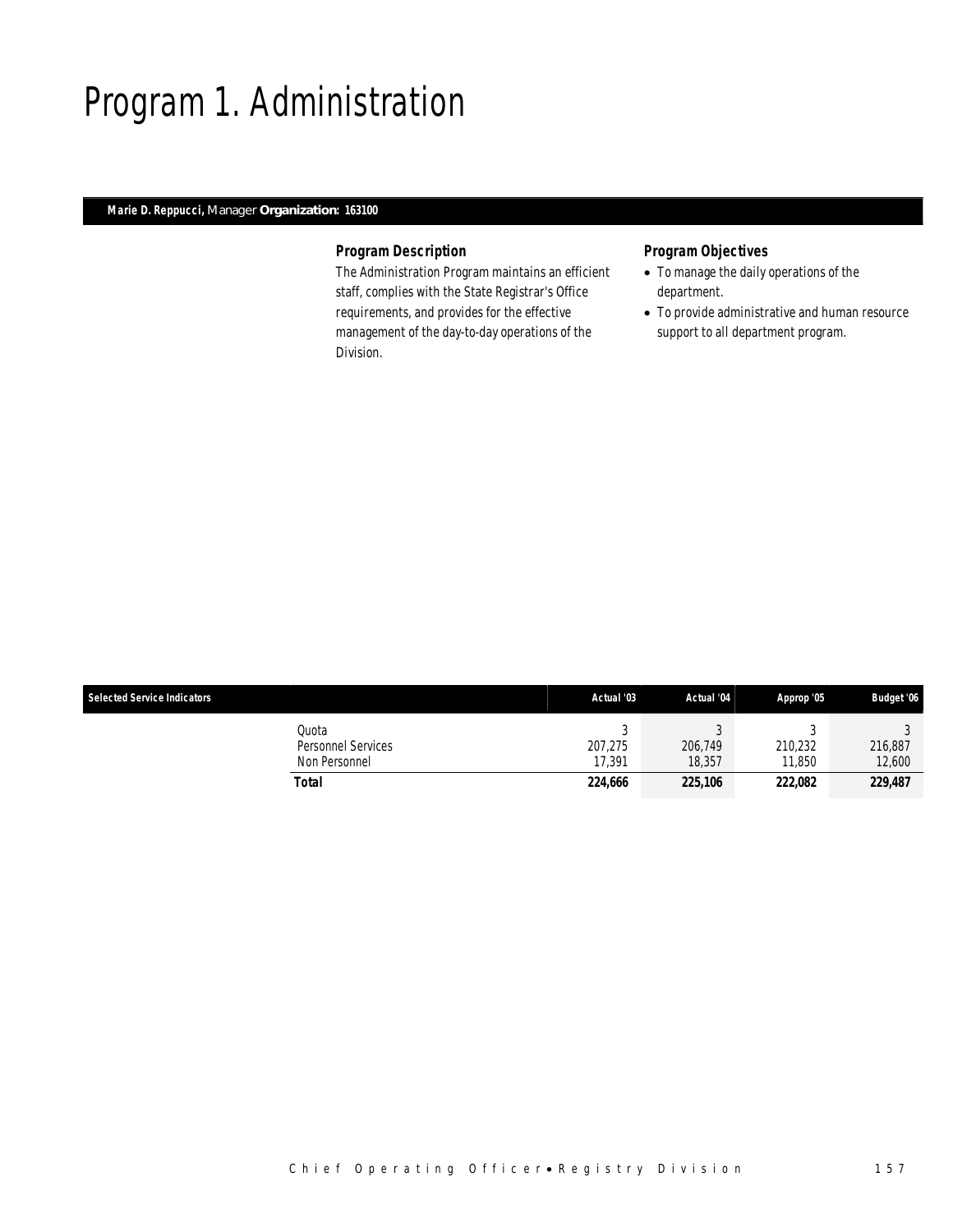## Program 2. Vital Statistics

## *Marie D. Reppucci, Manager Organization: 163200*

#### *Program Description*

The Vital Statistics Program issues certified copies of birth, marriage, and death certificates, and processes marriage licenses. The program also responds to requests for information from federal, state, and local authorities.

- To achieve overall customer satisfaction.
- To reduce waiting time for handling requests for birth, marriage and death records at the counter and through the mail.

| <b>Program Outcomes</b>            |                                                                          | Actual '03 | Actual '04 | Projected '05 | <b>PLOS '06</b> |
|------------------------------------|--------------------------------------------------------------------------|------------|------------|---------------|-----------------|
|                                    | % reduction in customer waiting time for mail                            | $-285%$    | 50%        | 20%           | <b>TBR</b>      |
|                                    | requests<br>% reduction in customer waiting time for counter<br>requests | $-31%$     | 47%        | 33%           | <b>TBR</b>      |
|                                    | Mail requests for certificates                                           |            | 32,751     | 32,428        | 31,500          |
|                                    | Counter requests for certificates                                        |            | 76,778     | 78,838        | 79,000          |
|                                    | % of customers surveyed who rate services as<br>satisfactory             | 84%        | 91%        | 90%           | 91%             |
| <b>Selected Service Indicators</b> |                                                                          | Actual '03 | Actual '04 | Approp '05    | Budget '06      |
|                                    | Quota                                                                    | 17         | 14         | 14            | 14              |
|                                    | <b>Personnel Services</b>                                                | 409,717    | 381,276    | 436,847       | 462,933         |
|                                    | Non Personnel                                                            | 31,592     | 31,500     | 39,650        | 39,800          |
|                                    | Total                                                                    | 441,309    | 412,777    | 476,497       | 502,733         |
|                                    | Average waiting time for mail requests (days)                            | 5          | 2.5        | Ζ             | <b>TBR</b>      |
|                                    | Average waiting time for counter requests (mins)                         | 17         | 9          | 6             | <b>TBR</b>      |
|                                    | Customers rating services as satisfactory                                | 1,185      | 1.713      | 1,316         | 1,365           |
|                                    | Customers surveyed                                                       | 1,420      | 1,885      | 1,470         | 1,500           |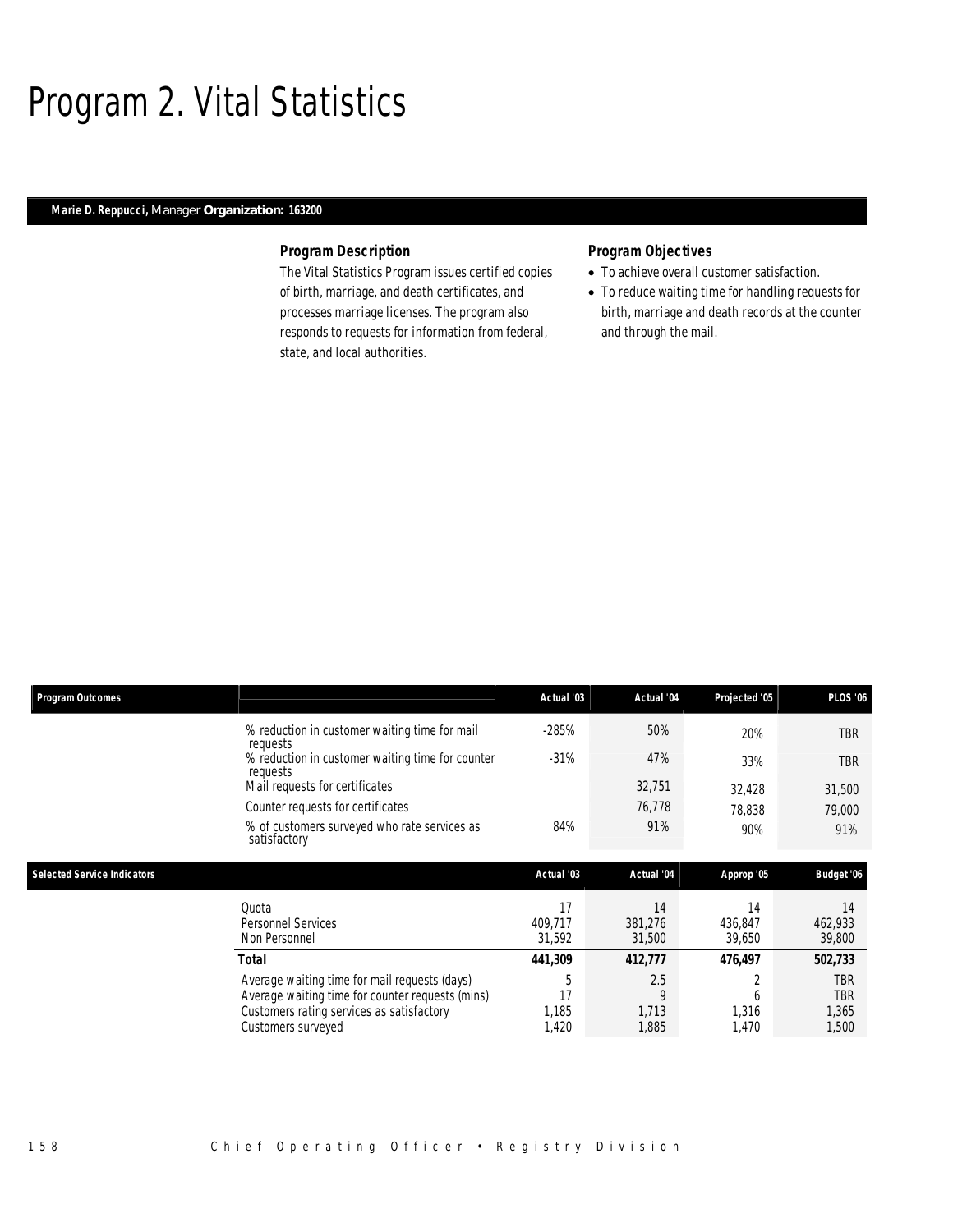## Program 3. Depositions

## *Rosalie Boylan, Manager Organization: 163300*

## *Program Description*

The Depositions Program is responsible for recording correct information in accordance with Massachusetts General Laws.

## *Program Objectives*

• To record and deliver correct information in accordance with Massachusetts General Laws.

| <b>Program Outcomes</b>            |                                                     | Actual '03            | Actual '04                  | Projected '05    | <b>PLOS '06</b>  |
|------------------------------------|-----------------------------------------------------|-----------------------|-----------------------------|------------------|------------------|
|                                    | Affidavits completed                                | 2,321                 | 2,037                       | 2,093            | 2,000            |
| <b>Selected Service Indicators</b> |                                                     | Actual '03            | Actual '04                  | Approp '05       | Budget '06       |
|                                    | Quota<br><b>Personnel Services</b><br>Non Personnel | ി<br>75,244<br>12,157 | $\Omega$<br>72,901<br>2,391 | 78,760<br>12.400 | 84,413<br>12,400 |
|                                    | <b>Total</b>                                        | 87,401                | 75,293                      | 91,160           | 96,813           |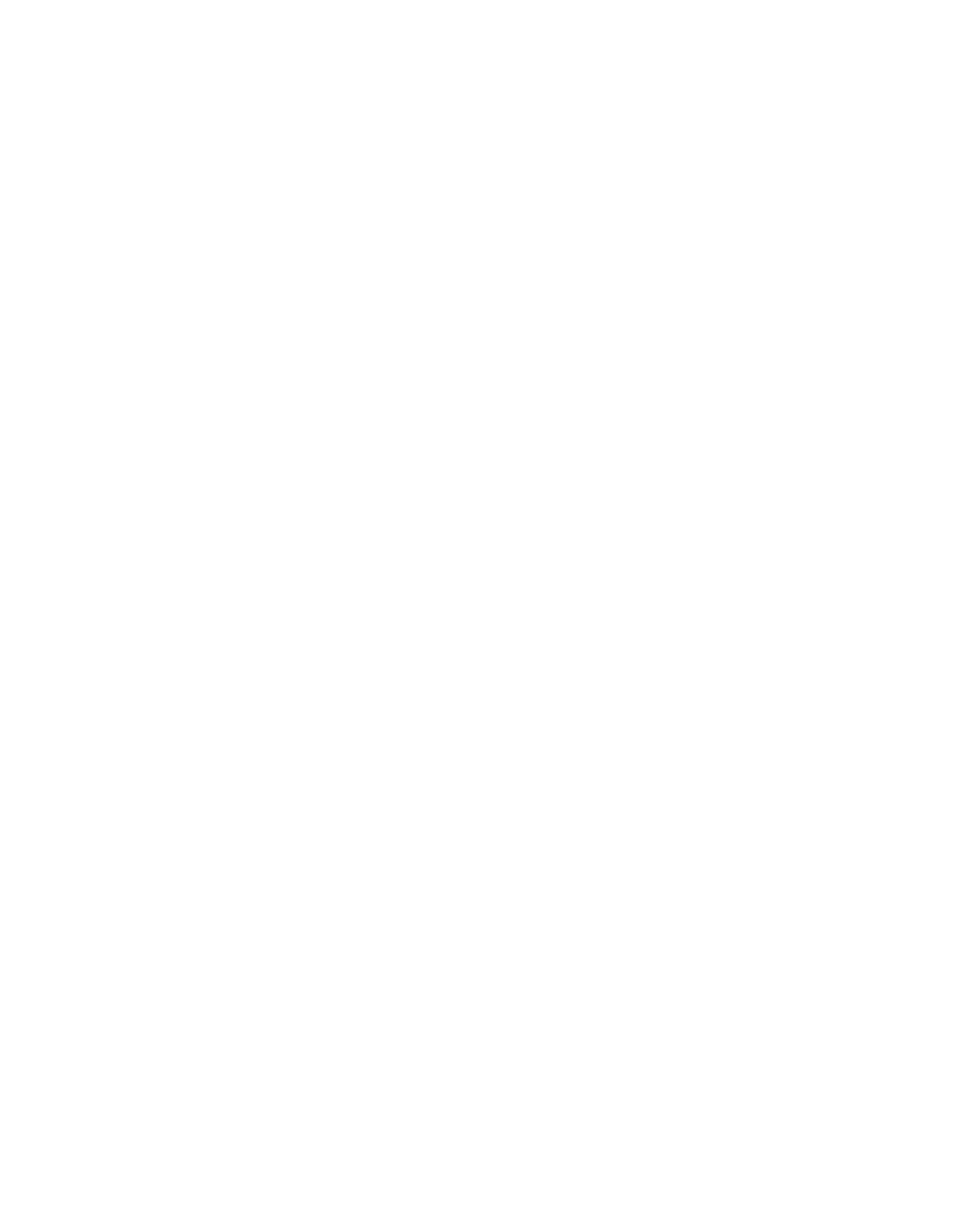# Unemployment Compensation Operating Budget

#### *Appropriation: 199*

## *Department Mission*

The Unemployment Compensation appropriation provides funds to carry out provisions of the Massachusetts Unemployment Security Law, MGLA c. 151A, as it pertains to former City and County employees. The appropriation provides payment of unemployment claims.

| <b>Operating Budget</b>            | Program Name                        | Total Actual '03 | Total Actual '04 | Total Approp '05 | <b>Total Budget '06</b> |
|------------------------------------|-------------------------------------|------------------|------------------|------------------|-------------------------|
|                                    | Unemployment Compensation           | 475              | 5.992            | 50,000           | 50,000                  |
|                                    | <b>Total</b>                        | 475              | 5.992            | 50,000           | 50,000                  |
|                                    |                                     |                  |                  |                  |                         |
| <b>Selected Service Indicators</b> |                                     | Actual '03       | Actual '04       | Approp '05       | Budget '06              |
|                                    | Personnel Services<br>Non Personnel | 475              | 5.992<br>0       | 50,000           | 50,000                  |
|                                    | Total                               | 475              | 5,992            | 50,000           | 50,000                  |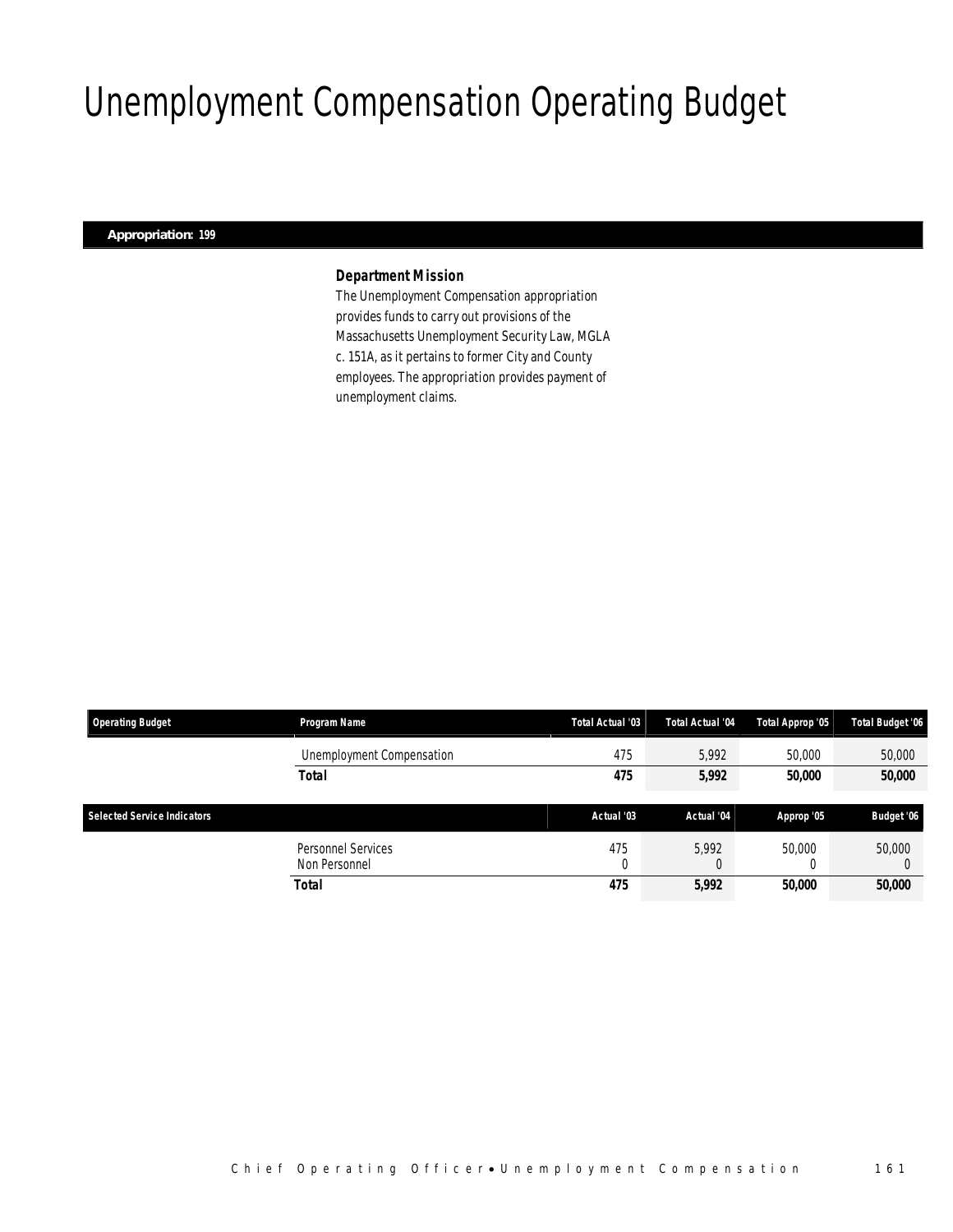162 Chief Operating Officer • Unemployment Compensation